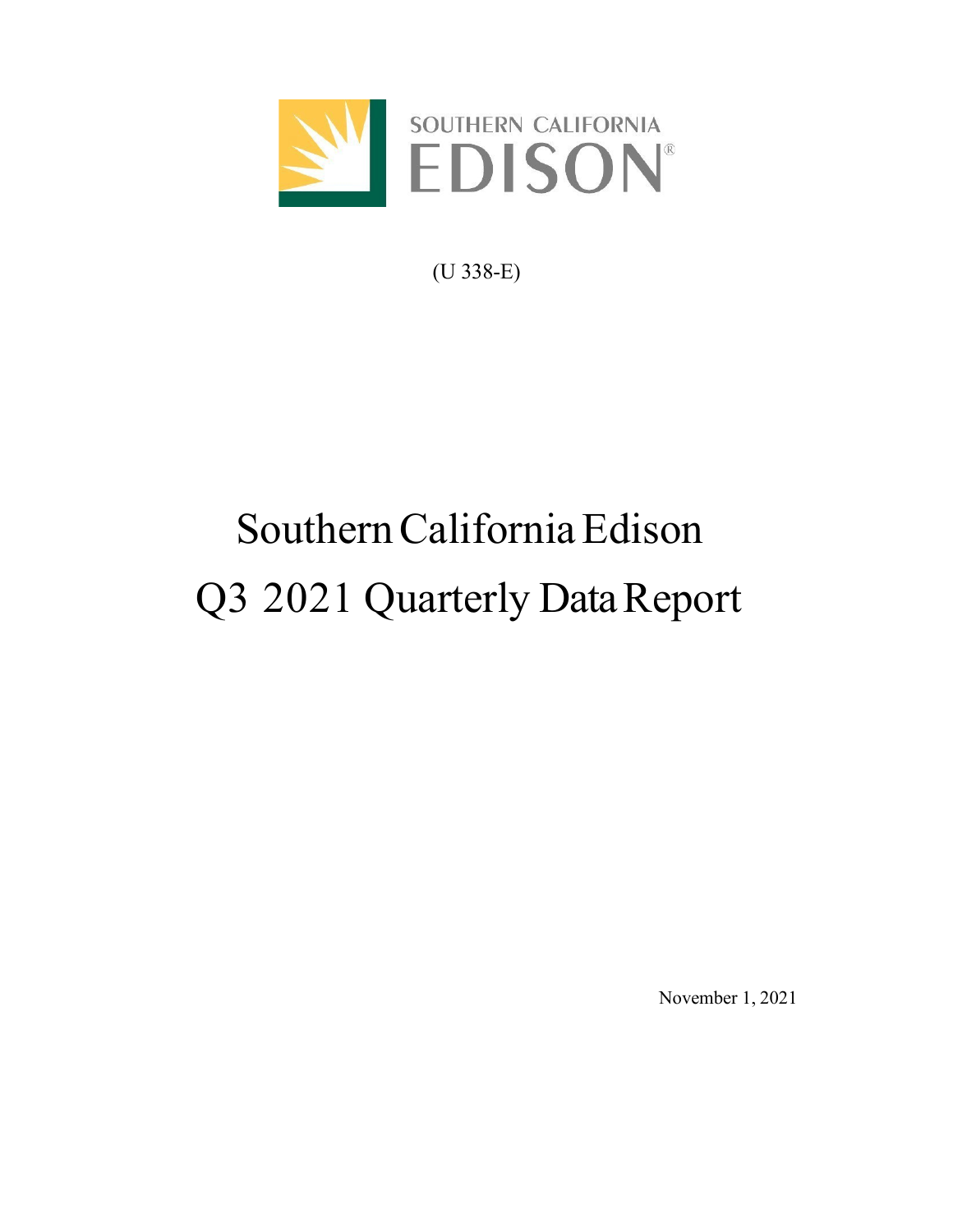### **Table of Contents**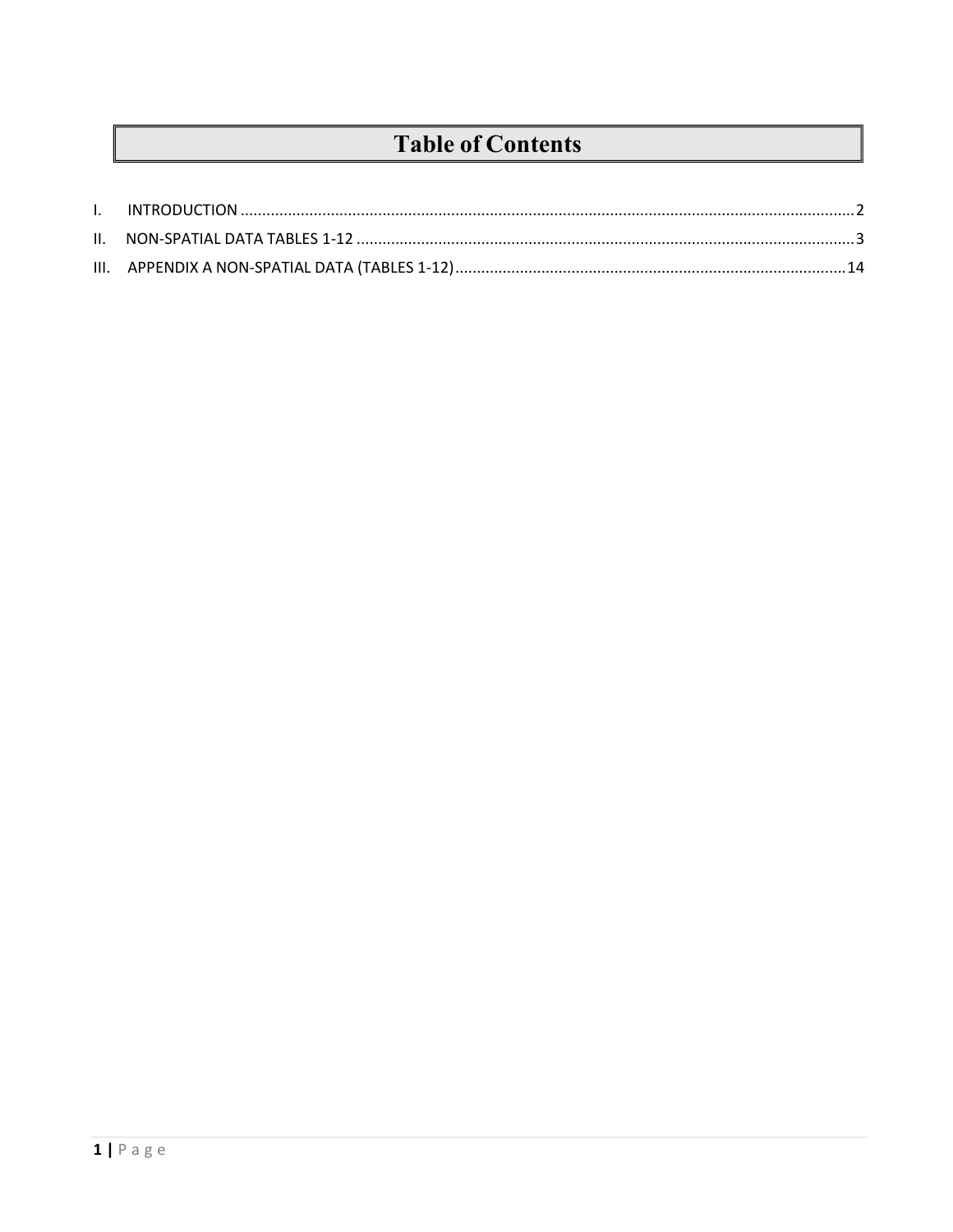### <span id="page-2-0"></span>**I. INTRODUCTION**

Pursuant to Resolution WSD-011, Attachment 3, as modified by the February 16, 2021 Compliance Operational Protocols (Compliance Protocols), and the Office of Energy Infrastructure Safety's (OEIS or Energy Safety) Final Action Statement on SCE's 2021 Wildfire Mitigation Plan (WMP) Update, this Quarterly Data Report (QDR) includes Southern California Edison Company's (SCE) (1) nonspatial data, in Excel, pursuant to the non-spatial Tables 1-12 template; and (2) a description of the data included in the non-spatial Tables 1-12.<sup>1</sup>

SCE includes the non-spatial data, in Excel and in pdf in Appendix A, pursuant to Resolution WSD-011, Attachment 2.3 within Tables 1-12. New data is being provided for recorded Q3 2021, where applicable. SCE also includes corrections to data errors that have been identified through further quality review of calculations and data. Annual forecasts are not changing except where data errors are being corrected and to maintain alignment of Table 12 with SCE's Change Order Report. All new and corrected data are displayed in red font. SCE is also including a pdf version of these tables in Appendix A of this QDR. Section II of this QDR includes a description of the data included in these tables. Subsequent QDRs not submitted concurrently with an annual WMP submission will continue to include the pdf version and description of the data for these tables. The non-spatial data in this QDR submission is still undergoing review. If there are material updates, SCE will provide them in subsequent QDR submittals or earlier, as applicable.

<sup>&</sup>lt;sup>1</sup> SCE will provide the GIS Data Schema and a description of the data included in the geospatial database in a subsequent submission as communicated to OEIS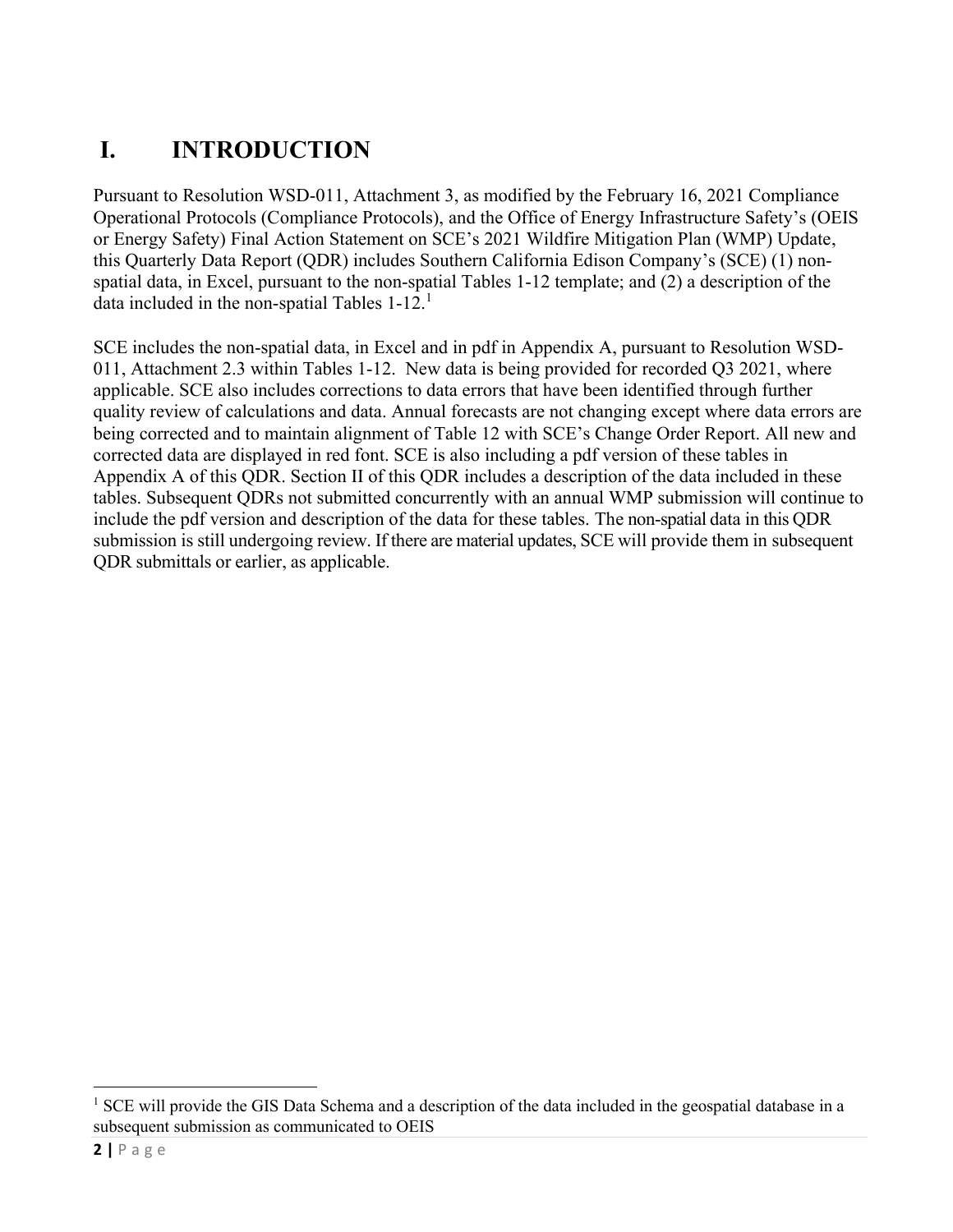### <span id="page-3-0"></span>**II. NON-SPATIAL DATA TABLES 1-12**

#### **Introduction:**

SCE's approach to updating Tables 1-12 of the non-spatial data requirements for this QDR includes 1) updating tables that require quarterly updates and not updating tables that require annual data, unless required to maintain alignment with SCE's Change Order Report (see Table 12), and 2) corrections to data errors that have been identified through discovery and further quality review of calculations and data.

### **Table 1: Recent Performance on Progress Metrics**

Table 1 provides a six-year history (2015-2020), where applicable, of Progress Metrics as defined by the 2021 WMP Guidelines and recorded data through Q3 2021. Updates to current and previous findings are in red font. The comment section for each metric in the table provides details of the source and data that was used or explanations for why certain data changed or is not available.

Metric Type 1 asks for inspection counts for different inspection category types for transmission and distribution in circuit miles. SCE accounts for completed inspections by noting the counts of assets inspected instead of noting by circuit miles. In order to present completed inspections in the requested format, SCE uses a calculated average span length multiplied by the number of structures inspected. Additionally, rows were added to inspection types (1c, ii-iv) in order to provide additional detail of inspection data collected as part of SCE's detailed inspection program. The drivers and programmatic inspection changes can be seen in SCE's 2021 WMP Update in Section 7.3.4.9.1 for Distribution and Section 7.3.4.10.1 for Transmission.

Metric Type 2 asks for the number of spans inspected for vegetation compliance. SCE accounts for completed vegetation compliance inspections by circuit miles. In order to present completed vegetation compliance inspections in the requested format, SCE divides the recorded circuit miles inspected by the calculated average span length.

Metric Type 3, customer outreach metrics, requires information not accounted for or maintained by SCE as SCE has no jurisdiction over evacuation orders. SCE diligently requested and followed up with local governments and law enforcement and was only able to obtain information from one county. Even then, the information provided included high-level estimations of evacuation counts estimated by the local government and law enforcement entity for a very limited set of fires. Because of this, SCE is unable to obtain the requested data, analyze it, and report on evacuation related requirements in this table. SCE anticipates this to be a recurring challenge going forward.

See Table 1 "Recent performance on progress metrics" for more detail.

### **Table 2: Recent Performance on Outcome Metrics**

Table 2 provides a six-year history as well as recorded data through Q3 2021, where applicable, of Outcome Metrics as defined by the 2021 WMP Guidelines. Updates to current and previous findings are in red font. Comments are included in the table to provide additional details about the data provided or indicate if the data was corrected or is not available or not applicable for the past six years or through Q3 2021. The information provided in conjunction with the "utility-ignited" wildfire statistics should not be construed as an admission of any wrongdoing or liability by SCE. SCE further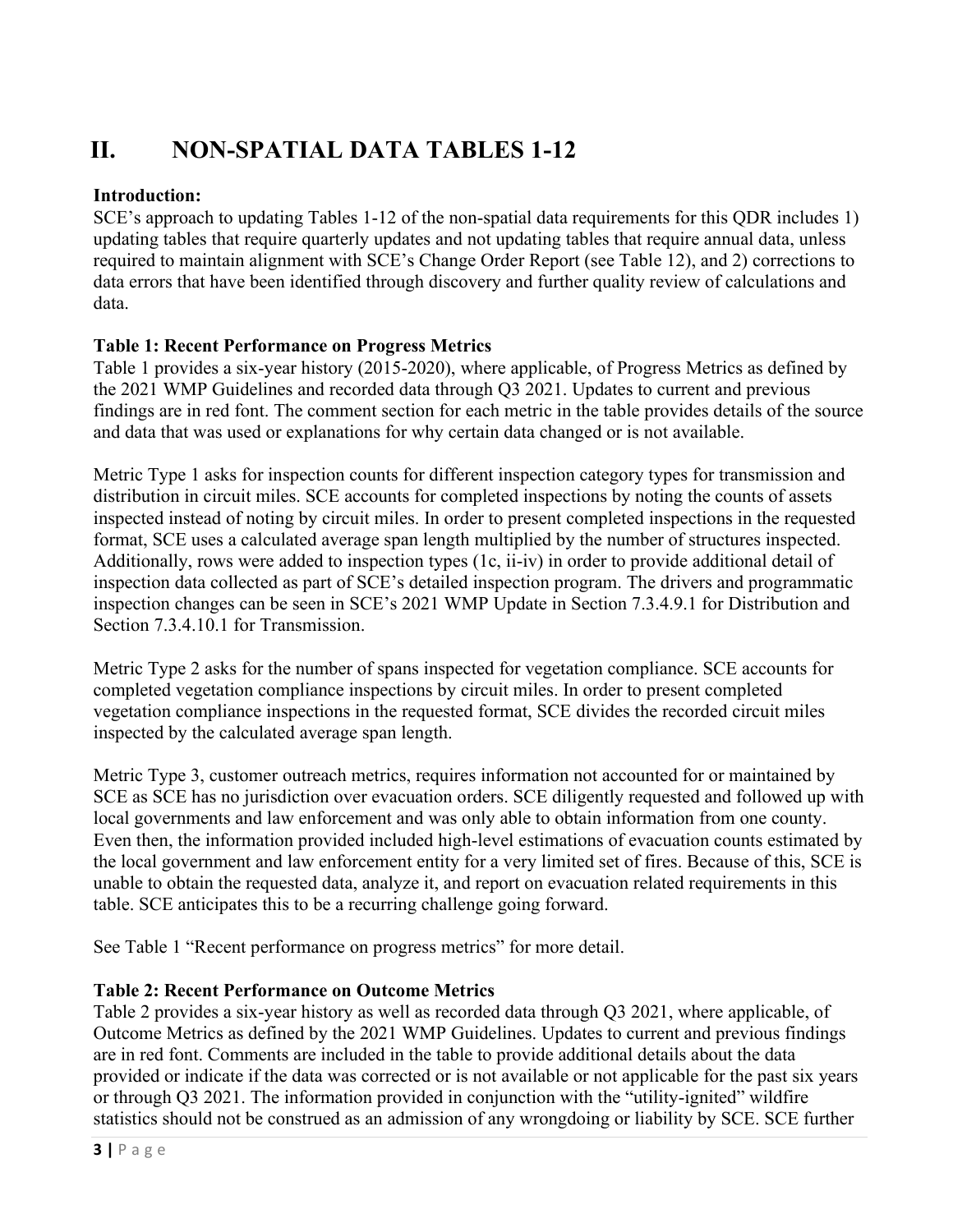notes that to the extent the damages metrics were obtained from other agencies, SCE does not guarantee the accuracy of such information. Additionally, in many instances, the cause of wildfires is still under investigation and even where an Authority Having Jurisdiction (AHJ) has issued a report on the cause, SCE may dispute the conclusions of such a report.

See Table 2 "Recent performance on outcome metrics" for more detail.

#### **Table 3: List and Description of Additional Metric**s

Metrics and underlying data are critical components for WMP development, execution, and evaluation, but we continue to emphasize that the near-term focus should be on efficient implementation of our planned activities, while the assessment of whether the activities are having the desired and expected impact on risk reduction should be measured over a longer time horizon. A clear distinction is necessary between metrics that can help monitor compliance with approved WMPs and those that can help evaluate effectiveness of these approved plans and inform future WMP updates.

As in 2019 and 2020, we provide annual Program Targets for each WMP activity which establish goals to evaluate compliance. As stated in previous filings and submittals, tracking Program Targets for approved WMPs is the best means of determining progress and assessing WMP compliance in the near term.

In its response to Guidance-5, SCE proposed five outcome-based metrics, to gauge the effectiveness of the portfolio of its wildfire mitigation activities. These outcome-based metrics are:

- 1. CPUC reportable ignitions in HFRA (total and by key drivers including CFO, wire-to-wire contact, tree-caused circuit interruptions, and EFF)
- 2. Faults in HFRA (total and by the key drivers mentioned above)
- 3. Wire-down incidents in HFRA
- 4. Number of impacted customers and average duration of PSPS events
- 5. Timeliness and accuracy of PSPS notifications

SCE proposed these outcome-based metrics because WMP activities are ultimately designed to reduce wildfire ignitions associated with its electrical infrastructure and reduce the impact of PSPS deenergization events to customers. Faults and wire-down events are also key metrics as they are leading indicators of potential ignitions. Importantly, these metrics are within the reasonable control of utilities when appropriately normalized for weather and other exogenous factors. Other metrics such as safety incidents, acres burned or structures destroyed, though important to understand and drive California's fire mitigation efforts, are impacted by events and circumstances largely outside of the utility's control such as climate change, fire suppression efforts and fire response. Therefore, these are not appropriate WMP effectiveness metrics.

Most of SCE's proposed WMP activities are selected to improve these metrics over time, while the remainder are enabling activities to support and supplement those WMP activities. Table SCE-1, updated since the 2021 WMP Update submission, demonstrates how each of SCE's 2021 WMP activities map to the five outcome-based metrics.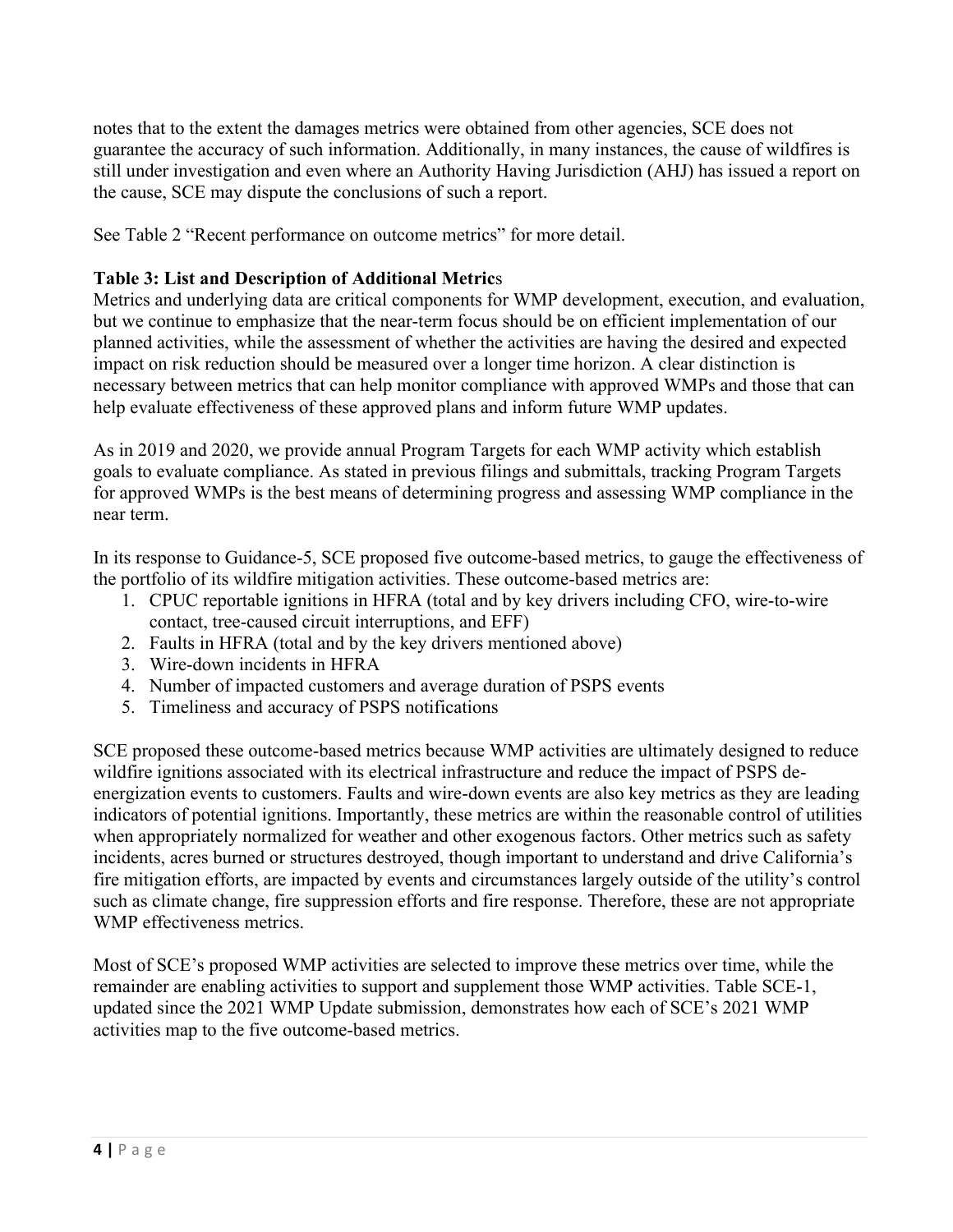### **Table SCE-1 Activity to Metric Mapping**

| Activity | Initiative                            | Ignitions   | <b>Faults</b> | Wire<br>Downs | PSPS#<br>Impacted &<br>Average | <b>PSPS</b><br>Notification<br>Timeliness & | Enabling |
|----------|---------------------------------------|-------------|---------------|---------------|--------------------------------|---------------------------------------------|----------|
|          |                                       |             |               |               | Duration                       | Accuracy                                    |          |
| $SA-1$   | <b>Weather Stations</b>               |             |               |               | X                              | $\mathsf X$                                 |          |
|          | Fire Potential                        |             |               |               | $\mathsf{X}$                   | $\mathsf{X}$                                |          |
| $SA-2$   | Index (FPI)                           |             |               |               |                                |                                             |          |
|          | Weather and                           |             |               |               |                                |                                             |          |
|          | <b>Fuels Modeling</b>                 |             |               |               | $\mathsf X$                    | $\mathsf X$                                 |          |
| $SA-3$   | System                                |             |               |               |                                |                                             |          |
|          | Fire Spread                           |             |               |               | X                              | X                                           |          |
| $SA-4$   | Modeling                              |             |               |               |                                |                                             |          |
|          | <b>Fuel Sampling</b>                  |             |               |               | X                              | X                                           |          |
| $SA-5$   | Program                               |             |               |               |                                |                                             |          |
|          | Remote Sensing /                      |             |               |               |                                |                                             |          |
|          | Satellite Fuel                        |             |               |               | $\mathsf X$                    | $\mathsf X$                                 |          |
| $SA-7$   | Moisture                              |             |               |               |                                |                                             |          |
|          | Fire Science                          |             |               |               | X                              | $\mathsf X$                                 |          |
| $SA-8$   | Enhancements<br>Distribution Fault    |             |               |               |                                |                                             |          |
| $SA-9$   | Anticipation (DFA)                    | X           | X             | X             |                                |                                             |          |
|          | Covered                               |             |               |               |                                |                                             |          |
| $SH-1$   | Conductor                             | X           | X             | Χ             | $\mathsf{X}$                   |                                             |          |
|          | Undergrounding                        |             |               |               |                                |                                             |          |
|          | Overhead                              | $\mathsf X$ | X             | $\mathsf X$   | Χ                              |                                             |          |
| $SH-2$   | Conductor                             |             |               |               |                                |                                             |          |
|          | Branch Line                           |             |               |               |                                |                                             |          |
|          | Protection                            | X           |               | X             |                                |                                             |          |
| $SH-4$   | Strategy                              |             |               |               |                                |                                             |          |
|          | Installation of                       |             |               |               |                                |                                             |          |
|          | System                                |             |               |               |                                |                                             |          |
|          | Automation                            |             |               |               | $\mathsf X$                    | $\mathsf X$                                 |          |
|          | Equipment-                            |             |               |               |                                |                                             |          |
| $SH-5$   | RAR/RCS                               |             |               |               |                                |                                             |          |
|          | Circuit Breaker                       |             |               |               |                                |                                             |          |
|          | Relay Hardware                        | Χ           |               | $\mathsf X$   |                                |                                             |          |
| $SH-6$   | for Fast Curve                        |             |               |               |                                |                                             |          |
|          | Circuit Evaluation<br>for PSPS-Driven |             |               |               |                                |                                             |          |
|          | Grid Hardening                        |             |               |               | $\mathsf X$                    |                                             |          |
| $SH-7$   | Work                                  |             |               |               |                                |                                             |          |
|          | Transmission                          |             |               |               |                                |                                             |          |
|          | Open Phase                            | Χ           |               |               |                                |                                             |          |
| $SH-8$   | Detection                             |             |               |               |                                |                                             |          |
|          | Tree Attachment                       |             |               |               |                                |                                             |          |
| $SH-10$  | Remediation                           | Χ           | X             | X             |                                |                                             |          |
| $SH-11$  | Legacy Facilities                     | $\mathsf X$ | X             | $\mathsf X$   |                                |                                             |          |
|          | Microgrid                             |             |               |               |                                |                                             |          |
| $SH-12$  | Assessment                            |             |               |               | X                              |                                             |          |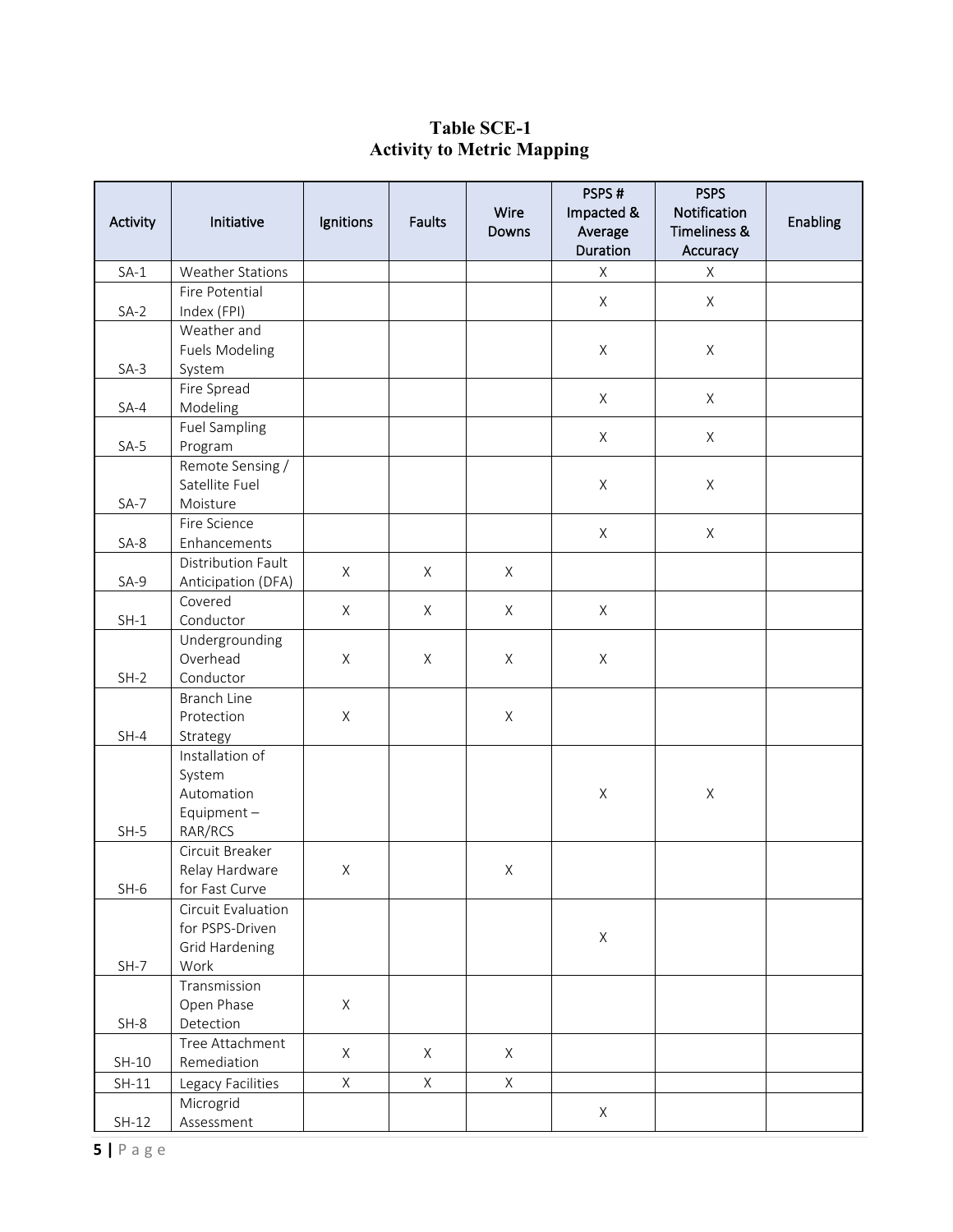| Activity | Initiative                                                                                                                                                  | Ignitions    | <b>Faults</b> | Wire<br>Downs | PSPS#<br>Impacted &<br>Average<br>Duration | <b>PSPS</b><br>Notification<br>Timeliness &<br>Accuracy | Enabling |
|----------|-------------------------------------------------------------------------------------------------------------------------------------------------------------|--------------|---------------|---------------|--------------------------------------------|---------------------------------------------------------|----------|
| $SH-13$  | C-Hooks                                                                                                                                                     | $\mathsf{X}$ | $\mathsf{X}$  | $\mathsf X$   |                                            |                                                         |          |
| $SH-14$  | Long Span<br>Initiative (LSI)                                                                                                                               | X            | X             | X             |                                            |                                                         |          |
| $SH-15$  | Vertical Switches                                                                                                                                           | $\mathsf X$  | $\mathsf X$   |               |                                            |                                                         |          |
| $IN-1.1$ | Distribution<br>Ground / Aerial<br>Inspections and<br>remediations                                                                                          | $\mathsf X$  | $\mathsf X$   | $\mathsf X$   |                                            |                                                         |          |
| $IN-1.2$ | Transmission<br>Ground / Aerial<br>Inspections and<br>remediations                                                                                          | $\mathsf X$  | $\mathsf X$   | $\mathsf X$   |                                            |                                                         |          |
| $IN-3$   | Infrared<br>Inspection of<br>energized<br>overhead<br>distribution<br>facilities and<br>equipment                                                           | $\mathsf X$  | $\mathsf X$   | $\mathsf X$   |                                            |                                                         |          |
| $IN-4$   | Infrared<br>Inspection,<br>Corona Scanning,<br>and High<br>Definition<br>imagery of<br>energized<br>overhead<br>Transmission<br>facilities and<br>equipment | $\mathsf X$  | $\mathsf X$   | $\mathsf X$   |                                            |                                                         |          |
| $IN-5$   | Generation<br>Inspections and<br>Remediations                                                                                                               | Χ            | X             | $\mathsf X$   |                                            |                                                         |          |
| $IN-8$   | Inspection Work<br>Management<br>Tools                                                                                                                      |              |               |               |                                            |                                                         | X        |
| $VM-1$   | Hazard Tree<br>Management<br>Program                                                                                                                        | X            | $\mathsf X$   | $\mathsf X$   |                                            |                                                         |          |
| $VM-2$   | <b>Expanded Pole</b><br><b>Brushing</b>                                                                                                                     | X            | X             | $\mathsf X$   |                                            |                                                         |          |
| $VM-3$   | Expanded<br>Clearances for<br>Legacy Facilities                                                                                                             | X            | X             | X             |                                            |                                                         |          |
| $VM-4$   | Dead and Dying<br>Tree Removal<br>VM Work                                                                                                                   | X            | X             | X             |                                            |                                                         |          |
| $VM-6$   | Management Tool                                                                                                                                             |              |               |               |                                            |                                                         | X        |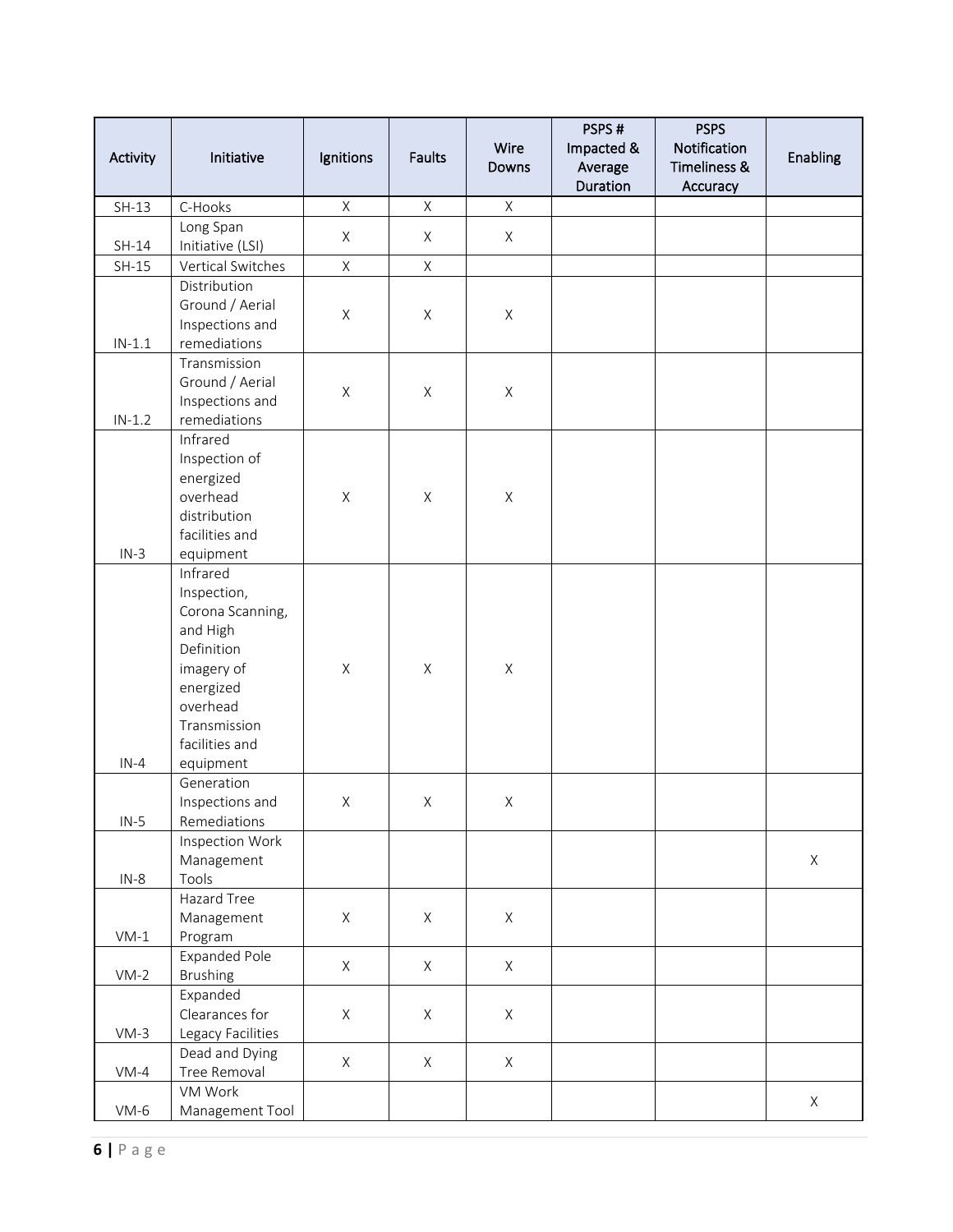| (Arbora)<br>Customer Care<br>Programs<br>(Includes CRCs,<br>CCVs, Battery<br>Backup Programs,<br>$\mathsf X$<br>Well Water and<br><b>Water Pumping</b><br>Backup<br>Generation,<br>PSPS-2<br>Resiliency Zones)<br>Wildfire Safety<br>Data Mart and<br>$\mathsf X$<br>Data<br>Management<br>$DG-1$<br>(WISDM / Ezy)<br><b>SCE Emergency</b><br>Responder<br>X<br>DEP-2<br>Training<br>Customer<br>Education and<br>$\mathsf X$<br>Engagement -<br>Community<br>DEP-1.2<br>Meetings<br>Customer<br>Education and<br>$\mathsf X$<br>Engagement -<br>Marketing<br>DEP-1.3<br>Campaign<br>Customer<br>Research and<br>$\mathsf X$<br>Education<br>DEP-4<br>Aerial<br>X | Activity | Initiative  | Ignitions | <b>Faults</b> | Wire<br>Downs | PSPS#<br>Impacted &<br>Average<br>Duration | <b>PSPS</b><br>Notification<br>Timeliness &<br>Accuracy | Enabling |
|-------------------------------------------------------------------------------------------------------------------------------------------------------------------------------------------------------------------------------------------------------------------------------------------------------------------------------------------------------------------------------------------------------------------------------------------------------------------------------------------------------------------------------------------------------------------------------------------------------------------------------------------------------------------|----------|-------------|-----------|---------------|---------------|--------------------------------------------|---------------------------------------------------------|----------|
|                                                                                                                                                                                                                                                                                                                                                                                                                                                                                                                                                                                                                                                                   |          |             |           |               |               |                                            |                                                         |          |
|                                                                                                                                                                                                                                                                                                                                                                                                                                                                                                                                                                                                                                                                   |          |             |           |               |               |                                            |                                                         |          |
|                                                                                                                                                                                                                                                                                                                                                                                                                                                                                                                                                                                                                                                                   |          |             |           |               |               |                                            |                                                         |          |
|                                                                                                                                                                                                                                                                                                                                                                                                                                                                                                                                                                                                                                                                   |          |             |           |               |               |                                            |                                                         |          |
|                                                                                                                                                                                                                                                                                                                                                                                                                                                                                                                                                                                                                                                                   |          |             |           |               |               |                                            |                                                         |          |
|                                                                                                                                                                                                                                                                                                                                                                                                                                                                                                                                                                                                                                                                   |          |             |           |               |               |                                            |                                                         |          |
|                                                                                                                                                                                                                                                                                                                                                                                                                                                                                                                                                                                                                                                                   |          |             |           |               |               |                                            |                                                         |          |
|                                                                                                                                                                                                                                                                                                                                                                                                                                                                                                                                                                                                                                                                   |          |             |           |               |               |                                            |                                                         |          |
|                                                                                                                                                                                                                                                                                                                                                                                                                                                                                                                                                                                                                                                                   |          |             |           |               |               |                                            |                                                         |          |
|                                                                                                                                                                                                                                                                                                                                                                                                                                                                                                                                                                                                                                                                   |          |             |           |               |               |                                            |                                                         |          |
|                                                                                                                                                                                                                                                                                                                                                                                                                                                                                                                                                                                                                                                                   |          |             |           |               |               |                                            |                                                         |          |
|                                                                                                                                                                                                                                                                                                                                                                                                                                                                                                                                                                                                                                                                   |          |             |           |               |               |                                            |                                                         |          |
|                                                                                                                                                                                                                                                                                                                                                                                                                                                                                                                                                                                                                                                                   |          |             |           |               |               |                                            |                                                         |          |
|                                                                                                                                                                                                                                                                                                                                                                                                                                                                                                                                                                                                                                                                   |          |             |           |               |               |                                            |                                                         |          |
|                                                                                                                                                                                                                                                                                                                                                                                                                                                                                                                                                                                                                                                                   |          |             |           |               |               |                                            |                                                         |          |
|                                                                                                                                                                                                                                                                                                                                                                                                                                                                                                                                                                                                                                                                   |          |             |           |               |               |                                            |                                                         |          |
|                                                                                                                                                                                                                                                                                                                                                                                                                                                                                                                                                                                                                                                                   |          |             |           |               |               |                                            |                                                         |          |
|                                                                                                                                                                                                                                                                                                                                                                                                                                                                                                                                                                                                                                                                   |          |             |           |               |               |                                            |                                                         |          |
|                                                                                                                                                                                                                                                                                                                                                                                                                                                                                                                                                                                                                                                                   |          |             |           |               |               |                                            |                                                         |          |
|                                                                                                                                                                                                                                                                                                                                                                                                                                                                                                                                                                                                                                                                   |          |             |           |               |               |                                            |                                                         |          |
|                                                                                                                                                                                                                                                                                                                                                                                                                                                                                                                                                                                                                                                                   |          |             |           |               |               |                                            |                                                         |          |
|                                                                                                                                                                                                                                                                                                                                                                                                                                                                                                                                                                                                                                                                   |          |             |           |               |               |                                            |                                                         |          |
|                                                                                                                                                                                                                                                                                                                                                                                                                                                                                                                                                                                                                                                                   |          |             |           |               |               |                                            |                                                         |          |
|                                                                                                                                                                                                                                                                                                                                                                                                                                                                                                                                                                                                                                                                   |          |             |           |               |               |                                            |                                                         |          |
|                                                                                                                                                                                                                                                                                                                                                                                                                                                                                                                                                                                                                                                                   |          |             |           |               |               |                                            |                                                         |          |
|                                                                                                                                                                                                                                                                                                                                                                                                                                                                                                                                                                                                                                                                   |          |             |           |               |               |                                            |                                                         |          |
|                                                                                                                                                                                                                                                                                                                                                                                                                                                                                                                                                                                                                                                                   |          |             |           |               |               |                                            |                                                         |          |
|                                                                                                                                                                                                                                                                                                                                                                                                                                                                                                                                                                                                                                                                   |          |             |           |               |               |                                            |                                                         |          |
|                                                                                                                                                                                                                                                                                                                                                                                                                                                                                                                                                                                                                                                                   |          |             |           |               |               |                                            |                                                         |          |
|                                                                                                                                                                                                                                                                                                                                                                                                                                                                                                                                                                                                                                                                   |          |             |           |               |               |                                            |                                                         |          |
|                                                                                                                                                                                                                                                                                                                                                                                                                                                                                                                                                                                                                                                                   |          |             |           |               |               |                                            |                                                         |          |
|                                                                                                                                                                                                                                                                                                                                                                                                                                                                                                                                                                                                                                                                   | DEP-5    | Suppression |           |               |               |                                            |                                                         |          |

Table 3 provides the performance metrics and units SCE uses to evaluate performance within each of these outcome-based metrics, including historical performance over the past six years (2015-2020) as well as recorded data through Q3 2021.

As described in SCE's response to Guidance-5, there might be annual variances in these metrics driven by uncontrollable factors such as weather, and effectiveness of WMP activities can be best assessed using longer-term trends in these outcome-based metrics. It will also be important to consider factors such as overall risk exposure, the population size of the assets, scope of work completed, and fire suppression by third party agencies when using these outcome-based metrics. These metrics cannot be used to measure progress or compliance per approved plans in the short term. To appropriately evaluate the effectiveness of its WMP activities, SCE is developing suitable quantitative and repeatable methods to measure and normalize these outcome-based metrics. We look forward to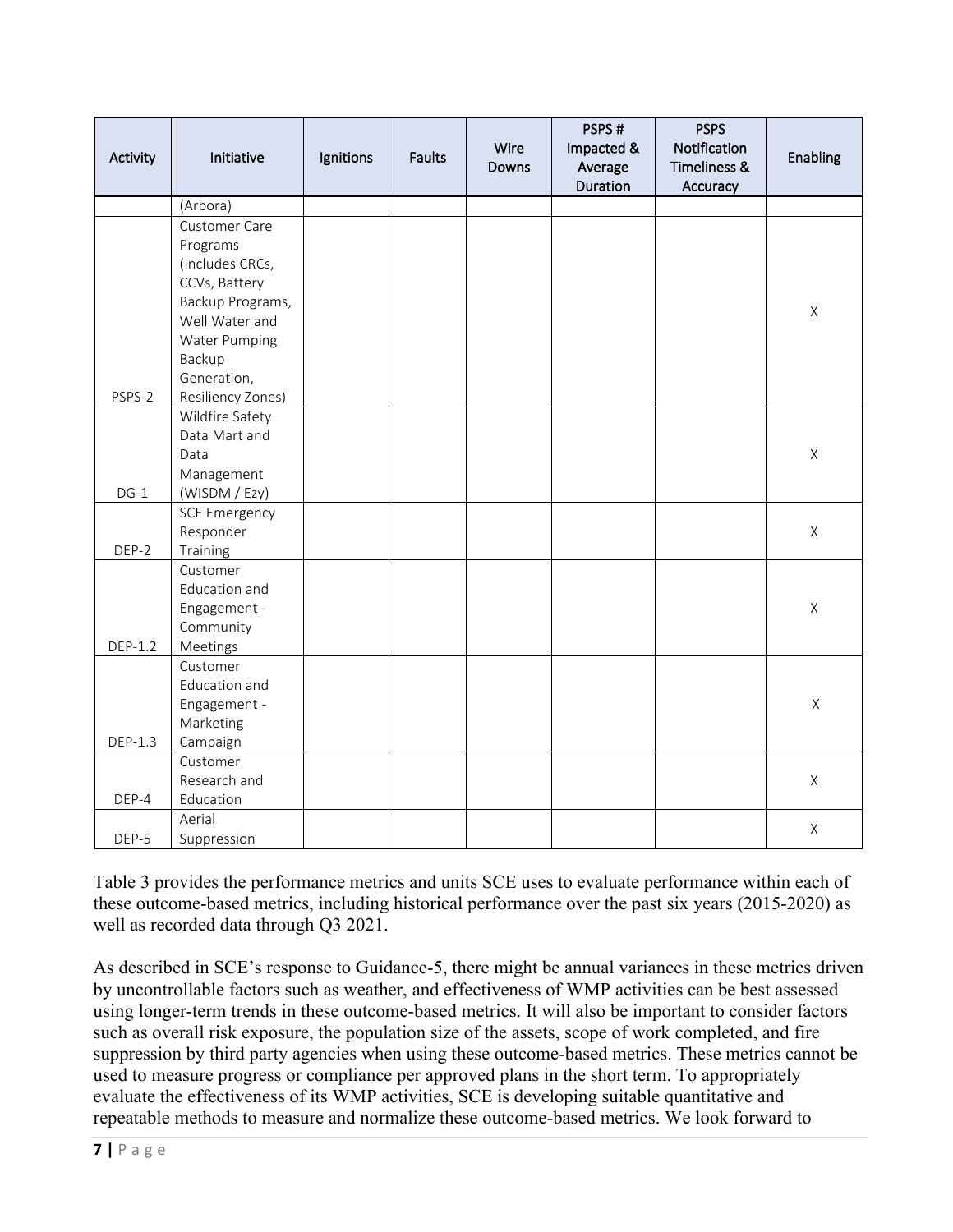collaborating with Energy Safety, utilities, and other stakeholders to agree on how these metrics should be appropriately measured and used to draw pertinent conclusions.

*CPUC Reportable Ignitions in HFRA, Faults in HFRA, and Wire Downs incidents in HFRA* Large variations in weather events, including temperature, rainfall, fuel moisture and wind, can heavily impact outcome-based metrics including faults, wire-down events and ignitions, and can often skew direct comparisons of these metrics year over year.

SCE is monitoring the number of faults at the circuit level and ignitions and wire-down events at the structure level and by key driver (CFO, EFF, and other) both before and after the deployment of select WMP wildfire activities. By observing the key drivers of these events down to the circuit or individual structure level, SCE is building the capability to better evaluate the effectiveness of wildfire activities that were deployed to mitigate those specific drivers, as well as help align future deployment of mitigations to target specific drivers identified at those locations.

SCE continues to focus on maturing its modeling capabilities to provide forecasts of future ignitions across HFRA, incorporating the benefits of wildfire activities to reduce ignitions as well as normalizing exogenous factors such as weather, to provide an expected range of ignitions in future years across HFRA. In its 2021 WMP Update, SCE incorporated the estimated benefits of wildfire activities, including covered conductor, vegetation mitigation, inspection mitigation, in reducing the POI at each individual pole or structure level, and includes this reduction of ignition risk when forecasting expected ignitions. At this time, SCE does not incorporate weather normalization into its WMP ignition forecasts due to the complexity of determining the causal relationship between aberrant weather and ignition probability and fire spread.

SCE is currently evaluating different approaches to normalize exogenous factors, including but not limited to, weather and 3rd party suppression efforts. As SCE continues to focus on prudent and effective grid operations, inspections & maintenance, improvements to standards and timely equipment upgrades, it is recognized that although these actions will not entirely eliminate risk, they are expected, in aggregate, to result in overall improvements in outcome metrics, such as faults, wiredowns and ignition events associated with SCE's electrical infrastructure.

#### *Number of impacted customers during and average duration of PSPS events*

As more sectionalization equipment, covered conductor, and other grid hardening activities are deployed, de-energization thresholds can be raised, reducing the number of circuits and circuit segments that will need to be de-energized during extreme weather conditions. Improved weather and fire modeling capabilities along with enhanced operational protocols can also help reduce the frequency and duration of PSPS events. However, to assess the effectiveness of the WMP activities in reducing the frequency and scope of PSPS de-energizations, the total number of customers affected or the duration of outages during any period need to be normalized for the intensity of weather events, how widespread the weather events were, and the duration of the events as these can influence the number of circuits or circuit segments that have to be de-energized. In addition to weather, these metrics have to account for customer density on impacted circuits and other factors outside SCE's control. SCE is currently evaluating how metrics such as windspeed, FPI, etc., can be used to appropriately normalize the number of impacted customers and duration of PSPS events. The historical performance through Q3 2021 can be found in Table 3.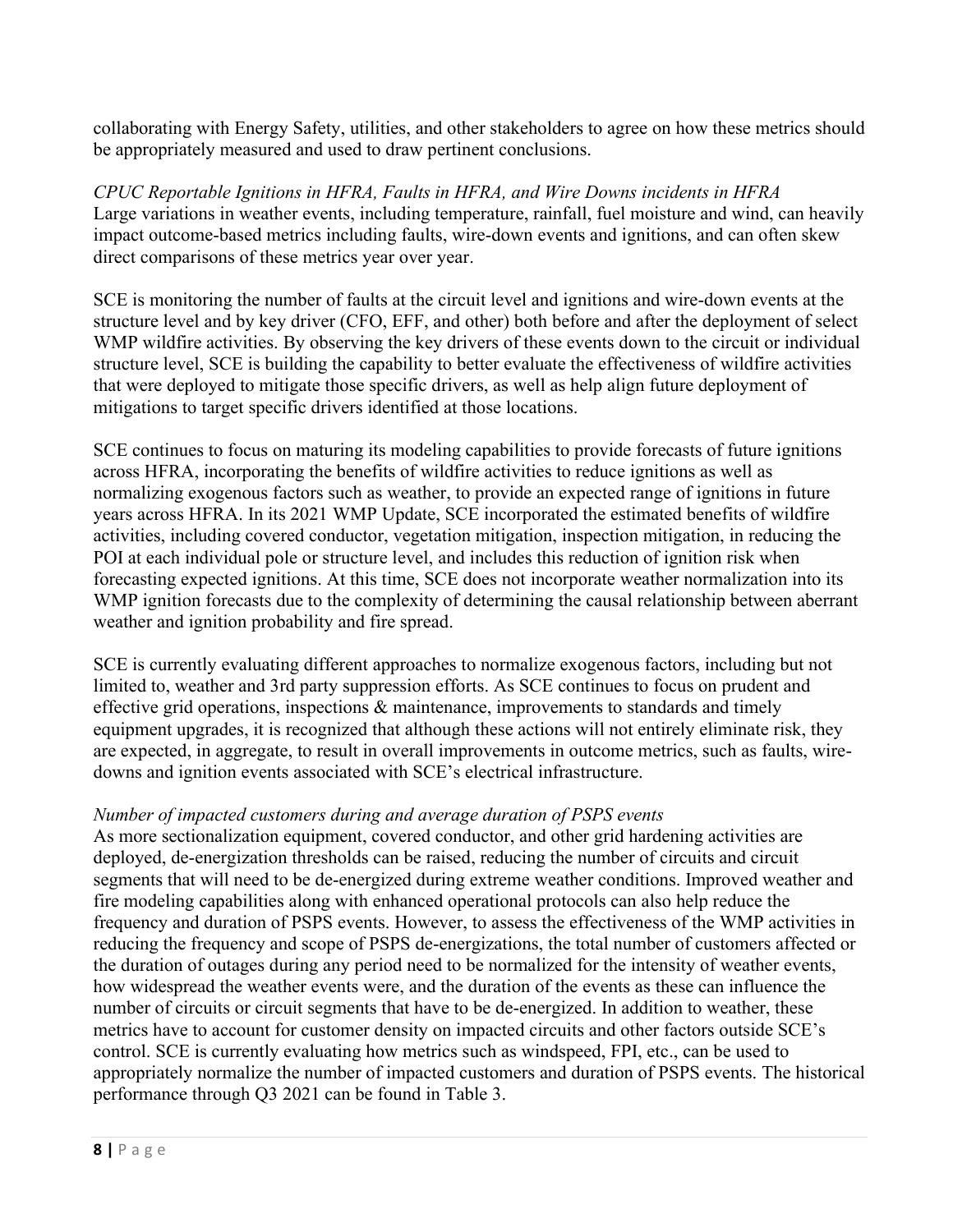#### *Timeliness and accuracy of PSPS notifications*

SCE provides information on the timeliness and accuracy of PSPS notifications in post-event reports. SCE is re-evaluating the calculation of these metrics and benchmarking with the other IOUs to understand best practices. SCE welcomes Energy Safety's guidance as well.

#### **Table 4: Fatalities Due to Utility Wildfire Mitigation Initiatives**

Table 4 provides a six-year history (2015-2020) as well as recorded data through Q3 2021, where applicable, of fatalities associated with utility wildfire mitigation initiatives as defined by the 2021 WMP Guidelines.

See Table 4 "Fatalities due to utility wildfire mitigation initiatives" for more detail.

#### **Table 5: OSHA-Reportable Injuries Due to Utility Wildfire Mitigation Initiatives**

Table 5 provides a six-year history (2015-2020) as well as recorded data through Q3 2021, where applicable, of OSHA-reportable injuries associated with utility wildfire mitigation initiatives as defined by the Guidelines. SCE does not use OSHA-reportable contractor and public incidents, as there is no direct employment relationship and no requirement to report to OSHA. However, SCE does monitor CPUC-reportable incidents, which have similar thresholds for identification and reporting (i.e., fatality or personal injury rising to the level of in-patient hospitalization, and in connection with utility assets). To provide a more complete data set, SCE provides data in Table 5 related to the "Contractor" and "Member of the Public" rows that correspond to CPUC-reportable incidents.

See Table 5 "OSHA-reportable injuries due to utility wildfire mitigation initiatives" for more detail.

#### **Table 6: Weather Patterns**

Table 6 provides a six-year history (2015-2020) as well as recorded data through Q3 2021, where applicable, of weather patterns as defined by the Guidelines. The comment section for each metric in the table provides details of the source and data that was used or explanations for why certain data is not available.

The first row in Table 6 is populated with historical data on Red Flag Warning (RFW) by circuit mile days per year. The RFW circuit-mile days are based on all overhead distribution and transmission circuits that traverse through the National Weather Service (NWS) Fire Weather Zone (FWZ) from a 2015-2020 historical database of RFW events from the NWS. The overhead lengths of distribution and transmission circuits are calculated within each FWZ polygon (area divided geospatially into over approximately 1,000 space areas). All circuit lengths within that FWZ polygon are then multiplied by the number of days (or fraction of days) that a particular polygon had an RFW in effect.

The 2021 WMP Guidelines require that SCE use RFW circuit mile days per year data to normalize data required in other tables. SCE recommends the Commission consider using the National Fire Danger Rating System (NFDRS), which all fire agencies use to determine daily fire danger risk, instead of RFW data. NFDRS is a system that allows fire managers to estimate today's or tomorrow's fire danger for a given area. It combines existing and expected states of selected fire danger factors into one or more qualitative or numeric indices that reflect an area's protection needs. Fire danger ratings are typically reflective of the general conditions over an extended area, often tens of thousands of acres, where a possible wildfire could start. Fire danger ratings describe conditions that reflect the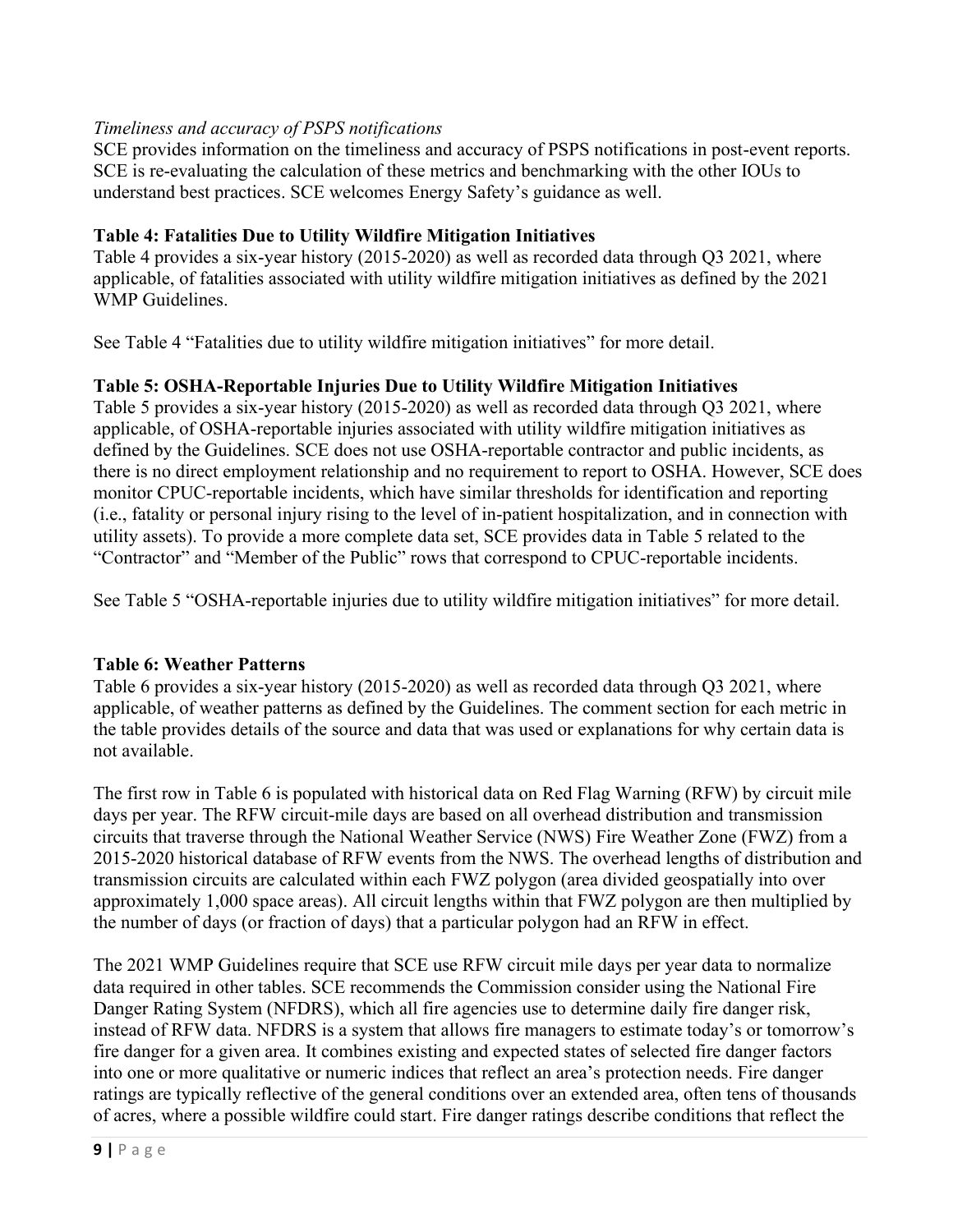potential, over a large area, for a fire to ignite, spread and require suppression action.

See Table 6 "Weather patterns" for more detail.

#### **Table 7.1: Key Recent and Projected Drivers of Risk Events**

Table 7.1 provides a six-year history (2015-2020) as well as recorded data through Q3 2021, where applicable, as well as projections through 2022 of key recent and projected drivers of risk events as defined by the 2021 WMP Guidelines. Updates for Q3 and data corrections made to previous quarters can be found in red text font.

The comment section for each metric in the table provides details of the source and data that was used or corrected or explanations for why certain data is not available.

To calculate the recent drivers of risk events, SCE utilized the following data sources:

- SCE's Outage Management System (OMS) and Outage Data and Reliability Metrics (ODRM) interface
- Wire-down data to determine if the conductor failure led to a wire-down event
- Repair work records from SCE's asset data in systems, applications & products (SAP) to identify failures
- CPUC reportable fire data

For purposes of this QDR, transmission lines refer to all lines at or above 65 kV, and distribution lines refer to all lines below 65 kV. Transmission faults and wire-downs are typically on transmission lines 65 kV and above but may include some lower voltages (from an operational perspective, SCE also treats its 55 kV lines as transmission).

To populate wire-down data for each driver, SCE used its wire-down database containing repair orders and OMS. SCE notes that as a result of continuous improvement efforts, it is currently in the process of reviewing prior period transmission wire down data and will provide a retroactive update in its next quarterly submission. This will also result in an update to the total wire down data in Table 2. To populate outage data for each driver, SCE used ODRM outage cause codes. ODRM database records and catalogs outage impacts and causes, determined by the cooperation of field, operations, and engineering employees.

To populate the number of ignitions per year for each driver, SCE used CPUC reportable data filed for 2015 through 2020 and preliminary data for Q1, Q2, and Q3 2021. The CPUC reportable data contains date and time, latitude and longitude, voltage, location, suspected initiating event, and driver and subdriver (e.g., animal contact, balloon contact, and transformer failure) categories. SCE mapped the suspected initiating event to the driver and sub-driver categories for 2015 through Q3 2021.

For forecasts, SCE first created a baseline forecast for wire-down, outages, and ignitions based on timeseries forecasting. Time-series forecasting uses historical patterns to create a forecast and can capture variation over smaller periods compared to other forecasting methods. Then, the baseline forecast was subjected to the same methodologies used for RSEs, whereby SCE estimated the mitigation effectiveness of programs by risk drivers and determined the risk reduction, given the exposure and scope of the program, to incorporate the effects of SCE's various wildfire programs into the forecasts.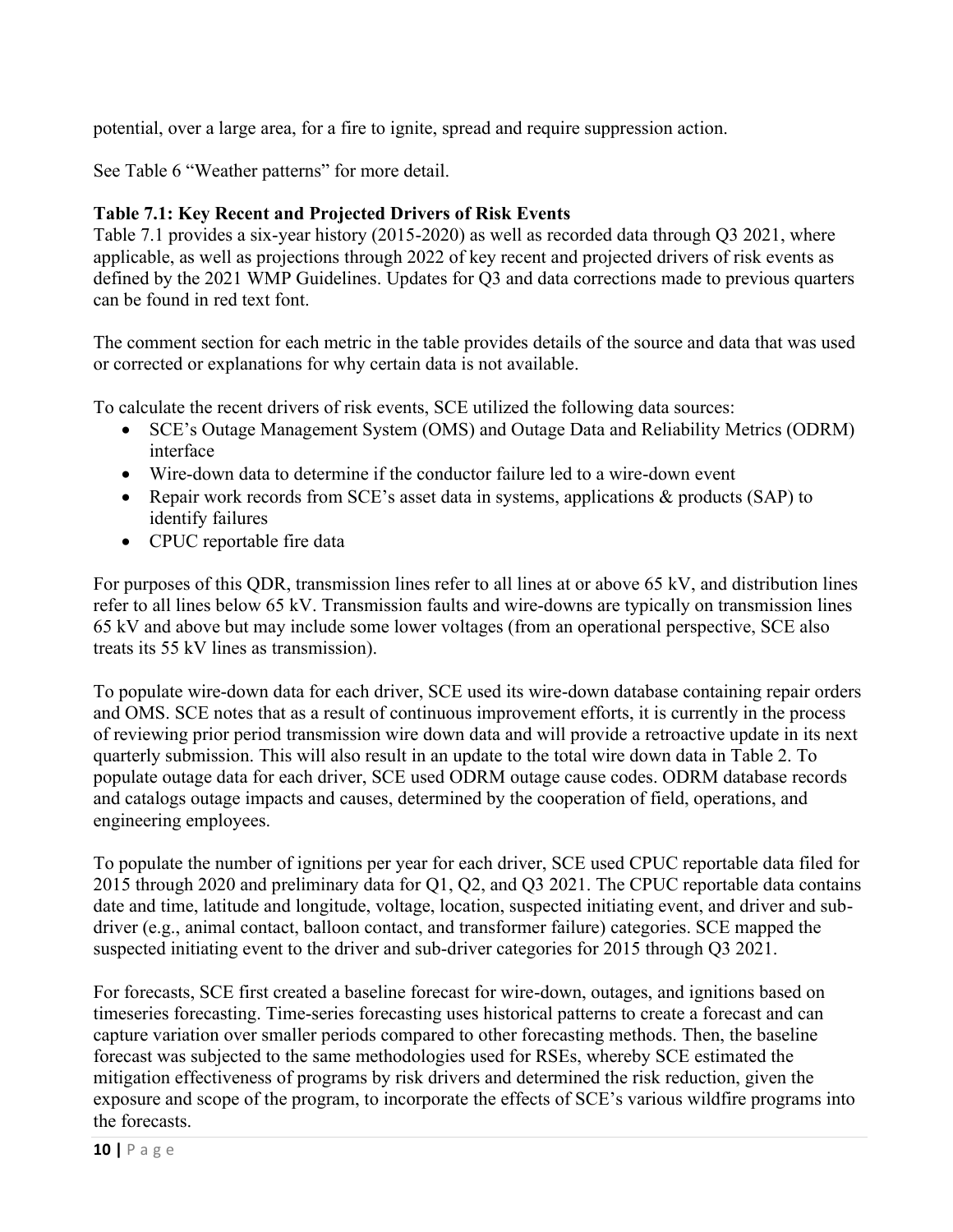See Table 7.1 "Key recent and projected drivers of risk events" for more detail.

#### **Table 7.2: Key Recent and Projected Drivers of Ignition Probability by HFTD Status**

• Table 7.2 provides a six-year history (2015-2020), as well as projections through 2022 of key recent and projected drivers of ignitions by HFTD region as defined by the 2021 WMP Guidelines.

The comment section for each metric in the table provides details of the source and data that was used or explanations for why certain data was corrected or is not available.

For purposes of this QDR, transmission lines refer to all lines at or above 65 kV, and distribution lines refer to all lines below 65 kV. Transmission faults and wire-downs are typically on transmission lines 65 kV and above but may include some lower voltages (from an operational perspective, SCE also treats its 55 kV lines as transmission).

To populate the ignitions per year for each driver, SCE used CPUC reportable data filed for 2015 through 2019, and preliminary data for 2020. The CPUC reportable data contains date and time, latitude and longitude, voltage, location, suspected initiating event, and driver and sub-driver (e.g., animal contact, balloon contact, and transformer failure) categories. SCE mapped the suspected initiating event to the driver and sub-driver categories for 2015 through 2020.

For forecasts, SCE first created a baseline forecast for ignitions based on time-series forecasting. Timeseries forecasting uses historic patterns to create a forecast and can capture variation over smaller periods compared to other forecasting methods. Then the baseline forecast was subjected to the same methodologies used for RSEs, whereby SCE estimated the mitigation effectiveness of programs by risk drivers and determined the risk reduction given the exposure and scope of the program to incorporate the effects of SCE's various wildfire programs into the forecasts.

See Table 7.2 "Key recent and projected drivers of ignitions by HFTD region" for more detail.

#### **Table 8: State of Service Territory and Utility Equipment**

Table 8 provides a six-year history (2015-2020), where applicable, of state of service area and utility equipment as defined by the 2021 WMP Guidelines.

The comment section for each metric in the table provides details of the source and data that was used or explanations for why certain data was corrected or is not available.

Table 8 lists the current baseline state of SCE's service area in terms of overhead circuit miles for distribution and transmission lines, substations (only in-service, not including third-party owned), and critical facilities. The table also lists the number of customers in WUI zones and by HFRA tier/zone. HFTD Zone 1 cells only reflect portions of SCE's HFRA that are outside of HFTD Tier 2 and Tier 3 areas. Zone 1 areas that are wholly contained within Tier 2 and Tier 3 areas are reflected in those respective tiers. The WUI area delineation is based on a GIS layer published by the University of Wisconsin-Madison.

It is important to note, that GIS models are updated frequently to reflect changes within SCE's service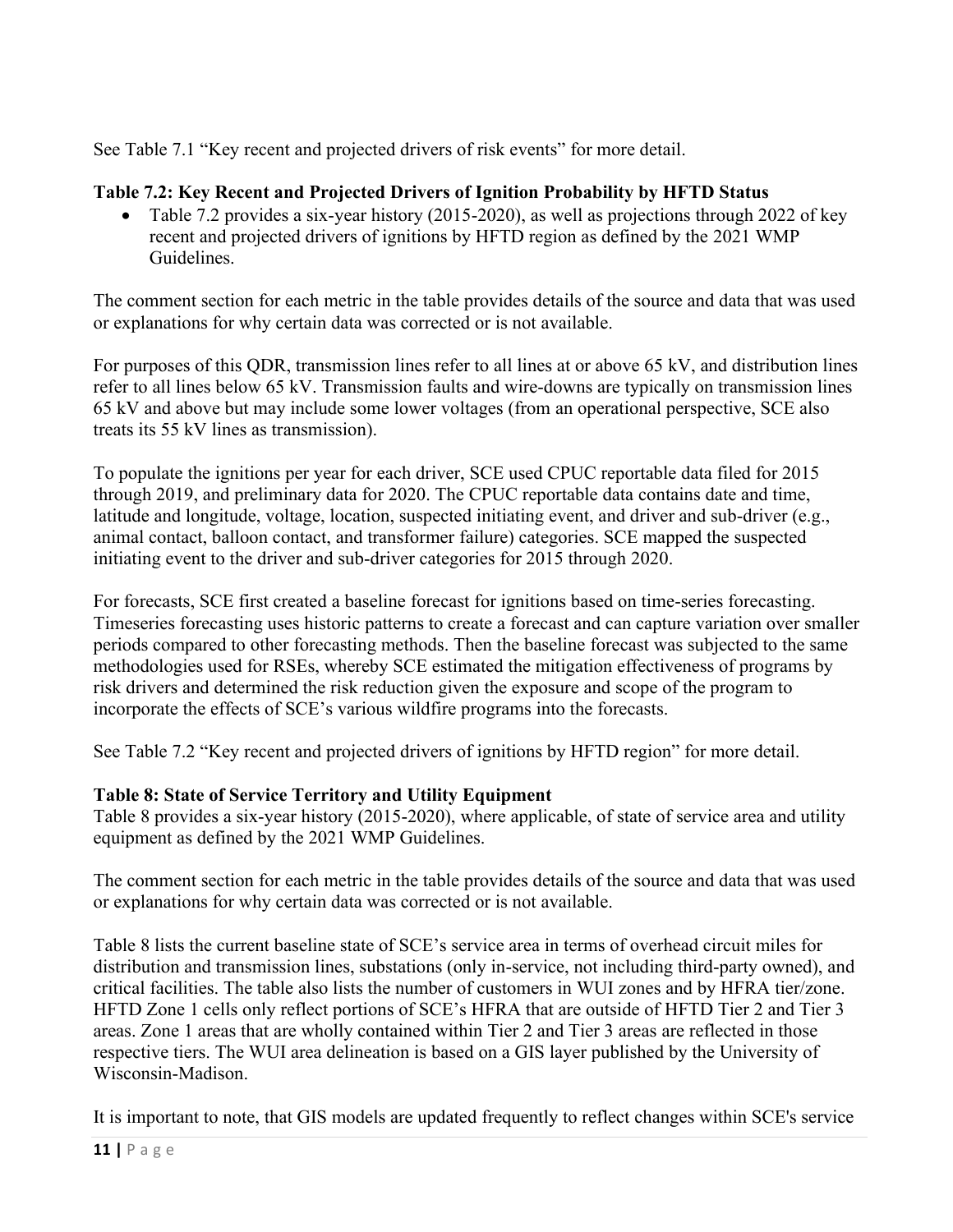area and for data clean-up. SCE does not have the ability to analyze and calculate information in previous years. As such, only 2020 information was obtained from GIS. 2015-2018 data is not available and 2019 data is the same as what was provided in SCE's 2020 WMP filing.

SCE does not record all customers that are designated as AFN customers. As such, data provided for the AFN population only includes SCE customers enrolled in MBL and/or Low-Income (i.e., enrolled in the CARE/FERA) programs.

See Table 8 "State of service area and utility equipment" for more detail.

#### **Table 9: Location of Actual and Planned Utility Equipment Additions or Removal Year Over Year**

Table 9 provides a six-year history (2015-2020), where applicable, as well as projections through 2022 of location of actual and planned utility equipment additions or removal, year over year, as defined by the 2021 WMP Guidelines. The comment section for each metric in the table provides details of the source and data that was used or explanations for why certain data is not available.

Table 9 provides planned additions, removals, and upgrades of utility equipment by the end of the three-year plan term. SCE does not routinely follow planned additions, removals, or upgrades by circuit mile, population density, or WUI. While SCE has a number of planned distribution projects over the next few years, the projects are not far enough along in the project lifecycle to have a complete list of affected structures (new or existing), circuit path/route geometries, and/or geospatial coordinates associated with them. Therefore, SCE is unable to map the distribution projects in GIS and subdivide as requested. The planned work with a well-developed scope and geospatial properties are typically major, longer lifecycle transmission and substation projects that have detailed engineering and/or a Certificate of Public Convenience and Necessity (CPCN) or Permit To Construct (PTC) from the Commission. Therefore, the only planned work that SCE included here are (1) transmission projects that have known, planned geospatial geometries (circuit path/route) that can be uploaded to GIS tools and then divided by population density, WUI, and HFTD Tier/Zone and (2) known, planned substation projects (of which SCE has one in the next three years, Safari Substation). Additionally, SCE plans to install at least 375 weather stations and will strive for approximately 475 additional weather stations between 2021 and 2022, but actual site/structure locations have not yet been determined and SCE is therefore unable to provide the locational attributes as requested.

The WUI area delineation is based on a GIS layer published by the University of Wisconsin-Madison.

See Table 9 "Location of actual and planned utility equipment additions or removal year over year" for more detail.

**Table 10: Location of Actual and Planned Utility Infrastructure Upgrades Year over Year** Table 10 provides a six-year history (2015-2020), where applicable, as well as projections through 2022 of location of actual and planned utility infrastructure upgrades year over year as defined by the 2021 WMP Guidelines. The comment section for each metric in the table provides details of the source and data that was used or explanations for why certain data is not available.

Table 10 provides planned additions, removals, and upgrades of utility equipment by the end of the three-year plan term. For the reasons explained in the Table 9 section above, the only planned work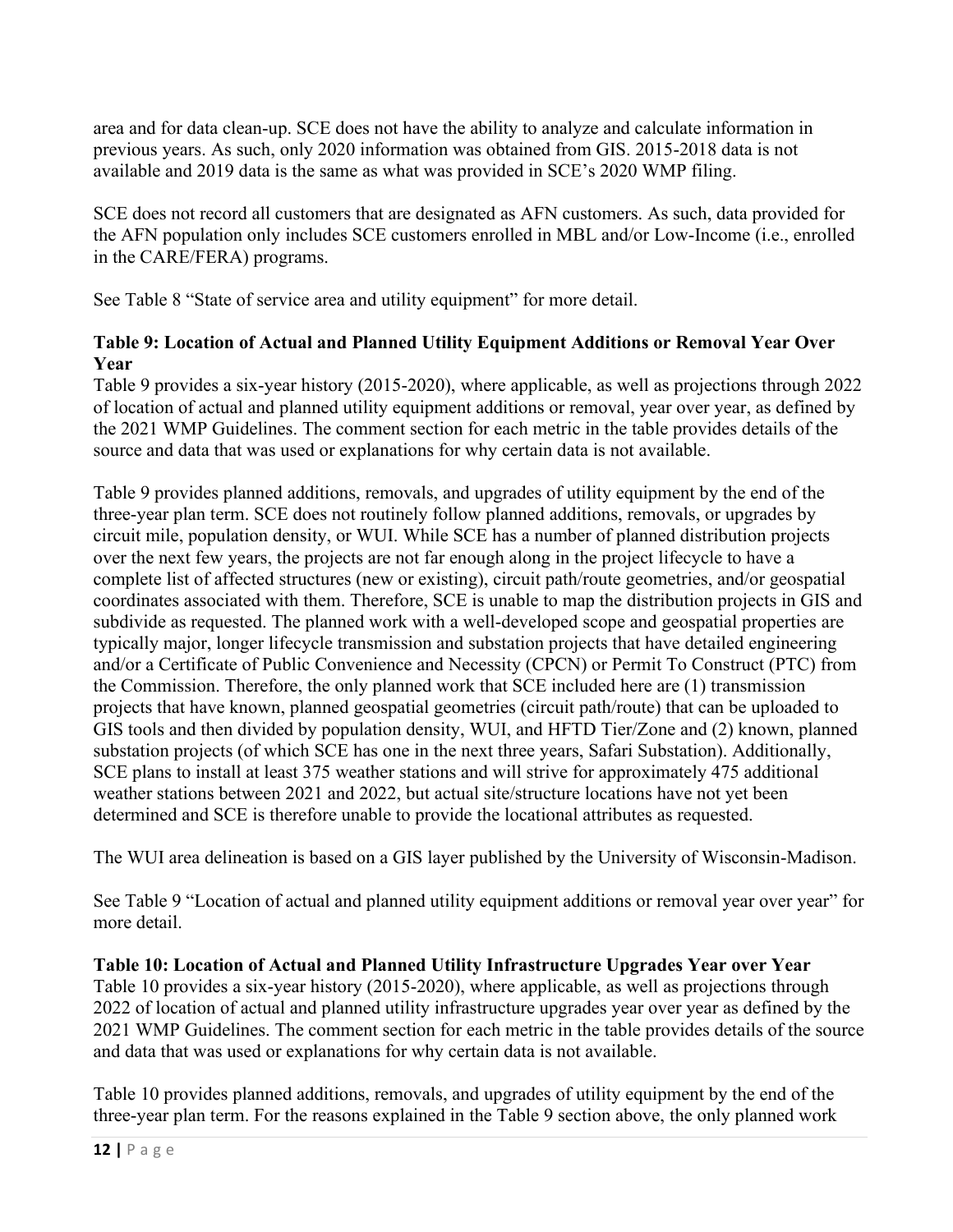included in Table 10 are transmission and substation projects that have known, planned geospatial geometries.

The WUI area delineation is based on a GIS layer published by the University of Wisconsin-Madison.

See Table 10 "Location of actual and planned utility infrastructure upgrades year over year" for more detail.

#### **Table 11: Recent use of PSPS and other PSPS Metrics**

Table 11 provides a six-year history (2015-2020) as well as recorded data through Q3 2021, where applicable, as well as a projection through 2021 of recent use of PSPS and other PSPS metrics as defined by the 2021 WMP Guidelines. As of Q2 2021, SCE is currently unable to provide planned outage data metrics due to recent IT system implementation issues. SCE is actively investigating this issue and will provide the data when it is available. This affects rows 2a., 2c., 2d., 2e., and 2f. The comment section for each metric in the table provides details of the source and data that was used or explanations for why certain data was corrected or is not available.

Table 11 represents the frequency, scope, and duration of PSPS events in total. A combination of data from SCE's OMS and data recorded by documentation specialists during actual PSPS events was used for the historical information including data through Q3 2021. For the Q4 2021 time period, SCE used 2020 recorded data adjusted for improvement expected based on SCE's planned wildfire mitigation activities to create a baseline. To factor in weather variability, which has significant impacts on PSPS events, SCE developed a range around the baseline. The range was based on an 18-year backcast analysis that analyzed how current PSPS triggers would have resulted in PSPS events when applied to historical weather data. The following equation was used to calculate the factor used for the low and high range for PSPS forecast data.

Lower limit factor = 1st Quartile for days of interuption from the 18 year backcast Average days of interuption from the 18 year backcast Higher limit  $factor = 3rd$  Quartile for days of interuption from the 18 year backcast Average days of interuption from the 18 year backcast

Please see Table 11 for updates to SCE's use of PSPS protocols and other related metrics.

#### **Table 12: Mitigation Initiative Financials**

Table 12 provides 2020 recorded costs and 2021 through 2022 forecasts by initiative.

In this Q3 2021 submission, wildfire activities that are included in the November  $1<sup>st</sup>$  Change Order Report have been updated for projected costs and or units as applicable. These updates are reflected in red font in Table 12.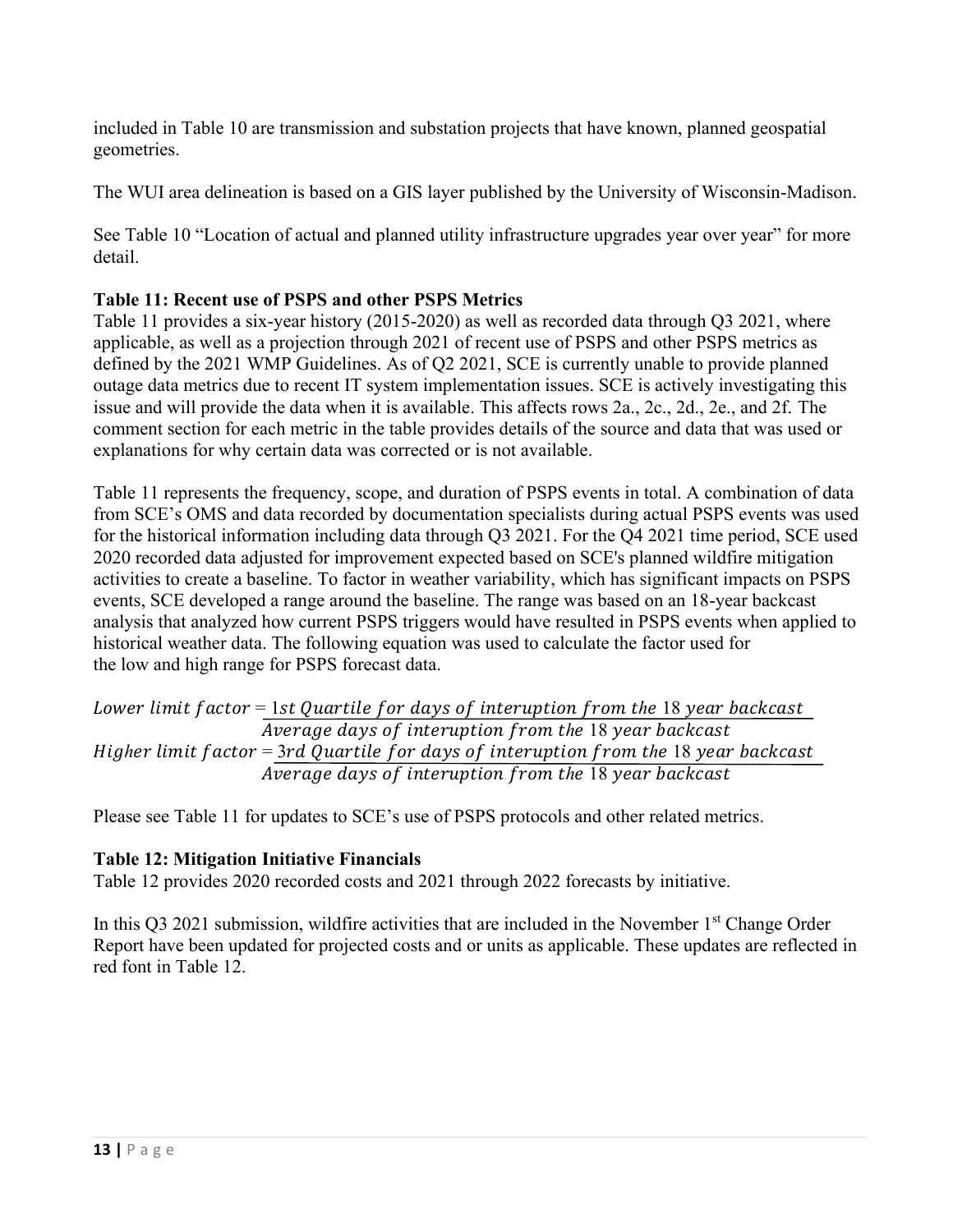## <span id="page-14-0"></span>**III. APPENDIX A NON-SPATIAL DATA (TABLES 1-12)**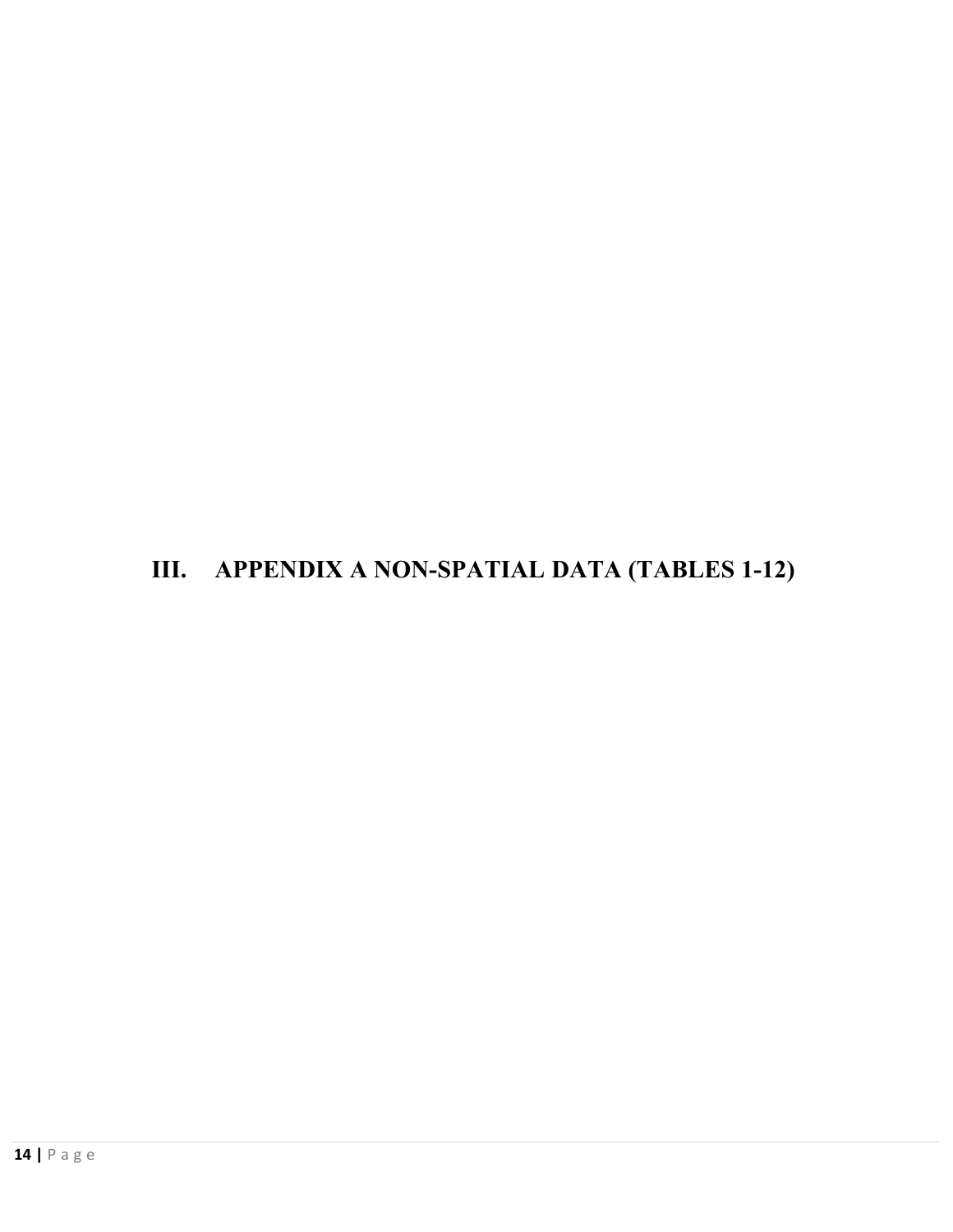## Wildfire Safety Division Attachment 2.3

## Wildifire Mitigation Plan Quarterly report ‐ non‐spatial data template



Resolution WSD‐011 Attachment 2.3

#### **Instructions for use**

- 1. Fill out the tan cells (color represented here) starting with the cell below (D17: Utility). The Utility name will populate the Table tabs to follow. Date modified will vary by table.
- 2. Cells will only accept valid entries. For most cells, this is positive numbers
- 3. For each Table tab, after a modification is made, denote the date of the change in cell C4 for each Table tab.
- 4. Some columns have an additional header in row 5 to serve as clarification for several columns. With the exception of projected data, row 5 will be highlighted in blue (color represented here)
- 5. Some required metrics are future projections. For these, row 5, above the projections will be highlighted light green (color represented here)
- In future submissions, report updated projected numbers if / when projections have changed, and report actuals once the quarter / year has passed.
- 6. For data required annually rather than quarterly (see Tables 7.3 ‐ 10), report for entire year even if part of the year is projected. Once year has passed, update cell with actuals
- 7. Some tables will have additional instructions provided in a **Notes** box located in cells D2 ‐ D4
- Notes will explain terms, signal where projections are required, and provide other useful information.
- 8. For the initial quarterly submission, utilities are required to submit data on annual metrics for 2015 2020, which should represent the most updated data from the 2020 WMP for years 2015-2019
- Do not add or manipulate the template for any of the tabs

#### **Update the below table to establish which year, quarter of the WMP cycle this submission this represents.**

| Utility                        | Southern California Edison Company |
|--------------------------------|------------------------------------|
| First year of 3-year WMP cycle | 2020                               |
| <b>Submission year</b>         | 2021                               |
| <b>Submission quarter</b>      | O3                                 |
| <b>Date Modified</b>           | 11/1/2021                          |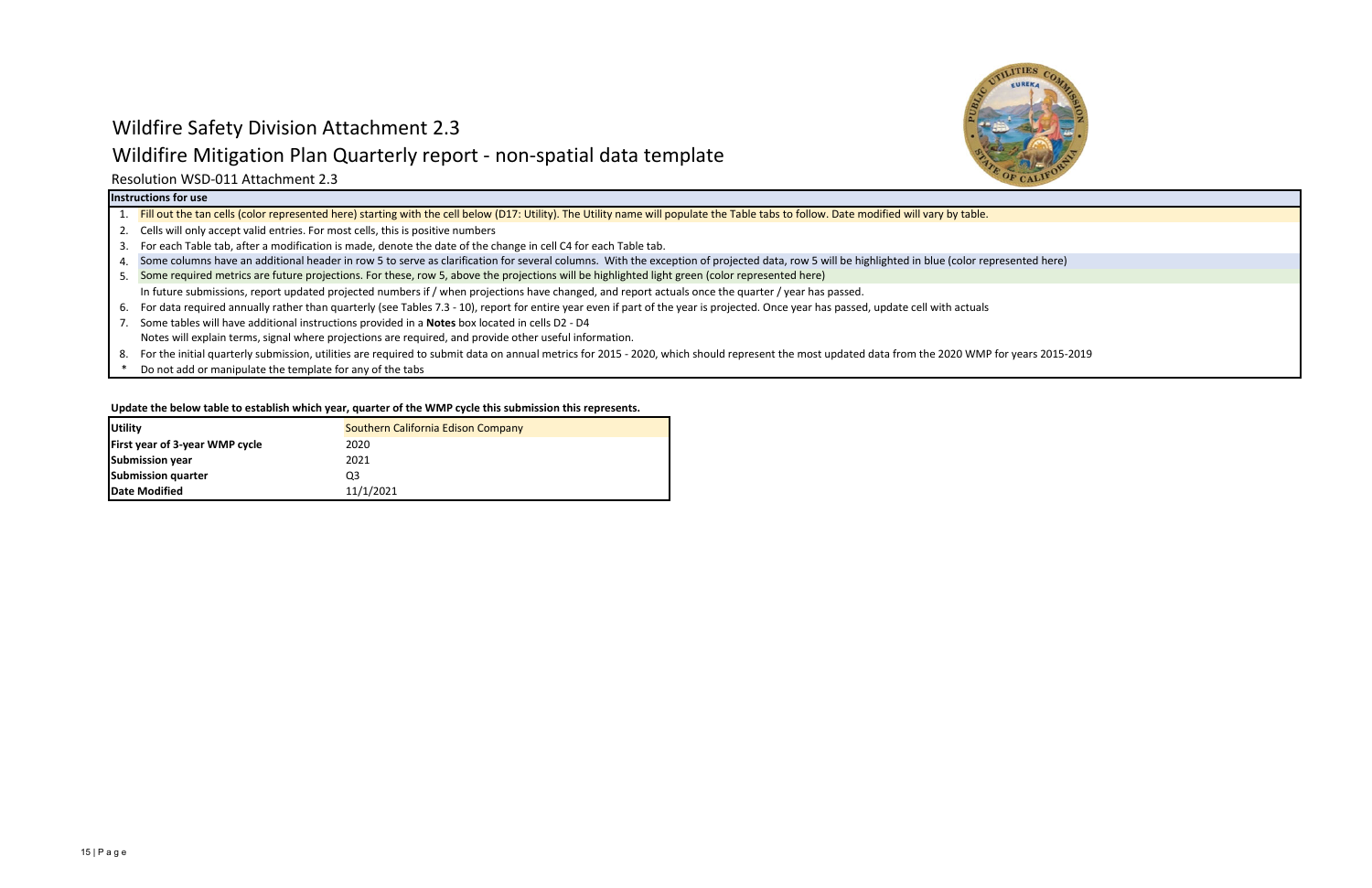| Table No.                                                             | Southern California Edison Company |                                                                                                                                                                                               |                 |                 |                 |                 |                  |                |                                     |                |                                                                        |                     |                                                                    |                                                                |    |                          |                                                                                                                                                                                                                                                                          |
|-----------------------------------------------------------------------|------------------------------------|-----------------------------------------------------------------------------------------------------------------------------------------------------------------------------------------------|-----------------|-----------------|-----------------|-----------------|------------------|----------------|-------------------------------------|----------------|------------------------------------------------------------------------|---------------------|--------------------------------------------------------------------|----------------------------------------------------------------|----|--------------------------|--------------------------------------------------------------------------------------------------------------------------------------------------------------------------------------------------------------------------------------------------------------------------|
| <b>Date Modified</b>                                                  | 11/1/2021                          | ransmission lines refer to all lines at or above 65kV, and distribution lines refer to all lines below 65kV.                                                                                  |                 |                 |                 |                 |                  |                |                                     |                |                                                                        |                     |                                                                    |                                                                |    |                          |                                                                                                                                                                                                                                                                          |
|                                                                       |                                    |                                                                                                                                                                                               |                 |                 |                 |                 |                  |                |                                     |                |                                                                        |                     |                                                                    | Note: These columns are placeholders for future QR submissions |    |                          |                                                                                                                                                                                                                                                                          |
| Table 1: Recent performance on progress metrics<br><b>Metric type</b> |                                    | Progress metric name                                                                                                                                                                          | 2015            | 2016            |                 |                 |                  | Q1             | Q2                                  | Q3             | Q4 Q1                                                                  |                     |                                                                    | Q2 Q3 Q4 Q1 Q2 Q3                                              | Q4 |                          | <b>Comments</b>                                                                                                                                                                                                                                                          |
| 1. Grid condition findings from inspection - 1.a.                     |                                    |                                                                                                                                                                                               |                 |                 |                 |                 |                  |                |                                     |                |                                                                        |                     |                                                                    |                                                                |    |                          | SCE tracks completed inspections by tracking the counts of assets inspected instead of tracking by circuit miles. In order to present                                                                                                                                    |
| Distribution lines in HFTD                                            |                                    | Number of circuit miles inspected from patrol inspections in HFTD - Distribution lines                                                                                                        | 9,729 9,734     |                 |                 |                 |                  |                |                                     |                |                                                                        |                     | 9,738 9,751 9,814 1,587 6,954 1,250 233 3,783 5,489 1,040          |                                                                |    | # circuit miles          | completed inspections in the requested format, SCE used a calculated average span length multiplied by the number of structures                                                                                                                                          |
|                                                                       |                                    |                                                                                                                                                                                               |                 |                 |                 |                 |                  |                |                                     |                |                                                                        |                     |                                                                    |                                                                |    |                          | inspected                                                                                                                                                                                                                                                                |
|                                                                       | 1.b.                               | Number of circuit miles inspected from detailed inspections in HFTD - Distribution lines (Total)                                                                                              | 1,986           | 2,425           | 2,049           |                 |                  |                |                                     |                |                                                                        |                     | 2,550 15,215 3,100 4,769 4,749 3,832 3,852 5,461 2,732             |                                                                |    | # circuit miles          | This row is the sum of the four detailed inspection programs below it<br>From 2015-2019, the number represents the completed detailed inspections completed in circuit miles. Starting in 2020, the                                                                      |
|                                                                       |                                    |                                                                                                                                                                                               |                 |                 |                 |                 |                  |                |                                     |                |                                                                        |                     |                                                                    |                                                                |    |                          | numbers represent completed compliance-due detailed inspections by circuit miles.                                                                                                                                                                                        |
|                                                                       |                                    | <b>Overhead Detailed Inspections</b>                                                                                                                                                          | 1.986           | 2.425           | 2.049           | 1.618           | 1.906            | 518            | 1,352                               | 48             | $\overline{4}$                                                         | 653                 | 291<br>14                                                          |                                                                |    |                          |                                                                                                                                                                                                                                                                          |
|                                                                       |                                    |                                                                                                                                                                                               |                 |                 |                 |                 |                  |                |                                     |                |                                                                        |                     |                                                                    |                                                                |    |                          | SCE tracks completed inspections by tracking the counts of assets inspected instead of tracking by circuit miles. In order to presen                                                                                                                                     |
|                                                                       |                                    |                                                                                                                                                                                               |                 |                 |                 |                 |                  |                |                                     |                |                                                                        |                     |                                                                    |                                                                |    |                          | completed inspections in the requested format, SCE used a calculated average span length multiplied by the number of structures                                                                                                                                          |
|                                                                       |                                    |                                                                                                                                                                                               |                 |                 |                 |                 |                  |                |                                     |                |                                                                        |                     |                                                                    |                                                                |    |                          | inspected<br>SCE tracks completed inspections by tracking the counts of assets inspected instead of tracking by circuit miles. In order to present                                                                                                                       |
|                                                                       |                                    | <b>Enhanced Overhead Inspections</b>                                                                                                                                                          | <b>NA</b>       |                 | <b>NA</b>       | 932             | 9.448            | <b>NA</b>      | <b>NA</b>                           | <b>NA</b>      | <b>NA</b>                                                              | <b>NA</b>           | <b>NA</b><br><b>NA</b>                                             |                                                                |    |                          | completed inspections in the requested format, SCE used a calculated average span length multiplied by the number of structures                                                                                                                                          |
|                                                                       |                                    |                                                                                                                                                                                               |                 |                 |                 |                 |                  |                |                                     |                |                                                                        |                     |                                                                    |                                                                |    |                          | inspected.                                                                                                                                                                                                                                                               |
|                                                                       |                                    |                                                                                                                                                                                               |                 |                 |                 |                 |                  |                |                                     |                |                                                                        |                     |                                                                    |                                                                |    |                          | SCE tracks completed inspections by tracking the counts of assets inspected instead of tracking by circuit miles. In order to presen                                                                                                                                     |
|                                                                       |                                    | High Fire Risk Informed Inspections                                                                                                                                                           | <b>NA</b>       | <b>NA</b>       | <b>NA</b>       | <b>NA</b>       | <b>NA</b>        | 154            | 990                                 | 2274           | 1401                                                                   | 2.984               | 1,823 316                                                          |                                                                |    |                          | completed inspections in the requested format, SCE used a calculated average span length multiplied by the number of structures<br>inspected.                                                                                                                            |
|                                                                       |                                    |                                                                                                                                                                                               |                 |                 |                 |                 |                  |                |                                     |                |                                                                        |                     |                                                                    |                                                                |    |                          | SCE tracks completed inspections by tracking the counts of assets inspected instead of tracking by circuit miles. In order to present                                                                                                                                    |
|                                                                       |                                    |                                                                                                                                                                                               |                 |                 |                 |                 |                  |                |                                     |                |                                                                        |                     |                                                                    |                                                                |    |                          | completed inspections in the requested format, SCE used a calculated average span length multiplied by the number of structures                                                                                                                                          |
|                                                                       |                                    | Aerial Inspections                                                                                                                                                                            | <b>NA</b>       |                 | <b>NA</b>       | <b>NA</b>       | 3,861            | 2,427          |                                     |                | 2,427 2,427 2,427 215                                                  |                     | 3.347 2.401                                                        |                                                                |    |                          | inspected. Additionally, for 2020, SCE tracked the completed asset inspected by the year and in order to represent the 2020                                                                                                                                              |
|                                                                       |                                    |                                                                                                                                                                                               |                 |                 |                 |                 |                  |                |                                     |                |                                                                        |                     |                                                                    |                                                                |    |                          | completed asset inspection in circuit mile by quarter, SCE evenly distributed the completed inspections to each of the four quarter                                                                                                                                      |
|                                                                       | 1.c.                               | Number of circuit miles inspected from other inspections (list types of "other" inspections in comments) in HFTD                                                                              |                 |                 |                 |                 |                  |                |                                     |                |                                                                        |                     |                                                                    |                                                                |    |                          | in 2020.                                                                                                                                                                                                                                                                 |
|                                                                       |                                    | Distribution lines (total)                                                                                                                                                                    |                 |                 | <b>NA</b>       | 12.605          | 5,663            | 1,382          |                                     |                |                                                                        |                     | 1,382 1,382 1382.478 2,548 2,183 258                               |                                                                |    | # circuit miles          | This row is the sum of the two programs below that are considered as "other"                                                                                                                                                                                             |
|                                                                       |                                    | Infrared Scan                                                                                                                                                                                 | <b>NA</b>       | <b>NA</b>       | <b>NA</b>       | 11,775          |                  |                |                                     |                |                                                                        |                     |                                                                    |                                                                |    |                          | For 2020, SCE tracks the completed asset inspected by year and in order to represent the 2020 completed asset inspection by                                                                                                                                              |
|                                                                       |                                    |                                                                                                                                                                                               |                 |                 |                 |                 | 4,962            |                |                                     |                |                                                                        |                     | 1,112 1,112 1,112 1,112 2,465 1,945 0                              |                                                                |    |                          | quarter, SCE evenly distributed the completed inspections to each of the four quarters in 2020.                                                                                                                                                                          |
|                                                                       |                                    |                                                                                                                                                                                               |                 |                 |                 |                 |                  |                |                                     |                |                                                                        |                     |                                                                    |                                                                |    |                          | SCE tracks completed inspections by tracking the counts of assets inspected instead of tracking by circuit miles. In order to present                                                                                                                                    |
|                                                                       |                                    | Intrusive Pole Inspections                                                                                                                                                                    | <b>NA</b>       | <b>NA</b>       | <b>NA</b>       | 830             | 701              | 271            | 271                                 | 271            | 271                                                                    | 83                  | 238<br>258                                                         |                                                                |    |                          | completed inspections in the requested format, SCE used a calculated average span length multiplied by the number of structures                                                                                                                                          |
|                                                                       |                                    |                                                                                                                                                                                               |                 |                 |                 |                 |                  |                |                                     |                |                                                                        |                     |                                                                    |                                                                |    |                          | inspected. Additionally, for 2020, SCE tracked the completed asset inspected by year and in order to represent the 2020 complete                                                                                                                                         |
|                                                                       |                                    |                                                                                                                                                                                               |                 |                 |                 |                 |                  |                |                                     |                |                                                                        |                     |                                                                    |                                                                |    |                          | asset inspection by quarter, SCE evenly distributed the completed inspections to each of the four quarters in 2020.                                                                                                                                                      |
|                                                                       | 1.d.                               | Level 1 findings in HFTD for patrol inspections - Distribution lines                                                                                                                          |                 |                 |                 |                 |                  |                |                                     |                |                                                                        |                     |                                                                    |                                                                |    | # findings               |                                                                                                                                                                                                                                                                          |
|                                                                       | 1.e                                | Level 1 findings in HFTD for detailed inspections - Distribution lines                                                                                                                        | 2,163           | 3,146           | 3,114<br>325    | 2.834           | 4.144<br>617     |                | 716                                 | 706            | 739                                                                    | 778                 | 632                                                                |                                                                |    | # findings               |                                                                                                                                                                                                                                                                          |
|                                                                       | 1.f.<br>1.g.                       | Level 1 findings in HFTD for other inspections (list types of "other" inspections in comments) - Distribution lines<br>Level 2 findings in HFTD for patrol inspections - Distribution lines   | 246<br>6,392    | 773<br>5.124    | 3.781           | 167<br>3.730    | 6.498            | 1.028          | 115<br>1.513                        | 306<br>1,227   | 261<br>1.054                                                           | 90<br>1.509         | 43<br>- 41<br>977<br>-851                                          |                                                                |    | # findings<br># findings |                                                                                                                                                                                                                                                                          |
|                                                                       | 1.h.                               | Level 2 findings in HFTD for detailed inspections - Distribution lines                                                                                                                        | 7.297           | 7,751           | 5.841           | 16,646          | 71,791           | 9.890          | 9.045                               | 5,647          | 3.807                                                                  | 9.174               | 13.665<br>-4.25                                                    |                                                                |    | # findings               |                                                                                                                                                                                                                                                                          |
|                                                                       |                                    | Level 2 findings in HFTD for other inspections (list types of "other" inspections in comments) - Distribution lines                                                                           | 4,448           | 4,167           | 3,934           | 3,348           | 5,304            | 1,463          | 1,737                               | 534            | 1,924                                                                  | 1,166               | 636                                                                |                                                                |    | # findings               |                                                                                                                                                                                                                                                                          |
|                                                                       |                                    | Level 3 findings in HFTD for patrol inspections - Distribution lines                                                                                                                          | 43              | 10              | 33              | 51              | 228              | 117            | -6                                  |                | $\overline{z}$                                                         | 26                  | 13<br>78                                                           |                                                                |    | # findings               |                                                                                                                                                                                                                                                                          |
|                                                                       | - 1.k                              | Level 3 findings in HFTD for detailed inspections - Distribution lines<br>Level 3 findings in HFTD for other inspections (list types of "other" inspections in comments) - Distribution lines | 14,301<br>256   | 18,081<br>142   | 12.647<br>206   | 13,725<br>214   | 108,873<br>1,563 | 8.982<br>1,267 | 9,381<br>1,136                      | 9,536<br>138   | 824<br>298                                                             | 13,987 8,690<br>471 | 1.877<br>223<br>126                                                |                                                                |    | # findings<br># findings |                                                                                                                                                                                                                                                                          |
| 1. Grid condition findings from inspection - 1.a.ii.                  |                                    |                                                                                                                                                                                               |                 |                 |                 |                 |                  |                |                                     |                |                                                                        |                     |                                                                    |                                                                |    |                          | SCE tracks completed inspections by tracking the counts of assets inspected instead of tracking by circuit miles. In order to present                                                                                                                                    |
| Distribution lines total                                              |                                    | Number of total circuit miles inspected from patrol inspections - Distribution lines                                                                                                          | 39,125          | 39,139          |                 |                 |                  |                |                                     |                |                                                                        |                     | 39,129 39,193 39,464 1,011 23,406 10,641 2,691 5,336 10,004 13,208 |                                                                |    | # circuit miles          | completed inspections in the requested format, SCE used a calculated average span length multiplied by the number of structures                                                                                                                                          |
|                                                                       |                                    |                                                                                                                                                                                               |                 |                 |                 |                 |                  |                |                                     |                |                                                                        |                     |                                                                    |                                                                |    |                          | inspected.                                                                                                                                                                                                                                                               |
|                                                                       | 1.b.ii.                            | Number of total circuit miles inspected from detailed inspections - Distribution lines (Total)                                                                                                | 8.347           | 8.200           | 8.007           |                 |                  |                |                                     |                |                                                                        |                     | 8,813 21,245 3,378 5,605 6,442 6,935 4,243 6,599 5,073             |                                                                |    | # circuit miles          | This row is the sum of the four detailed inspection programs below it. A correction as made to Q1 value as it incorrectly summed                                                                                                                                         |
|                                                                       |                                    |                                                                                                                                                                                               |                 |                 |                 |                 |                  |                |                                     |                |                                                                        |                     |                                                                    |                                                                |    |                          | rows 28-31<br>From 2015-2019, the number represents the completed detailed inspections completed in circuit miles. Starting in 2020, the                                                                                                                                 |
|                                                                       |                                    |                                                                                                                                                                                               |                 |                 |                 |                 |                  |                |                                     |                |                                                                        |                     |                                                                    |                                                                |    |                          | numbers represent completed compliance-due detailed inspections by circuit miles.                                                                                                                                                                                        |
|                                                                       |                                    | <b>Overhead Detailed Inspections</b>                                                                                                                                                          | 8.347           | 8.200           | 8.007           | 7,881           | 7.936            | 796            | 2.188                               | 1.740          | 3,107                                                                  | 839                 | 1.297 2.264                                                        |                                                                |    |                          |                                                                                                                                                                                                                                                                          |
|                                                                       |                                    |                                                                                                                                                                                               |                 |                 |                 |                 |                  |                |                                     |                |                                                                        |                     |                                                                    |                                                                |    |                          | SCE tracks completed inspections by tracking the counts of assets inspected instead of tracking by circuit miles. In order to present                                                                                                                                    |
|                                                                       |                                    |                                                                                                                                                                                               |                 |                 |                 |                 |                  |                |                                     |                |                                                                        |                     |                                                                    |                                                                |    |                          | completed inspections in the requested format, SCE used a calculated average span length multiplied by the number of structures<br>inspected.                                                                                                                            |
|                                                                       |                                    |                                                                                                                                                                                               |                 |                 |                 |                 |                  |                |                                     |                |                                                                        |                     |                                                                    |                                                                |    |                          | SCE tracks completed inspections by tracking the counts of assets inspected instead of tracking by circuit miles. In order to present                                                                                                                                    |
|                                                                       |                                    | <b>Enhanced Overhead Inspections</b>                                                                                                                                                          |                 |                 |                 | 932             | 9.448            |                | <b>NA</b>                           | <b>NA</b>      | <b>NA</b>                                                              |                     | <b>NA</b><br><b>NA</b>                                             |                                                                |    |                          | completed inspections in the requested format, SCE used a calculated average span length multiplied by the number of structures                                                                                                                                          |
|                                                                       |                                    |                                                                                                                                                                                               |                 |                 |                 |                 |                  |                |                                     |                |                                                                        |                     |                                                                    |                                                                |    |                          |                                                                                                                                                                                                                                                                          |
|                                                                       |                                    | High fire Risk Informed Inspections                                                                                                                                                           | <b>NA</b>       | <b>NA</b>       | <b>NA</b>       | <b>NA</b>       | <b>NA</b>        | 154            | 990                                 | 2274           | 1401                                                                   | 3.188               | 1.954 408                                                          |                                                                |    |                          | SCE tracks completed inspections by tracking the counts of assets inspected instead of tracking by circuit miles. In order to presen                                                                                                                                     |
|                                                                       |                                    |                                                                                                                                                                                               |                 |                 |                 |                 |                  |                |                                     |                |                                                                        |                     |                                                                    |                                                                |    |                          | completed inspections in the requested format, SCE used a calculated average span length multiplied by the number of structures<br>inspected.                                                                                                                            |
|                                                                       |                                    |                                                                                                                                                                                               |                 |                 |                 |                 |                  |                |                                     |                |                                                                        |                     |                                                                    |                                                                |    |                          | SCE tracks completed inspections by tracking the counts of assets inspected instead of tracking by circuit miles. In order to presen                                                                                                                                     |
|                                                                       |                                    |                                                                                                                                                                                               |                 |                 |                 |                 |                  |                |                                     |                |                                                                        |                     |                                                                    |                                                                |    |                          | completed inspections in the requested format, SCE used a calculated average span length multiplied by the number of structures                                                                                                                                          |
|                                                                       |                                    | Aerial Inspections                                                                                                                                                                            | <b>NA</b>       | <b>NA</b>       | <b>NA</b>       | <b>NA</b>       | 3.861            |                |                                     |                |                                                                        |                     | 2,427 2,427 2,427 2,427 215 3,347 2,401                            |                                                                |    |                          | inspected. Additionally, for 2020, SCE tracked the completed asset inspected by the year and in order to represent the 2020                                                                                                                                              |
|                                                                       |                                    |                                                                                                                                                                                               |                 |                 |                 |                 |                  |                |                                     |                |                                                                        |                     |                                                                    |                                                                |    |                          | completed asset inspection in circuit mile by quarter, SCE evenly distributed the completed inspections to each of the four quarter<br>in 2020.                                                                                                                          |
|                                                                       | 1.c.ii.                            | Number of total circuit miles inspected from other inspections (list types of "other" inspections in comments)                                                                                |                 |                 |                 |                 |                  |                |                                     |                |                                                                        |                     |                                                                    |                                                                |    |                          |                                                                                                                                                                                                                                                                          |
|                                                                       |                                    | <b>Distribution lines</b>                                                                                                                                                                     | 4,320           | 4,509           | 4.093           | 29,902          | 8.887            |                | 2,106 2,106 2,106 2,106             |                |                                                                        | 3.458               | 2.986 1.092                                                        |                                                                |    | # circuit miles          | This row is the sum of the two programs below that are considered as "other"                                                                                                                                                                                             |
|                                                                       |                                    | Infrared Scan                                                                                                                                                                                 | <b>NA</b>       | <b>NA</b>       | <b>NA</b>       | 26,055          | 4,962            |                |                                     |                |                                                                        |                     | 1,112 1,112 1,112 1,112 2,465 1,945 0                              |                                                                |    |                          | For 2020, SCE tracks the completed asset inspected by the year and in order to represent the 2020 completed asset inspection by                                                                                                                                          |
| 83237                                                                 |                                    |                                                                                                                                                                                               |                 |                 |                 |                 |                  |                |                                     |                |                                                                        |                     |                                                                    |                                                                |    |                          | quarter, SCE just evenly distributed the completed inspections to each of the four quarters in 2020.                                                                                                                                                                     |
|                                                                       |                                    |                                                                                                                                                                                               |                 |                 |                 |                 |                  |                |                                     |                |                                                                        |                     |                                                                    |                                                                |    |                          | SCE tracks completed inspections by tracking the counts of assets inspected instead of tracking by circuit miles. In order to presen                                                                                                                                     |
|                                                                       |                                    | Intrusive Pole Inspections                                                                                                                                                                    | 4,320           | 4.509           | 4.093           | 3.847           | 3,925            | 995            | 995                                 | 995            | 995                                                                    | 993                 | 1.041<br>1,092                                                     |                                                                |    |                          | completed inspections in the requested format, SCE used a calculated average span length multiplied by the number of structures                                                                                                                                          |
|                                                                       |                                    |                                                                                                                                                                                               |                 |                 |                 |                 |                  |                |                                     |                |                                                                        |                     |                                                                    |                                                                |    |                          | inspected. Additionally, for 2020, SCE tracked the completed asset inspected by the year and in order to represent the 2020                                                                                                                                              |
|                                                                       |                                    |                                                                                                                                                                                               |                 |                 |                 |                 |                  |                |                                     |                |                                                                        |                     |                                                                    |                                                                |    |                          | completed asset inspection by quarter, SCE just evenly distributed the completed inspections to each of the four quarters in 2020.                                                                                                                                       |
|                                                                       | 1.d.ii.                            | Level 1 findings for patrol inspections - Distribution lines                                                                                                                                  |                 |                 |                 |                 | 28               |                | 76                                  |                | 19                                                                     | 19                  | 13                                                                 |                                                                |    | # findings               |                                                                                                                                                                                                                                                                          |
|                                                                       | 1.e.ii.<br>1.f.ii.                 | Level 1 findings for detailed inspections - Distribution lines<br>Level 1 findings for other inspections (list types of "other" inspections in comments) - Distribution lines                 | 17,812<br>1,742 | 19,726<br>2,636 | 21.832<br>1,762 | 19.482<br>1,506 | 21,320<br>2,680  | 4,300<br>557   | 4,923<br>596                        | 6,308<br>682   | 5,039<br>576 370                                                       | 4,918               | 4.578<br>4.921<br>301<br>264                                       |                                                                |    | # findings<br># findings |                                                                                                                                                                                                                                                                          |
|                                                                       | 1.g.ii.                            | Level 2 findings for patrol inspections - Distribution lines                                                                                                                                  |                 |                 |                 |                 |                  |                |                                     |                | 26,406 17,649 15,545 30,305 40,771 8,457 4,779 4,808 3,665 4,551 4,358 |                     |                                                                    |                                                                |    | # findings               |                                                                                                                                                                                                                                                                          |
|                                                                       | 1.h.ii.                            | Level 2 findings for detailed inspections - Distribution lines                                                                                                                                | 51.016          | 48,323          | 41.641          | 39,640          | 83,237           |                |                                     |                |                                                                        |                     | 8,510 13,463 13,300 15,593 13,769 25,954 27,971                    |                                                                |    | # findings               |                                                                                                                                                                                                                                                                          |
|                                                                       | 1.i.ii.                            | Level 2 findings for other inspections (list types of "other" inspections in comments) - Distribution lines                                                                                   | 14.687          | 13.466          | 12.071          | 12,873          | 26,158           | 6.250          | 6.497                               | 4.403          |                                                                        |                     | 6,114 3,411 2,066 1,711                                            |                                                                |    | # findings               |                                                                                                                                                                                                                                                                          |
|                                                                       | 1.j.ii.                            | Level 3 findings for patrol inspections - Distribution lines                                                                                                                                  | 328             | 64              | 128             | 7,790           | 35,237           | 142            | 12                                  | $\overline{4}$ | 17                                                                     | 26                  | 17<br>11,811  16,961  18,740  19,548  17,760  17,749  19,940       |                                                                |    | # findings               |                                                                                                                                                                                                                                                                          |
|                                                                       | 1.k.ii.<br>1.I.ii.                 | Level 3 findings for detailed inspections - Distribution lines<br>Level 3 findings for other inspections (list types of "other" inspections in comments) - Distribution lines                 | 84,111<br>1,149 | 76,240<br>753   | 63,267<br>1,013 | 62,133          | 62,271           |                |                                     |                |                                                                        |                     | 2,851 92,092 2,428 2,514 1,240 1,510 664 268 561                   |                                                                |    | # findings<br># findings |                                                                                                                                                                                                                                                                          |
| 1. Grid condition findings from inspection - 1.a.iii.                 |                                    |                                                                                                                                                                                               |                 |                 |                 |                 |                  |                |                                     |                |                                                                        |                     |                                                                    |                                                                |    |                          | SCE tracks completed inspections by tracking the counts of assets inspected instead of tracking by circuit miles. In order to present                                                                                                                                    |
| Transmission lines in HFTD                                            |                                    | Number of circuit miles inspected from patrol inspections in HFTD - Transmission lines                                                                                                        | 4,438           | 4,438           | 4,438           |                 |                  |                | 4,438 4,438 1,109 1,109 1,109 1,109 |                | 434                                                                    |                     | 890 1.479                                                          |                                                                |    | # circuit miles          | completed inspections in the requested format, SCE used a calculated average span length multiplied by the number of structures                                                                                                                                          |
|                                                                       |                                    |                                                                                                                                                                                               |                 |                 |                 |                 |                  |                |                                     |                |                                                                        |                     |                                                                    |                                                                |    |                          | inspected.                                                                                                                                                                                                                                                               |
|                                                                       | 1.b.iii.                           | Number of circuit miles inspected from detailed inspections in HFTD - Transmission lines                                                                                                      | <b>NA</b>       | <b>NA</b>       | <b>NA</b>       |                 |                  |                |                                     |                |                                                                        |                     | 1.479 6.629 2.327 2.327 2.327 2.327 1.434 3.249 1.499              |                                                                |    | # circuit miles          | This row is the sum of the three detailed inspection programs below it. An updated historical number for detailed inspections                                                                                                                                            |
|                                                                       |                                    |                                                                                                                                                                                               |                 |                 |                 |                 |                  |                |                                     |                |                                                                        |                     |                                                                    |                                                                |    |                          | occurred requiring a new summation of the programs below.<br>For 2015-2017, patrol inspections doubled as detailed inspections being completed on every transmission asset in the service                                                                                |
|                                                                       |                                    |                                                                                                                                                                                               |                 |                 |                 |                 |                  |                |                                     |                |                                                                        |                     |                                                                    |                                                                |    |                          | territory. Beginning in 2018 the recorded inspection numbers estimate the detail inspections in circuit miles being completed.                                                                                                                                           |
|                                                                       |                                    |                                                                                                                                                                                               |                 |                 |                 |                 |                  |                |                                     |                |                                                                        |                     |                                                                    |                                                                |    |                          | Additionally, the detailed inspection program completes inspections of 1/3 of all SCE transmission assets per year. The completed                                                                                                                                        |
|                                                                       |                                    | Detailed Inspections                                                                                                                                                                          |                 |                 | <b>NA</b>       | 1.479           | 1,479            | 370            | 370                                 | 370            | 370                                                                    | 311                 | 300 645                                                            |                                                                |    |                          | inspections are tracked by "Grids". SCE's complete transmission line network is broken out into large areas called "Grids" and all<br>execution and tracking are recorded at the grid level. The number being represented uses 1/3rd of the current transmission circuit |
|                                                                       |                                    |                                                                                                                                                                                               |                 |                 |                 |                 |                  |                |                                     |                |                                                                        |                     |                                                                    |                                                                |    |                          | mile counts in HFTD for each year. 2020 in particular, evenly distributes the 1/3rd of the current transmission mile circuit counts                                                                                                                                      |
|                                                                       |                                    |                                                                                                                                                                                               |                 |                 |                 |                 |                  |                |                                     |                |                                                                        |                     |                                                                    |                                                                |    |                          | into each quarter. An error was found in the calculation methodology for the historical years, therefore the outlined methodology                                                                                                                                        |
|                                                                       |                                    |                                                                                                                                                                                               |                 |                 |                 |                 |                  |                |                                     |                |                                                                        |                     |                                                                    |                                                                |    |                          | was properly applied and the historical numbers were updated.                                                                                                                                                                                                            |
|                                                                       |                                    |                                                                                                                                                                                               |                 |                 |                 |                 |                  |                |                                     |                |                                                                        |                     |                                                                    |                                                                |    |                          | SCE tracks completed inspections by tracking the counts of assets inspected instead of tracking by circuit miles. In order to present                                                                                                                                    |
|                                                                       |                                    | High Fire Inspections                                                                                                                                                                         | <b>NA</b>       |                 |                 |                 | 520              | 1.089          | 1,089                               | 1,089          |                                                                        |                     | 1,089 577 1,439 497                                                |                                                                |    |                          | completed inspections in the requested format, SCE used a calculated average span length multiplied by the number of structures                                                                                                                                          |
|                                                                       |                                    |                                                                                                                                                                                               |                 |                 |                 |                 |                  |                |                                     |                |                                                                        |                     |                                                                    |                                                                |    |                          | inspected. A correction was made to the Q1 value as it incorrectly included some Q2 inspections.                                                                                                                                                                         |
|                                                                       |                                    |                                                                                                                                                                                               |                 |                 |                 |                 |                  |                |                                     |                |                                                                        |                     |                                                                    |                                                                |    |                          | SCE tracks completed inspections by tracking the counts of assets inspected instead of tracking by circuit miles. In order to presen<br>completed inspections in the requested format, SCE used a calculated average span length multiplied by the number of structures  |
|                                                                       |                                    | Aerial Inspections                                                                                                                                                                            |                 |                 |                 |                 |                  |                |                                     |                |                                                                        |                     | 1.509<br>357                                                       |                                                                |    |                          | inspected. Additionally, for 2020, SCE tracked the completed asset inspected by the year and in order to represent the 2020                                                                                                                                              |
|                                                                       |                                    |                                                                                                                                                                                               |                 |                 |                 |                 |                  |                |                                     |                |                                                                        |                     |                                                                    |                                                                |    |                          | completed asset inspection by quarter, just evenly distributed the completed inspections to each of the four quarters in 2020.                                                                                                                                           |
|                                                                       | 1.c.iii                            | Number of total circuit miles inspected from other inspections (list types of "other" inspections in comments) -                                                                              |                 |                 |                 |                 |                  |                |                                     |                |                                                                        |                     |                                                                    |                                                                |    |                          |                                                                                                                                                                                                                                                                          |
|                                                                       |                                    | <b>Transmission lines</b>                                                                                                                                                                     |                 |                 |                 |                 |                  |                |                                     |                |                                                                        |                     |                                                                    |                                                                |    |                          |                                                                                                                                                                                                                                                                          |
|                                                                       |                                    |                                                                                                                                                                                               |                 |                 |                 | 103             | 5.003            |                |                                     |                | 284                                                                    | 43                  | 121<br>408                                                         |                                                                |    |                          | This row is the sum of the two programs below that are considered as "other"                                                                                                                                                                                             |
|                                                                       |                                    |                                                                                                                                                                                               |                 |                 |                 |                 |                  |                |                                     |                |                                                                        |                     |                                                                    |                                                                |    |                          |                                                                                                                                                                                                                                                                          |
|                                                                       |                                    | IR Corona                                                                                                                                                                                     |                 |                 |                 |                 | 4.901            | 251            | 251                                 | 251            | 251                                                                    |                     | 73 382                                                             |                                                                |    |                          | For 2020, SCE tracked the completed inspections by the year. In order to represent the 2020 completed inspection by quarter, SCE                                                                                                                                         |
|                                                                       |                                    |                                                                                                                                                                                               |                 |                 |                 |                 |                  |                |                                     |                |                                                                        |                     |                                                                    |                                                                |    |                          | evenly distributed the completed inspections to each of the four quarters evenly in 2020.                                                                                                                                                                                |
|                                                                       |                                    |                                                                                                                                                                                               |                 |                 |                 |                 |                  |                |                                     |                |                                                                        |                     |                                                                    |                                                                |    |                          | SCE tracks completed inspections by tracking the counts of assets inspected instead of tracking by circuit miles. In order to present                                                                                                                                    |
|                                                                       |                                    | Intrusive Pole Inspections                                                                                                                                                                    | <b>NA</b>       |                 | <b>NA</b>       | 103             | 102              | 32             | 32                                  | 32             | 32                                                                     | 43                  | 49<br>26                                                           |                                                                |    |                          | completed inspections in the requested format, SCE used a calculated average span length multiplied by the number of structures<br>inspected. Additionally, for 2020, SCE tracked the completed asset inspected by the year and in order to represent the 2020           |
|                                                                       |                                    |                                                                                                                                                                                               |                 |                 |                 |                 |                  |                |                                     |                |                                                                        |                     |                                                                    |                                                                |    |                          | completed asset inspection by quarter, SCE just evenly distributed the completed inspections to each of the four quarters in 2020.                                                                                                                                       |
|                                                                       | 1.d.iii.                           | Level 1 findings in HFTD for patrol inspections - Transmission lines                                                                                                                          |                 |                 |                 |                 |                  |                |                                     |                |                                                                        |                     | 18                                                                 |                                                                |    | # findings               |                                                                                                                                                                                                                                                                          |
|                                                                       | 1.e.iii.                           | Level 1 findings in HFTD for detailed inspections - Transmission lines                                                                                                                        |                 |                 |                 |                 |                  |                |                                     |                |                                                                        |                     |                                                                    |                                                                |    | # findings               |                                                                                                                                                                                                                                                                          |
|                                                                       | 1.f.iii.                           | Level 1 findings in HFTD for other inspections (list types of "other" inspections in comments) - Transmission lines                                                                           |                 |                 |                 |                 |                  |                |                                     |                |                                                                        |                     |                                                                    |                                                                |    | # findings               |                                                                                                                                                                                                                                                                          |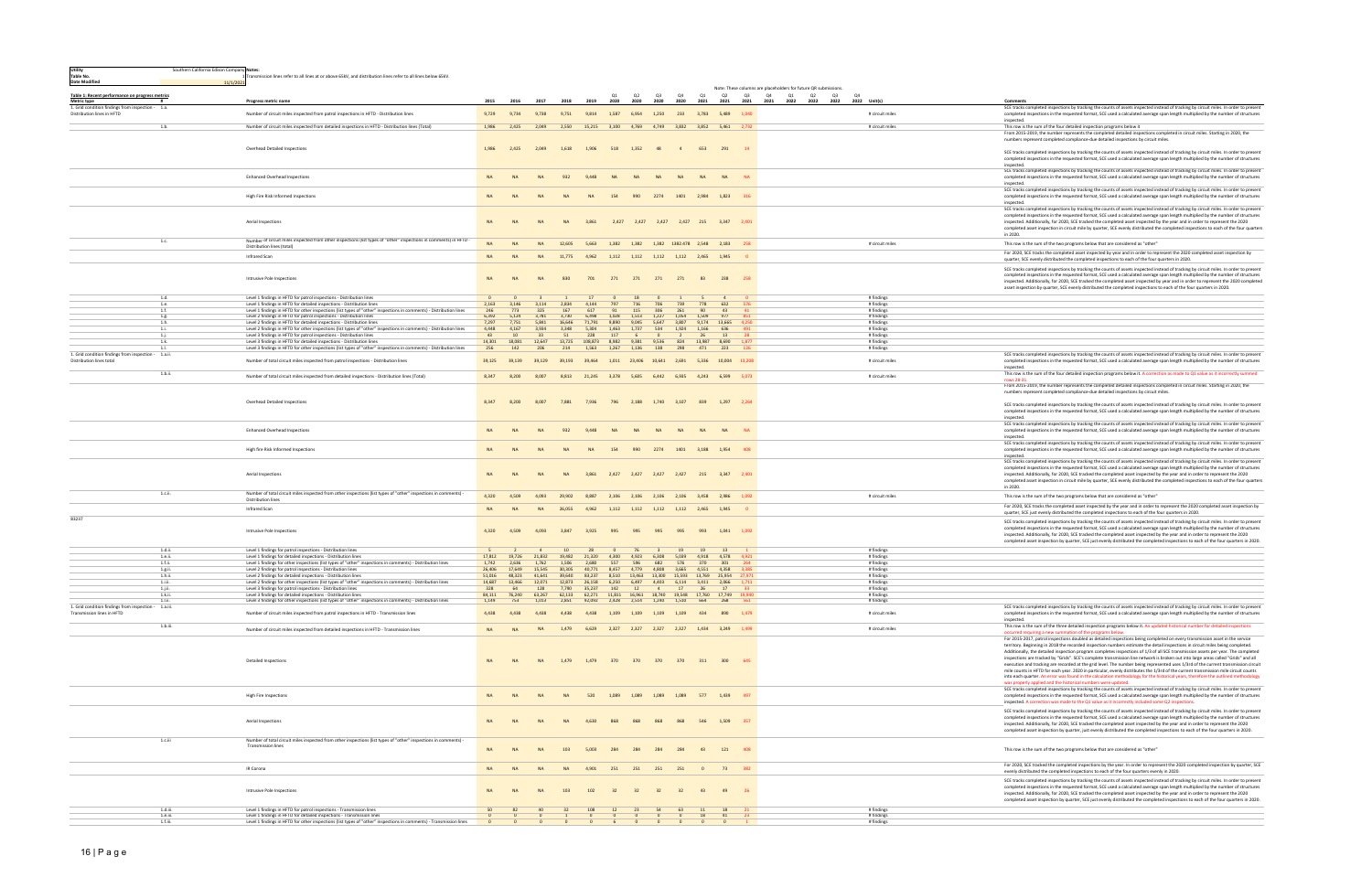|                                                                                  | 1.g.iii.  | Level 2 findings in HFTD for patrol inspections - Transmission lines                                                                          |                 | 855                     |                         |                | 15.029                  | 1.245                                            | 2.522                                            | 549       | 138       | 319            | 685           |           | # findings      |                                                                                                                              |                                                                                                                                                                                                                                                                                                                                                                                                                                                                                                                                                                                                                                                                                                                                                                                                                                             |
|----------------------------------------------------------------------------------|-----------|-----------------------------------------------------------------------------------------------------------------------------------------------|-----------------|-------------------------|-------------------------|----------------|-------------------------|--------------------------------------------------|--------------------------------------------------|-----------|-----------|----------------|---------------|-----------|-----------------|------------------------------------------------------------------------------------------------------------------------------|---------------------------------------------------------------------------------------------------------------------------------------------------------------------------------------------------------------------------------------------------------------------------------------------------------------------------------------------------------------------------------------------------------------------------------------------------------------------------------------------------------------------------------------------------------------------------------------------------------------------------------------------------------------------------------------------------------------------------------------------------------------------------------------------------------------------------------------------|
|                                                                                  | 1.h.iii.  | Level 2 findings in HFTD for detailed inspections - Transmission lines                                                                        |                 |                         |                         |                |                         | 609                                              | 4.400                                            | 1.783     | 961       | 537            | 1.252         |           | # findings      |                                                                                                                              |                                                                                                                                                                                                                                                                                                                                                                                                                                                                                                                                                                                                                                                                                                                                                                                                                                             |
|                                                                                  | 1.i.iii.  |                                                                                                                                               | 278             | 128                     | 408                     | 419            | 456                     |                                                  |                                                  |           |           |                | 33            |           |                 |                                                                                                                              |                                                                                                                                                                                                                                                                                                                                                                                                                                                                                                                                                                                                                                                                                                                                                                                                                                             |
|                                                                                  |           | Level 2 findings in HFTD for other inspections (list types of "other" inspections in comments) - Transmission lines                           |                 |                         |                         |                |                         |                                                  |                                                  |           |           |                |               |           | # findings      |                                                                                                                              |                                                                                                                                                                                                                                                                                                                                                                                                                                                                                                                                                                                                                                                                                                                                                                                                                                             |
|                                                                                  | 1.j.iii.  | Level 3 findings in HFTD for patrol inspections - Transmission lines                                                                          | 935             | 735                     | 719                     | 382            | 2,545                   | 130                                              | 437                                              | 166       | 48        | 166            | 259           | 162       | # findings      |                                                                                                                              |                                                                                                                                                                                                                                                                                                                                                                                                                                                                                                                                                                                                                                                                                                                                                                                                                                             |
|                                                                                  | 1.k.iii.  | Level 3 findings in HFTD for detailed inspections - Transmission lines                                                                        |                 |                         |                         |                |                         | 44                                               | 309                                              | 366       | 186       | 207            | 508           |           | # findings      |                                                                                                                              |                                                                                                                                                                                                                                                                                                                                                                                                                                                                                                                                                                                                                                                                                                                                                                                                                                             |
|                                                                                  | 1.l.iii.  | Level 3 findings in HFTD for other inspections (list types of "other" inspections in comments) - Distribution lines                           |                 |                         |                         |                | 103                     |                                                  |                                                  |           |           |                |               |           | # findings      |                                                                                                                              |                                                                                                                                                                                                                                                                                                                                                                                                                                                                                                                                                                                                                                                                                                                                                                                                                                             |
| 1. Grid condition findings from inspection - 1.a.iv.<br>Transmission lines total |           | Number of total circuit miles inspected from patrol inspections - Transmission lines                                                          | 13,068          | 13,068                  | 13,068                  | 13,068         |                         | 13,068 3,267 3,267 3,267 3,267 1,713 1,980 3,036 |                                                  |           |           |                |               |           | # circuit miles |                                                                                                                              | For 2015-2017, patrol inspections doubled as detailed inspections being completed on every transmission asset in the service<br>territory. Beginning in 2018, the recorded inspection numbers estimate the patrol type inspections in circuit miles being<br>completed. Additionally, SCE tracks completed inspections by "Grids". SCE's complete transmission line network is broken out into<br>large areas called "Grids" and all execution and tracking are recorded at the grid level. The number being represented uses the<br>current transmission circuit mile counts in HFTD for each year. 2020 in particular, evenly distributes the current transmission mile<br>circuit counts into each quarter                                                                                                                               |
|                                                                                  | 1.b.iv.   | Number of total circuit miles inspected from detailed inspections - Transmission lines                                                        | <b>NA</b>       | <b>NA</b>               | <b>NA</b>               | 4.210          | 6.389                   | 2.697                                            | 3,189 3,230 2,984 1,946 3,905 1,921              |           |           |                |               |           | # circuit miles |                                                                                                                              | This row is the sum of the three detailed inspection programs below it. An updated historical number for detailed inspections<br>occurred requiring a new summation of the programs below.                                                                                                                                                                                                                                                                                                                                                                                                                                                                                                                                                                                                                                                  |
|                                                                                  |           | <b>Detailed Inspections</b>                                                                                                                   | <b>NA</b>       | <b>NA</b>               | <b>NA</b>               | 4.210          | 4.760                   | 697                                              | 1.188 1.229                                      |           | 983       | 823            | 956 1.068     |           |                 |                                                                                                                              | For 2015-2017, patrol inspections doubled as detailed inspections being completed on every transmission asset in the service<br>territory. Beginning in 2018 the recorded inspection numbers estimate the detail inspections in circuit miles being completed.<br>Additionally, the detailed inspection program completes inspections of 1/3 of all SCE transmission assets per year. The completed<br>inspections are tracked by "Grids". SCE's complete transmission line network is broken out into large areas called "Grids" and all<br>execution and tracking are recorded at the grid level. The number being represented uses 1/3rd of the current transmission circuit<br>mile counts in HFTD for each year. 2020 in particular, evenly distributes the 1/3rd of the current transmission mile circuit counts<br>into each quarter |
|                                                                                  |           | High Fire Inspections                                                                                                                         | <b>NA</b>       | <b>NA</b>               | <b>NA</b>               | <b>NA</b>      | 520                     | 1.089                                            | 1.089                                            | 1.089     | 1.089     | 577            | 1.439 497     |           |                 |                                                                                                                              | SCE tracks completed inspections by tracking the counts of assets inspected instead of tracking by circuit miles. In order to present<br>completed inspections in the requested format, SCE used a calculated average span length multiplied by the number of structures<br>inspected. A correction was made to the Q1 value as it incorrectly included some Q2 inspections                                                                                                                                                                                                                                                                                                                                                                                                                                                                 |
|                                                                                  |           | Aerial Inspections                                                                                                                            | <b>NA</b>       |                         |                         |                | 1.109                   | 911                                              | 911                                              | 911       | 911       | 546            | 1.509         | 357       |                 |                                                                                                                              | SCE tracks completed inspections by tracking the counts of assets inspected instead of tracking by circuit miles. In order to present<br>completed inspections in the requested format, SCE used a calculated average span length multiplied by the number of structures<br>inspected. Additionally, for 2020, SCE tracked the completed asset inspected by the year and in order to represent the 2020<br>completed asset inspection by quarter, just evenly distributed the completed inspections to each of the four quarters in 2020.                                                                                                                                                                                                                                                                                                   |
|                                                                                  | 1.c.iv.   | Number of total circuit miles inspected from other inspections (list types of "other" inspections in comments) -<br><b>Transmission lines</b> | 6.460           | 4.592                   | 6,226                   | 7,309          | 5,529                   | 1,594                                            | 1,594                                            | 1,594     | 1.594     | 267            | 2,066 564     |           | # circuit miles |                                                                                                                              | This row is the sum of the two programs below that are considered as "other"                                                                                                                                                                                                                                                                                                                                                                                                                                                                                                                                                                                                                                                                                                                                                                |
|                                                                                  |           | IR Corona                                                                                                                                     | $\overline{0}$  | $\overline{\mathbf{0}}$ | $\overline{\mathbf{0}}$ | $\overline{0}$ | $\overline{\mathbf{0}}$ | 43                                               | 43                                               | 43        | 43        | $\overline{0}$ | 73 382        |           |                 |                                                                                                                              | For 2020, SCE tracked the completed inspections by the year. In order to represent the 2020 completed inspection by quarter, SCE<br>evenly distributed the completed inspections to each of the four quarters evenly in 2020.                                                                                                                                                                                                                                                                                                                                                                                                                                                                                                                                                                                                               |
|                                                                                  |           | Intrusive Pole Inspections                                                                                                                    | 6,460           | 4,592                   | 6,226                   | 7.309          | 5,529                   | 1.594                                            | 1,594                                            | 1,594     | 1,594     | 267            | 1,993         | 182       |                 |                                                                                                                              | SCE tracks completed inspections by tracking the counts of assets inspected instead of tracking by circuit miles. In order to present<br>completed inspections in the requested format, SCE used a calculated average span length multiplied by the number of structures<br>inspected. Additionally, for 2020, SCE tracked the completed asset inspected by the year and in order to represent the 2020<br>completed asset inspection by quarter, SCE just evenly distributed the completed inspections to each of the four quarters in 2020.                                                                                                                                                                                                                                                                                               |
|                                                                                  | 1.d.iv.   | Level 1 findings for patrol inspections - Transmission lines                                                                                  | 241             | 252                     | 211                     |                |                         |                                                  |                                                  |           |           |                |               |           | # findings      |                                                                                                                              |                                                                                                                                                                                                                                                                                                                                                                                                                                                                                                                                                                                                                                                                                                                                                                                                                                             |
|                                                                                  | 1.e.iv.   | Level 1 findings for detailed inspections - Transmission lines                                                                                | $\Omega$        |                         |                         |                |                         |                                                  |                                                  |           |           |                | 42            | 24        | # findings      |                                                                                                                              |                                                                                                                                                                                                                                                                                                                                                                                                                                                                                                                                                                                                                                                                                                                                                                                                                                             |
|                                                                                  | 1.f.iv.   | Level 1 findings for other inspections (list types of "other" inspections in comments) - Transmission lines                                   |                 |                         |                         |                |                         |                                                  |                                                  |           |           |                |               |           | # findings      |                                                                                                                              |                                                                                                                                                                                                                                                                                                                                                                                                                                                                                                                                                                                                                                                                                                                                                                                                                                             |
|                                                                                  |           |                                                                                                                                               | 3,912           | 4.600                   | 5.393                   | 5.871          | 22,007                  | 2.536                                            | 3.644                                            | 1.200     | 802       | 1.486          | 1.492         | 1.176     |                 |                                                                                                                              |                                                                                                                                                                                                                                                                                                                                                                                                                                                                                                                                                                                                                                                                                                                                                                                                                                             |
|                                                                                  | 1.g.iv.   | Level 2 findings for patrol inspections - Transmission lines                                                                                  | 10 <sup>1</sup> |                         |                         |                |                         | 628                                              | 4.494                                            | 1.889     | 1.072     | 553            | 1.259         |           | # findings      |                                                                                                                              |                                                                                                                                                                                                                                                                                                                                                                                                                                                                                                                                                                                                                                                                                                                                                                                                                                             |
|                                                                                  | 1.h.iv.   | Level 2 findings for detailed inspections - Transmission lines                                                                                |                 |                         |                         |                |                         |                                                  |                                                  |           |           |                |               | 356       | # findings      |                                                                                                                              |                                                                                                                                                                                                                                                                                                                                                                                                                                                                                                                                                                                                                                                                                                                                                                                                                                             |
|                                                                                  | 1.i.v.    | Level 2 findings for other inspections (list types of "other" inspections in comments) - Transmission lines                                   | 1.428           | 583                     | 999                     | 1.150          | 1.003                   | 101                                              | 140                                              | 245       | 375       | 131            | 81            | 113       | # findings      |                                                                                                                              |                                                                                                                                                                                                                                                                                                                                                                                                                                                                                                                                                                                                                                                                                                                                                                                                                                             |
|                                                                                  | 1.j.iv.   | Level 3 findings for patrol inspections - Transmission lines                                                                                  | 7,020           | 3,350                   | 3.060                   | 1,732          | 5,049                   | 744                                              | 904                                              | 475       | 383       | 371            | 508           | 301       | # findings      |                                                                                                                              |                                                                                                                                                                                                                                                                                                                                                                                                                                                                                                                                                                                                                                                                                                                                                                                                                                             |
|                                                                                  | 1.k.iv.   | Level 3 findings for detailed inspections - Transmission lines                                                                                |                 |                         |                         |                |                         | 44                                               | 312                                              | 388       | 210       | 209            | 510           |           | # findings      |                                                                                                                              |                                                                                                                                                                                                                                                                                                                                                                                                                                                                                                                                                                                                                                                                                                                                                                                                                                             |
|                                                                                  | $1.1$ iv. | Level 3 findings for other inspections (list types of "other" inspections in comments) - Transmission lines                                   |                 |                         |                         |                | 136                     |                                                  |                                                  |           |           |                |               |           | # findings      |                                                                                                                              |                                                                                                                                                                                                                                                                                                                                                                                                                                                                                                                                                                                                                                                                                                                                                                                                                                             |
| 2. Vegetation clearance findings from<br>inspection - total                      | 2.a.i     | Number of spans inspected where at least some vegetation was found in non-compliant condition - total                                         | <b>NA</b>       | <b>NA</b>               | <b>NA</b>               | <b>NA</b>      | 2,645                   | 132                                              | 568                                              | 1,511     | 924       | 403            | 444           | 550       |                 | # of spans inspected with noncompliant clearance based on<br>applicable rules and regulations at the time of inspection      | Prior to July 2019, SCE's work management system did not track the reason why a tree was trimmed, just that trimming was<br>required. In other words, a tree may have been trimmed because it was nearing the regulatory clearance distance (RCD) or<br>because it was inside the RCD. Starting in July of 2019, SCE implemented a new work management system that required inspecto<br>to document whether the tree was found inside the RCD, or other SCE program distances related to clearance which exceed RCD<br>clearance. The historical numbers were updated as a calculation error was discovered.                                                                                                                                                                                                                                |
|                                                                                  | 2.a.ii    | Number of spans inspected for vegetation compliance - total                                                                                   | <b>NA</b>       | <b>NA</b>               | <b>NA</b>               | <b>NA</b>      | 130,934                 | 37,783                                           | 58,595 69,975 73,341                             |           |           | 67,137         | 60,876 75,316 |           |                 | # of spans inspected for vegetation compliance                                                                               | SCE tracks completed vegetation compliance inspections by circuit miles. In order to present completed vegetation compliance<br>inspections in the requested format, SCE divided the recorded circuit miles inspected by the calculated average span length. The<br>historical numbers were updated as a calculation error was discovered.                                                                                                                                                                                                                                                                                                                                                                                                                                                                                                  |
| 2. Vegetation clearance findings from<br>inspection - in HFTD                    | 2.b.i     | Number of spans inspected where at least some vegetation was found in non-compliant condition in HFTD                                         |                 | <b>NA</b>               | <b>NA</b>               | <b>NA</b>      | 1.446                   |                                                  | 368                                              | 835       | 659       | 282            | 324           | 343       |                 | # of spans inspected with noncompliant clearance based on<br>applicable rules and regulations at the time of inspection      | SCE tracks findings by count and does not record specific data that associate the findings to a specific span. Therefore SCE is unabl<br>to understand how many findings are on each span. The number being presented are just the counts of findings. The historical<br>numbers were undated as a calculation error was discovered.                                                                                                                                                                                                                                                                                                                                                                                                                                                                                                        |
|                                                                                  | 2.b.ii    | Number of spans inspected for vegetation compliance in HFTD                                                                                   |                 | <b>NA</b>               | <b>NA</b>               | <b>NA</b>      | 69.496                  |                                                  | 24,536 35,702 35,104 49,555 41,422 39,056 41,354 |           |           |                |               |           |                 | # of spans inspected for vegetation compliance                                                                               | SCE tracks completed vegetation compliance inspections by circuit miles. In order to present completed vegetation compliance<br>inspections in the requested format, SCE divided the recorded circuit miles inspected by the calculated average span length. The<br>historical numbers were updated as a calculation error was discovered                                                                                                                                                                                                                                                                                                                                                                                                                                                                                                   |
| 3. Customer outreach metrics                                                     | 3.a.      | # Customers in an evacuation zone for utility-ignited wildfire                                                                                | <b>NA</b>       | <b>NA</b>               |                         |                |                         |                                                  | <b>NA</b>                                        | <b>NA</b> | <b>NA</b> |                | <b>NA</b>     | <b>NA</b> |                 | # customers (if customer was in an evacuation zone for multiple<br>wildfires, count the customer for each relevant wildfire) | SCE has no jurisdiction over evacuation orders. SCE diligently requested and followed up with local governments and law<br>enforcement, and was only able to obtain information from one county. Even then, the information provided included high-level<br>estimations of evacuation counts estimated by the local government and law enforcement entity for a limited amount of fires.<br>Because of this, SCE is unable to obtain the requested data, analyze it, and report on evacuation related requirements in this table<br>SCE anticipates this to be a recurring challenge going forward.                                                                                                                                                                                                                                         |
|                                                                                  | 3.b.      | # Customers notified of evacuation orders                                                                                                     | $N\Delta$       | $N\Delta$               | <b>NA</b>               |                |                         |                                                  | <b>NA</b>                                        | <b>NA</b> | <b>NA</b> | $N\Delta$      | <b>NA</b>     | <b>NA</b> |                 | # customers (count customer multiple times for each unique<br>wildfire of which they were notified)                          | SCE has no jurisdiction over evacuation orders. SCE diligently requested and followed up with local governments and law<br>enforcement, and was only able to obtain information from one county. Even then, the information provided included high-level<br>estimations of evacuation counts estimated by the local government and law enforcement entity for a limited amount of fires.<br>Because of this, SCE is unable to obtain the requested data, analyze it, and report on evacuation related requirements in this table<br>SCE anticipates this to be a recurring challenge going forward.                                                                                                                                                                                                                                         |
|                                                                                  | 3.c.      | % of customers notified of evacuation in evacuation zone of a utility-ignited wildfire                                                        | <b>NA</b>       |                         |                         |                | <b>NA</b>               | <b>NA</b>                                        | <b>NA</b>                                        | <b>NA</b> | <b>NA</b> | <b>NA</b>      | <b>NA</b>     | <b>NA</b> |                 | Percentage of customers notified of evacuation                                                                               | SCE has no jurisdiction over evacuation orders. SCE diligently requested and followed up with local governments and law<br>enforcement, and was only able to obtain information from one county. Even then, the information provided included high-level<br>estimations of evacuation counts estimated by the local government and law enforcement entity for a limited amount of fires.<br>Because of this, SCE is unable to obtain the requested data, analyze it, and report on evacuation related requirements in this table<br>SCE anticipates this to be a recurring challenge going forward.                                                                                                                                                                                                                                         |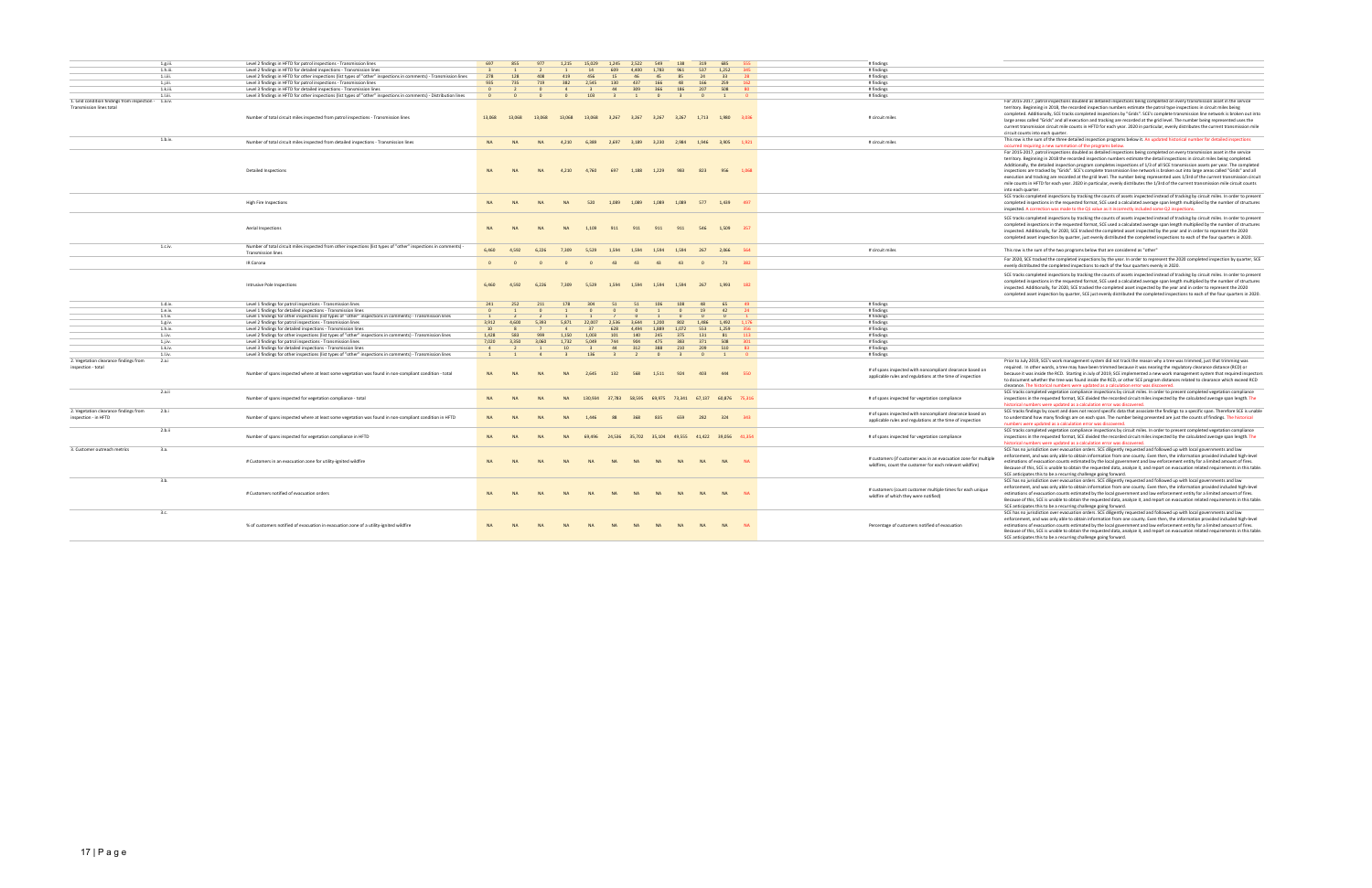| Table No<br><b>Date Modified</b>                                                       |          | mission lines refer to all lines at or above 65kV, and distribution lines refer to all lines below 65kV.                                                                                                                            |                |                            |                |                                                                                                                                                        |         | Q1                  | Q <sub>2</sub> | Q3                      | Q4                      | Q1                       | Q <sub>2</sub>          | Q3                       | Note: These columns are placeholders for future QR submissions.<br>Q4<br>Q1<br>Q2<br>Q3<br>04 |                                                                                                                                                                                                                                                                                                                                                                                                                                                                                                                                                                                                                                                                                                                                                                                                                                                                                                                                                                                                                                                                                                                                                                                                                                                                                                                          |
|----------------------------------------------------------------------------------------|----------|-------------------------------------------------------------------------------------------------------------------------------------------------------------------------------------------------------------------------------------|----------------|----------------------------|----------------|--------------------------------------------------------------------------------------------------------------------------------------------------------|---------|---------------------|----------------|-------------------------|-------------------------|--------------------------|-------------------------|--------------------------|-----------------------------------------------------------------------------------------------|--------------------------------------------------------------------------------------------------------------------------------------------------------------------------------------------------------------------------------------------------------------------------------------------------------------------------------------------------------------------------------------------------------------------------------------------------------------------------------------------------------------------------------------------------------------------------------------------------------------------------------------------------------------------------------------------------------------------------------------------------------------------------------------------------------------------------------------------------------------------------------------------------------------------------------------------------------------------------------------------------------------------------------------------------------------------------------------------------------------------------------------------------------------------------------------------------------------------------------------------------------------------------------------------------------------------------|
| Table 2: Recent performance on outcome metrics<br><b>Metric type</b>                   |          | Outcome metric name                                                                                                                                                                                                                 | 2015           | 2016                       | 2017           | 2018                                                                                                                                                   | 2019    | 2020                | 2020           |                         | 2020                    | 2021                     | 2021                    | 2021                     | 2021<br>2022<br>2022<br>2022<br>2022<br>Unitls                                                |                                                                                                                                                                                                                                                                                                                                                                                                                                                                                                                                                                                                                                                                                                                                                                                                                                                                                                                                                                                                                                                                                                                                                                                                                                                                                                                          |
| 1. Risk events                                                                         | 1.a.     | Number of all events with probability of ignition, including wires down, contacts with objects, line slap, events with evidence of<br>heat generation, and other events that cause sparking or have the potential to cause ignition | 12,337         | 12,406                     | 13,243         | 14,635                                                                                                                                                 | 16,794  | 2,902               | 3,368          | 5,077                   | 3,178                   | 3,578                    | 3,652                   | 3,838                    | Number per year                                                                               |                                                                                                                                                                                                                                                                                                                                                                                                                                                                                                                                                                                                                                                                                                                                                                                                                                                                                                                                                                                                                                                                                                                                                                                                                                                                                                                          |
|                                                                                        | 1.b.     | Number of wires down (total)                                                                                                                                                                                                        | 1,532          | 1,865                      | 1,639          | 1.217                                                                                                                                                  | 1,524   | 391                 | 537            | 523                     | 593                     | 503                      | 374                     | 342                      | Number of wires down per year                                                                 |                                                                                                                                                                                                                                                                                                                                                                                                                                                                                                                                                                                                                                                                                                                                                                                                                                                                                                                                                                                                                                                                                                                                                                                                                                                                                                                          |
|                                                                                        | 1.c.     | Number of outage events not caused by contact with vegetation (total)                                                                                                                                                               | 11,930         | 11,833                     | 12,621         | 14,211                                                                                                                                                 | 16,260  | 2,798               | 3,298          | 5.051                   | 3,062                   | 3,554                    | 3,191                   | 3,418                    | Number of outage events per year                                                              |                                                                                                                                                                                                                                                                                                                                                                                                                                                                                                                                                                                                                                                                                                                                                                                                                                                                                                                                                                                                                                                                                                                                                                                                                                                                                                                          |
|                                                                                        | 1.d.     | Number of outage events caused by contact with vegetation (total)                                                                                                                                                                   | 407            | 573                        | 622            | 424                                                                                                                                                    | 534     | 104                 | 70             |                         | 116                     | 95                       | 21                      | $-33$                    | Number of outage events per year                                                              |                                                                                                                                                                                                                                                                                                                                                                                                                                                                                                                                                                                                                                                                                                                                                                                                                                                                                                                                                                                                                                                                                                                                                                                                                                                                                                                          |
| 2. Utility inspection findings - Distribution                                          | 2.a.     | Number of Level 1 findings (distribution - total)                                                                                                                                                                                   | 19,559         | 22,364                     | 23,598         | 20,998                                                                                                                                                 | 24,028  | 4,857               | 5,595          | 6,993                   | 5,634                   | 5,307                    | 4,892                   | 5,186                    | # findings                                                                                    |                                                                                                                                                                                                                                                                                                                                                                                                                                                                                                                                                                                                                                                                                                                                                                                                                                                                                                                                                                                                                                                                                                                                                                                                                                                                                                                          |
|                                                                                        | 2.b.     | Number of Level 2 findings (distribution - total)                                                                                                                                                                                   | 92.109         | 79.438                     | 69,257         | 82.818                                                                                                                                                 | 150,166 | 23,217              | 24,739         | 22.511                  | 25.372                  | 21.731                   | 32.378                  | 33,067                   | # findings                                                                                    |                                                                                                                                                                                                                                                                                                                                                                                                                                                                                                                                                                                                                                                                                                                                                                                                                                                                                                                                                                                                                                                                                                                                                                                                                                                                                                                          |
|                                                                                        | 2.c.     | Number of Level 3 findings (distribution - total)                                                                                                                                                                                   | 85,588         | 77.057                     | 64,408         | 72,774                                                                                                                                                 | 189,600 | 14.381              | 19,487         | 19.984                  | 21.075                  | 18,450                   | 18.034                  | 20,534                   | # findings                                                                                    |                                                                                                                                                                                                                                                                                                                                                                                                                                                                                                                                                                                                                                                                                                                                                                                                                                                                                                                                                                                                                                                                                                                                                                                                                                                                                                                          |
|                                                                                        | 2.d.     | Number of distribution circuit miles inspected                                                                                                                                                                                      | 51,792         | 51,848                     | 51,228         | 77,908                                                                                                                                                 | 69,596  | 6,496               | 31,118         | 19,189                  | 11,733                  | 13,037                   | 19,588                  | 19,373                   | # circuit miles                                                                               | This total is a summation of all the completed distribution inspection program circuit miles, therefore will be a<br>significantly larger number than the circuit miles of the distribution systen                                                                                                                                                                                                                                                                                                                                                                                                                                                                                                                                                                                                                                                                                                                                                                                                                                                                                                                                                                                                                                                                                                                       |
| 2. Utility inspection findings - Transmission                                          | 2.a.ii   | Number of Level 1 findings (transmission - total)                                                                                                                                                                                   | 242            | 255                        | 213            | 180                                                                                                                                                    | 305     |                     |                | 108                     | 108                     |                          | 107                     |                          | # findings                                                                                    | Transmission lines for faults and wire downs are typically 65kV and above, but may include some lower voltages (such<br>as 55kV and 33kV).                                                                                                                                                                                                                                                                                                                                                                                                                                                                                                                                                                                                                                                                                                                                                                                                                                                                                                                                                                                                                                                                                                                                                                               |
|                                                                                        | 2.b.ii   | Number of Level 2 findings (transmission - total)                                                                                                                                                                                   | 5.350          | 5.191                      | 6.399          | 7.025                                                                                                                                                  | 23.047  | 3.265               | 8.278          | 3.334                   | 2.249                   | 2.170                    | 2.832                   | 1.645                    | # findings                                                                                    |                                                                                                                                                                                                                                                                                                                                                                                                                                                                                                                                                                                                                                                                                                                                                                                                                                                                                                                                                                                                                                                                                                                                                                                                                                                                                                                          |
|                                                                                        | 2.c.ii   | Number of Level 3 findings (transmission - total)                                                                                                                                                                                   | 7,025          | 3,353                      | 3.065          | 1.745                                                                                                                                                  | 5,188   | 791                 | 1,218          | 863                     | 596                     | 580                      | 1,019                   | 384                      | # findings                                                                                    |                                                                                                                                                                                                                                                                                                                                                                                                                                                                                                                                                                                                                                                                                                                                                                                                                                                                                                                                                                                                                                                                                                                                                                                                                                                                                                                          |
|                                                                                        | 2.d.ii   | Number of transmission circuit miles inspected                                                                                                                                                                                      | 19.528         | 17.661                     | 19.295         | 24,588                                                                                                                                                 | 24.986  | 7.558               | 8.050          | 8.091                   | 7.845                   | 3.926                    | 7.950                   | 5.521                    | # circuit miles                                                                               | This total is a summation of all the completed transmission inspection program circuit miles, therefore will be a                                                                                                                                                                                                                                                                                                                                                                                                                                                                                                                                                                                                                                                                                                                                                                                                                                                                                                                                                                                                                                                                                                                                                                                                        |
| 3. Utility ignited wildfire fatalities                                                 | 3.a.     | Fatalities due to utility-ignited wildfire (total)                                                                                                                                                                                  | $\circ$        | $\Omega$                   | $\overline{2}$ |                                                                                                                                                        |         | $1 \quad 0 \quad 0$ |                | $\overline{0}$          | $\overline{0}$          | $\overline{0}$           | $\overline{0}$          |                          | Number of fatalities per year                                                                 | significantly larger number than the circuit miles of the transmission system.<br>The information provided in conjunction with the "utility-ignited" wildfire statistics should not be construed as an<br>admission of any wrongdoing or liability by SCE. SCE further notes that the damages metrics provided may be tracked by<br>other agencies and thus. SCE does not guarantee the accuracy of such information. Additionally, in many instances the<br>cause of wildfires are still under investigation and even where an Authority Having Jurisdiction (AHJ) has issued a report<br>on the cause, SCE may dispute the conclusions of such report.<br>Data provided includes wildfires reported in SCE's Fire Incident Data Report, Electric Incident Safety Report and fatalities<br>data from CAL FIRE                                                                                                                                                                                                                                                                                                                                                                                                                                                                                                           |
|                                                                                        | 3.b.     | Injuries due to utility-ignited wildfire (total)                                                                                                                                                                                    | $\bullet$      | $\overline{\phantom{a}}$ 3 | $\overline{2}$ | $3^{\circ}$                                                                                                                                            |         |                     |                | $3 \t 0 \t 0 \t 6 \t 2$ |                         | $\overline{\phantom{0}}$ | $\bullet$               |                          | Number of injuries per year                                                                   | Thomas and Woosley CAL FIRE data contributed to the entirety of the 2017 and 2018 values.<br>The information provided in conjunction with the "utility-ignited" wildfire statistics should not be construed as an<br>admission of any wrongdoing or liability by SCE. SCE further notes that the damages metrics provided may be tracked by<br>other agencies and thus, SCE does not guarantee the accuracy of such information. Additionally, in many instances the<br>cause of wildfires are still under investigation and even where an Authority Having Jurisdiction (AHJ) has issued a report<br>on the cause, SCE may dispute the conclusions of such report. Data provided includes wildfires reported in SCE's Fire<br>Incident Data Report and Electric Incident Safety Report.                                                                                                                                                                                                                                                                                                                                                                                                                                                                                                                                 |
| 4. Value of assets destroyed by utility-ignited wildfire, 4.a.<br>listed by asset type |          | Value of assets destroyed by utility-ignited wildfire (total)                                                                                                                                                                       |                |                            |                | \$21,944,989 \$483,632,927 \$1,601,205,795 \$3,342,821,539 \$21,714,000 \$150,400 \$300,800 \$120,688,284 \$12,082,300 \$188,000 \$451,200 \$2,739,090 |         |                     |                |                         |                         |                          |                         |                          | Dollars of damage or destruction per year                                                     | The information provided in conjunction with the "utility-ignited" wildfire statistics should not be construed as an<br>admission of any wrongdoing or liability by SCE. SCE further notes that the damages metrics provided may be tracked by<br>other agencies and thus, SCE does not guarantee the accuracy of such information. Additionally, in many instances the<br>cause of wildfires are still under investigation and even where an Authority Having Jurisdiction (AHJ) has issued a report<br>on the cause, SCE may dispute the conclusions of such report.<br>Asset type listed is either SCE or Third Party. Asset per the WSD guidance is utility electrical equipment or third party<br>property.<br>SCE asset value using a per unit cost based on the identified equipment failure for each CPUC reportable ignition.<br>Data provided includes wildfires reported in SCE's Fire Incident Data Report, Electric Incident Safety Report and asset<br>value data from CAL FIRE and the California Department of Insurance. Where third party source of information was<br>unavailable, SCE applied a proxy cost per structure destroyed of \$819,472 based on its methodology used in its RAMP<br>report. The California Department of Insurance and proxy cost data use information from insured claims. |
| 5. Structures damaged or destroyed by utility-ignited 5.a.<br>wildfire                 |          | Number of structures destroyed by utility-ignited wildfire (total)                                                                                                                                                                  |                | 290                        | 1,072          | 1.667                                                                                                                                                  | 26      |                     | $\overline{0}$ | 47                      | 13                      |                          | $\overline{0}$          |                          | Number of structures destroyed per year                                                       | The information provided in conjunction with the "utility-ignited" wildfire statistics should not be construed as an<br>admission of any wrongdoing or liability by SCE. SCE further notes that the damages metrics provided may be tracked by<br>other agencies and thus, SCE does not guarantee the accuracy of such information. Additionally, in many instances the<br>cause of wildfires are still under investigation and even where an Authority Having Jurisdiction (AHJ) has issued a report<br>on the cause, SCE may dispute the conclusions of such report.<br>Structure is defined as a dwelling, per WSD guidance.<br>Data provided includes wildfires reported in SCE's Fire Incident Data Report and Electric Incident Safety Reports and<br>structures destroyed data from CAL FIRE.<br>The information provided in conjunction with the "utility-ignited" wildfire statistics should not be construed as an<br>admission of any wrongdoing or liability by SCE. SCE further notes that the damages metrics provided may be tracked by<br>other agencies and thus, SCE does not guarantee the accuracy of such information. Additionally, in many instances the                                                                                                                                          |
|                                                                                        | 5.b.     | Critical infrastructure damaged/destroved by utility-ignited wildfire (total)                                                                                                                                                       |                |                            |                |                                                                                                                                                        |         |                     |                |                         |                         |                          | <b>NA</b>               |                          | per year                                                                                      | Number of critical infrastructure damaged/destroyed cause of wildfires are still under investigation and even where an Authority Having Jurisdiction (AHJ) has issued a report<br>on the cause, SCE may dispute the conclusions of such report.<br>Data was drawn from available subrogation claims. These numbers may be updated as more information becomes<br>available.<br>The information provided in conjunction with the "utility-ignited" wildfire statistics should not be construed as an<br>admission of any wrongdoing or liability by SCE. SCE further notes that the damages metrics provided may be tracked by<br>other agencies and thus, SCE does not guarantee the accuracy of such information. Additionally, in many instances the                                                                                                                                                                                                                                                                                                                                                                                                                                                                                                                                                                   |
| 6. Acreage burned by utility-ignited wildfire                                          | 6.a.     | Acreage burned by utility-ignited wildfire (total)                                                                                                                                                                                  | 15,711         | 82897                      | 292,051        | 97,240                                                                                                                                                 | 22,784  |                     | 574            | 115,871                 | 12,863                  | 12                       | 513                     |                          | Acres burned per year                                                                         | cause of wildfires are still under investigation and even where an Authority Having Jurisdiction (AHJ) has issued a report<br>on the cause, SCE may dispute the conclusions of such report.<br>Data provided includes wildfires reported in SCE's Fire Incident Data Report and Electric Incident Safety Reports and<br>acreage burned data from CAL FIRE.                                                                                                                                                                                                                                                                                                                                                                                                                                                                                                                                                                                                                                                                                                                                                                                                                                                                                                                                                               |
| 7. Number of utility wildfire ignitions                                                | 7.a.     | Number of ignitions (total) according to existing ignition data reporting requirement                                                                                                                                               | 107            | 96                         | 105            | 110                                                                                                                                                    | 124     | 16                  | 56             | 45                      | 32                      | 28                       | 59                      | $-45$                    | Number per year                                                                               | Data are from SCE's CPUC reportable ignitions data set. Historical numbers were updated due to a tabulation error.                                                                                                                                                                                                                                                                                                                                                                                                                                                                                                                                                                                                                                                                                                                                                                                                                                                                                                                                                                                                                                                                                                                                                                                                       |
|                                                                                        | 7.b.     | Number of ignitions in HFTD (subtotal)                                                                                                                                                                                              | 45             | 41                         | 32             |                                                                                                                                                        |         |                     | 21             | 17                      | 9                       | $\overline{7}$           | 22                      | - 9                      | Number in HFTD per year                                                                       |                                                                                                                                                                                                                                                                                                                                                                                                                                                                                                                                                                                                                                                                                                                                                                                                                                                                                                                                                                                                                                                                                                                                                                                                                                                                                                                          |
|                                                                                        | 7.c.     | Number of ignitions in HFTD Zone 1                                                                                                                                                                                                  | $\Omega$       | $\Omega$                   | $\Omega$       |                                                                                                                                                        |         |                     | $\Omega$       | $\Omega$                | $\sqrt{a}$              | $\Omega$                 | $\sqrt{2}$              | - 0                      | Number in HFTD Zone 1 per year                                                                |                                                                                                                                                                                                                                                                                                                                                                                                                                                                                                                                                                                                                                                                                                                                                                                                                                                                                                                                                                                                                                                                                                                                                                                                                                                                                                                          |
|                                                                                        | 7.c.ii.  | Number of ignitions in HFTD Tier 2                                                                                                                                                                                                  | 13             | $12\,$                     |                | 15                                                                                                                                                     | 13      |                     | 5              | $6\overline{6}$         | $\overline{\mathbf{3}}$ | $\mathbf{1}$             | 11                      | $\overline{\phantom{a}}$ | Number in HFTD Tier 2 per year                                                                |                                                                                                                                                                                                                                                                                                                                                                                                                                                                                                                                                                                                                                                                                                                                                                                                                                                                                                                                                                                                                                                                                                                                                                                                                                                                                                                          |
|                                                                                        | 7.c.iii. | Number of ignitions in HFTD Tier 3                                                                                                                                                                                                  | 32             | 29                         | 23             |                                                                                                                                                        | 22      |                     | 16             | 11                      | 6                       | 6                        | 11                      | - 6                      | Number in HFTD Tier 3 per year                                                                |                                                                                                                                                                                                                                                                                                                                                                                                                                                                                                                                                                                                                                                                                                                                                                                                                                                                                                                                                                                                                                                                                                                                                                                                                                                                                                                          |
|                                                                                        |          | Number of ignitions in Non-CPUC HFTD                                                                                                                                                                                                | $\overline{1}$ | $\circ$                    |                |                                                                                                                                                        |         | $\mathbf{0}$        | $\circ$        | $\circ$                 | $\mathbf{0}$            | $\overline{0}$           | $\overline{\mathbf{0}}$ | $\overline{\phantom{0}}$ | Number in Non-CPUC HFTD                                                                       |                                                                                                                                                                                                                                                                                                                                                                                                                                                                                                                                                                                                                                                                                                                                                                                                                                                                                                                                                                                                                                                                                                                                                                                                                                                                                                                          |
|                                                                                        | 7.d.     | Number of ignitions in non-HFTD (subtotal)                                                                                                                                                                                          | 61             | 55                         | 70             |                                                                                                                                                        | 86      | 13                  | 35             | 28                      | 23                      | 21                       | 37                      | 36                       |                                                                                               | 2 <sup>5</sup>                                                                                                                                                                                                                                                                                                                                                                                                                                                                                                                                                                                                                                                                                                                                                                                                                                                                                                                                                                                                                                                                                                                                                                                                                                                                                                           |
| 8. Fatalities resulting from utility wildfire mitigation                               | 8a       | Fatalities due to utility wildfire mitigation activities (total) - "activities" defined as all activities accounted for in the 2020 WMP                                                                                             | $\Omega$       | $\overline{0}$             | $\overline{0}$ |                                                                                                                                                        |         | $\overline{1}$      | $\overline{0}$ | $\circ$                 | $\overline{0}$          | $\overline{0}$           | $\mathbf{0}$            | $\overline{\phantom{0}}$ | Number of fatalities per year                                                                 | By providing this data, SCE is not admitting that 1) any responsibility or liability for any incident reported herein or 2)                                                                                                                                                                                                                                                                                                                                                                                                                                                                                                                                                                                                                                                                                                                                                                                                                                                                                                                                                                                                                                                                                                                                                                                              |
| initiatives<br>9. OSHA-reportable injuries from utility wildfire                       | 9a       | proposed WMP spend<br>OSHA-reportable injuries due to utility wildfire mitigation activities (total) - "activities" defined as all activities accounted for in the<br>2020 WMP proposed WMP spend                                   | $\Omega$       | $\Omega$                   | $\Omega$       |                                                                                                                                                        | 1       | $\mathbf{0}$        | 1              | $\mathbf{R}$            | $\sqrt{a}$              | $\Omega$                 | $\overline{1}$          | - 0                      | Number of OSHA-reportable injuries per year                                                   | that a wildfire mitigation activity caused a fatality.<br>By providing this data, SCE is not admitting that 1) any responsibility or liability for any incident reported herein or 2)<br>that a wildfire mitigation activity caused an injury.                                                                                                                                                                                                                                                                                                                                                                                                                                                                                                                                                                                                                                                                                                                                                                                                                                                                                                                                                                                                                                                                           |

|                       | Comments                                                                                                                                                                                                                                                                                                                                                                                                                                                                                                                                                                                                                                                                                                                                                                                 |
|-----------------------|------------------------------------------------------------------------------------------------------------------------------------------------------------------------------------------------------------------------------------------------------------------------------------------------------------------------------------------------------------------------------------------------------------------------------------------------------------------------------------------------------------------------------------------------------------------------------------------------------------------------------------------------------------------------------------------------------------------------------------------------------------------------------------------|
|                       |                                                                                                                                                                                                                                                                                                                                                                                                                                                                                                                                                                                                                                                                                                                                                                                          |
| ear                   |                                                                                                                                                                                                                                                                                                                                                                                                                                                                                                                                                                                                                                                                                                                                                                                          |
| r year                |                                                                                                                                                                                                                                                                                                                                                                                                                                                                                                                                                                                                                                                                                                                                                                                          |
| r year                |                                                                                                                                                                                                                                                                                                                                                                                                                                                                                                                                                                                                                                                                                                                                                                                          |
|                       |                                                                                                                                                                                                                                                                                                                                                                                                                                                                                                                                                                                                                                                                                                                                                                                          |
|                       |                                                                                                                                                                                                                                                                                                                                                                                                                                                                                                                                                                                                                                                                                                                                                                                          |
|                       |                                                                                                                                                                                                                                                                                                                                                                                                                                                                                                                                                                                                                                                                                                                                                                                          |
|                       | This total is a summation of all the completed distribution inspection program circuit miles, therefore will be a<br>significantly larger number than the circuit miles of the distribution system.                                                                                                                                                                                                                                                                                                                                                                                                                                                                                                                                                                                      |
|                       | Transmission lines for faults and wire downs are typically 65kV and above, but may include some lower voltages (such                                                                                                                                                                                                                                                                                                                                                                                                                                                                                                                                                                                                                                                                     |
|                       | as 55kV and 33kV).                                                                                                                                                                                                                                                                                                                                                                                                                                                                                                                                                                                                                                                                                                                                                                       |
|                       |                                                                                                                                                                                                                                                                                                                                                                                                                                                                                                                                                                                                                                                                                                                                                                                          |
|                       | This total is a summation of all the completed transmission inspection program circuit miles, therefore will be a                                                                                                                                                                                                                                                                                                                                                                                                                                                                                                                                                                                                                                                                        |
|                       | significantly larger number than the circuit miles of the transmission system.<br>The information provided in conjunction with the "utility-ignited" wildfire statistics should not be construed as an                                                                                                                                                                                                                                                                                                                                                                                                                                                                                                                                                                                   |
|                       | admission of any wrongdoing or liability by SCE. SCE further notes that the damages metrics provided may be tracked by<br>other agencies and thus, SCE does not guarantee the accuracy of such information. Additionally, in many instances the<br>cause of wildfires are still under investigation and even where an Authority Having Jurisdiction (AHJ) has issued a report<br>on the cause, SCE may dispute the conclusions of such report.                                                                                                                                                                                                                                                                                                                                           |
|                       | Data provided includes wildfires reported in SCE's Fire Incident Data Report, Electric Incident Safety Report and fatalities<br>data from CAL FIRE.                                                                                                                                                                                                                                                                                                                                                                                                                                                                                                                                                                                                                                      |
|                       |                                                                                                                                                                                                                                                                                                                                                                                                                                                                                                                                                                                                                                                                                                                                                                                          |
|                       | Thomas and Woosley CAL FIRE data contributed to the entirety of the 2017 and 2018 values.<br>The information provided in conjunction with the "utility-ignited" wildfire statistics should not be construed as an<br>admission of any wrongdoing or liability by SCE. SCE further notes that the damages metrics provided may be tracked by<br>other agencies and thus, SCE does not guarantee the accuracy of such information. Additionally, in many instances the<br>cause of wildfires are still under investigation and even where an Authority Having Jurisdiction (AHJ) has issued a report<br>on the cause, SCE may dispute the conclusions of such report. Data provided includes wildfires reported in SCE's Fire<br>Incident Data Report and Electric Incident Safety Report. |
|                       | The information provided in conjunction with the "utility-ignited" wildfire statistics should not be construed as an<br>admission of any wrongdoing or liability by SCE. SCE further notes that the damages metrics provided may be tracked by<br>other agencies and thus, SCE does not guarantee the accuracy of such information. Additionally, in many instances the<br>cause of wildfires are still under investigation and even where an Authority Having Jurisdiction (AHJ) has issued a report<br>on the cause, SCE may dispute the conclusions of such report.                                                                                                                                                                                                                   |
| tion per year         | Asset type listed is either SCE or Third Party. Asset per the WSD guidance is utility electrical equipment or third party<br>property.                                                                                                                                                                                                                                                                                                                                                                                                                                                                                                                                                                                                                                                   |
|                       | SCE asset value using a per unit cost based on the identified equipment failure for each CPUC reportable ignition.                                                                                                                                                                                                                                                                                                                                                                                                                                                                                                                                                                                                                                                                       |
|                       | Data provided includes wildfires reported in SCE's Fire Incident Data Report, Electric Incident Safety Report and asset<br>value data from CAL FIRE and the California Department of Insurance. Where third party source of information was<br>unavailable, SCE applied a proxy cost per structure destroyed of \$819,472 based on its methodology used in its RAMP<br>report. The California Department of Insurance and proxy cost data use information from insured claims.                                                                                                                                                                                                                                                                                                           |
| yed per year          | The information provided in conjunction with the "utility-ignited" wildfire statistics should not be construed as an<br>admission of any wrongdoing or liability by SCE. SCE further notes that the damages metrics provided may be tracked by<br>other agencies and thus. SCE does not guarantee the accuracy of such information. Additionally, in many instances the<br>cause of wildfires are still under investigation and even where an Authority Having Jurisdiction (AHJ) has issued a report<br>on the cause, SCE may dispute the conclusions of such report.                                                                                                                                                                                                                   |
|                       | Structure is defined as a dwelling, per WSD guidance.                                                                                                                                                                                                                                                                                                                                                                                                                                                                                                                                                                                                                                                                                                                                    |
|                       | Data provided includes wildfires reported in SCE's Fire Incident Data Report and Electric Incident Safety Reports and                                                                                                                                                                                                                                                                                                                                                                                                                                                                                                                                                                                                                                                                    |
|                       | structures destroyed data from CAL FIRE.<br>The information provided in conjunction with the "utility-ignited" wildfire statistics should not be construed as an                                                                                                                                                                                                                                                                                                                                                                                                                                                                                                                                                                                                                         |
| ure damaged/destroyed | admission of any wrongdoing or liability by SCE. SCE further notes that the damages metrics provided may be tracked by<br>other agencies and thus, SCE does not guarantee the accuracy of such information. Additionally, in many instances the<br>cause of wildfires are still under investigation and even where an Authority Having Jurisdiction (AHJ) has issued a report<br>on the cause, SCE may dispute the conclusions of such report.                                                                                                                                                                                                                                                                                                                                           |
|                       | Data was drawn from available subrogation claims. These numbers may be updated as more information becomes                                                                                                                                                                                                                                                                                                                                                                                                                                                                                                                                                                                                                                                                               |
|                       | available.<br>The information provided in conjunction with the "utility-ignited" wildfire statistics should not be construed as an<br>admission of any wrongdoing or liability by SCE. SCE further notes that the damages metrics provided may be tracked by<br>other agencies and thus. SCE does not guarantee the accuracy of such information. Additionally, in many instances the<br>cause of wildfires are still under investigation and even where an Authority Having Jurisdiction (AHJ) has issued a report                                                                                                                                                                                                                                                                      |
|                       | on the cause, SCE may dispute the conclusions of such report.<br>Data provided includes wildfires reported in SCE's Fire Incident Data Report and Electric Incident Safety Reports and                                                                                                                                                                                                                                                                                                                                                                                                                                                                                                                                                                                                   |
|                       | acreage burned data from CAL FIRE<br>Data are from SCE's CPUC reportable ignitions data set. Historical numbers were updated due to a tabulation error.                                                                                                                                                                                                                                                                                                                                                                                                                                                                                                                                                                                                                                  |
|                       |                                                                                                                                                                                                                                                                                                                                                                                                                                                                                                                                                                                                                                                                                                                                                                                          |
| vear                  |                                                                                                                                                                                                                                                                                                                                                                                                                                                                                                                                                                                                                                                                                                                                                                                          |
|                       |                                                                                                                                                                                                                                                                                                                                                                                                                                                                                                                                                                                                                                                                                                                                                                                          |
| ear                   |                                                                                                                                                                                                                                                                                                                                                                                                                                                                                                                                                                                                                                                                                                                                                                                          |
| ear                   |                                                                                                                                                                                                                                                                                                                                                                                                                                                                                                                                                                                                                                                                                                                                                                                          |
|                       |                                                                                                                                                                                                                                                                                                                                                                                                                                                                                                                                                                                                                                                                                                                                                                                          |
|                       | 29                                                                                                                                                                                                                                                                                                                                                                                                                                                                                                                                                                                                                                                                                                                                                                                       |
|                       | By providing this data, SCE is not admitting that 1) any responsibility or liability for any incident reported herein or 2)                                                                                                                                                                                                                                                                                                                                                                                                                                                                                                                                                                                                                                                              |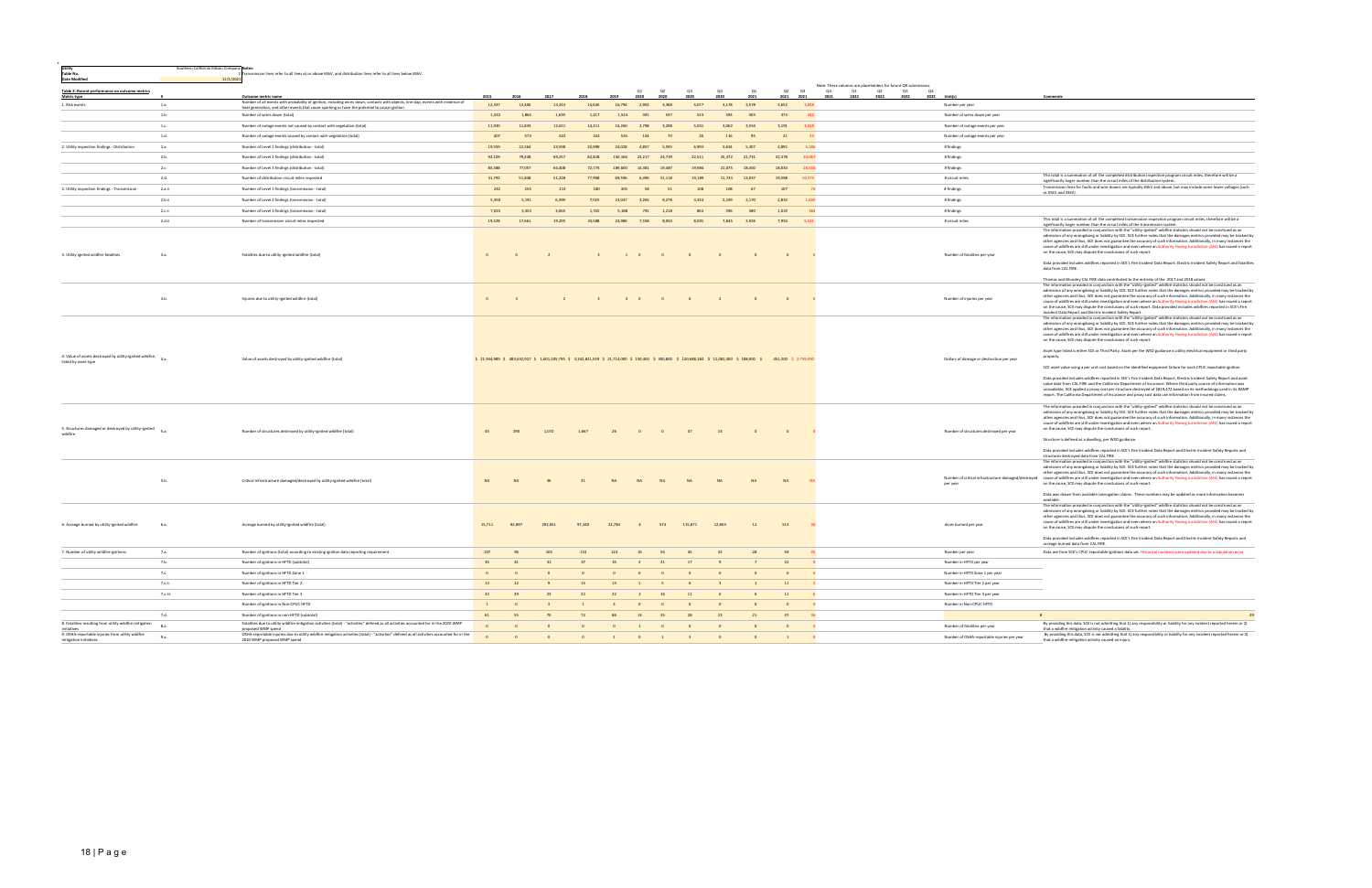| Utility              | Southern California Edison Company |
|----------------------|------------------------------------|
| Table No.            |                                    |
| <b>Date Modified</b> | 11/1/2021                          |

| Date Modified                                                                                                | 11/1202                                                                                                                                                                                                                                 |                                                                                                                                                                                                    |                                |                                |                                |                   |                    |                                                              |                                |      |                |                |  | Note: These columns are placeholders for future QR submissions. |    |                                                                                                                                                                                          |                                                                                                                                                                                                                                                                                                    |  |  |  |  |
|--------------------------------------------------------------------------------------------------------------|-----------------------------------------------------------------------------------------------------------------------------------------------------------------------------------------------------------------------------------------|----------------------------------------------------------------------------------------------------------------------------------------------------------------------------------------------------|--------------------------------|--------------------------------|--------------------------------|-------------------|--------------------|--------------------------------------------------------------|--------------------------------|------|----------------|----------------|--|-----------------------------------------------------------------|----|------------------------------------------------------------------------------------------------------------------------------------------------------------------------------------------|----------------------------------------------------------------------------------------------------------------------------------------------------------------------------------------------------------------------------------------------------------------------------------------------------|--|--|--|--|
|                                                                                                              | Table 3: List and description of additional metrics                                                                                                                                                                                     |                                                                                                                                                                                                    | Q1                             | Q2                             | Q <sub>3</sub>                 | Q4                | Q1                 | Q <sub>2</sub>                                               | Q <sub>3</sub>                 | Q4   | O <sub>1</sub> | Q <sub>2</sub> |  | Q3                                                              | Q4 |                                                                                                                                                                                          |                                                                                                                                                                                                                                                                                                    |  |  |  |  |
| Metric                                                                                                       | <b>Definition</b>                                                                                                                                                                                                                       | Purpose                                                                                                                                                                                            | 2020                           | 2020                           | 2020                           | 2020              | 2021               | 2021                                                         | 2021                           | 2021 | 2022           | 2022           |  | 2022                                                            |    | 2022 Unit(s)                                                                                                                                                                             | <b>Comments</b>                                                                                                                                                                                                                                                                                    |  |  |  |  |
| CPUC reportable<br>ignitions in High Fire<br>Risk Areas (HFRA)                                               | Events meeting reportable ignition status per<br>Decision 14-02-015 and falling within BL322,<br>HFTD Zone 1 HFTD Tier 2 and 200 ft. Outer<br>Buffer, and HFTD Tier 3 and 200 ft. Outer Buffer<br>areas                                 | To measure changes in rate of ignitions between<br>years                                                                                                                                           | $\overline{3}$                 | 22                             | 16                             | $\mathbf{q}$      | $\overline{7}$     | 22                                                           | $\mathsf{q}$                   |      |                |                |  |                                                                 |    | Number of reportable ignitions in HFRA                                                                                                                                                   | HFRA includes HFTD Tier 3, HFTD Tier 2, HFTD Zone 1, and<br>BL322 (non-CPUC HFRA)                                                                                                                                                                                                                  |  |  |  |  |
| Faults in HFRA                                                                                               | Events in which electrical current deviates from<br>the anticpated path via SCE facilities within<br>BL322, HFTD Zone 1 HFTD Tier 2 and 200 ft.<br>Outer Buffer, and HFTD Tier 3 and 200 ft. Outer<br>Buffer areas                      | To measure changes in rate of fault events which are<br>a pre-cursor both ignition and safety events                                                                                               | 1011                           | 1147                           | 1436                           | 1132              | 912                | 806                                                          | 866                            |      |                |                |  |                                                                 |    | Number of faults in HFRA                                                                                                                                                                 | HFRA includes HFTD Tier 3, HFTD Tier 2, HFTD Zone 1, and<br>BL322 (non-CPUC HFRA).<br>Note: SCE is incorporating additional Transmission outage data<br>as an improvement to its outage reporting. Historical reporting<br>has been revised to reflect the additional Transmission outage<br>data. |  |  |  |  |
| Wire Down Incidents in<br><b>HFRA</b>                                                                        | Events in which SCE overhead conductors<br>200 ft. Outer Buffer, and HFTD Tier 3 and 200 ft. events<br>Outer Buffer areas                                                                                                               | (energized or de-energized) fall within 8ft above To measure changes in rate of wire down events<br>ground or lower, within BL322, HFTD Tier 2 and which are a pre-cursor both ignition and safety | 72                             | 86                             | 77                             | 85                | 116                | 41                                                           | 54                             |      |                |                |  |                                                                 |    | Number of wire downs per year in HFRA                                                                                                                                                    | HFRA includes HFTD Tier 3, HFTD Tier 2, HFTD Zone 1, and<br>BL322 (non-CPUC HFRA)                                                                                                                                                                                                                  |  |  |  |  |
| <b>Number of customers</b><br>and average duration<br>of Public Safety Power<br><b>Shutoff (PSPS) events</b> |                                                                                                                                                                                                                                         |                                                                                                                                                                                                    |                                |                                |                                |                   |                    |                                                              |                                |      |                |                |  |                                                                 |    |                                                                                                                                                                                          |                                                                                                                                                                                                                                                                                                    |  |  |  |  |
| de-energized                                                                                                 | Total # of customers Count of customers de-energized, with<br>duplicates, per year                                                                                                                                                      | To measure the scale of impact of outages due to<br>PSPS to customers, with duplicates                                                                                                             | Refer to<br>Table 11,<br>#4.a. | Refer to<br>Table 11,<br>#4.a. | Refer to<br>Table 11,<br>#4.a. | Refer to<br>#4.a. | Refer to<br># 4.a. | Refer to<br>Table 11, Table 11, Table 11, Table 11,<br>#4.a. | Refer to<br># 4.a.             |      |                |                |  |                                                                 |    | Number of customers                                                                                                                                                                      | None                                                                                                                                                                                                                                                                                               |  |  |  |  |
| Average duration of<br>de-energization<br>across all<br>customers.                                           | Average outage duration (hours per<br>per customer de-energized                                                                                                                                                                         | Of the customers de-energized due to PSPS, to<br>customer) experienced by PSPS de-energization measure the magnitude of the effect of the PSPS de-<br>energization                                 | N/A                            | N/A                            | 2.2                            | 18.3              | 23.9               | 2.9                                                          | 9.8                            |      |                |                |  |                                                                 |    | Hours                                                                                                                                                                                    | Applies to each instance of a customer being de-energized due<br>to PSPS                                                                                                                                                                                                                           |  |  |  |  |
| <b>Timeliness and</b><br>accuracy of PSPS<br>notifications                                                   |                                                                                                                                                                                                                                         |                                                                                                                                                                                                    |                                |                                |                                |                   |                    |                                                              |                                |      |                |                |  |                                                                 |    |                                                                                                                                                                                          |                                                                                                                                                                                                                                                                                                    |  |  |  |  |
| % of customers<br>notified prior to<br>PSPS event<br>impacting them                                          | # of customers notified prior to initiation of PSPS<br>event who were impacted by PSPS/# of<br>customers impacted by PSPS (if multiple PSPS<br>events impact the same customer, count each<br>event as a separate customer)             | To measure success rate of notification for the<br>customers who were impacted by de-energization                                                                                                  | Refer to<br>Table 11,<br>#4.e. | Refer to<br>Table 11,<br>#4.e  | Refer to<br>Table 11,<br>#4.e. | Refer to<br>#4.e. | Refer to<br>#4.e.  | Refer to<br>Table 11, Table 11, Table 11,<br>#4e.            | Refer to<br>Table 11,<br>#4.e. |      |                |                |  |                                                                 |    | Percentage                                                                                                                                                                               | None                                                                                                                                                                                                                                                                                               |  |  |  |  |
| % of customers<br>notified prior to a<br>PSPS event that did<br>not impact them                              | % of customers notified of potential de-<br>energization that were not de-energized for that<br>PSPS event (on a total customer basis)<br>1 - (# of total customers de-energized / # of<br>imminent de-energization notifications sent) | To measure the occurrence of PSPS notifications and<br>de-energizations                                                                                                                            | N/A                            | 100%                           | 39%                            | 61%               | 65%                | 87%                                                          | 0%                             |      |                |                |  |                                                                 |    | % of customers notified of imminent potential<br>de-energization that were not de-energized for This data was not recorded prior to 2020.<br>that PSPS event (on a total customer basis) |                                                                                                                                                                                                                                                                                                    |  |  |  |  |

| Unit(s)                                                                                                                                        | <b>Comments</b>                                                                                                                                                                                                                                                                                    |
|------------------------------------------------------------------------------------------------------------------------------------------------|----------------------------------------------------------------------------------------------------------------------------------------------------------------------------------------------------------------------------------------------------------------------------------------------------|
| Number of reportable ignitions in HFRA                                                                                                         | HFRA includes HFTD Tier 3, HFTD Tier 2, HFTD Zone 1, and<br>BL322 (non-CPUC HFRA)                                                                                                                                                                                                                  |
| Number of faults in HFRA                                                                                                                       | HFRA includes HFTD Tier 3, HFTD Tier 2, HFTD Zone 1, and<br>BL322 (non-CPUC HFRA).<br>Note: SCE is incorporating additional Transmission outage data<br>as an improvement to its outage reporting. Historical reporting<br>has been revised to reflect the additional Transmission outage<br>data. |
| Number of wire downs per year in HFRA                                                                                                          | HFRA includes HFTD Tier 3, HFTD Tier 2, HFTD Zone 1, and<br>BL322 (non-CPUC HFRA)                                                                                                                                                                                                                  |
|                                                                                                                                                |                                                                                                                                                                                                                                                                                                    |
| Number of customers                                                                                                                            | None                                                                                                                                                                                                                                                                                               |
| Hours                                                                                                                                          | Applies to each instance of a customer being de-energized due<br>to PSPS                                                                                                                                                                                                                           |
|                                                                                                                                                |                                                                                                                                                                                                                                                                                                    |
| Percentage                                                                                                                                     | None                                                                                                                                                                                                                                                                                               |
| % of customers notified of imminent potential<br>de-energization that were not de-energized for<br>that PSPS event (on a total customer basis) | This data was not recorded prior to 2020.                                                                                                                                                                                                                                                          |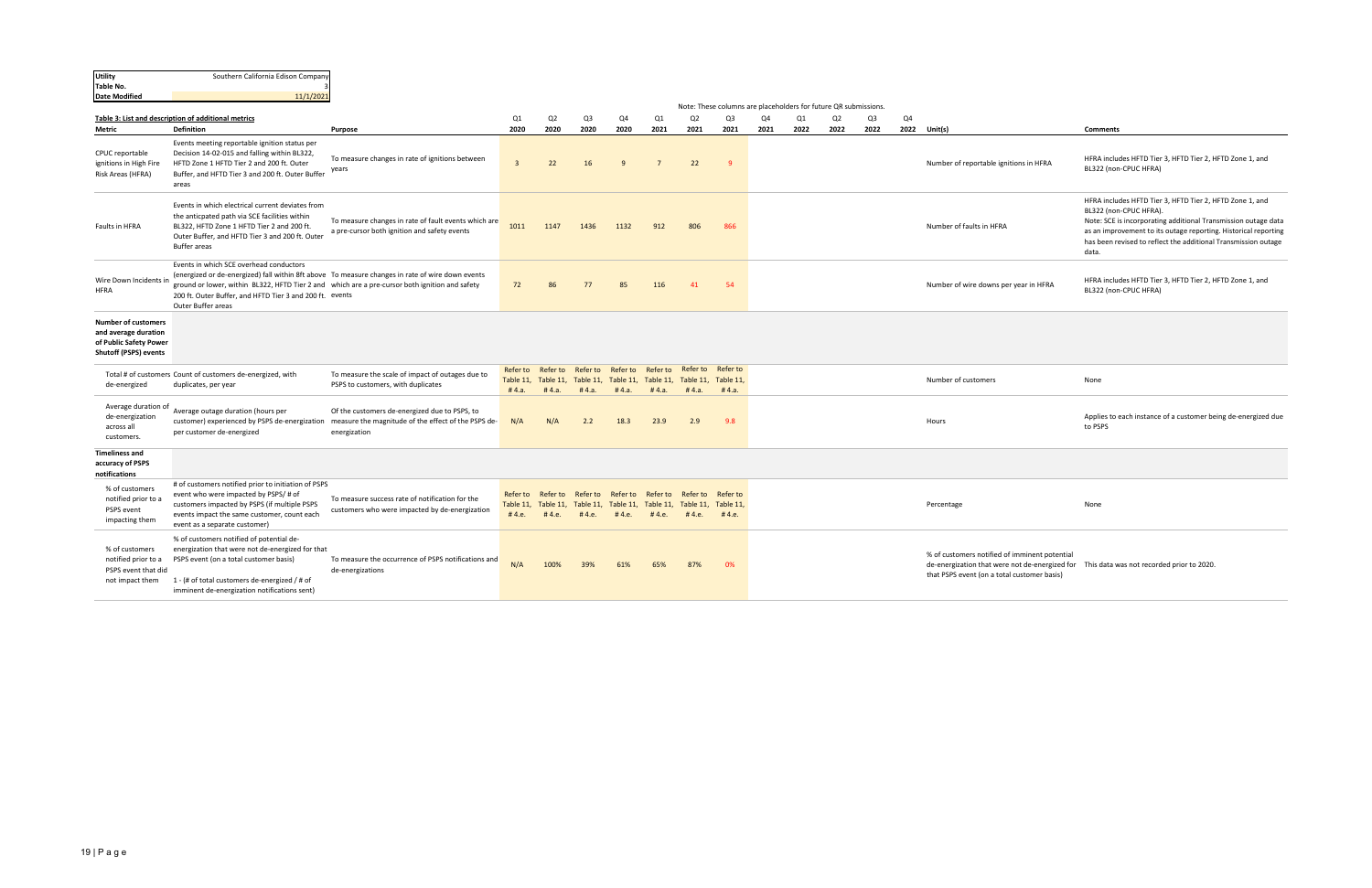| <b>Utility</b><br>Table No.                                        | Southern California Edison Company |                                                                |                          |      |      |      |          |      |                |  |  |                         |                                                                 |      |      |      |                |              |                                                                                                                                                                                   |
|--------------------------------------------------------------------|------------------------------------|----------------------------------------------------------------|--------------------------|------|------|------|----------|------|----------------|--|--|-------------------------|-----------------------------------------------------------------|------|------|------|----------------|--------------|-----------------------------------------------------------------------------------------------------------------------------------------------------------------------------------|
| <b>Date Modified</b>                                               |                                    | 11/1/2021                                                      |                          |      |      |      |          |      |                |  |  |                         |                                                                 |      |      |      |                |              |                                                                                                                                                                                   |
|                                                                    |                                    |                                                                |                          |      |      |      |          |      |                |  |  |                         | Note: These columns are placeholders for future QR submissions. |      |      |      |                |              |                                                                                                                                                                                   |
| Table 4: Fatalities due to utility wildfire mitigation initiatives |                                    |                                                                |                          |      |      |      |          | Q1   | Q <sub>2</sub> |  |  |                         |                                                                 |      | O2   |      | Q <sub>4</sub> |              |                                                                                                                                                                                   |
| <b>Metric type</b>                                                 |                                    | Outcome metric name                                            | 2015                     | 2016 | 2017 | 2018 | 2019     | 2020 | 2020           |  |  | 2021                    | 2021                                                            | 2022 | 2022 | 2022 | 2022           | Unit(s)      | <b>Comments</b>                                                                                                                                                                   |
| 1. Fatalities - Full-time Employee                                 | 1.a.                               | Fatalities due to utility inspection - Full-time employee      | $\overline{\phantom{0}}$ |      |      |      |          |      |                |  |  |                         |                                                                 |      |      |      |                | # fatalities |                                                                                                                                                                                   |
|                                                                    | 1.b.                               | Fatalities due to vegetation management - Full-time employee   |                          |      |      |      |          |      |                |  |  |                         |                                                                 |      |      |      |                | # fatalities |                                                                                                                                                                                   |
|                                                                    | 1.c.                               | Fatalities due to utility fuel management - Full-time employee |                          |      |      |      |          |      |                |  |  |                         |                                                                 |      |      |      |                | # fatalities |                                                                                                                                                                                   |
|                                                                    | 1.d.                               | Fatalities due to grid hardening - Full-time employee          |                          |      |      |      |          |      |                |  |  |                         |                                                                 |      |      |      |                | # fatalities |                                                                                                                                                                                   |
|                                                                    | 1.e.                               | Fatalities due to other - Full-time employee                   |                          |      |      |      |          |      |                |  |  |                         |                                                                 |      |      |      |                | # fatalities |                                                                                                                                                                                   |
| 2. Fatalities - Contractor                                         | 2.a.                               | Fatalities due to utility inspection - Contractor              |                          |      |      |      |          |      |                |  |  | $\sqrt{ }$              |                                                                 |      |      |      |                | # fatalities |                                                                                                                                                                                   |
|                                                                    | 2.b.                               | Fatalities due to vegetation management - Contractor           | $\Omega$                 |      |      |      |          |      |                |  |  | $\Omega$                |                                                                 |      |      |      |                | # fatalities | By providing this data, SCE is not admitting: 1) any responsibility or liability for any incident reported herein or 2) that a<br>wildfire mitigation activity caused a fatality. |
|                                                                    | 2.c.                               | Fatalities due to utility fuel management - Contractor         |                          |      |      |      |          |      |                |  |  |                         |                                                                 |      |      |      |                | # fatalities |                                                                                                                                                                                   |
|                                                                    | 2.d.                               | Fatalities due to grid hardening - Contractor                  |                          |      |      |      |          |      |                |  |  |                         |                                                                 |      |      |      |                | # fatalities |                                                                                                                                                                                   |
|                                                                    | 2.e.                               | Fatalities due to other - Contractor                           |                          |      |      |      |          |      |                |  |  |                         |                                                                 |      |      |      |                | # fatalities |                                                                                                                                                                                   |
| 3. Fatalities - Member of public                                   | 3.a.                               | Fatalities due to utility inspection - Public                  |                          |      |      |      |          |      |                |  |  |                         |                                                                 |      |      |      |                | # fatalities |                                                                                                                                                                                   |
|                                                                    | 3.b.                               | Fatalities due to vegetation management - Public               |                          |      |      |      |          |      |                |  |  | $\sqrt{2}$              |                                                                 |      |      |      |                | # fatalities |                                                                                                                                                                                   |
|                                                                    | 3.c.                               | Fatalities due to utility fuel management - Public             | $\Omega$                 |      |      |      |          |      |                |  |  | $\Omega$                |                                                                 |      |      |      |                | # fatalities |                                                                                                                                                                                   |
|                                                                    | 3.d.                               | Fatalities due to grid hardening - Public                      |                          |      |      |      | $\Omega$ |      |                |  |  | $\sqrt{2}$              |                                                                 |      |      |      |                | # fatalities |                                                                                                                                                                                   |
|                                                                    | 3.e.                               | Fatalities due to other - Public                               | $\mathbf{0}$             |      |      |      |          |      |                |  |  | $\overline{\mathbf{0}}$ |                                                                 |      |      |      |                | # fatalities |                                                                                                                                                                                   |
|                                                                    |                                    |                                                                |                          |      |      |      |          |      |                |  |  |                         |                                                                 |      |      |      |                |              |                                                                                                                                                                                   |

| is not admitting: 1) any responsibility or liability for any incident reported herein or 2) that a<br>aused a fatality. |  |
|-------------------------------------------------------------------------------------------------------------------------|--|
|                                                                                                                         |  |
|                                                                                                                         |  |
|                                                                                                                         |  |
|                                                                                                                         |  |
|                                                                                                                         |  |
|                                                                                                                         |  |
|                                                                                                                         |  |
|                                                                                                                         |  |
|                                                                                                                         |  |
|                                                                                                                         |  |
|                                                                                                                         |  |
|                                                                                                                         |  |
|                                                                                                                         |  |
|                                                                                                                         |  |
|                                                                                                                         |  |
|                                                                                                                         |  |
|                                                                                                                         |  |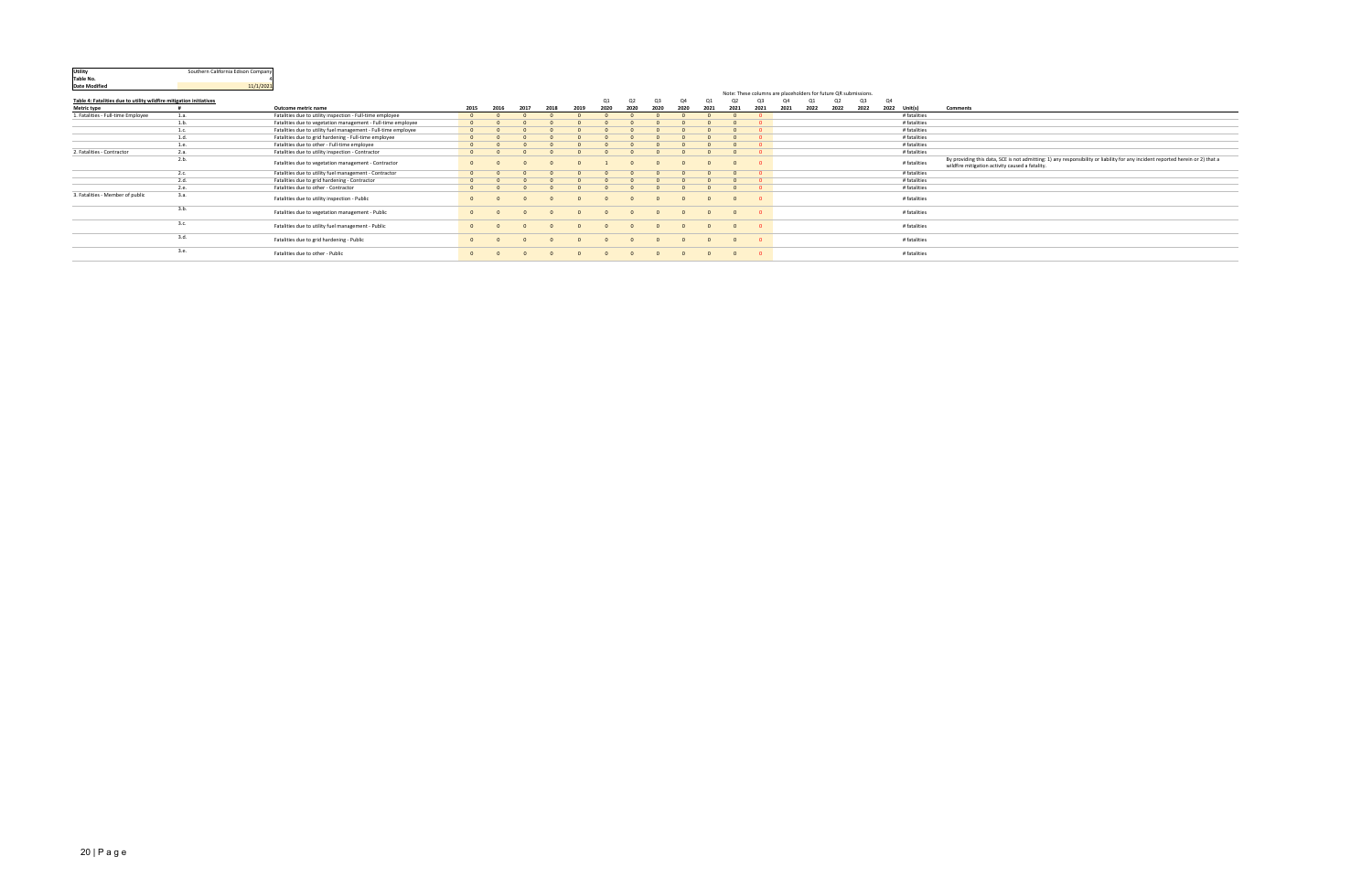| <b>Comments</b>                                                    |
|--------------------------------------------------------------------|
| By providing this data, SCE is not admitting that 1) any           |
| responsibility or liability for any incident reported herein or 2) |
| that a wildfire mitigation activity caused an injury.              |
|                                                                    |
|                                                                    |
| By providing this data, SCE is not admitting that 1) any           |
| responsibility or liability for any incident reported herein or 2) |
| that a wildfire mitigation activity caused an injury.              |
|                                                                    |
| By providing this data, SCE is not admitting that 1) any           |
| responsibility or liability for any incident reported herein or 2) |
| that a wildfire mitigation activity caused an injury.              |
|                                                                    |
| By providing this data, SCE is not admitting that 1) any           |
| responsibility or liability for any incident reported herein or 2) |
| that a wildfire mitigation activity caused an injury.              |
|                                                                    |
|                                                                    |
|                                                                    |
|                                                                    |
|                                                                    |
|                                                                    |
|                                                                    |
|                                                                    |
|                                                                    |
|                                                                    |

| <b>Utility</b>                                                                   | Southern California Edison Company |                                                                   |                |          |          |        |            |            |            |            |            |            |                |          |                |                                                                 |      |                |      |                            |                 |
|----------------------------------------------------------------------------------|------------------------------------|-------------------------------------------------------------------|----------------|----------|----------|--------|------------|------------|------------|------------|------------|------------|----------------|----------|----------------|-----------------------------------------------------------------|------|----------------|------|----------------------------|-----------------|
| Table No.                                                                        |                                    |                                                                   |                |          |          |        |            |            |            |            |            |            |                |          |                |                                                                 |      |                |      |                            |                 |
| <b>Date Modified</b>                                                             | 11/1/2021                          |                                                                   |                |          |          |        |            |            |            |            |            |            |                |          |                |                                                                 |      |                |      |                            |                 |
|                                                                                  |                                    |                                                                   |                |          |          |        |            |            |            |            |            |            |                |          |                | Note: These columns are placeholders for future QR submissions. |      |                |      |                            |                 |
| Table 5: OSHA-reportable injuries due to utility wildfire mitigation initiatives |                                    |                                                                   |                |          |          |        |            | Q1         | Q2         | Q3         | Q4         | Q1         | Q <sub>2</sub> |          | O <sub>4</sub> | Q <sub>1</sub>                                                  | Q2   | Q <sub>3</sub> | Q4   |                            |                 |
| <b>Metric type</b>                                                               |                                    | Outcome metric name                                               | 2015           | 2016     | 2017     | 2018   | 2019       | 2020       | 2020       | 2020       | 2020       | 2021       | 2021           | 2021     | 2021           | 2022                                                            | 2022 | 2022           | 2022 | Unit(s)                    | <b>Comments</b> |
|                                                                                  |                                    |                                                                   |                |          |          |        |            |            |            |            |            |            |                |          |                |                                                                 |      |                |      |                            | By providir     |
| 1. OSHA injuries - Full-time Employee                                            | 1.a.                               | OSHA injuries due to utility inspection - Full-time employee      | $\overline{0}$ | $\Omega$ | $\Omega$ |        |            | $\Omega$   | $\Omega$   | $\Omega$   | $\Omega$   | $\Omega$   | $\Omega$       | $\Omega$ |                |                                                                 |      |                |      | # OSHA-reportable injuries | responsibi      |
|                                                                                  |                                    |                                                                   |                |          |          |        |            |            |            |            |            |            |                |          |                |                                                                 |      |                |      |                            | that a wild     |
|                                                                                  | 1.b.                               | OSHA injuries due to vegetation management - Full-time employee   | $\overline{0}$ |          |          |        |            |            |            |            |            |            |                | $\Omega$ |                |                                                                 |      |                |      | # OSHA-reportable injuries |                 |
|                                                                                  | 1.c.                               | OSHA injuries due to utility fuel management - Full-time employee | $\overline{0}$ |          | $\Omega$ |        |            |            |            |            | $\sqrt{2}$ |            |                | $\Omega$ |                |                                                                 |      |                |      | # OSHA-reportable injuries |                 |
|                                                                                  |                                    |                                                                   |                |          |          |        |            |            |            |            |            |            |                |          |                |                                                                 |      |                |      |                            | By providir     |
|                                                                                  | 1.d.                               | OSHA injuries due to grid hardening - Full-time employee          | $\overline{0}$ |          |          |        |            |            |            |            |            |            |                | $\Omega$ |                |                                                                 |      |                |      | # OSHA-reportable injuries | responsibi      |
|                                                                                  |                                    |                                                                   |                |          |          |        |            |            |            |            |            |            |                |          |                |                                                                 |      |                |      |                            | that a wild     |
|                                                                                  | 1.e.                               | OSHA injuries due to other - Full-time employee                   | $\circ$        |          | $\Omega$ |        |            |            |            |            | $\Omega$   |            |                | $\Omega$ |                |                                                                 |      |                |      | # OSHA-reportable injuries |                 |
| 2. OSHA injuries - Contractor                                                    | 2.a.                               | OSHA injuries due to utility inspection - Contractor              | $\overline{0}$ | $\Omega$ | $\Omega$ | $\sim$ | $\sqrt{2}$ | $\sqrt{2}$ | $\sqrt{ }$ | $\sqrt{2}$ | $\sqrt{ }$ | $\sqrt{2}$ | $\Omega$       | $\Omega$ |                |                                                                 |      |                |      | # OSHA-reportable injuries |                 |
|                                                                                  |                                    |                                                                   |                |          |          |        |            |            |            |            |            |            |                |          |                |                                                                 |      |                |      |                            | By providir     |
|                                                                                  | 2.b.                               | OSHA injuries due to vegetation management - Contractor           | $\overline{0}$ |          | $\Omega$ |        |            |            |            |            | $\Omega$   |            |                | $\Omega$ |                |                                                                 |      |                |      | # OSHA-reportable injuries | responsibi      |
|                                                                                  |                                    |                                                                   |                |          |          |        |            |            |            |            |            |            |                |          |                |                                                                 |      |                |      |                            | that a wild     |
|                                                                                  | 2.c.                               | OSHA injuries due to utility fuel management - Contractor         | $\circ$        |          |          |        |            |            |            |            |            |            |                | $\Omega$ |                |                                                                 |      |                |      | # OSHA-reportable injuries |                 |
|                                                                                  |                                    |                                                                   |                |          |          |        |            |            |            |            |            |            |                |          |                |                                                                 |      |                |      |                            | By providir     |
|                                                                                  | 2.d.                               | OSHA injuries due to grid hardening - Contractor                  | $\mathbf{0}$   |          | $\Omega$ |        | $\Omega$   | $\Omega$   | $\Omega$   |            | $\Omega$   | $\Omega$   | $\Omega$       | $\Omega$ |                |                                                                 |      |                |      | # OSHA-reportable injuries | responsibi      |
|                                                                                  |                                    |                                                                   |                |          |          |        |            |            |            |            |            |            |                |          |                |                                                                 |      |                |      |                            | that a wild     |
|                                                                                  | 2.e.                               | OSHA injuries due to other - Contractor                           | $\overline{0}$ |          | $\Omega$ |        |            |            |            |            | $\Omega$   |            |                | $\Omega$ |                |                                                                 |      |                |      | # OSHA-reportable injuries |                 |
| 3. OSHA injuries - Member of public                                              | 3.a.                               | OSHA injuries due to utility inspection - Public                  | $\mathbf{0}$   |          |          |        |            |            |            |            | $\Omega$   |            |                | $\Omega$ |                |                                                                 |      |                |      | # OSHA-reportable injuries |                 |
|                                                                                  |                                    |                                                                   |                |          |          |        |            |            |            |            |            |            |                |          |                |                                                                 |      |                |      |                            |                 |
|                                                                                  | 3.b.                               | OSHA injuries due to vegetation management - Public               | $\circ$        |          | $\Omega$ |        |            |            |            |            | $\Omega$   | $\Omega$   |                | $\Omega$ |                |                                                                 |      |                |      | # OSHA-reportable injuries |                 |
|                                                                                  |                                    |                                                                   |                |          |          |        |            |            |            |            |            |            |                |          |                |                                                                 |      |                |      |                            |                 |
|                                                                                  | 3.c.                               | OSHA injuries due to utility fuel management - Public             | $\overline{0}$ |          | $\Omega$ |        | $\sqrt{ }$ | $\sqrt{ }$ | $\Omega$   | $\sqrt{ }$ | $\Omega$   | $\Omega$   | $\Omega$       | $\Omega$ |                |                                                                 |      |                |      | # OSHA-reportable injuries |                 |
|                                                                                  |                                    |                                                                   |                |          |          |        |            |            |            |            |            |            |                |          |                |                                                                 |      |                |      |                            |                 |
|                                                                                  | 3.d.                               | OSHA injuries due to grid hardening - Public                      | $\mathbf{0}$   |          |          |        |            |            |            |            | $\Omega$   |            |                | $\Omega$ |                |                                                                 |      |                |      | # OSHA-reportable injuries |                 |
|                                                                                  |                                    |                                                                   |                |          |          |        |            |            |            |            |            |            |                |          |                |                                                                 |      |                |      |                            |                 |
|                                                                                  | 3.e.                               | OSHA injuries due to other - Public                               | $\overline{0}$ |          |          |        |            |            |            |            |            |            |                |          |                |                                                                 |      |                |      | # OSHA-reportable injuries |                 |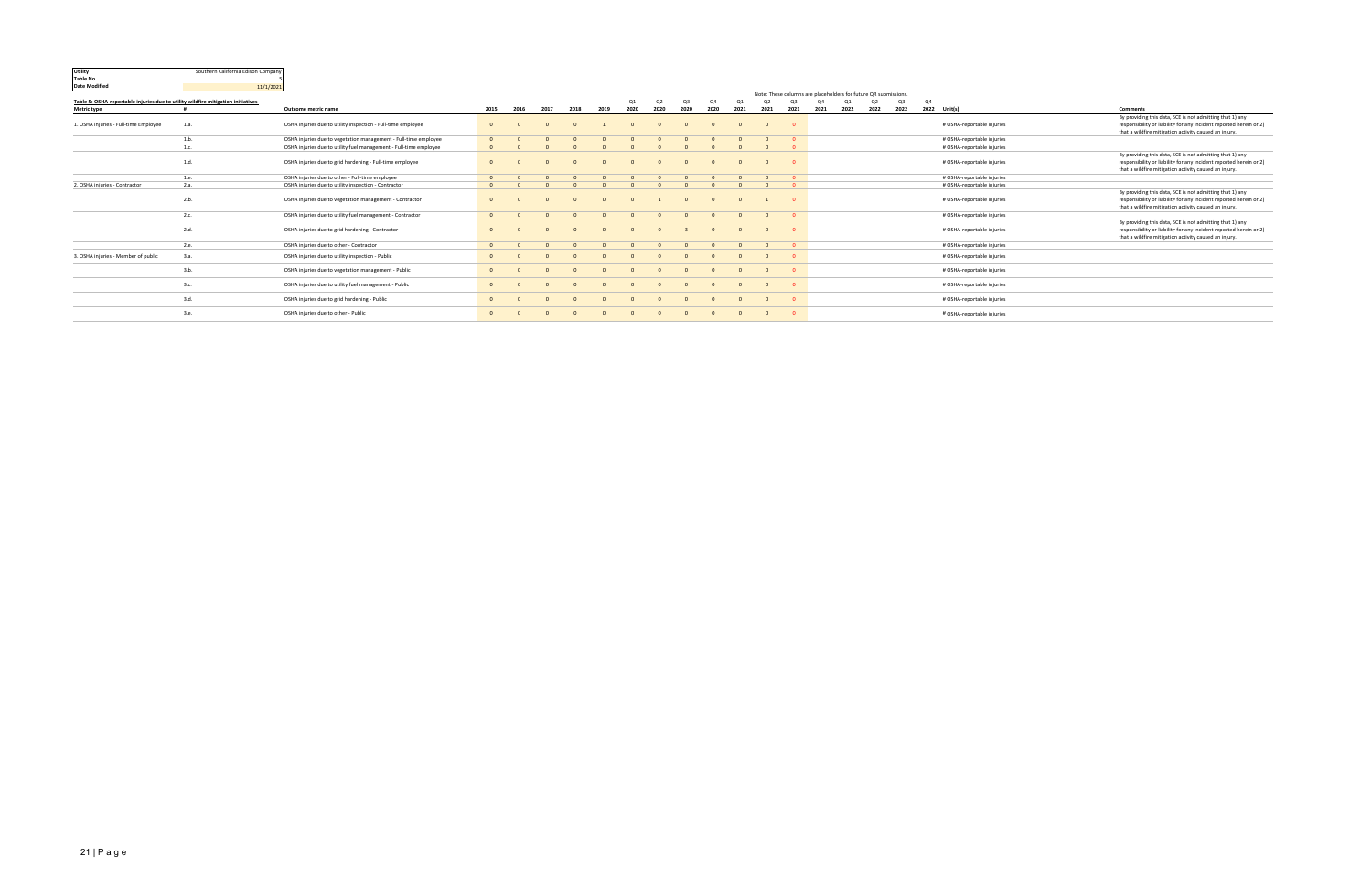| Utility<br>Table No.<br><b>Date Modified</b>      | Southern California Edison Company | 11/1/2021                                                                      |        |         |         |         |         |            |        |        |         |            |                                                                      |                |      |      |      |      |                                                                                                                                                                                                                                                                                                                                                                                                                                                                             |                                                                                                                                                                                                                                                                                                                                                                                                                                                                                                                                                                                                                                                                                                                                                                                                                                                                                                                                                                                                                                                                                                                                                                                                                      |
|---------------------------------------------------|------------------------------------|--------------------------------------------------------------------------------|--------|---------|---------|---------|---------|------------|--------|--------|---------|------------|----------------------------------------------------------------------|----------------|------|------|------|------|-----------------------------------------------------------------------------------------------------------------------------------------------------------------------------------------------------------------------------------------------------------------------------------------------------------------------------------------------------------------------------------------------------------------------------------------------------------------------------|----------------------------------------------------------------------------------------------------------------------------------------------------------------------------------------------------------------------------------------------------------------------------------------------------------------------------------------------------------------------------------------------------------------------------------------------------------------------------------------------------------------------------------------------------------------------------------------------------------------------------------------------------------------------------------------------------------------------------------------------------------------------------------------------------------------------------------------------------------------------------------------------------------------------------------------------------------------------------------------------------------------------------------------------------------------------------------------------------------------------------------------------------------------------------------------------------------------------|
| Table 6: Weather patterns                         |                                    |                                                                                |        |         |         |         |         | $\Omega$ 1 | Q2     | Q3     | Q4      | $\Omega$ 1 | Note: These columns are placeholders for future QR submissions<br>Q2 | O <sub>3</sub> | Q4   | Q1   | Q2   | Q3   | Q4                                                                                                                                                                                                                                                                                                                                                                                                                                                                          |                                                                                                                                                                                                                                                                                                                                                                                                                                                                                                                                                                                                                                                                                                                                                                                                                                                                                                                                                                                                                                                                                                                                                                                                                      |
| <b>Metric type</b>                                | #                                  | Outcome metric name                                                            | 2015   | 2016    | 2017    | 2018    | 2019    | 2020       | 2020   | 2020   | 2020    | 2021       | 2021                                                                 | 2021           | 2021 | 2022 | 2022 | 2022 | 2022 Unit(s)                                                                                                                                                                                                                                                                                                                                                                                                                                                                | <b>Comments</b>                                                                                                                                                                                                                                                                                                                                                                                                                                                                                                                                                                                                                                                                                                                                                                                                                                                                                                                                                                                                                                                                                                                                                                                                      |
| 1. Red Flag Warning Overhead circuit mile<br>Days | 1.a.                               | Red Flag Warning Overhead circuit mile days - entire utility territory         | 80.504 | 286.327 | 476,404 | 283,806 | 201,423 |            | 24.845 | 62.241 | 162,422 | 58.515     | 16.825.39                                                            | 5,764.50       |      |      |      |      | Sum of overhead circuit miles of utility grid subject to Red Flag Warning each day<br>within a given time period, calculated as the number of overhead circuit miles that<br>were under an RFW multiplied by the number of days those circuit miles were<br>under said RFW. For example, if 100 overhead circuit miles were under an RFW for<br>1 day, and 10 of those miles were under RFW for an additional day, then the total<br>RFW OH circuit mile days would be 110. | GIS systems are used in order to overlay the locational information of each red flag<br>warning. GIS models are updated frequently with changes within SCE's service<br>territroy and does not have the ability to analyze and calculate information in<br>previous years. As such, the overhead lengths of distribution and transmission circuits<br>are based on 2020 circuit mile information for the calculation of historical years 2015-<br>2019. Additionally, this overall number may be slightly different than the 2020 WMP<br>filing due to the use of the 2020 GIS information. Historical information was re-<br>calculated as high fire threat district break outs are new requirements in the 2021<br>WMP.                                                                                                                                                                                                                                                                                                                                                                                                                                                                                            |
|                                                   | 1.b.                               | Red Flag Warning Overhead circuit mile days - HFTD Zone 1                      | 0.8    | 8.0     | 4.1     | 2.8     | 1.7     | 0.0        | 0.4    | 1.3    | 1.7     |            | 0.32                                                                 | 0.28           |      |      |      |      | Red Flag Warning Overhead circuit mile days, see above for definition                                                                                                                                                                                                                                                                                                                                                                                                       | GIS systems are used in order to overlay the locational information of each red flag<br>warning. GIS models are updated frequently with changes within SCE's service<br>territroy and does not have the ability to analyze and calculate information in<br>previous years. As such, the overhead lengths of distribution and transmission circuits<br>are based on 2020 circuit mile information for the calculation of historical years 2015-<br>2019. Additionally, this overall number may be slightly different than the 2020 WMP<br>filing due to the use of the 2020 GIS information. Historical information was re-<br>calculated as high fire threat district break outs are new requirements in the 2021<br>WMP.                                                                                                                                                                                                                                                                                                                                                                                                                                                                                            |
|                                                   | 1.c.                               | Red Flag Warning Overhead circuit mile days - HFTD Tier 2                      | 9,214  | 31,921  | 50,039  | 31,295  | 21,598  |            | 4,391  | 10,011 | 17.964  | 7.003      | 3.074.07                                                             | 2,859.56       |      |      |      |      | Red Flag Warning Overhead circuit mile days, see above for definition                                                                                                                                                                                                                                                                                                                                                                                                       | GIS systems are used in order to overlay the locational information of each red flag<br>warning. GIS models are updated frequently with changes within SCE's service<br>territroy and does not have the ability to analyze and calculate information in<br>previous years. As such, the overhead lengths of distribution and transmission circuits<br>are based on 2020 circuit mile information for the calculation of historical years 2015-<br>2019. Additionally, this overall number may be slightly different than the 2020 WMP<br>filing due to the use of the 2020 GIS information. Historical information was re-<br>calculated as high fire threat district break outs are new requirements in the 2021<br>WMP.                                                                                                                                                                                                                                                                                                                                                                                                                                                                                            |
|                                                   | 1.d.                               | Red Flag Warning Overhead circuit mile days - HFTD Tier 3                      | 25.523 | 88.117  | 127,005 | 82,216  | 57,321  |            |        | 13.920 |         | 17,404     | 1,214.14                                                             | 2,029.13       |      |      |      |      | Red Flag Warning Overhead circuit mile days, see above for definition                                                                                                                                                                                                                                                                                                                                                                                                       | GIS systems are used in order to overlay the locational information of each red flag<br>warning. GIS models are updated frequently with changes within SCE's service<br>territroy and does not have the ability to analyze and calculate information in<br>previous years. As such, the overhead lengths of distribution and transmission circuits<br>are based on 2020 circuit mile information for the calculation of historical years 2015-<br>2019. Additionally, this overall number may be slightly different than the 2020 WMP<br>filing due to the use of the 2020 GIS information. Historical information was re-<br>calculated as high fire threat district break outs are new requirements in the 2021<br>WMP.                                                                                                                                                                                                                                                                                                                                                                                                                                                                                            |
|                                                   | 1.e.                               | Red Flag Warning Overhead circuit mile days - Non-HFTD                         | 45,766 | 166,281 | 299,356 | 170,293 | 122,502 |            | 16,423 | 38,309 | 107,651 | 34.108     | 12,536.87                                                            | 875.53         |      |      |      |      | Red Flag Warning Overhead circuit mile days, see above for definition                                                                                                                                                                                                                                                                                                                                                                                                       | GIS systems are used in order to overlay the locational information of each red flag<br>warning. GIS models are updated frequently with changes within SCE's service<br>territroy and does not have the ability to analyze and calculate information in<br>previous years. As such, the overhead lengths of distribution and transmission circuits<br>are based on 2020 circuit mile information for the calculation of historical years 2015-<br>2019. Additionally, this overall number may be slightly different than the 2020 WMP<br>filing due to the use of the 2020 GIS information. Historical information was re-<br>calculated as high fire threat district break outs are new requirements in the 2021<br>WMP.                                                                                                                                                                                                                                                                                                                                                                                                                                                                                            |
| 2. Wind conditions                                | 2.a.                               | High wind warning overhead circuit mile days                                   | 78.965 | 116,378 | 144,820 | 133,880 | 95.208  | 61.545     | 9.235  | 62     | 57.072  | 78.101     | 10.502.66                                                            |                |      |      |      |      | would be 110.                                                                                                                                                                                                                                                                                                                                                                                                                                                               | GIS systems are used in order to overlay the locational information of each red flag<br>Sum of overhead circuit miles of utility grid subject to High Wind Warnings (HWW, warning. GIS models are updated frequently with changes within SCE's service<br>as defined by the National Weather Service) each day within a given time period, territroy and does not have the ability to analyze and calculate information in<br>calculated as the number of overhead circuit miles that were under an HWW previous years. As such, the overhead lengths of distribution and transmission circuits<br>multiplied by the number of days those miles were under said HWW. For example, are based on 2020 circuit mile information for the calculation of historical years 2015-<br>if 100 overhead circuit miles were under an HWW for 1 day, and 10 of those miles 2019. Additionally, this overall number may be slightly different than the 2020 WMP<br>were under HWW for an additional day, then the total HWW OH circuit mile days filing due to the use of the 2020 GIS information. Historical information was re-<br>calculated as high fire threat district break outs are new requirements in the 2021<br>WMP. |
| 3. Other                                          | 3.a.                               | Other relevant weather pattern metrics tracked (add additional rows as needed) |        |         |         |         |         |            |        |        |         |            |                                                                      |                |      |      |      |      |                                                                                                                                                                                                                                                                                                                                                                                                                                                                             |                                                                                                                                                                                                                                                                                                                                                                                                                                                                                                                                                                                                                                                                                                                                                                                                                                                                                                                                                                                                                                                                                                                                                                                                                      |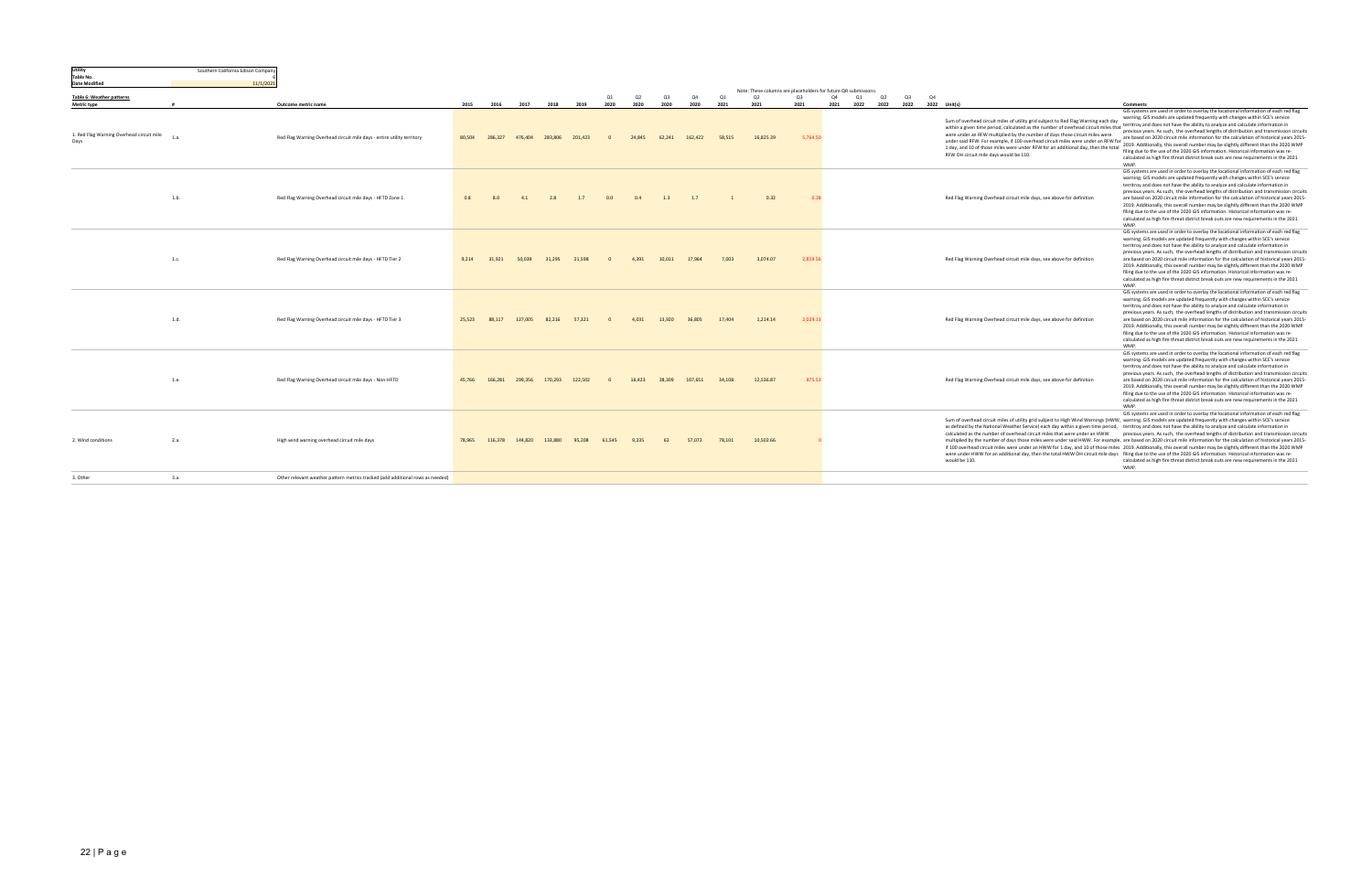|                                                            | Southern California Edison Company Notes:      |      |                                                                                                                                                                                                                                |                                                         |                       |                         |                         |                       |                         |                                                               |                                                                                |                         |                |                                                            |                         |                         |                         |                         |                         |                          |                                                                                                     |
|------------------------------------------------------------|------------------------------------------------|------|--------------------------------------------------------------------------------------------------------------------------------------------------------------------------------------------------------------------------------|---------------------------------------------------------|-----------------------|-------------------------|-------------------------|-----------------------|-------------------------|---------------------------------------------------------------|--------------------------------------------------------------------------------|-------------------------|----------------|------------------------------------------------------------|-------------------------|-------------------------|-------------------------|-------------------------|-------------------------|--------------------------|-----------------------------------------------------------------------------------------------------|
| Utility<br>Table No.                                       |                                                |      | 1/1 Transmission lines refer to all lines at or above 65kV, and distribution lines refer to all lines below 65kV. Transmission lines for faults and wire downs are typically 65kV and above, but may include some lower voltag |                                                         |                       |                         |                         |                       |                         |                                                               |                                                                                |                         |                |                                                            |                         |                         |                         |                         |                         |                          |                                                                                                     |
| <b>Date Modified</b>                                       |                                                |      | 11/1/2021 Data from 2015 - 2020 Q2 should be actual numbers. 2020 Q3 - 2023 should be projected. In future submissions update projected numbers with actuals                                                                   |                                                         | Number of risk events |                         |                         |                       |                         |                                                               |                                                                                |                         |                |                                                            |                         |                         | Projected risk events   |                         |                         |                          |                                                                                                     |
| Table 7.1: Key recent and projected drivers of risk events |                                                |      |                                                                                                                                                                                                                                |                                                         |                       |                         |                         |                       |                         | Q1                                                            | Q2                                                                             | Q <sub>3</sub>          | Q4             | Q1                                                         | Q2                      | Q3                      | Q4                      | Q1                      | Q2                      | Q3                       | Q4                                                                                                  |
| <b>Risk Event category</b>                                 | <b>Cause category</b>                          | #    | Sub-cause category                                                                                                                                                                                                             | Are risk events tracked for ignition driver? (yes / no) | 2015                  | 2016                    | 2017                    | 2018                  | 2019                    | 2020                                                          | 2020                                                                           | 2020                    | 2020           | 2021                                                       | 2021                    | 2021                    | 2021                    | 2022                    | 2022                    | 2022                     | 2022                                                                                                |
| Wire down event - Distribution                             | 1. Contact from object - Distribution          | 1.a. | Veg. contact-Distribution                                                                                                                                                                                                      | Yes                                                     | 279                   | 357                     | 384                     | 158                   | 308                     | 86                                                            | 105                                                                            | 82                      | 151            | 113                                                        | 34                      | 37                      | 88                      | 77                      | 72                      | 77                       | 87                                                                                                  |
|                                                            |                                                | 1.b. | Animal contact- Distribution                                                                                                                                                                                                   | Yes                                                     | 74                    | 57                      | 53                      | 48                    | 38                      | 10 <sup>°</sup>                                               | 19                                                                             | 29                      | 12             | 11                                                         | 10                      | -9                      | 14                      | 13                      | 13                      | 13                       | 13                                                                                                  |
|                                                            |                                                |      |                                                                                                                                                                                                                                |                                                         |                       |                         |                         |                       |                         |                                                               |                                                                                |                         |                |                                                            |                         |                         |                         |                         |                         |                          |                                                                                                     |
|                                                            |                                                | 1.c. | Balloon contact-Distribution                                                                                                                                                                                                   | Yes                                                     | 115                   | 112                     | 115                     | 134                   | 98                      | 22                                                            | 47                                                                             | 27                      | 12             | 24                                                         | 48                      | 21                      | 11                      | 23                      | 41                      | 20                       | 10                                                                                                  |
|                                                            |                                                | 1.d. | Vehicle contact-Distribution                                                                                                                                                                                                   | Yes                                                     | 227                   | 349                     | 248                     | 267                   | 269                     | 76                                                            | 121                                                                            | 88                      | 98             | 80                                                         | 106                     | 99                      | 72                      | 76                      | 69                      | 71                       | 70                                                                                                  |
|                                                            |                                                | 1.e. | Other contact from object - Distribution                                                                                                                                                                                       | Yes                                                     | $\mathbf{0}$          |                         | $\overline{0}$          | $\overline{0}$        | 1                       | $\overline{0}$                                                | $\overline{0}$                                                                 | $\overline{0}$          | $\mathbf{0}$   | $\overline{0}$                                             | $\overline{\mathbf{0}}$ | $\overline{0}$          | $\mathbf{0}$            | $\mathbf{0}$            | $\overline{0}$          | $\mathbf{0}$             | $\overline{\phantom{0}}$                                                                            |
|                                                            | 2. Equipment / facility failure - Distribution | 2.a. | Connector damage or failure- Distribution                                                                                                                                                                                      | Yes                                                     | 84                    | 106                     | 81                      | 75                    | 68                      | 25                                                            | 36                                                                             | 38                      | 23             | 24                                                         | 14                      | 19                      | 22                      | 21                      | 22                      | 22                       | 22                                                                                                  |
|                                                            |                                                | 2.b. | Splice damage or failure - Distribution                                                                                                                                                                                        | Yes                                                     | 35                    | 28                      | 24                      | 24                    | 28                      | $\overline{\mathbf{3}}$                                       | 9                                                                              | 10                      | $\overline{7}$ | 11                                                         | $\overline{\mathbf{3}}$ | -5                      | $7^{\circ}$             | $\overline{7}$          | $7^{\circ}$             | $7^{\circ}$              | $\overline{7}$                                                                                      |
|                                                            |                                                | 2.c. | Crossarm damage or failure - Distribution                                                                                                                                                                                      | Yes                                                     | 31                    | 26                      | 26                      | 25                    | 35                      | 10                                                            | 10                                                                             | 6                       | 9              | 15                                                         | $\overline{\mathbf{3}}$ |                         | 9                       | 10                      | 10                      | 6                        | 9                                                                                                   |
|                                                            |                                                | 2.d. | Insulator damage or failure- Distribution                                                                                                                                                                                      | No                                                      | $\mathbf{0}$          | $\overline{0}$          | $\overline{0}$          | $\mathbf{0}$          | $\overline{0}$          | $\overline{0}$                                                | $\mathbf{0}$                                                                   | $\mathbf{0}$            | $\Omega$       | $\overline{0}$                                             | $\overline{0}$          | $\Omega$                | $\mathbf{0}$            | $\mathbf{0}$            | $\mathbf{0}$            | $\mathbf{0}$             | $\overline{\phantom{0}}$                                                                            |
|                                                            |                                                | 2.e. | Lightning arrestor damage or failure- Distribution                                                                                                                                                                             | Yes                                                     | $\mathbf{0}$          | $\overline{0}$          | $\overline{\mathbf{3}}$ | $\overline{0}$        | $\overline{2}$          | $\overline{\mathbf{0}}$                                       | $\overline{1}$                                                                 | $\overline{0}$          | $\mathbf{0}$   | $\overline{0}$                                             | $\overline{\mathbf{0}}$ | $\overline{1}$          | $\mathbf{0}$            | $\mathbf{0}$            | $\overline{0}$          | $\overline{0}$           | $\overline{\mathbf{0}}$                                                                             |
|                                                            |                                                | 2.f. |                                                                                                                                                                                                                                |                                                         | $\overline{0}$        |                         |                         |                       |                         |                                                               |                                                                                | 1                       | $\overline{2}$ |                                                            |                         | $\mathbf{1}$            |                         |                         |                         |                          |                                                                                                     |
|                                                            |                                                |      | Tap damage or failure - Distribution                                                                                                                                                                                           | Yes                                                     |                       | $\overline{0}$          | $\overline{4}$          | 5 <sup>5</sup>        | 12                      | $\overline{4}$                                                | $\overline{\mathbf{3}}$                                                        |                         |                | 5 <sub>5</sub>                                             | $\overline{\mathbf{0}}$ |                         | $\overline{2}$          | $\overline{2}$          | $\overline{2}$          | $\overline{2}$           | $\overline{\phantom{0}}$ 2                                                                          |
|                                                            |                                                | 2.g. | Tie wire damage or failure - Distribution                                                                                                                                                                                      | No                                                      | $\mathbf{0}$          | $\overline{0}$          | $\mathbf{0}$            | $\overline{0}$        | $\overline{0}$          | $\overline{0}$                                                | $\overline{0}$                                                                 | $\overline{0}$          | $\mathbf{0}$   | $\overline{0}$                                             | $\overline{0}$          | $\overline{0}$          | $\mathbf{0}$            | $\mathbf{0}$            | $\overline{0}$          | $\overline{0}$           | $\overline{\phantom{0}}$                                                                            |
|                                                            |                                                | 2.h. | Other - Distribution                                                                                                                                                                                                           | Yes                                                     | 685                   | 824                     | 667                     | 423                   | 607                     | 144                                                           | 171                                                                            | 198                     | 238            | 111                                                        | 104                     | 89                      | 165                     | 173                     | 170                     | 170                      | 165                                                                                                 |
|                                                            |                                                |      | Pole damage or failure - Distribution                                                                                                                                                                                          | Yes                                                     | 13                    | 12                      | 28                      | 39                    | 37                      | 9                                                             | 24                                                                             | 20                      | 20             | 15                                                         | 18                      | -9                      | <b>NA</b>               | <b>NA</b>               | <b>NA</b>               | <b>NA</b>                | <b>NA</b>                                                                                           |
|                                                            |                                                |      | Pothead damage or failure - Distribution                                                                                                                                                                                       | Yes                                                     |                       |                         |                         |                       |                         |                                                               |                                                                                |                         |                |                                                            |                         |                         | <b>NA</b>               | <b>NA</b>               | <b>NA</b>               | <b>NA</b>                | <b>NA</b>                                                                                           |
|                                                            |                                                |      | Fuse failure damage or failure - Distribution                                                                                                                                                                                  | Yes                                                     | 0                     | $\overline{\mathbf{0}}$ |                         | $0 \qquad 1 \qquad 2$ |                         |                                                               | $\begin{array}{ccccccccccccccccc} 0 & & 1 & & 2 & & 1 & & 1 & & 0 \end{array}$ |                         |                |                                                            |                         | $\overline{\mathbf{0}}$ | <b>NA</b>               | <b>NA</b>               | <b>NA</b>               | <b>NA</b>                | <b>NA</b>                                                                                           |
|                                                            |                                                |      | Guy damage or failure - Distribution                                                                                                                                                                                           | Yes                                                     | $\overline{0}$        | $\overline{\mathbf{0}}$ |                         | $1 \quad 3$           |                         | $5 \qquad \qquad 1$                                           | $\overline{\mathbf{0}}$                                                        | $\overline{0}$          | $\overline{0}$ |                                                            | $0\qquad \qquad 0$      | $\mathbf{1}$            | <b>NA</b>               | <b>NA</b>               | <b>NA</b>               | <b>NA</b>                | <b>NA</b>                                                                                           |
|                                                            |                                                |      | Conductor failure damage or failure - Distribution                                                                                                                                                                             | Yes                                                     | $\overline{0}$        | $\overline{\mathbf{0}}$ | 28                      | 44                    | 120                     | 33                                                            | 51                                                                             | 63                      | 57             |                                                            | 56 25                   | 14                      | <b>NA</b>               | <b>NA</b>               | <b>NA</b>               | <b>NA</b>                | <b>NA</b>                                                                                           |
|                                                            |                                                |      | Various other damage or failure - Distribution                                                                                                                                                                                 | Yes                                                     | 672                   | 812                     | 607                     | 328                   | 437                     | 98                                                            | 93                                                                             | 108                     | 159            | 38 7                                                       | 60                      | 65                      | <b>NA</b>               | <b>NA</b>               | <b>NA</b>               | <b>NA</b>                | <b>NA</b>                                                                                           |
|                                                            | 3. Wire-to-wire contact - Distribution         | 3.a. | Wire-to-wire contact / contamination- Distribution                                                                                                                                                                             | Yes                                                     | $\overline{0}$        | $\overline{\mathbf{0}}$ | $\mathbf{1}$            | $\overline{2}$        | $\overline{1}$          | $\overline{\mathbf{0}}$                                       | $\overline{4}$                                                                 | $\overline{\mathbf{2}}$ | $\mathbf{1}$   | $4\qquad 0$                                                |                         | $\overline{\mathbf{0}}$ | 1                       | $\overline{1}$          | $\overline{1}$          | $1 \quad 1$              |                                                                                                     |
|                                                            | 4. Contamination - Distribution                | 4.a. | Contamination - Distribution                                                                                                                                                                                                   | No                                                      |                       | $0$ 0                   | $\overline{0}$          | $\overline{0}$        | $\overline{\mathbf{0}}$ | $\begin{array}{ c c c c c }\n\hline\n0&\n\hline\n\end{array}$ | $\overline{\mathbf{0}}$                                                        |                         |                | $\begin{array}{ccccccc}\n0 & & 0 & & 0 & & 0\n\end{array}$ |                         | $\overline{\mathbf{0}}$ |                         | $0\qquad 0\qquad 0$     |                         | $\overline{\phantom{0}}$ | $\overline{\phantom{0}}$ 0                                                                          |
|                                                            | 5. Utility work / Operation                    | 5.a. | Utility work / Operation                                                                                                                                                                                                       | No                                                      | $\overline{0}$        | $\overline{0}$          | $\overline{0}$          | $\overline{0}$        | $\overline{0}$          | $\overline{0}$                                                | $\overline{\mathbf{0}}$                                                        | $\overline{0}$          | $\overline{0}$ |                                                            | $0$ 0                   | $\overline{\mathbf{0}}$ | $\overline{0}$          | $\overline{\mathbf{0}}$ | $\overline{\mathbf{0}}$ | $\overline{0}$           | $\overline{\phantom{0}}$ $\overline{\phantom{0}}$ $\overline{\phantom{0}}$ $\overline{\phantom{0}}$ |
|                                                            | 6. Vandalism / Theft - Distribution            | 6.a. | Vandalism / Theft - Distribution                                                                                                                                                                                               | No                                                      | $\overline{0}$        | $\overline{\mathbf{0}}$ | $\overline{0}$          | $\overline{0}$        | $\overline{0}$          |                                                               | $0\qquad 0$                                                                    | $\bullet$ $\bullet$     | $\overline{0}$ |                                                            | $0\qquad \qquad 0$      | $\overline{\mathbf{0}}$ | $\overline{\mathbf{0}}$ | $\overline{\mathbf{0}}$ | $\overline{\mathbf{0}}$ | $\overline{\phantom{0}}$ | $\overline{\phantom{0}}$ $\overline{\phantom{0}}$ $\overline{\phantom{0}}$ $\overline{\phantom{0}}$ |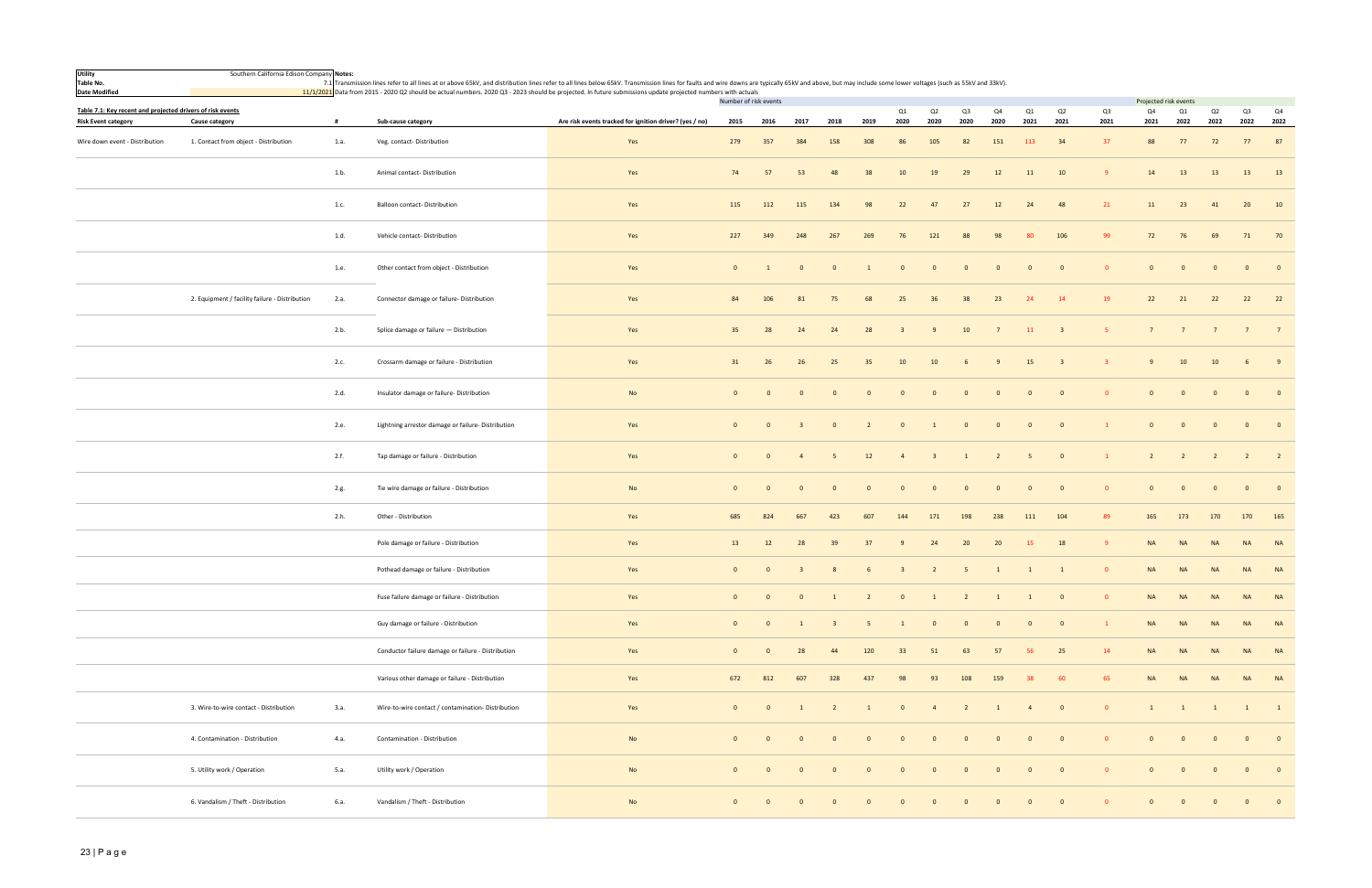|                                | 7. Other-Distribution                           | 7.a.  | All Other-Distribution                             | Yes | $\overline{0}$     | $\overline{0}$          | 33             | 53                      | 54                                                   | 11                      | 11                                                                       | 41                      | 39                      | 103                                         | 52                       | 58                                                                                                                                                                                                                                                                                                                                                                                                                                                                              | 39             | 39                                | 39                      | 39                       | 39                                                                                                  |
|--------------------------------|-------------------------------------------------|-------|----------------------------------------------------|-----|--------------------|-------------------------|----------------|-------------------------|------------------------------------------------------|-------------------------|--------------------------------------------------------------------------|-------------------------|-------------------------|---------------------------------------------|--------------------------|---------------------------------------------------------------------------------------------------------------------------------------------------------------------------------------------------------------------------------------------------------------------------------------------------------------------------------------------------------------------------------------------------------------------------------------------------------------------------------|----------------|-----------------------------------|-------------------------|--------------------------|-----------------------------------------------------------------------------------------------------|
|                                | 8. Unknown- Distribution                        | 8.a.  | Unknown - Distribution                             | Yes | $\overline{0}$     | $\overline{\mathbf{0}}$ | $\overline{0}$ | $\overline{0}$          | $\overline{0}$                                       | $\overline{\mathbf{0}}$ | $\overline{\mathbf{0}}$                                                  | $\overline{0}$          | $\overline{0}$          | $\overline{0}$                              | $\overline{\mathbf{0}}$  | $\overline{\mathbf{0}}$                                                                                                                                                                                                                                                                                                                                                                                                                                                         | $\overline{0}$ | $\overline{\mathbf{0}}$           | $\overline{\mathbf{0}}$ | $\overline{0}$           | $\overline{\mathbf{0}}$                                                                             |
| Wire down event - Transmission | 9. Contact from object - Transmission           | 9.a.  | Veg. contact-Transmission                          | Yes | $\overline{0}$     | $\mathbf{0}$            | $\overline{0}$ | $\overline{0}$          | $\overline{0}$                                       | $\overline{\mathbf{0}}$ | $\overline{0}$                                                           | $\overline{0}$          | $\overline{0}$          | $\overline{0}$                              | $\overline{\mathbf{0}}$  | $\overline{\mathbf{0}}$                                                                                                                                                                                                                                                                                                                                                                                                                                                         | $\overline{0}$ | $\overline{0}$                    | $\overline{\mathbf{0}}$ | $\overline{0}$           | $\overline{\phantom{0}}$                                                                            |
|                                |                                                 | 9.b.  | Animal contact-Transmission                        | Yes | $\overline{0}$     | $\mathbf{0}$            | $\overline{0}$ | $\overline{0}$          | $\overline{0}$                                       | $\overline{0}$          | $\overline{\mathbf{0}}$                                                  | $\overline{0}$          | $\overline{0}$          | $\overline{0}$                              | $\overline{\mathbf{0}}$  | $\Omega$                                                                                                                                                                                                                                                                                                                                                                                                                                                                        | $\mathbf{0}$   | $\overline{0}$                    | $\overline{0}$          | $\overline{0}$           | $\overline{\phantom{0}}$                                                                            |
|                                |                                                 | 9.c.  | Balloon contact-Transmission                       | Yes | $\mathbf{1}$       | $\mathbf{0}$            | $\overline{0}$ | $\overline{0}$          | $\overline{0}$                                       | $\overline{0}$          | $\overline{0}$                                                           | $\overline{0}$          | $\overline{0}$          | $\overline{0}$                              | $\overline{\mathbf{0}}$  | $\overline{\mathbf{0}}$                                                                                                                                                                                                                                                                                                                                                                                                                                                         | $\overline{0}$ | $\overline{\mathbf{0}}$           | $\overline{0}$          | $\overline{0}$           | $\overline{\phantom{0}}$                                                                            |
|                                |                                                 | 9.d.  | Vehicle contact-Transmission                       | Yes | $\overline{0}$     | $\overline{2}$          | $\overline{0}$ | $\overline{0}$          | $\mathbf{1}$                                         | $\overline{\mathbf{0}}$ | $\overline{0}$                                                           | $\overline{1}$          | $\mathbf{1}$            | $\overline{0}$                              | $\overline{\mathbf{0}}$  | $\overline{\mathbf{0}}$                                                                                                                                                                                                                                                                                                                                                                                                                                                         | $\overline{0}$ | $\overline{\mathbf{0}}$           | $\overline{\mathbf{0}}$ | $\overline{0}$           | $\overline{\phantom{0}}$                                                                            |
|                                |                                                 | 9.e.  | Other contact from object - Transmission           | Yes | $\overline{0}$     | $\mathbf{0}$            | $\overline{0}$ | $\overline{0}$          | $\overline{0}$                                       | $\overline{\mathbf{0}}$ | $\overline{0}$                                                           | $\overline{0}$          | $\overline{0}$          | $\overline{0}$                              | $\overline{\mathbf{0}}$  | $\overline{0}$                                                                                                                                                                                                                                                                                                                                                                                                                                                                  | $\mathbf 0$    | $\mathbf{0}$                      | $\overline{0}$          | $\overline{0}$           | $\overline{\phantom{0}}$                                                                            |
|                                | 10. Equipment / facility failure - Transmission | 10.a. | Connector damage or failure- Transmission          | Yes | $\overline{0}$     | $\overline{0}$          | $\overline{0}$ | $\overline{0}$          | $\overline{0}$                                       | $\overline{0}$          | $\overline{0}$                                                           | $\overline{0}$          | $\overline{0}$          | $\overline{0}$                              | $\overline{\mathbf{0}}$  | $\overline{0}$                                                                                                                                                                                                                                                                                                                                                                                                                                                                  | $\overline{0}$ | $\overline{0}$                    | $\overline{0}$          | $\overline{0}$           | $\overline{\mathbf{0}}$                                                                             |
|                                |                                                 | 10.b. | Splice damage or failure - Transmission            | Yes | $\overline{0}$     | $\overline{0}$          | $\overline{0}$ | $\mathbf{1}$            | $\mathbf{1}$                                         | $\overline{0}$          | $\overline{\mathbf{0}}$                                                  | $\overline{0}$          | $\mathbf{0}$            | $\overline{0}$                              | $\overline{\mathbf{0}}$  | $\overline{0}$                                                                                                                                                                                                                                                                                                                                                                                                                                                                  | $\mathbf{0}$   | $\overline{0}$                    | $\overline{0}$          | $\overline{0}$           | $\overline{\phantom{0}}$                                                                            |
|                                |                                                 | 10.c. | Crossarm damage or failure - Transmission          | Yes | $\overline{0}$     | $\mathbf{0}$            | $\overline{0}$ | $\overline{0}$          | $\overline{0}$                                       | $\overline{\mathbf{0}}$ | $\overline{\mathbf{0}}$                                                  | $\overline{0}$          | $\overline{0}$          | $\overline{0}$                              | $\overline{\mathbf{0}}$  | $\overline{\mathbf{0}}$                                                                                                                                                                                                                                                                                                                                                                                                                                                         | $\overline{0}$ | $\overline{\mathbf{0}}$           | $\overline{\mathbf{0}}$ | $\overline{0}$           | $\overline{\phantom{0}}$                                                                            |
|                                |                                                 | 10.d. | Insulator damage or failure- Transmission          | No  | $\overline{0}$     | $\mathbf{0}$            | $\overline{0}$ | $\overline{0}$          | $\overline{\mathbf{0}}$                              | $\overline{\mathbf{0}}$ | $\overline{\mathbf{0}}$                                                  | $\overline{0}$          | $\overline{0}$          | $\overline{0}$                              | $\overline{\mathbf{0}}$  | $\overline{\mathbf{0}}$                                                                                                                                                                                                                                                                                                                                                                                                                                                         | $\mathbf{0}$   | $\overline{\mathbf{0}}$           | $\overline{0}$          | $\overline{0}$           | $\overline{\phantom{0}}$                                                                            |
|                                |                                                 | 10.e. | Lightning arrestor damage or failure- Transmission | Yes | $\overline{0}$     | $\overline{0}$          | $\overline{0}$ | $\overline{0}$          | $\overline{0}$                                       | $\overline{0}$          | $\overline{0}$                                                           | $\overline{0}$          | $\mathbf{0}$            | $\overline{0}$                              | $\overline{\mathbf{0}}$  | $\overline{\mathbf{0}}$                                                                                                                                                                                                                                                                                                                                                                                                                                                         | $\mathbf{0}$   | $\overline{\mathbf{0}}$           | $\overline{0}$          | $\overline{0}$           | $\overline{\phantom{0}}$                                                                            |
|                                |                                                 | 10.f. | Tap damage or failure - Transmission               | Yes | $\overline{0}$     | $\mathbf{0}$            | $\overline{0}$ | $\overline{0}$          | $\overline{0}$                                       | $\overline{\mathbf{0}}$ | $\overline{0}$                                                           | $\overline{0}$          | $\overline{0}$          | $\overline{0}$                              | $\overline{\mathbf{0}}$  | $\overline{\mathbf{0}}$                                                                                                                                                                                                                                                                                                                                                                                                                                                         | $\overline{0}$ | $\overline{0}$                    | $\overline{\mathbf{0}}$ | $\overline{0}$           | $\overline{\mathbf{0}}$                                                                             |
|                                |                                                 | 10.g. | Tie wire damage or failure - Transmission          | No  | $\overline{0}$     | $\mathbf{0}$            | $\overline{0}$ | $\overline{0}$          | $\overline{0}$                                       | $\overline{0}$          | $\overline{0}$                                                           | $\overline{0}$          | $\overline{0}$          | $\overline{0}$                              | $\overline{\mathbf{0}}$  | $\overline{\mathbf{0}}$                                                                                                                                                                                                                                                                                                                                                                                                                                                         | $\mathbf{0}$   | $\overline{\mathbf{0}}$           | $\overline{\mathbf{0}}$ | $\overline{0}$           | $\overline{\phantom{0}}$                                                                            |
|                                |                                                 | 10.h. | Other - Transmission                               | Yes | 1                  | $\overline{\mathbf{3}}$ | $\overline{0}$ | $\mathbf{1}$            | $\mathbf{1}$                                         | $\overline{\mathbf{0}}$ | $\overline{0}$                                                           | $\overline{0}$          | $\overline{0}$          | $\overline{0}$                              | $\overline{\phantom{0}}$ | $\overline{\mathbf{0}}$                                                                                                                                                                                                                                                                                                                                                                                                                                                         | 0.35           | 0.30                              | 0.38                    | 0.35                     | 0.35                                                                                                |
|                                |                                                 |       |                                                    |     |                    |                         |                |                         |                                                      |                         |                                                                          |                         |                         |                                             |                          |                                                                                                                                                                                                                                                                                                                                                                                                                                                                                 |                |                                   |                         |                          |                                                                                                     |
|                                |                                                 |       | Pole damage or failure - Transmission              | Yes | $\overline{0}$     | 1                       | $\overline{0}$ | $\overline{0}$          | $\overline{0}$                                       | $\overline{0}$          | $\overline{\mathbf{0}}$                                                  | $\overline{0}$          | $\overline{0}$          | $\overline{0}$                              | $\overline{\mathbf{0}}$  | $\overline{\mathbf{0}}$                                                                                                                                                                                                                                                                                                                                                                                                                                                         | <b>NA</b>      | <b>NA</b>                         | <b>NA</b>               | <b>NA</b>                | <b>NA</b>                                                                                           |
|                                |                                                 |       | Pothead damage or failure - Transmission           | Yes | $\overline{0}$     | $\overline{0}$          | $\overline{0}$ | $\overline{0}$          | $\overline{\mathbf{0}}$                              | $\overline{\mathbf{0}}$ | $\overline{\mathbf{0}}$                                                  | $\overline{\mathbf{0}}$ | $\overline{0}$          | $\overline{0}$                              | $\overline{\mathbf{0}}$  | $\overline{\mathbf{0}}$                                                                                                                                                                                                                                                                                                                                                                                                                                                         | <b>NA</b>      | <b>NA</b>                         | <b>NA</b>               | <b>NA</b>                | <b>NA</b>                                                                                           |
|                                |                                                 |       | Fuse failure damage or failure - Transmission      | Yes |                    |                         |                |                         |                                                      |                         |                                                                          |                         |                         |                                             |                          |                                                                                                                                                                                                                                                                                                                                                                                                                                                                                 |                |                                   |                         |                          |                                                                                                     |
|                                |                                                 |       | Guy damage or failure - Transmission               | Yes | $\overline{0}$     | $\overline{\mathbf{0}}$ |                | $0\qquad 0$             | $\overline{0}$                                       |                         | $0\qquad 0$                                                              |                         |                         | $\begin{matrix} 0 & 0 & 0 & 0 \end{matrix}$ |                          | $\overline{\mathbf{0}}$                                                                                                                                                                                                                                                                                                                                                                                                                                                         | <b>NA</b>      | <b>NA</b>                         | NA                      | <b>NA</b>                | <b>NA</b>                                                                                           |
|                                |                                                 |       | Conductor failure damage or failure - Transmission | Yes | $0\qquad \qquad 0$ |                         |                | $0\qquad 0$             | $\overline{0}$                                       | $\overline{\mathbf{0}}$ | $\overline{\mathbf{0}}$                                                  | $\bullet$ $\bullet$     | $\overline{0}$          |                                             | $0\qquad \qquad 0$       | $\overline{\mathbf{0}}$                                                                                                                                                                                                                                                                                                                                                                                                                                                         | <b>NA</b>      | <b>NA</b>                         | <b>NA</b>               | <b>NA</b>                | <b>NA</b>                                                                                           |
|                                |                                                 |       | Various other damage or failure - Transmission     | Yes |                    | $1 \t 2$                |                |                         | $\begin{array}{ccccccc}\n0 & & 1 & & 1\n\end{array}$ | $\overline{\mathbf{0}}$ | $\overline{\mathbf{0}}$                                                  | $\bullet$ $\bullet$     | $\bullet$ $\bullet$     | $0\qquad 0$                                 |                          | $\bullet$ 0                                                                                                                                                                                                                                                                                                                                                                                                                                                                     | <b>NA</b>      | <b>NA</b>                         | <b>NA</b>               | <b>NA</b>                | <b>NA</b>                                                                                           |
|                                | 11. Wire-to-wire contact - Transmission         | 11.a. | Wire-to-wire contact / contamination- Transmission | Yes | $\overline{0}$     | $\overline{0}$          | $\overline{0}$ | $\overline{0}$          | $\overline{\mathbf{0}}$                              | $\overline{\mathbf{0}}$ | $\overline{\mathbf{0}}$                                                  | $\overline{0}$          | $\overline{0}$          | $\overline{0}$                              | $\overline{\mathbf{0}}$  | $\overline{\mathbf{0}}$                                                                                                                                                                                                                                                                                                                                                                                                                                                         | $\overline{0}$ | $\overline{\mathbf{0}}$           | $\overline{0}$          | $\overline{\mathbf{0}}$  | $\overline{\phantom{0}}$                                                                            |
|                                | 12. Contamination - Transmission                | 12.a. | Contamination - Transmission                       | No  | $\overline{0}$     | $\overline{\mathbf{0}}$ | $\overline{0}$ | $\overline{\mathbf{0}}$ | $\overline{\mathbf{0}}$                              |                         | $\begin{array}{ccccccccccccccccc} 0 & 0 & 0 & 0 & 0 & 0 & 0 \end{array}$ |                         |                         |                                             |                          | $\overline{\phantom{a}}$ $\overline{\phantom{a}}$ $\overline{\phantom{a}}$ $\overline{\phantom{a}}$ $\overline{\phantom{a}}$ $\overline{\phantom{a}}$ $\overline{\phantom{a}}$ $\overline{\phantom{a}}$ $\overline{\phantom{a}}$ $\overline{\phantom{a}}$ $\overline{\phantom{a}}$ $\overline{\phantom{a}}$ $\overline{\phantom{a}}$ $\overline{\phantom{a}}$ $\overline{\phantom{a}}$ $\overline{\phantom{a}}$ $\overline{\phantom{a}}$ $\overline{\phantom{a}}$ $\overline{\$ |                | $\begin{matrix}0&0&0\end{matrix}$ |                         | $\overline{\phantom{0}}$ | $\overline{\phantom{0}}$ 0                                                                          |
|                                | 13. Utility work / Operation                    | 13.a. | Utility work / Operation                           | No  | $\overline{0}$     | $\overline{0}$          | $\overline{0}$ | $\overline{0}$          | $\overline{\mathbf{0}}$                              | $\overline{0}$          | $\overline{\mathbf{0}}$                                                  | $\overline{0}$          | $\overline{\mathbf{0}}$ | $0\qquad \qquad 0$                          |                          | $\overline{\mathbf{0}}$                                                                                                                                                                                                                                                                                                                                                                                                                                                         | $\overline{0}$ | $\overline{0}$                    | $\overline{0}$          | $\overline{0}$           | $\overline{\phantom{0}}$ $\overline{\phantom{0}}$ $\overline{\phantom{0}}$ $\overline{\phantom{0}}$ |
|                                | 14. Vandalism / Theft - Transmission            | 14.a. | Vandalism / Theft - Transmission                   | No  | $\overline{0}$     | $\overline{0}$          | $\overline{0}$ | $\overline{0}$          | $\overline{0}$                                       | $\overline{\mathbf{0}}$ | $\overline{\mathbf{0}}$                                                  | $\overline{\mathbf{0}}$ | $\overline{0}$          |                                             | $0\qquad \qquad 0$       | $\overline{\mathbf{0}}$                                                                                                                                                                                                                                                                                                                                                                                                                                                         | $\overline{0}$ | $\overline{\mathbf{0}}$           | $\overline{\mathbf{0}}$ | $\overline{\mathbf{0}}$  | $\overline{\phantom{0}}$                                                                            |
|                                | 15. Other-Transmission                          | 15.a. | All Other-Transmission                             | Yes |                    |                         |                |                         |                                                      |                         |                                                                          |                         |                         |                                             |                          | $\begin{array}{ccccccccccccccccccccc} & & & & & 0 & & & 0 & & & 0 & & & 0 & & & 0 \end{array}$                                                                                                                                                                                                                                                                                                                                                                                  |                |                                   |                         |                          |                                                                                                     |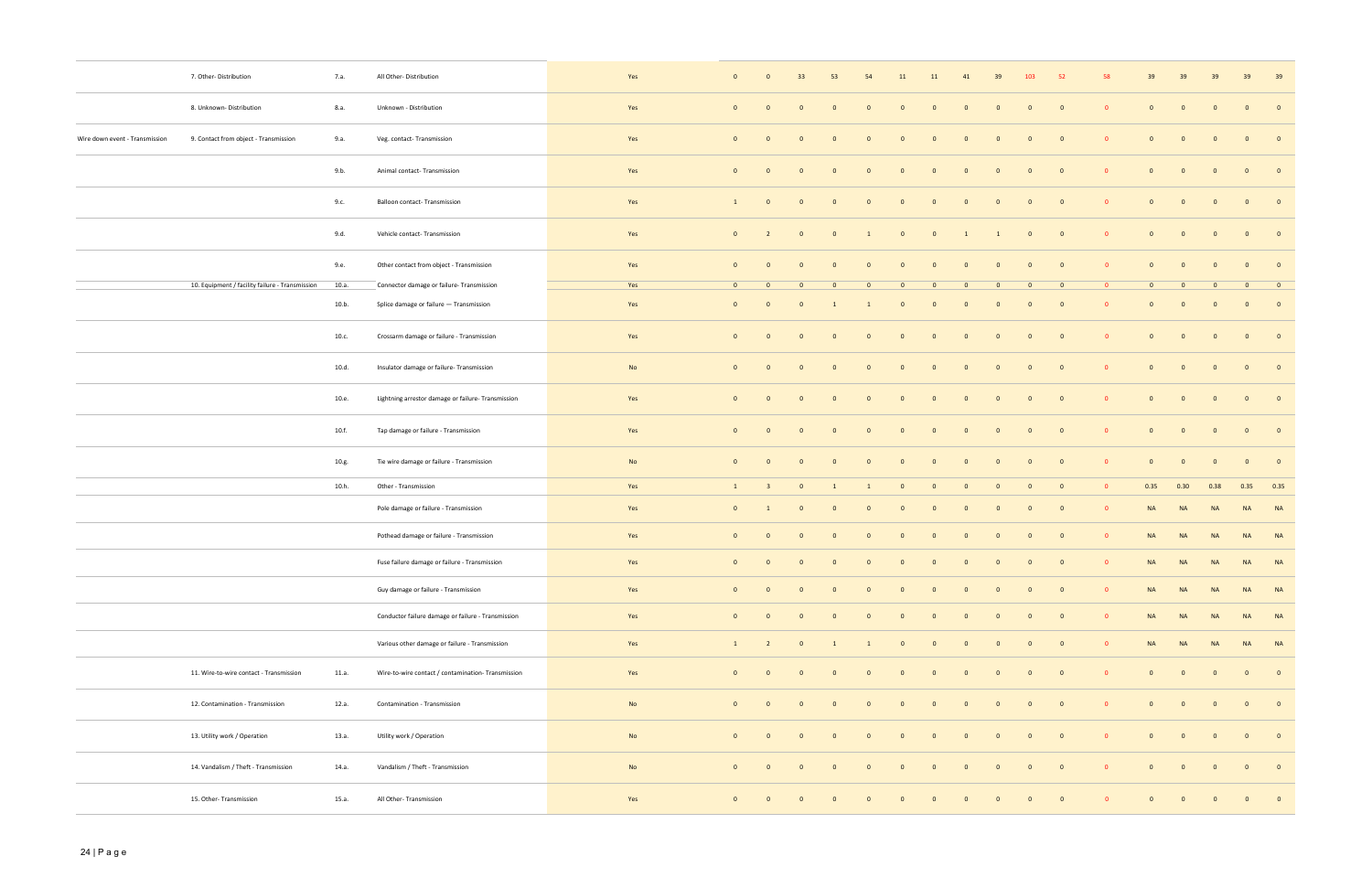|                       | 16. Unknown- Transmission                       | 16.a. | Unknown - Transmission                                       | Yes       | $\overline{0}$ | $\mathbf{0}$   | $\overline{0}$ | $\overline{0}$ | $\overline{0}$          | $\overline{\mathbf{0}}$ | $\overline{0}$          | $\overline{0}$          | $\overline{0}$ | $\overline{0}$  | $\overline{\mathbf{0}}$ | $\overline{\mathbf{0}}$ | $\mathbf 0$             | $\mathbf{0}$   | $\overline{0}$          | $\overline{0}$          | $\overline{\phantom{0}}$   |
|-----------------------|-------------------------------------------------|-------|--------------------------------------------------------------|-----------|----------------|----------------|----------------|----------------|-------------------------|-------------------------|-------------------------|-------------------------|----------------|-----------------|-------------------------|-------------------------|-------------------------|----------------|-------------------------|-------------------------|----------------------------|
| Outage - Distribution | 17. Contact from object - Distribution          | 17.a. | Veg. contact-Distribution                                    | Yes       | 395            | 557            | 609            | 416            | 527                     | 104                     | 70                      | 25                      | 112            | 93              | 20                      | 33 <sup>°</sup>         | 101                     | 103            | 32                      | 18                      | 99                         |
|                       |                                                 | 17.b. | Animal contact-Distribution                                  | Yes       | 655            | 598            | 622            | 648            | 686                     | 122                     | 201                     | 169                     | 163            | 78              | 169                     | 143                     | 153                     | 111            | 191                     | 141                     | 146                        |
|                       |                                                 | 17.c. | Balloon contact- Distribution                                | Yes       | 758            | 785            | 911            | 975            | 776                     | 178                     | 348                     | 275                     | 191            | 245             | 436                     | 248                     | 153                     | 220            | 307                     | 209                     | 144                        |
|                       |                                                 | 17.d. | Vehicle contact- Distribution                                | Yes       | 508            | 586            | 528            | 647            | 517                     | 116                     | 113                     | 153                     | 132            | 144             | 128                     | 147                     | 131                     | 132            | 130                     | 124                     | 125                        |
|                       |                                                 | 17.e. | Other contact from object - Distribution                     | Yes       | 870            | 393            | 289            | 369            | 449                     | 44                      | 28                      | 35                      | 43             | 66              | 75                      | 115                     | 110                     | 107            | 79                      | 105                     | 110                        |
|                       |                                                 |       | Ice/Snow - Distribution                                      | Yes       | $\overline{4}$ | 15             | 19             | -9             | $\overline{\mathbf{3}}$ | $\overline{\mathbf{0}}$ | $\mathbf{0}$            | $\overline{0}$          | $\mathbf{0}$   | $\mathbf{1}$    | $\overline{\mathbf{0}}$ | $\overline{\mathbf{0}}$ | <b>NA</b>               | <b>NA</b>      | <b>NA</b>               | <b>NA</b>               | <b>NA</b>                  |
|                       |                                                 |       | Lightning - Distribution                                     | Yes       | 757            | 264            | 167            | 225            | 323                     | 20                      | $\overline{2}$          | 15                      | 27             | 30 <sup>°</sup> | 28                      | 79                      | <b>NA</b>               | <b>NA</b>      | <b>NA</b>               | <b>NA</b>               | <b>NA</b>                  |
|                       |                                                 |       | Various other contact from object - Distribution             | Yes       | 109            | 114            | 103            | 135            | 123                     | 24                      | 26                      | 20                      | 16             | 35              | 47                      | 36                      | <b>NA</b>               | <b>NA</b>      | <b>NA</b>               | <b>NA</b>               | <b>NA</b>                  |
|                       | 18. Equipment / facility failure - Distribution | 18.a. | Capacitor bank damage or failure- Distribution               | Yes       | 319            | 309            | 425            | 376            | 457                     | 128                     | 160                     | 73                      | 44             | 120             | 100                     | 126                     | 95                      | 88             | 94                      | 92                      | 95                         |
|                       |                                                 | 18.b. | Conductor damage or failure - Distribution                   | Yes       | 463            | 594            | 654            | 713            | 1,116                   | 205                     | 143                     | 211                     | 250            | 276             | 109                     | 133                     | 146                     | 133            | 195                     | 149                     | 85                         |
|                       |                                                 | 18.c. | Fuse damage or failure - Distribution                        | Yes       | 232            | 195            | 245            | 508            | 1,245                   | 169                     | 176                     | 316                     | 167            | 179             | 132                     | 201                     | 166                     | 168            | 166                     | 132                     | 166                        |
|                       |                                                 | 18.d. | Lightning arrestor damage or failure-Distribution            | Yes       | 105            | 127            | 99             | 105            | 216                     | 27                      | 21                      | 26                      | 25             | 12              | 21                      | 18                      | 31                      | 31             | 31                      | 30 <sup>°</sup>         | 31                         |
|                       |                                                 | 18.e. | Switch damage or failure-Distribution                        | Yes       | 51             | 46             | 45             | 67             | 78                      | 17                      | 11                      | 16                      | 18             | 14              | 10                      | 18                      | 15                      | 15             | 15                      | 14                      | 15                         |
|                       |                                                 | 18.f. | Pole damage or failure - Distribution                        | Yes       | 98             | 126            | 130            | 207            | 541                     | 57                      | 36                      | 31                      | 41             | 32              | 22                      | 21                      | 41                      | 41             | 41                      | 38                      | 41                         |
|                       |                                                 | 18.g. | Insulator and brushing damage or failure - Distribution      | Yes       | 42             | 75             | 79             | 123            | 121                     | 28                      | 14                      | 11                      | 43             | 30 <sup>°</sup> | 13                      | 22                      | 31                      | 24             | 16                      | 15                      | 31                         |
|                       |                                                 | 18.h. | Crossarm damage or failure - Distribution                    | Yes       | 127            | 143            | 138            | 354            | 834                     | 98                      | 45                      | 29                      | 45             | 39              | 17                      | 17                      | 74                      | 75             | 75                      | 60                      | 74                         |
|                       |                                                 | 18.i. | Voltage regulator / booster damage or failure - Distribution | Yes       |                |                |                |                | 1 2 1 2 4 0 0 1 1 0 1   |                         |                         |                         |                |                 |                         | $\overline{2}$          | $\overline{\mathbf{0}}$ | $1 \qquad 0$   |                         | $\overline{\mathbf{0}}$ | $\overline{\phantom{a}}$ 0 |
|                       |                                                 | 18.j. | Recloser damage or failure - Distribution                    | <b>No</b> | $\overline{0}$ | $\overline{0}$ | $\overline{0}$ | $\overline{0}$ | $\overline{\mathbf{0}}$ | $\overline{0}$          | $\overline{0}$          | $\overline{0}$          | $\overline{0}$ | $\overline{0}$  | $\overline{\mathbf{0}}$ | $\overline{0}$          | $\mathbf{0}$            | $\overline{0}$ | $\overline{\mathbf{0}}$ | $\overline{0}$          | $\overline{\phantom{0}}$   |
|                       |                                                 | 18.k. | Anchor / guy damage or failure - Distribution                | Yes       | 17             | 20             | 18             | 17             | 20                      | $\overline{\mathbf{3}}$ | $\overline{\mathbf{3}}$ | $\overline{\mathbf{3}}$ | $\overline{4}$ | $3^{\circ}$     | $\overline{1}$          | $\overline{\mathbf{3}}$ | 6 <sup>1</sup>          | 6              | $\overline{4}$          | $\overline{2}$          | $6\overline{6}$            |
|                       |                                                 | 18.I. | Sectionalizer damage or failure - Distribution               | <b>No</b> | $\overline{0}$ | $\overline{0}$ | $\overline{0}$ | $\overline{0}$ | $\overline{\mathbf{0}}$ | $\overline{\mathbf{0}}$ | $\overline{0}$          | $\overline{0}$          | $\overline{0}$ | $\overline{0}$  | $\overline{\mathbf{0}}$ | $\overline{\mathbf{0}}$ | $\overline{0}$          | $\overline{0}$ | $\overline{\mathbf{0}}$ | $\overline{0}$          | $\overline{\phantom{0}}$   |
|                       |                                                 | 18.m. | Connection device damage or failure - Distribution           | Yes       | 386            | 490            | 406            | 501            | 500                     | 123                     | 111                     | 86                      | 97             | 165             | 108                     | 68                      | 112                     | 111            | 112                     | 110                     | 112                        |
|                       |                                                 | 18.n. | Transformer damage or failure - Distribution                 | Yes       | 1,889          | 1,649          | 1,978          | 2,594          | 2,489                   | 416                     | 559                     | 1,894                   | 536            | 403             | 547                     | 725                     | 712                     | 671            | 757                     | 1141                    | 709                        |
|                       |                                                 | 18.o. | Other - Distribution                                         | Yes       | 96             | 147            | 116            | 173            | 291                     | 37                      | 40                      | 51                      | 60             | 50              | 60                      | 49                      | 59                      | 59             | 58                      | 57                      | 59                         |
|                       |                                                 |       | Pole Top Sub damage or failure - Distribution                | Yes       |                |                |                |                | $\overline{1}$          |                         | $\mathbf{1}$            |                         |                | $\overline{0}$  | $\overline{\mathbf{0}}$ | $\overline{\mathbf{0}}$ | <b>NA</b>               | <b>NA</b>      | <b>NA</b>               | <b>NA</b>               | <b>NA</b>                  |
|                       |                                                 |       | Pothead damage or failure - Distribution                     | Yes       | 91             | 143            | 109            | 155            | 128                     | 24                      | 27                      | 27                      | 40             | 29              | 33                      | 23                      | <b>NA</b>               | <b>NA</b>      | <b>NA</b>               | <b>NA</b>               | <b>NA</b>                  |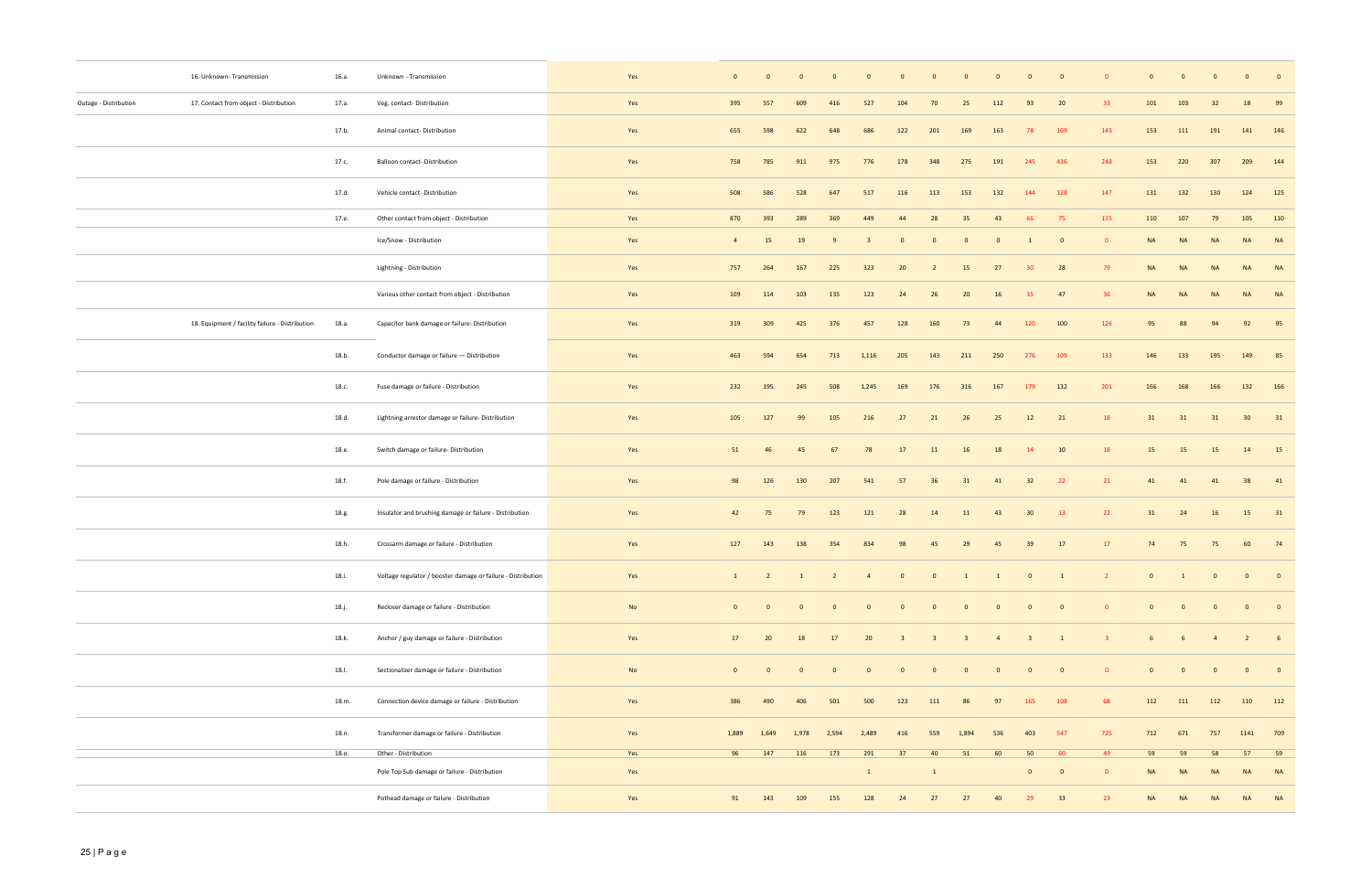|                       |                                                 |       | Tower damage or failure - Distribution             | Yes | $\overline{0}$ | $\overline{0}$          | $\overline{0}$ | $\overline{0}$  | $\overline{2}$                 | $\overline{\mathbf{0}}$ | $\overline{0}$          | $\overline{0}$ | $\overline{0}$                 | $\overline{0}$          | $\overline{\mathbf{0}}$                | $\overline{\mathbf{0}}$ | <b>NA</b>      | <b>NA</b>               | <b>NA</b>               | <b>NA</b>                                                             | <b>NA</b>                  |
|-----------------------|-------------------------------------------------|-------|----------------------------------------------------|-----|----------------|-------------------------|----------------|-----------------|--------------------------------|-------------------------|-------------------------|----------------|--------------------------------|-------------------------|----------------------------------------|-------------------------|----------------|-------------------------|-------------------------|-----------------------------------------------------------------------|----------------------------|
|                       |                                                 |       | Various other damage or failure - Distribution     | Yes | 5 <sub>1</sub> | $\overline{4}$          | $7^{\circ}$    | 18              | 160                            | 13                      | 12                      | 24             | 20                             | 21                      | 27                                     | 26                      | <b>NA</b>      | <b>NA</b>               | <b>NA</b>               | <b>NA</b>                                                             | <b>NA</b>                  |
|                       | 19. Wire-to-wire contact - Distribution         | 19.a. | Wire-to-wire contact / contamination- Distribution | Yes | 46             | 78                      | 64             | 41              | 13                             | 6                       | 5                       | 8              | $7^{\circ}$                    | $\overline{\mathbf{3}}$ | $\overline{2}$                         | 11                      | 7 <sup>7</sup> | $\overline{7}$          | $\overline{7}$          | 6                                                                     | $\overline{7}$             |
|                       | 20. Contamination - Distribution                | 20.a. | Contamination - Distribution                       | No  | $\overline{0}$ | $\mathbf{0}$            | $\overline{0}$ | $\overline{0}$  | $\overline{0}$                 | $\overline{0}$          | $\overline{\mathbf{0}}$ | $\overline{0}$ | $\overline{0}$                 | $\overline{0}$          | $\overline{\mathbf{0}}$                | $\overline{\mathbf{0}}$ | $\mathbf{0}$   | $\overline{0}$          | $\overline{0}$          | $\overline{0}$                                                        | $\overline{\phantom{0}}$   |
|                       | 21. Utility work / Operation                    | 21.a. | Utility work / Operation                           | Yes | 149            | 117                     | 99             | 94              | 67                             | 32                      | 15                      | 18             | 10                             | 14                      | 10                                     | 12                      | 16             | 16                      | 16                      | 16                                                                    | <sup>16</sup>              |
|                       | 22. Vandalism / Theft - Distribution            | 22.a. | Vandalism / Theft - Distribution                   | Yes | 78             | 80                      | 78             | 102             | 103                            | 23                      | 21                      | 21             | 15                             | -9                      | 16                                     | 21                      | 22             | 22                      | 22                      | 22                                                                    | 22                         |
|                       | 23. Other-Distribution                          | 23.a. | All Other-Distribution                             | Yes | 2010           | 2251                    | 2359           | 3147            | 3125                           | 481                     | 586                     | 977            | 453                            | 375                     | 526                                    | 697                     | 615            | 574                     | 651                     | 959                                                                   | 615                        |
|                       |                                                 |       | De-Energize - Distribution                         | Yes | $\overline{0}$ | $\mathbf{0}$            | $\overline{0}$ | $\overline{0}$  | $\overline{0}$                 | $\overline{0}$          | $\overline{0}$          | $\mathbf{1}$   | $\overline{0}$                 | $\overline{0}$          | $\overline{\mathbf{0}}$                | $\overline{\mathbf{0}}$ | <b>NA</b>      | <b>NA</b>               | <b>NA</b>               | <b>NA</b>                                                             | <b>NA</b>                  |
|                       |                                                 |       | Dig In - Distribution                              | Yes | 42             | 51                      | 57             | 83              | 48                             | 10                      | $\overline{7}$          | 18             | 13                             | 15                      | 16                                     | 16                      | <b>NA</b>      | <b>NA</b>               | <b>NA</b>               | <b>NA</b>                                                             | <b>NA</b>                  |
|                       |                                                 |       | Source Lost - Distribution                         | Yes | 5 <sub>1</sub> | $\overline{2}$          | 26             | 49              | 96                             | 12                      | 14                      | 14             | $\overline{4}$                 | 15                      | 11                                     | $\overline{4}$          | <b>NA</b>      | <b>NA</b>               | <b>NA</b>               | <b>NA</b>                                                             | <b>NA</b>                  |
|                       |                                                 |       | Substation - Distribution                          | Yes | 10             | 18                      | 30             | 61              | 106                            | 16                      | 24                      | 22             | 18                             | 28                      | 29                                     | 14                      | <b>NA</b>      | <b>NA</b>               | <b>NA</b>               | <b>NA</b>                                                             | <b>NA</b>                  |
|                       |                                                 |       | Underground Equipment - Distribution               | Yes | 1,949          | 2,166                   | 2,234          | 2,944           | 2,846                          | 442                     | 531                     | 909            | 409                            | 317                     | 470                                    | 663                     | <b>NA</b>      | <b>NA</b>               | <b>NA</b>               | <b>NA</b>                                                             | <b>NA</b>                  |
|                       |                                                 |       | Various other - Distribution                       | Yes | $\overline{4}$ | 14                      | 12             | 10 <sup>°</sup> | 29                             | $\mathbf{1}$            | 10                      | 13             | 9                              | $\overline{0}$          | $\overline{\mathbf{0}}$                | $\overline{\mathbf{0}}$ | <b>NA</b>      | <b>NA</b>               | <b>NA</b>               | <b>NA</b>                                                             | <b>NA</b>                  |
|                       | 24. Unknown- Distribution                       | 24.a. | Unknown - Distribution                             | Yes | 2,142          | 2,141                   | 2,408          | 1,741           | 1,883                          | 364                     | 466                     | 513            | 558                            | 603                     | 509                                    | 483                     | 496            | 551                     | 530                     | 525                                                                   | 496                        |
| Outage - Transmission | 25. Contact from object - Transmission          | 25.a. | Veg. contact-Transmission                          | Yes | 12             | 16                      | 13             | 8               | $7\overline{ }$                | $\overline{0}$          | $\overline{\mathbf{0}}$ | $\mathbf{1}$   | $\overline{4}$                 | $\overline{2}$          | $\vert 1 \vert$                        | $\overline{\mathbf{0}}$ | $\overline{2}$ | $\overline{\mathbf{3}}$ | $\overline{2}$          | $\overline{\mathbf{3}}$                                               | $\overline{\phantom{a}}$   |
|                       |                                                 | 25.b. | Animal contact-Transmission                        | Yes | 80             | 75                      | 67             | 67              | 31                             | $7\overline{ }$         | 19                      | $\overline{4}$ | 8                              | 6 <sup>6</sup>          | 12                                     | 10                      | 8              | 8                       | $6\overline{6}$         | 8                                                                     | 8 <sup>8</sup>             |
|                       |                                                 | 25.c. | <b>Balloon contact- Transmission</b>               | Yes | 23             | 39                      | 55             | 36              | 24                             | $\overline{2}$          | 13                      | 5 <sub>5</sub> | 8 <sup>8</sup>                 | $9 \t 14$               |                                        | $\overline{4}$          | 8              | 8                       | 10                      | 8 <sup>2</sup>                                                        | $\overline{\phantom{0}}$ 8 |
|                       |                                                 | 25.d. | Vehicle contact-Transmission                       | Yes | 36             | 37                      | 40             | 29              | 18                             | 3 <sup>7</sup>          | 5 <sub>5</sub>          | $5 -$          | $\overline{\phantom{a}}$ 3     | 8 <sup>2</sup>          | 6                                      | $\overline{3}$          | 4              | $\overline{4}$          | $\overline{4}$          | $\overline{4}$                                                        | $\overline{4}$             |
|                       |                                                 | 25.e. | Other contact from object - Transmission           | Yes | 75             | 36                      | 35             | 18              | 28                             | $\overline{7}$          | $\overline{4}$          | 5 <sup>5</sup> | $\overline{\mathbf{3}}$        | $\mathbf{1}$            | $\overline{\mathbf{2}}$                | $\overline{4}$          | 8              | 8                       | $\overline{7}$          | 8                                                                     | $\overline{\mathbf{8}}$    |
|                       |                                                 |       | Ice/Snow - Transmission                            | Yes |                |                         | $2 \t 2$       |                 | $0 \qquad 3 \qquad 0 \qquad 2$ |                         |                         | $\overline{0}$ | $\overline{0}$                 | $\overline{0}$          | $\overline{\mathbf{0}}$                | $\overline{0}$          | <b>NA</b>      | <b>NA</b>               | <b>NA</b>               | <b>NA</b>                                                             | <b>NA</b>                  |
|                       |                                                 |       | Lighting - Transmission                            | Yes | 64             | 22                      | 28             | 33              | 21                             | $\overline{4}$          | $\overline{1}$          | 5 <sup>5</sup> | $\overline{2}$                 | $\overline{0}$          | $\left\langle \mathbf{1}\right\rangle$ | $\overline{4}$          | <b>NA</b>      | <b>NA</b>               | <b>NA</b>               | <b>NA</b>                                                             | <b>NA</b>                  |
|                       |                                                 |       | Various other contact from object - Transmission   | Yes | 11             | 12                      | 5 <sup>5</sup> | 5 <sup>5</sup>  | $\overline{4}$                 | $\overline{\mathbf{3}}$ | $\mathbf{1}$            | $\overline{0}$ |                                | $1 \qquad 1 \qquad 1$   |                                        | $\overline{\mathbf{0}}$ | <b>NA</b>      | <b>NA</b>               | <b>NA</b>               | <b>NA</b>                                                             | <b>NA</b>                  |
|                       | 26. Equipment / facility failure - Transmission | 26.a. | Capacitor bank damage or failure- Transmission     | Yes | $\overline{0}$ | $\mathbf{0}$            | $\overline{0}$ | $\overline{0}$  | $\overline{0}$                 | $\overline{\mathbf{0}}$ | $\overline{\mathbf{0}}$ | $\mathbf{1}$   | $\overline{0}$                 | $\overline{0}$          | $\overline{\mathbf{0}}$                | $\overline{\mathbf{0}}$ | $\overline{0}$ | $\overline{0}$          | $\overline{\mathbf{0}}$ | $\overline{0}$                                                        | $\overline{\phantom{0}}$   |
|                       |                                                 | 26.b. | Conductor damage or failure - Transmission         | Yes | 22             | 15                      | 89             | 44              | 36                             | 5 <sup>5</sup>          | $\overline{2}$          | 13             | $7^{\circ}$                    | 9                       | $\overline{\mathbf{3}}$                | $-5$                    | 10             | 10                      | $\overline{9}$          | 10                                                                    | 10                         |
|                       |                                                 | 26.c. | Fuse damage or failure - Transmission              | Yes | $\overline{0}$ | $\overline{0}$          | $\overline{0}$ | $\overline{1}$  | $\overline{\mathbf{0}}$        | $\overline{\mathbf{0}}$ | $\overline{0}$          | $\overline{0}$ | $\overline{0}$                 |                         | $0$ 0                                  | $\overline{\mathbf{0}}$ | $\overline{0}$ | $\overline{\mathbf{0}}$ | $\overline{0}$          | $\overline{0}$                                                        | $\overline{\phantom{0}}$   |
|                       |                                                 | 26.d. | Lightning arrestor damage or failure- Transmission | Yes | $\overline{2}$ | 5 <sup>5</sup>          | $\overline{2}$ | $\overline{4}$  | $\overline{1}$                 | $\overline{\mathbf{0}}$ | $\overline{\mathbf{0}}$ |                | $1 \qquad 1 \qquad 0 \qquad 0$ |                         |                                        | $\overline{\mathbf{0}}$ | 1              | $\overline{1}$          | $\sim$ 1                | $\overline{1}$                                                        | $\overline{1}$             |
|                       |                                                 | 26.e. | Switch damage or failure- Transmission             | Yes | $5 -$          | $\overline{\mathbf{3}}$ |                |                 | 4 5 2 3 2                      |                         |                         |                | $0$ 0                          | $\bullet$               | $\mathbf{1}$                           | $\overline{\mathbf{0}}$ |                |                         |                         | $\begin{array}{cccccccccccccc} 1 & & 1 & & 1 & & 1 & & 1 \end{array}$ |                            |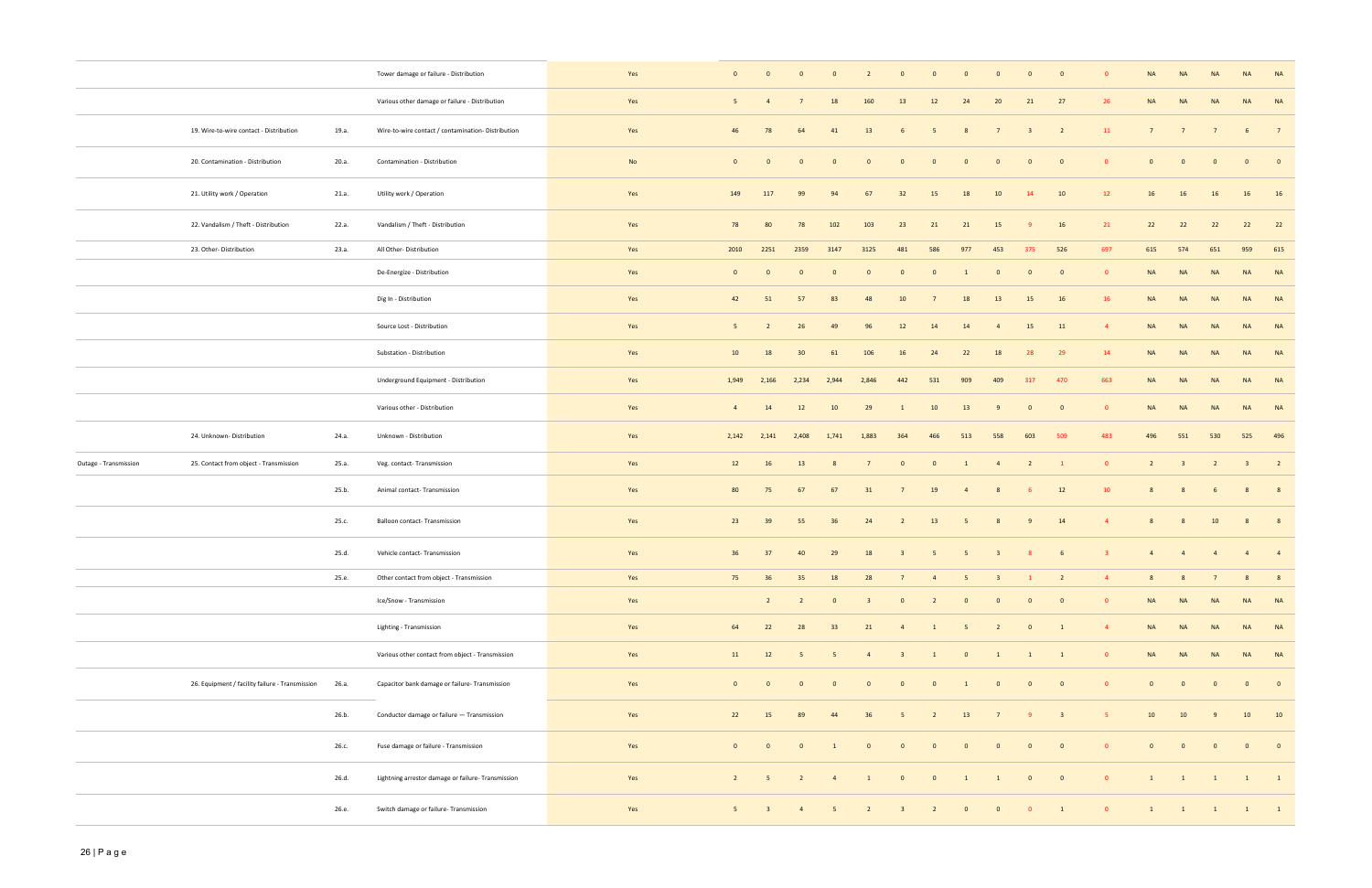| 26.f.                                            | Pole damage or failure - Transmission                           | Yes       | 12              | 12             | 17             | $7\overline{ }$ | 14                      | $\overline{\mathbf{3}}$ | $\overline{\mathbf{0}}$             |                         | $1 \quad 3$             | 3 <sup>7</sup>  | 8                          | $\overline{\mathbf{3}}$ | 3 <sup>2</sup>  | $\overline{\mathbf{3}}$    | $\overline{\mathbf{3}}$ | $\overline{\mathbf{3}}$ | $\overline{\phantom{a}}$ 3 |
|--------------------------------------------------|-----------------------------------------------------------------|-----------|-----------------|----------------|----------------|-----------------|-------------------------|-------------------------|-------------------------------------|-------------------------|-------------------------|-----------------|----------------------------|-------------------------|-----------------|----------------------------|-------------------------|-------------------------|----------------------------|
| 26.g.                                            | Insulator and brushing damage or failure - Transmission         | Yes       | 10              | 13             | 21             | $\overline{4}$  | 9                       | $\overline{2}$          | $\overline{\mathbf{3}}$             | $\mathbf{1}$            | $\overline{1}$          | $\overline{0}$  | <sup>1</sup>               | $\overline{0}$          | 3 <sup>2</sup>  | $\overline{2}$             | $\overline{2}$          | $\overline{\mathbf{3}}$ | $\overline{\phantom{a}}$ 3 |
| 26.h.                                            | Crossarm damage or failure - Transmission                       | Yes       | 11              | $\overline{7}$ | $\overline{7}$ | 6               | 8                       |                         | $2 \qquad \qquad 1 \qquad \qquad 1$ |                         | $\overline{\mathbf{0}}$ | $\overline{0}$  | $\overline{1}$             | $\overline{\mathbf{0}}$ | $2^{\circ}$     | $\overline{2}$             | $\overline{\mathbf{2}}$ | $\overline{2}$          | $\overline{\phantom{0}}$ 2 |
| 26.i.                                            | Voltage regulator / booster damage or failure -<br>Transmission | Yes       | 1               | $\overline{0}$ | $\overline{0}$ | $\overline{0}$  | $\overline{0}$          | $\overline{\mathbf{0}}$ | $\overline{0}$                      | $\overline{0}$          | $\overline{0}$          | $\overline{0}$  | $\overline{0}$             | $\overline{0}$          | $\overline{0}$  | $\overline{0}$             | $\overline{0}$          | $\overline{0}$          | $\overline{\phantom{0}}$   |
| 26.j.                                            | Recloser damage or failure - Transmission                       | <b>No</b> | $\overline{0}$  | $\overline{0}$ | $\overline{0}$ | $\overline{0}$  | $\overline{0}$          | $\overline{\mathbf{0}}$ | $\overline{0}$                      | $\overline{0}$          | $\overline{0}$          | $\overline{0}$  | $\overline{0}$             | $\overline{0}$          | $\mathbf{0}$    | $\mathbf{0}$               | $\mathbf{0}$            | $\overline{\mathbf{0}}$ | $\overline{\mathbf{0}}$    |
| 26.k.                                            | Anchor / guy damage or failure - Transmission                   | Yes       | $\overline{3}$  | 8              | 8              | 1               | $\overline{4}$          | $\overline{\mathbf{0}}$ | $\overline{1}$                      | $\overline{2}$          | $\overline{4}$          | $\overline{0}$  | $\overline{1}$             | $\overline{\mathbf{0}}$ | $\mathbf{1}$    | $\overline{1}$             | $\overline{1}$          | $\mathbf{1}$            | $\overline{1}$             |
| 26.I.                                            | Sectionalizer damage or failure - Transmission                  | No        | $\overline{0}$  | $\overline{0}$ | $\overline{0}$ | $\overline{0}$  | $\overline{\mathbf{0}}$ | $\overline{\mathbf{0}}$ | $\overline{0}$                      | $\overline{0}$          | $\overline{0}$          | $\overline{0}$  | $\overline{0}$             | $\overline{0}$          | $\mathbf{0}$    | $\overline{0}$             | $\overline{0}$          | $\overline{0}$          | $\overline{\phantom{0}}$   |
| 26.m.                                            | Connection device damage or failure - Transmission              | Yes       | 1               | $\mathbf{1}$   | 3 <sup>1</sup> | $\mathbf{1}$    | $\overline{2}$          | $\overline{0}$          | $\mathbf{0}$                        | $\overline{0}$          | $\overline{0}$          | $\overline{0}$  | $\overline{1}$             | $\overline{0}$          | $\mathbf{0}$    | $\mathbf{0}$               | $\mathbf{0}$            | $\overline{0}$          | $\overline{\mathbf{0}}$    |
| 26.n.                                            | Transformer damage or failure - Transmission                    | Yes       | $\overline{0}$  | 1              | $\overline{0}$ | 5               | $\overline{0}$          | $\overline{\mathbf{0}}$ | $\overline{0}$                      | $\overline{0}$          | $\overline{0}$          | $\overline{0}$  | $\overline{0}$             | $\overline{0}$          | $\mathbf{0}$    | $\mathbf{0}$               | $\overline{0}$          | $\overline{0}$          | $\overline{\mathbf{0}}$    |
| 26.o.                                            | Other - Transmission                                            | Yes       | 14              | 26             | 10             | 19              | 41                      | $\overline{\mathbf{3}}$ | 8                                   | 6                       | 8                       | 10              | $\overline{7}$             | 5 <sub>1</sub>          | $6\overline{6}$ | 6                          | 6                       | 6                       | 6 <sup>6</sup>             |
|                                                  | Pole Tops Sub damage or failure - Transmission                  | Yes       | $\overline{0}$  | $\overline{0}$ | $\overline{0}$ | $\overline{0}$  | $\overline{0}$          | $\overline{\mathbf{0}}$ | $\overline{\mathbf{0}}$             | $\overline{0}$          | $\overline{0}$          | $\overline{0}$  | $\overline{0}$             | $\overline{0}$          | <b>NA</b>       | <b>NA</b>                  | <b>NA</b>               | <b>NA</b>               | <b>NA</b>                  |
|                                                  | Pothead damage or failure - Transmission                        | Yes       | $6\overline{6}$ | $\overline{4}$ | $\overline{0}$ | 12              | $5^{\circ}$             | $\overline{\mathbf{0}}$ | $\overline{0}$                      | $\overline{1}$          | $\overline{0}$          | $\overline{0}$  | $\overline{0}$             | $\overline{\mathbf{0}}$ | <b>NA</b>       | <b>NA</b>                  | <b>NA</b>               | <b>NA</b>               | <b>NA</b>                  |
|                                                  | Tower damage or failure - Transmission                          | Yes       | $\overline{0}$  | $\overline{2}$ | $\mathbf{1}$   | $\overline{2}$  | $\overline{0}$          | $\mathbf{1}$            | $\mathbf{1}$                        | $\overline{2}$          | $\overline{0}$          | $\overline{0}$  | $\overline{\mathbf{0}}$    | $\overline{\mathbf{0}}$ | <b>NA</b>       | <b>NA</b>                  | <b>NA</b>               | <b>NA</b>               | <b>NA</b>                  |
|                                                  | Various other - Transmission                                    | Yes       | 8               | 20             | 9              | 5 <sup>5</sup>  | 36                      | $\overline{2}$          | $7\overline{ }$                     | $\overline{\mathbf{3}}$ | 8                       | 10 <sup>°</sup> | $\overline{7}$             | 5 <sup>°</sup>          | <b>NA</b>       | <b>NA</b>                  | <b>NA</b>               | <b>NA</b>               | <b>NA</b>                  |
| 27.a.<br>27. Wire-to-wire contact - Transmission | Wire-to-wire contact / contamination- Transmission              | Yes       | 14              | 17             | 15             | 19              | 42                      | - 9                     | 10                                  | 1                       | $\overline{\mathbf{3}}$ | $\overline{1}$  | 9                          | $\overline{4}$          | 5 <sup>5</sup>  | $5^{\circ}$                | $-5$                    | 5 <sub>5</sub>          | $\sqrt{5}$                 |
| 28. Contamination - Transmission<br>28.a.        | Contamination - Transmission                                    | <b>No</b> | $\overline{0}$  | $\mathbf{0}$   | $\overline{0}$ | $\mathbf{0}$    | $\overline{0}$          | $\overline{\mathbf{0}}$ | $\mathbf{0}$                        | $\overline{0}$          | $\overline{0}$          | $\overline{0}$  | $\overline{0}$             | $\overline{0}$          | $\mathbf{0}$    | $\mathbf{0}$               | $\mathbf{0}$            | $\overline{0}$          | $\overline{\phantom{0}}$   |
| 29. Utility work / Operation<br>29.a.            | Utility work / Operation                                        | Yes       | 10              | 15             | 8              | 9               | 8                       | $\overline{\mathbf{0}}$ | $\overline{1}$                      | $\mathbf{1}$            | $\overline{1}$          | $\overline{2}$  | $\overline{\phantom{0}}$ 2 | $\overline{\mathbf{3}}$ | $\overline{2}$  | $\overline{\phantom{0}}$ 2 | $\overline{\mathbf{2}}$ | $\overline{2}$          | $\overline{\phantom{0}}$ 2 |
| 30. Vandalism / Theft - Transmission<br>30.a.    | Vandalism / Theft - Transmission                                | Yes       | 4               | 7              | $\overline{2}$ | 10              | $\overline{2}$          | $\overline{\mathbf{0}}$ | $\overline{\mathbf{0}}$             | $\overline{1}$          | $\mathbf{1}$            | $\overline{0}$  | $\overline{\mathbf{0}}$    | $\mathbf{1}$            | 1               | $\left  \right $           | $\overline{1}$          | $1 \quad 1$             |                            |
| 31. Other-Transmission<br>31.a.                  | All Other-Transmission                                          | Yes       | 194             | 238            | 240            | 242             | 193                     | 40                      | 67                                  | 47                      | 54                      | 47              | 57                         | 50                      | 54              | 40                         | 67                      | 47                      | 54                         |
|                                                  | De-energized - Transmission                                     | Yes       | $\overline{0}$  | $\overline{0}$ | $\overline{0}$ | $\overline{0}$  | $\overline{0}$          | $\overline{\mathbf{0}}$ | $\overline{0}$                      | $\overline{\mathbf{0}}$ | $\overline{0}$          | $\overline{0}$  | $\overline{\mathbf{0}}$    | $\overline{0}$          | <b>NA</b>       | <b>NA</b>                  | <b>NA</b>               | <b>NA</b>               | <b>NA</b>                  |
|                                                  | Dig In - Transmission                                           | Yes       | 1               | $\mathbf{1}$   | $\overline{0}$ | $\overline{2}$  | $\overline{0}$          | $\overline{\mathbf{0}}$ | $\overline{\mathbf{0}}$             | $\overline{\mathbf{0}}$ | $\overline{0}$          | $\overline{0}$  | $\overline{\mathbf{0}}$    | $\overline{0}$          | <b>NA</b>       | <b>NA</b>                  | <b>NA</b>               | <b>NA</b>               | <b>NA</b>                  |
|                                                  | Source Lost - Transmission                                      | Yes       | 7 <sup>7</sup>  | $\overline{2}$ | 21             | 38              | 36                      | 5 <sup>5</sup>          | $\overline{\mathbf{3}}$             | 7                       | $\overline{7}$          | $3^{\circ}$     | $\overline{\phantom{a}}$ 3 | $\overline{4}$          | <b>NA</b>       | <b>NA</b>                  | <b>NA</b>               | <b>NA</b>               | <b>NA</b>                  |
|                                                  | Substation - Transmission                                       | Yes       | 179             | 221            | 208            | 188             | 146                     | 35                      | 63                                  | 39                      | 47                      | 43              | 53                         | 45                      | <b>NA</b>       | <b>NA</b>                  | <b>NA</b>               | <b>NA</b>               | <b>NA</b>                  |
|                                                  | Underground Equipment                                           | Yes       | $5 -$           | $\overline{4}$ | 7              | 14              | $7\overline{ }$         | $\overline{\mathbf{0}}$ | $\overline{1}$                      | $\overline{1}$          | $\overline{0}$          | $\mathbf{1}$    | $\mathbf{1}$               | $\mathbf{1}$            | <b>NA</b>       | <b>NA</b>                  | <b>NA</b>               | <b>NA</b>               | <b>NA</b>                  |
|                                                  | Various other - Transmission                                    | Yes       | 2               | 10             | $\overline{4}$ | $\overline{0}$  | $\overline{4}$          | $\overline{\mathbf{0}}$ | $\overline{0}$                      | $\overline{0}$          | $\overline{0}$          | $\overline{0}$  | $\overline{\mathbf{0}}$    | $\overline{0}$          | <b>NA</b>       | <b>NA</b>                  | <b>NA</b>               | <b>NA</b>               | <b>NA</b>                  |
| 32. Unknown-Transmission<br>32.a.                | Unknown - Transmission                                          | Yes       | 371             | 326            | 306            | 160             | 266                     | 38                      | 60                                  | 39                      | 54                      | 53              | 54                         | 46                      | 52              | 55                         | 50                      | 53                      | 52                         |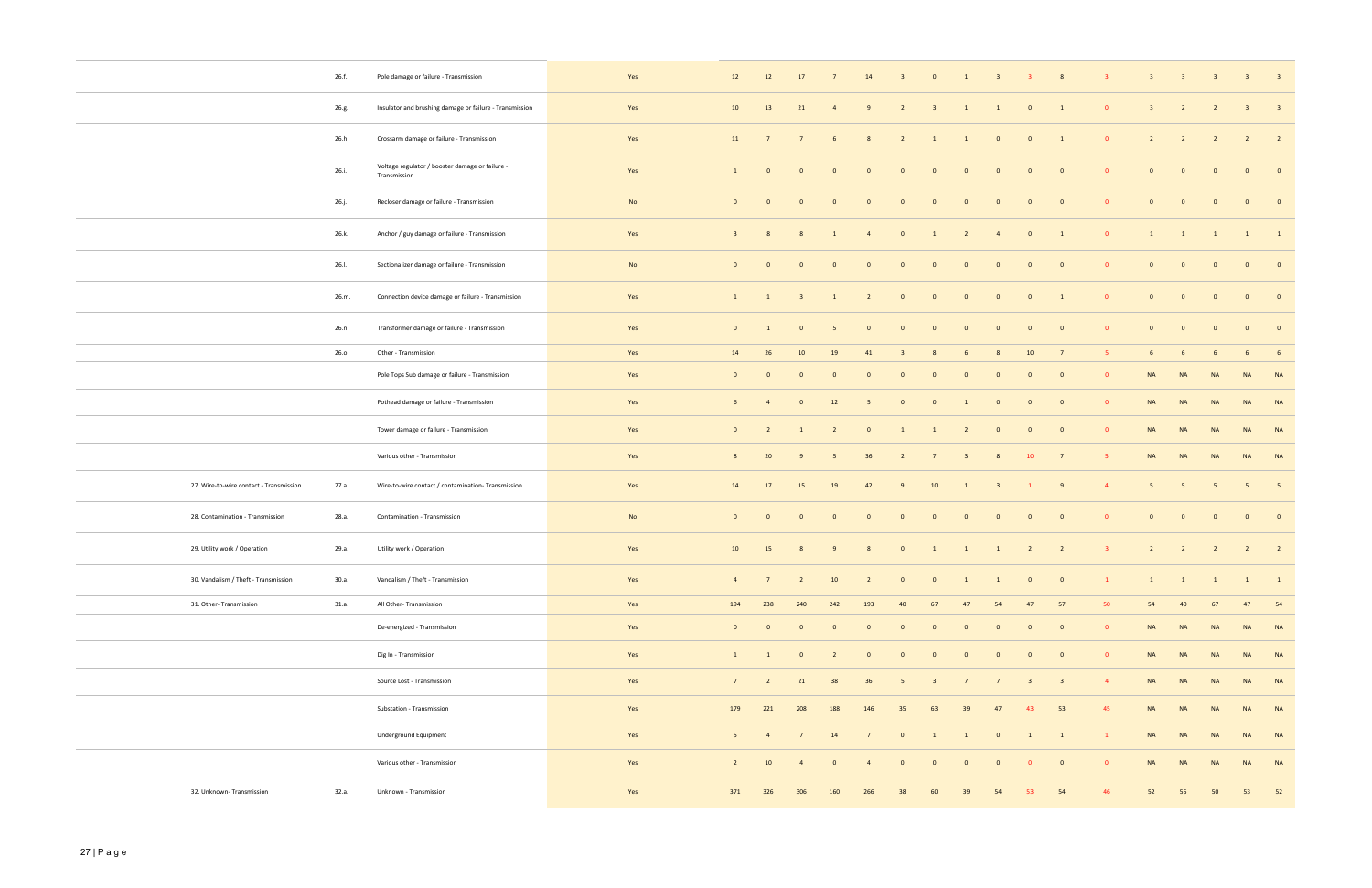| Ignition - Distribution | 33. Contact from object - Distribution          | 33.a. | Veg. contact-Distribution                                    | Yes | 13                      | 12                      | 16                      | 15                             | 13                                                                                                 | $\overline{\mathbf{0}}$                                                           | $\overline{2}$          | $\overline{\mathbf{3}}$ | $\overline{2}$ | 3 <sup>2</sup>                                                                                                                                                                                                         | 6 <sup>1</sup>             | $\overline{7}$                                                                                                                                                                                                                                                                                                                                                                                                                                                                  | $\overline{2}$ | $\overline{2}$                                                            | $\overline{\mathbf{3}}$                                                                       | $\overline{\mathbf{3}}$ | $\overline{\phantom{a}}$ 2                                                                          |
|-------------------------|-------------------------------------------------|-------|--------------------------------------------------------------|-----|-------------------------|-------------------------|-------------------------|--------------------------------|----------------------------------------------------------------------------------------------------|-----------------------------------------------------------------------------------|-------------------------|-------------------------|----------------|------------------------------------------------------------------------------------------------------------------------------------------------------------------------------------------------------------------------|----------------------------|---------------------------------------------------------------------------------------------------------------------------------------------------------------------------------------------------------------------------------------------------------------------------------------------------------------------------------------------------------------------------------------------------------------------------------------------------------------------------------|----------------|---------------------------------------------------------------------------|-----------------------------------------------------------------------------------------------|-------------------------|-----------------------------------------------------------------------------------------------------|
|                         |                                                 | 33.b. | Animal contact-Distribution                                  | Yes | 9                       | 8                       | 6                       | 12                             | 18                                                                                                 | $\overline{0}$                                                                    | 8                       | $\overline{\mathbf{3}}$ | $\overline{4}$ | $\overline{2}$                                                                                                                                                                                                         | $\overline{7}$             | $\overline{2}$                                                                                                                                                                                                                                                                                                                                                                                                                                                                  | 5 <sub>1</sub> | $\overline{\mathbf{3}}$                                                   | $\overline{7}$                                                                                | 5 <sup>5</sup>          | $\overline{4}$                                                                                      |
|                         |                                                 | 33.c. | <b>Balloon contact- Distribution</b>                         | Yes | 12                      | 10                      | 18                      | 30 <sup>°</sup>                | 15                                                                                                 | $\overline{0}$                                                                    | $7^{\circ}$             | $\mathbf{1}$            | $\overline{2}$ | $\overline{\mathbf{3}}$                                                                                                                                                                                                | 10                         | $\overline{4}$                                                                                                                                                                                                                                                                                                                                                                                                                                                                  | $\overline{3}$ | $\overline{0}$                                                            | 9                                                                                             | 6                       | $\overline{\phantom{a}}$ 3                                                                          |
|                         |                                                 | 33.d. | Vehicle contact- Distribution                                | Yes | 11                      | 6                       | 6                       | 13                             | 10                                                                                                 | $\mathbf{0}$                                                                      | $\overline{2}$          | $\overline{1}$          | $\overline{0}$ | $\mathbf{1}$                                                                                                                                                                                                           | $\overline{1}$             | - 5                                                                                                                                                                                                                                                                                                                                                                                                                                                                             | $\overline{2}$ | $\overline{2}$                                                            | $\overline{\mathbf{3}}$                                                                       | $\overline{\mathbf{3}}$ | $\overline{\phantom{a}}$                                                                            |
|                         |                                                 | 33.e. | Other contact from object - Distribution                     | Yes | $\overline{3}$          | 6                       | 5                       | $\overline{0}$                 | 6                                                                                                  | $\mathbf{0}$                                                                      | $\mathbf{0}$            |                         | 1              | $\overline{4}$                                                                                                                                                                                                         | $\overline{4}$             | $\overline{4}$                                                                                                                                                                                                                                                                                                                                                                                                                                                                  | 1              | $\overline{1}$                                                            | $\mathbf{1}$                                                                                  | $\overline{1}$          | $\overline{1}$                                                                                      |
|                         | 34. Equipment / facility failure - Distribution | 34.a. | Capacitor bank damage or failure- Distribution               | Yes | $\overline{0}$          | $\overline{1}$          | $\overline{1}$          | $\overline{0}$                 | $\mathbf{1}$                                                                                       | $\Omega$                                                                          | $\Omega$                | $\Omega$                | $\overline{0}$ | $\mathbf{0}$                                                                                                                                                                                                           | $\overline{0}$             | $\Omega$                                                                                                                                                                                                                                                                                                                                                                                                                                                                        | $\Omega$       | $\Omega$                                                                  | $\Omega$                                                                                      | $\overline{0}$          | $\overline{\mathbf{0}}$                                                                             |
|                         |                                                 | 34.b. | Conductor damage or failure - Distribution                   | Yes | $\overline{2}$          | 19                      | 15                      | 5 <sup>5</sup>                 | 11                                                                                                 | $\overline{\mathbf{3}}$                                                           | 6                       | 8                       | 6              | $\overline{4}$                                                                                                                                                                                                         | 12                         | -6                                                                                                                                                                                                                                                                                                                                                                                                                                                                              | $\overline{4}$ | $\overline{\mathbf{3}}$                                                   | 5 <sup>5</sup>                                                                                | 6                       | $\overline{\phantom{a}}$ 3                                                                          |
|                         |                                                 | 34.c. | Fuse damage or failure - Distribution                        | Yes | 1                       | $\overline{1}$          | $\overline{1}$          | $\overline{0}$                 | $\overline{2}$                                                                                     | $\overline{0}$                                                                    | 1                       | $\overline{0}$          | $\overline{0}$ | $\overline{0}$                                                                                                                                                                                                         | $\mathbf{1}$               | $\Omega$                                                                                                                                                                                                                                                                                                                                                                                                                                                                        | $\mathbf{0}$   | $\Omega$                                                                  | $\overline{0}$                                                                                | $\overline{0}$          | $\overline{\mathbf{0}}$                                                                             |
|                         |                                                 | 34.d. | Lightning arrestor damage or failure- Distribution           | Yes | $\overline{2}$          | $\overline{0}$          | $\overline{2}$          | $\overline{0}$                 | 1                                                                                                  | $\Omega$                                                                          | $\overline{2}$          | $\overline{0}$          | $\overline{0}$ | 1                                                                                                                                                                                                                      | $\overline{1}$             | $\overline{1}$                                                                                                                                                                                                                                                                                                                                                                                                                                                                  | $\mathbf{0}$   | $\Omega$                                                                  | $\Omega$                                                                                      | $\overline{0}$          | $\overline{\phantom{0}}$                                                                            |
|                         |                                                 | 34.e. | Switch damage or failure-Distribution                        | Yes | $\overline{0}$          | $\mathbf{0}$            | $\overline{0}$          | 1                              | $\overline{2}$                                                                                     | $\mathbf{1}$                                                                      | $\mathbf{1}$            | $\overline{1}$          | $\overline{2}$ | <sup>1</sup>                                                                                                                                                                                                           | $\overline{1}$             | $\overline{\mathbf{0}}$                                                                                                                                                                                                                                                                                                                                                                                                                                                         | $\overline{2}$ | $\overline{1}$                                                            | $\overline{2}$                                                                                | $\overline{2}$          | $\overline{\phantom{0}}$ 2                                                                          |
|                         |                                                 | 34.f. | Pole damage or failure - Distribution                        | Yes | $\mathbf{1}$            | $\overline{2}$          | $\overline{1}$          | $\overline{0}$                 | $\overline{1}$                                                                                     | $\overline{0}$                                                                    | 1                       | $\overline{0}$          | $\overline{2}$ | $\overline{0}$                                                                                                                                                                                                         | $\overline{0}$             |                                                                                                                                                                                                                                                                                                                                                                                                                                                                                 | $\Omega$       | $\Omega$                                                                  | $\Omega$                                                                                      | $\overline{0}$          | $\overline{\phantom{0}}$                                                                            |
|                         |                                                 | 34.g. | Insulator and brushing damage or failure - Distribution      | Yes | $\mathbf{1}$            | $\overline{2}$          | $\overline{2}$          | $\mathbf{1}$                   | $\overline{2}$                                                                                     | $\overline{\mathbf{3}}$                                                           | $\mathbf{1}$            | $\overline{2}$          | $\mathbf{1}$   | $\overline{0}$                                                                                                                                                                                                         | $\mathbf{0}$               | $\overline{1}$                                                                                                                                                                                                                                                                                                                                                                                                                                                                  | 1              | $\overline{1}$                                                            | $\overline{1}$                                                                                | $\overline{1}$          | $\overline{1}$                                                                                      |
|                         |                                                 | 34.h. | Crossarm damage or failure - Distribution                    | Yes | $\mathbf{1}$            | $\overline{2}$          | $\mathbf{1}$            | $\overline{1}$                 | $\mathbf{1}$                                                                                       | $\overline{0}$                                                                    | $\overline{0}$          | $\overline{0}$          | $\overline{0}$ | $\overline{0}$                                                                                                                                                                                                         | $\overline{0}$             | $\overline{\mathbf{0}}$                                                                                                                                                                                                                                                                                                                                                                                                                                                         | $\overline{0}$ | $\overline{0}$                                                            | $\overline{0}$                                                                                | $\overline{0}$          | $\overline{\phantom{0}}$                                                                            |
|                         |                                                 | 34.i. | Voltage regulator / booster damage or failure - Distribution | Yes | $\overline{0}$          | $\overline{0}$          | $\mathbf{0}$            | $\overline{0}$                 | $\overline{0}$                                                                                     | $\mathbf{0}$                                                                      | $\overline{0}$          | $\overline{0}$          | $\mathbf{0}$   | $\mathbf{0}$                                                                                                                                                                                                           | $\mathbf{0}$               | $\mathbf{0}$                                                                                                                                                                                                                                                                                                                                                                                                                                                                    | $\mathbf{0}$   | $\overline{0}$                                                            | $\overline{0}$                                                                                | $\overline{0}$          | $\overline{\phantom{0}}$                                                                            |
|                         |                                                 | 34.j. | Recloser damage or failure - Distribution                    | Yes | $\overline{0}$          | $\mathbf{0}$            | $\overline{0}$          | $\overline{0}$                 | $\overline{0}$                                                                                     | $\mathbf{0}$                                                                      | $\overline{0}$          | $\overline{0}$          | $\overline{0}$ | $\overline{0}$                                                                                                                                                                                                         | $\mathbf{0}$               | $\overline{0}$                                                                                                                                                                                                                                                                                                                                                                                                                                                                  | $\mathbf{0}$   | $\mathbf{0}$                                                              | $\mathbf{0}$                                                                                  | $\overline{0}$          | $\overline{\mathbf{0}}$                                                                             |
|                         |                                                 | 34.k. | Anchor / guy damage or failure - Distribution                | Yes | $\overline{0}$          | $\overline{0}$          | $\overline{0}$          | $\overline{0}$                 | $\overline{\mathbf{0}}$                                                                            | $\overline{\mathbf{0}}$                                                           | $\overline{0}$          | $\overline{0}$          | $\overline{0}$ | $\mathbf{0}$                                                                                                                                                                                                           | $\overline{0}$             | $\overline{\mathbf{0}}$                                                                                                                                                                                                                                                                                                                                                                                                                                                         | $\mathbf{0}$   | $\overline{0}$                                                            | $\overline{\mathbf{0}}$                                                                       | $\overline{0}$          | $\overline{\phantom{0}}$                                                                            |
|                         |                                                 | 34.I. | Sectionalizer damage or failure - Distribution               | Yes |                         |                         |                         |                                |                                                                                                    |                                                                                   |                         |                         |                |                                                                                                                                                                                                                        |                            |                                                                                                                                                                                                                                                                                                                                                                                                                                                                                 |                | $\begin{array}{ccccccccccccccccc} 0 & & 0 & & 0 & & 0 & & 0 \end{array}$  |                                                                                               |                         |                                                                                                     |
|                         |                                                 | 34.m. | Connection device damage or failure - Distribution           | Yes | $\overline{4}$          | $\overline{4}$          |                         |                                | $\overline{3}$ $\overline{1}$ $\overline{7}$                                                       | $\overline{\mathbf{0}}$                                                           |                         |                         |                | $\begin{matrix}0\\0\end{matrix}\qquad\quad \begin{matrix}2\\1\end{matrix}\qquad\quad \begin{matrix}1\\1\end{matrix}\qquad\quad \begin{matrix}5\\5\end{matrix}\qquad$                                                   |                            | $-4$                                                                                                                                                                                                                                                                                                                                                                                                                                                                            |                | $\begin{array}{cccccccccccccc} 1 & & 1 & & 1 & & 1 & & 1 \end{array}$     |                                                                                               |                         |                                                                                                     |
|                         |                                                 | 34.n. | Transformer damage or failure - Distribution                 | Yes | $\overline{\mathbf{3}}$ | $\overline{2}$          | $\overline{2}$          | 10                             | $\overline{\mathbf{3}}$                                                                            | $\overline{1}$                                                                    | $3 \qquad 3 \qquad 3$   |                         |                | $\overline{\mathbf{0}}$                                                                                                                                                                                                | $\overline{\phantom{a}}$ 3 | $-4$                                                                                                                                                                                                                                                                                                                                                                                                                                                                            | $\overline{2}$ | $\overline{2}$                                                            | $\overline{2}$                                                                                | $2 \t 2$                |                                                                                                     |
|                         |                                                 | 34.o. | Other - Distribution                                         | Yes |                         |                         |                         |                                | $\begin{array}{ccccccccccccccccccccc}6 & & 7 & & 1 & & 7 & & 2 & & 0 & & 2 & & 2 & & 0\end{array}$ |                                                                                   |                         |                         |                | $1 \quad 4$                                                                                                                                                                                                            |                            | $\overline{\mathbf{3}}$                                                                                                                                                                                                                                                                                                                                                                                                                                                         |                | $1 \qquad 1 \qquad 1$                                                     |                                                                                               | $1 \quad 1$             |                                                                                                     |
|                         | 35. Wire-to-wire contact - Distribution         | 35.a. | Wire-to-wire contact / contamination- Distribution           | Yes |                         |                         |                         | $1 \qquad 1 \qquad 3 \qquad 3$ | 8 <sup>7</sup>                                                                                     |                                                                                   |                         |                         |                | $\begin{matrix}0\end{matrix}\qquad\quad \begin{matrix}2\end{matrix}\qquad\quad \begin{matrix}2\end{matrix}\qquad\quad \begin{matrix}1\end{matrix}\qquad \begin{matrix}3\end{matrix}\qquad \begin{matrix}1\end{matrix}$ |                            | $\overline{\mathbf{0}}$                                                                                                                                                                                                                                                                                                                                                                                                                                                         | $\mathbf{1}$   |                                                                           | $\begin{matrix}0&\quad&1\qquad&1\end{matrix}\qquad\qquad \begin{matrix}1&\quad&1\end{matrix}$ |                         |                                                                                                     |
|                         | 36. Contamination - Distribution                | 36.a. | Contamination - Distribution                                 | Yes | 1                       | $\overline{0}$          | $\overline{0}$          | $\overline{0}$                 | $\overline{2}$                                                                                     | $\overline{\mathbf{0}}$                                                           | $\overline{\mathbf{0}}$ | $\overline{0}$          | $\overline{0}$ | $\overline{0}$                                                                                                                                                                                                         | $\overline{\mathbf{0}}$    | $\overline{\mathbf{0}}$                                                                                                                                                                                                                                                                                                                                                                                                                                                         | $\overline{0}$ | $\overline{0}$                                                            | $\overline{\mathbf{0}}$                                                                       | $\overline{0}$          | $\overline{\phantom{0}}$                                                                            |
|                         | 37. Utility work / Operation                    | 37.a. | Utility work / Operation                                     | No  | $\bullet$               | $\overline{\mathbf{0}}$ | $\overline{\mathbf{0}}$ | $\overline{0}$                 |                                                                                                    | $0\qquad \qquad 0\qquad \qquad$                                                   |                         |                         |                | $\begin{array}{ccccccccccccccccc} 0 & & 0 & & 0 & & 0 & & 0 \end{array}$                                                                                                                                               |                            | $\overline{\phantom{a}}$ $\overline{\phantom{a}}$ $\overline{\phantom{a}}$ $\overline{\phantom{a}}$ $\overline{\phantom{a}}$ $\overline{\phantom{a}}$ $\overline{\phantom{a}}$ $\overline{\phantom{a}}$ $\overline{\phantom{a}}$ $\overline{\phantom{a}}$ $\overline{\phantom{a}}$ $\overline{\phantom{a}}$ $\overline{\phantom{a}}$ $\overline{\phantom{a}}$ $\overline{\phantom{a}}$ $\overline{\phantom{a}}$ $\overline{\phantom{a}}$ $\overline{\phantom{a}}$ $\overline{\$ |                | $0$ 0                                                                     | $\overline{\mathbf{0}}$                                                                       | $\overline{\mathbf{0}}$ | $\overline{\phantom{0}}$ $\overline{\phantom{0}}$ $\overline{\phantom{0}}$ $\overline{\phantom{0}}$ |
|                         | 38. Vandalism / Theft - Distribution            | 38.a. | Vandalism / Theft - Distribution                             | Yes |                         | $3 \t 0$                |                         | $0 \qquad \qquad 1$            |                                                                                                    | $\begin{array}{cccccccccccccc} 6 & & 2 & & 1 & & 2 & & 1 & & 1 & & 2 \end{array}$ |                         |                         |                |                                                                                                                                                                                                                        |                            | $\sim$ 1 $\sim$                                                                                                                                                                                                                                                                                                                                                                                                                                                                 |                | $\begin{array}{cccccccccccccc} 1 & & 1 & & 1 & & 1 & & 1 & & \end{array}$ |                                                                                               |                         |                                                                                                     |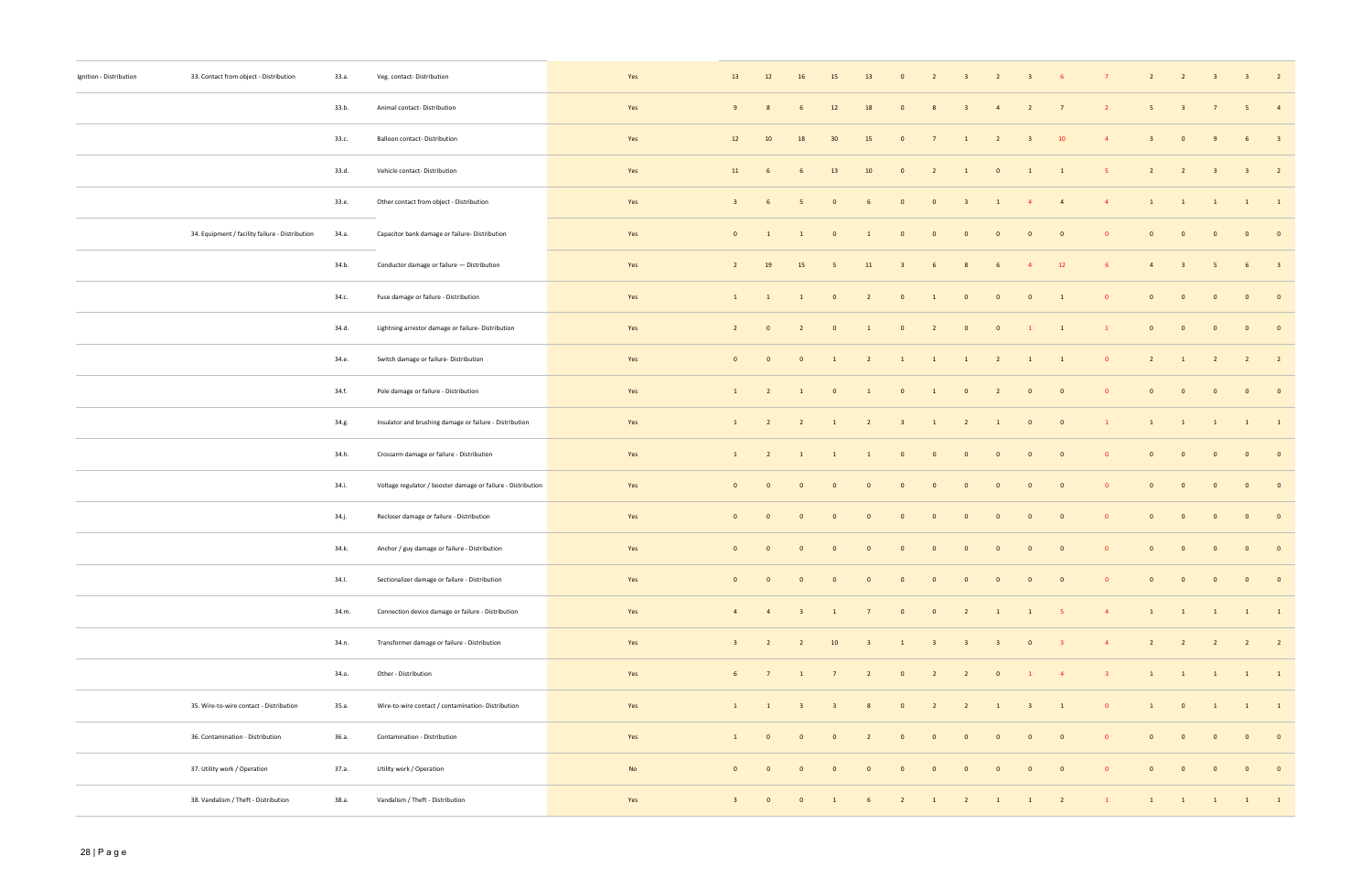| 39. Other-Distribution                          | 39.a. | All Other-Distribution                                          | Yes | $\overline{4}$          | $\overline{0}$          | 1                       | $\overline{0}$  | $\overline{4}$          | $\mathbf{1}$            | $\overline{\mathbf{3}}$ |                         |                | $\overline{\mathbf{2}}$    | $-5$                    | $\overline{2}$              | $\overline{0}$                                                                                                                                                                                                                                                                                                                                                                                                                                                                  | $\mathbf{1}$   | $\overline{1}$          | $\overline{0}$                                     | $\overline{\phantom{0}}$ |
|-------------------------------------------------|-------|-----------------------------------------------------------------|-----|-------------------------|-------------------------|-------------------------|-----------------|-------------------------|-------------------------|-------------------------|-------------------------|----------------|----------------------------|-------------------------|-----------------------------|---------------------------------------------------------------------------------------------------------------------------------------------------------------------------------------------------------------------------------------------------------------------------------------------------------------------------------------------------------------------------------------------------------------------------------------------------------------------------------|----------------|-------------------------|----------------------------------------------------|--------------------------|
| 40. Unknown- Distribution                       | 40.a. | Unknown - Distribution                                          | Yes | 21                      | 5                       | 12                      | $6\overline{6}$ | <sup>1</sup>            | $\mathbf{0}$            | $\overline{2}$          | $\overline{0}$          | $\overline{1}$ | $\mathbf{1}$               | $\mathbf{0}$            | $\overline{0}$              | $\overline{2}$                                                                                                                                                                                                                                                                                                                                                                                                                                                                  | $\overline{1}$ | $\overline{2}$          |                                                    |                          |
| 41. Contact from object - Transmission          | 41.a. | Veg. contact-Transmission                                       | Yes | $\overline{0}$          | $\overline{1}$          | $\overline{0}$          | $\overline{0}$  | $\mathbf{1}$            | $\overline{0}$          | $\overline{0}$          | $\overline{0}$          | $\overline{0}$ | $\mathbf{0}$               | $\overline{0}$          | $\overline{0}$              | $\Omega$                                                                                                                                                                                                                                                                                                                                                                                                                                                                        | $\Omega$       | $\overline{0}$          | $\overline{0}$                                     | $\overline{\phantom{0}}$ |
|                                                 | 41.b. | Animal contact-Transmission                                     | Yes | $\overline{\mathbf{3}}$ | $\overline{2}$          | $\overline{\mathbf{3}}$ | $\overline{0}$  | $\overline{2}$          | $\mathbf{1}$            | $\mathbf{1}$            | $\mathbf{1}$            | $\overline{0}$ | $\overline{0}$             | $\overline{2}$          | $\overline{\mathbf{0}}$     | $\mathbf{0}$                                                                                                                                                                                                                                                                                                                                                                                                                                                                    | $\overline{0}$ | $\overline{1}$          | $\overline{0}$                                     | $\overline{\phantom{0}}$ |
|                                                 | 41.c. | <b>Balloon contact- Transmission</b>                            | Yes | 1                       | $\overline{1}$          | $\overline{2}$          | $\overline{0}$  | 1                       | $\overline{0}$          | $\overline{0}$          | $\overline{0}$          | $\overline{0}$ | $\overline{0}$             | $\overline{1}$          | $\overline{0}$              | $\mathbf{0}$                                                                                                                                                                                                                                                                                                                                                                                                                                                                    | $\overline{0}$ | $\overline{0}$          | $\overline{0}$                                     | $\overline{\phantom{0}}$ |
|                                                 | 41.d. | Vehicle contact- Transmission                                   | Yes | 1                       | $\mathbf{1}$            | $\mathbf{0}$            | $\overline{0}$  | $\overline{\mathbf{0}}$ | $\overline{\mathbf{0}}$ | $\overline{0}$          | $\overline{0}$          | $\overline{0}$ | $\overline{0}$             | $\overline{0}$          | $\mathbf{1}$                | $\mathbf{0}$                                                                                                                                                                                                                                                                                                                                                                                                                                                                    | $\overline{0}$ | $\overline{0}$          | $\overline{0}$                                     | $\overline{\mathbf{0}}$  |
|                                                 | 41.e. | Other contact from object - Transmission                        | Yes | 1                       | $\mathbf{1}$            | $\overline{0}$          | $\overline{0}$  | $\overline{\mathbf{0}}$ | $\overline{0}$          | $\overline{0}$          | $\overline{0}$          | $\overline{0}$ | $\mathbf{1}$               | $\overline{0}$          | $\overline{\mathbf{0}}$     | $\overline{0}$                                                                                                                                                                                                                                                                                                                                                                                                                                                                  | $\overline{0}$ | $\overline{0}$          | $\overline{0}$                                     | $\overline{\phantom{0}}$ |
| 42. Equipment / facility failure - Transmission | 42.a. | Capacitor bank damage or failure- Transmission                  | Yes | $\mathbf{0}$            | $\mathbf{0}$            | $\mathbf{0}$            | $\overline{0}$  | $\overline{0}$          | $\overline{0}$          | $\overline{0}$          | $\overline{0}$          | $\overline{0}$ | $\mathbf{0}$               | $\overline{0}$          | $\Omega$                    | $\mathbf{0}$                                                                                                                                                                                                                                                                                                                                                                                                                                                                    | $\overline{0}$ | $\overline{0}$          | $\overline{0}$                                     | $\overline{\mathbf{0}}$  |
|                                                 | 42.b. | Conductor damage or failure - Transmission                      | Yes | $\mathbf{0}$            | $\overline{0}$          | $\mathbf{0}$            | $\overline{0}$  | $\overline{0}$          | $\overline{0}$          | $\overline{0}$          | $\overline{0}$          | $\overline{0}$ | $\overline{0}$             | $\overline{0}$          | $\overline{\mathbf{0}}$     | $\mathbf{0}$                                                                                                                                                                                                                                                                                                                                                                                                                                                                    | $\mathbf{0}$   | $\overline{0}$          | $\overline{0}$                                     | $\overline{\phantom{0}}$ |
|                                                 | 42.c. | Fuse damage or failure - Transmission                           | Yes | $\overline{0}$          | $\overline{0}$          | $\overline{0}$          | $\overline{0}$  | $\overline{\mathbf{0}}$ | $\overline{0}$          | $\overline{0}$          | $\overline{0}$          | $\overline{0}$ | $\overline{0}$             | $\overline{\mathbf{0}}$ | $\overline{\mathbf{0}}$     | $\overline{0}$                                                                                                                                                                                                                                                                                                                                                                                                                                                                  | $\overline{0}$ | $\overline{0}$          | $\overline{0}$                                     | $\overline{\phantom{0}}$ |
|                                                 | 42.d. | Lightning arrestor damage or failure- Transmission              | Yes | $\mathbf{0}$            | $\mathbf{0}$            | $\mathbf{0}$            | $\overline{0}$  | 1                       | $\overline{0}$          | $\overline{0}$          | $\overline{0}$          | $\overline{0}$ | $\mathbf{0}$               | $\overline{0}$          | $\Omega$                    | $\mathbf{0}$                                                                                                                                                                                                                                                                                                                                                                                                                                                                    | $\overline{0}$ | $\overline{0}$          | $\overline{0}$                                     | $\overline{\phantom{0}}$ |
|                                                 | 42.e. | Switch damage or failure- Transmission                          | Yes | $\mathbf{0}$            | $\mathbf{0}$            | $\mathbf{0}$            | $\overline{0}$  | $\overline{0}$          | $\overline{\mathbf{0}}$ | $\overline{0}$          | $\overline{0}$          | $\overline{0}$ | $\overline{0}$             | $\overline{0}$          | $\overline{\mathbf{0}}$     | $\mathbf{0}$                                                                                                                                                                                                                                                                                                                                                                                                                                                                    | $\overline{0}$ | $\overline{0}$          | $\overline{0}$                                     | $\overline{\phantom{0}}$ |
|                                                 | 42.f. | Pole damage or failure - Transmission                           | Yes | $\overline{0}$          | $\mathbf{0}$            | $\overline{0}$          | $\overline{0}$  | $\overline{\mathbf{0}}$ | $\overline{0}$          | $\overline{0}$          | $\overline{0}$          | $\overline{0}$ | $\overline{0}$             | $\overline{\mathbf{0}}$ | $\overline{\mathbf{0}}$     | $\overline{0}$                                                                                                                                                                                                                                                                                                                                                                                                                                                                  | $\overline{0}$ | $\overline{\mathbf{0}}$ | $\overline{0}$                                     | $\overline{\phantom{0}}$ |
|                                                 | 42.g. | Insulator and brushing damage or failure - Transmission         | Yes | $\mathbf{0}$            | $\mathbf{0}$            | $\mathbf{0}$            | $\overline{0}$  | $\overline{1}$          | $\mathbf{0}$            | $\overline{0}$          | $\overline{0}$          | $\overline{0}$ | $\overline{0}$             | $\overline{\mathbf{0}}$ | $\Omega$                    | $\mathbf{0}$                                                                                                                                                                                                                                                                                                                                                                                                                                                                    | $\mathbf{0}$   | $\overline{0}$          | $\overline{0}$                                     | $\overline{\mathbf{0}}$  |
|                                                 | 42.h. | Crossarm damage or failure - Transmission                       | Yes | $\overline{0}$          | $\mathbf{0}$            | $\mathbf{1}$            | $\overline{0}$  | $\overline{0}$          | $\mathbf{0}$            | $\overline{0}$          | $\overline{0}$          | $\overline{0}$ | $\overline{0}$             | $\mathbf{0}$            | $\overline{\mathbf{0}}$     | $\mathbf{0}$                                                                                                                                                                                                                                                                                                                                                                                                                                                                    | $\mathbf{0}$   | $\mathbf{0}$            | $\overline{0}$                                     | $\overline{\mathbf{0}}$  |
|                                                 | 42.i. | Voltage regulator / booster damage or failure -<br>Transmission | Yes | $\overline{0}$          | $\overline{\mathbf{0}}$ | $\overline{0}$          | $\overline{0}$  | $\overline{0}$          | $\overline{\mathbf{0}}$ | $\overline{0}$          | $\overline{0}$          | $\overline{0}$ | $\overline{0}$             | $\overline{0}$          | $\overline{\mathbf{0}}$     | $\overline{0}$                                                                                                                                                                                                                                                                                                                                                                                                                                                                  | $\overline{0}$ | $\overline{0}$          | $\overline{0}$                                     | $\overline{\phantom{0}}$ |
|                                                 | 42.j. | Recloser damage or failure - Transmission                       | Yes |                         |                         |                         |                 |                         |                         |                         |                         |                |                            |                         |                             |                                                                                                                                                                                                                                                                                                                                                                                                                                                                                 |                |                         | $\overline{\mathbf{0}}$                            | $\overline{\phantom{0}}$ |
|                                                 | 42.k. | Anchor / guy damage or failure - Transmission                   | Yes | $\overline{0}$          | $\overline{\mathbf{0}}$ | $\overline{0}$          | $\overline{0}$  | $\overline{0}$          | $\overline{\mathbf{0}}$ | $\bullet$               |                         |                |                            |                         | $\overline{\mathbf{0}}$     | $\overline{0}$                                                                                                                                                                                                                                                                                                                                                                                                                                                                  | $\overline{0}$ | $\overline{\mathbf{0}}$ | $\overline{\mathbf{0}}$                            | $\overline{\phantom{0}}$ |
|                                                 | 42.I. | Sectionalizer damage or failure - Transmission                  | Yes | $\overline{0}$          | $\overline{0}$          | $\overline{0}$          | $\overline{0}$  | $\overline{\mathbf{0}}$ | $\overline{\mathbf{0}}$ | $\overline{\mathbf{0}}$ | $\overline{0}$          | $\overline{0}$ | $\overline{0}$             | $\overline{\mathbf{0}}$ | $\overline{\mathbf{0}}$     | $\overline{0}$                                                                                                                                                                                                                                                                                                                                                                                                                                                                  | $\overline{0}$ | $\overline{\mathbf{0}}$ | $\overline{0}$                                     | $\overline{\phantom{0}}$ |
|                                                 | 42.m. | Connection device damage or failure - Transmission              | Yes | $\overline{0}$          | $\mathbf{0}$            | $\overline{0}$          | $\mathbf{1}$    | $\overline{1}$          | $\overline{\mathbf{0}}$ | $\overline{0}$          | $\overline{0}$          | $\overline{0}$ | $\overline{0}$             | $\overline{\mathbf{0}}$ | $\overline{\mathbf{0}}$     | $\overline{0}$                                                                                                                                                                                                                                                                                                                                                                                                                                                                  | $\overline{0}$ | $\overline{\mathbf{0}}$ | $\overline{0}$                                     | $\overline{\phantom{0}}$ |
|                                                 | 42.n. | Transformer damage or failure - Transmission                    | Yes | $\overline{0}$          | $\overline{0}$          | $\overline{0}$          | $\overline{0}$  | $\overline{0}$          | $\overline{\mathbf{0}}$ | $\overline{0}$          | $\overline{\mathbf{0}}$ | $\overline{0}$ |                            |                         | $\overline{\mathbf{0}}$     | $\overline{0}$                                                                                                                                                                                                                                                                                                                                                                                                                                                                  | $\overline{0}$ | $\overline{\mathbf{0}}$ | $\overline{0}$                                     | $\overline{\phantom{0}}$ |
|                                                 | 42.o. | Other - Transmission                                            | Yes | $\overline{0}$          | $\overline{0}$          | $\mathbf{1}$            | $\mathbf{1}$    | $\overline{\mathbf{0}}$ | $\overline{0}$          | $\overline{0}$          | $\overline{0}$          | $\overline{0}$ | $\overline{0}$             | $\overline{\mathbf{0}}$ | $\overline{\mathbf{0}}$     | $\overline{0}$                                                                                                                                                                                                                                                                                                                                                                                                                                                                  | $\overline{0}$ | $\overline{\mathbf{0}}$ | $\overline{0}$                                     | $\overline{\phantom{0}}$ |
| 43. Wire-to-wire contact - Transmission         | 43.a. | Wire-to-wire contact / contamination- Transmission              | Yes | $\overline{0}$          | $\overline{0}$          | $\overline{0}$          | $\overline{0}$  | $\overline{0}$          | $\overline{\mathbf{0}}$ | $\overline{0}$          | $\overline{0}$          | $\overline{0}$ | $\overline{0}$             | $\overline{\mathbf{0}}$ | $\overline{\mathbf{0}}$     | $\overline{0}$                                                                                                                                                                                                                                                                                                                                                                                                                                                                  | $\overline{0}$ | $\overline{\mathbf{0}}$ | $\overline{0}$                                     | $\overline{\phantom{0}}$ |
| 44. Contamination - Transmission                | 44.a. | Contamination - Transmission                                    | Yes | $\overline{0}$          | $\overline{\mathbf{0}}$ |                         | $\overline{0}$  |                         | $\overline{\mathbf{0}}$ |                         | $\overline{\mathbf{0}}$ | $\overline{0}$ | $\overline{0}$             | $\overline{\mathbf{0}}$ | $\overline{\mathbf{0}}$     | $\overline{0}$                                                                                                                                                                                                                                                                                                                                                                                                                                                                  | $\overline{0}$ |                         |                                                    |                          |
|                                                 |       |                                                                 |     |                         |                         |                         |                 | $\mathbf{1}$            |                         | $\mathbf{1}$            |                         | $\overline{0}$ | $1 \quad 2$<br>$0\qquad 0$ |                         | $0\qquad \qquad 0$<br>$0$ 0 | $\overline{\phantom{a}}$ $\overline{\phantom{a}}$ $\overline{\phantom{a}}$ $\overline{\phantom{a}}$ $\overline{\phantom{a}}$ $\overline{\phantom{a}}$ $\overline{\phantom{a}}$ $\overline{\phantom{a}}$ $\overline{\phantom{a}}$ $\overline{\phantom{a}}$ $\overline{\phantom{a}}$ $\overline{\phantom{a}}$ $\overline{\phantom{a}}$ $\overline{\phantom{a}}$ $\overline{\phantom{a}}$ $\overline{\phantom{a}}$ $\overline{\phantom{a}}$ $\overline{\phantom{a}}$ $\overline{\$ |                | $\overline{0}$          | $\begin{array}{ccc} & & 0 & \quad & 0 \end{array}$ | $3 \t 2$                 |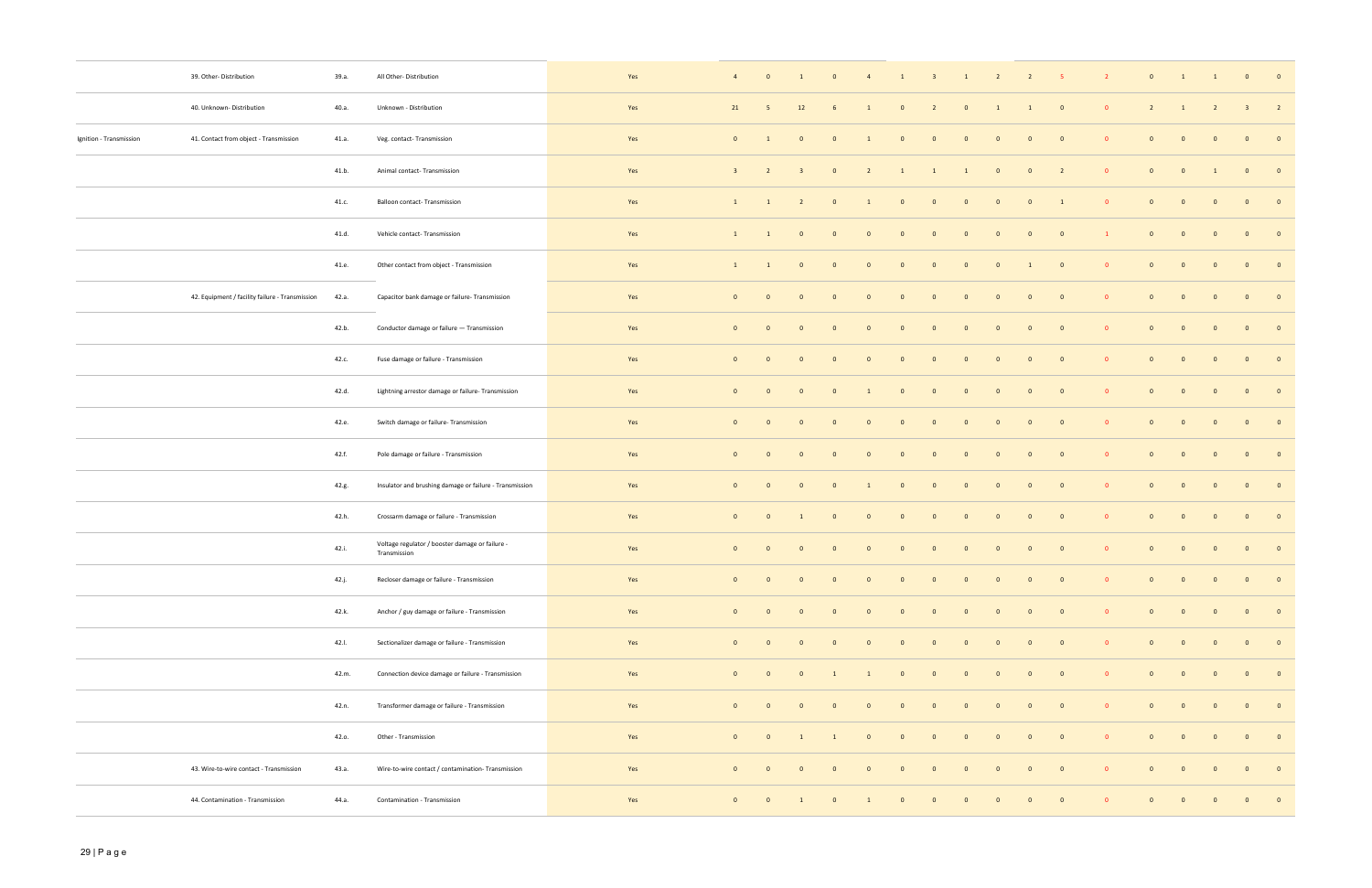| 45. Utility work / Operation         | 45.a. | Utility work / Operation         | <b>No</b> |  |  |                                                                                              |  |  |  |  | $\overline{0}$ |                                                      | $\begin{array}{ccc} 0 & & 0 \end{array}$ |
|--------------------------------------|-------|----------------------------------|-----------|--|--|----------------------------------------------------------------------------------------------|--|--|--|--|----------------|------------------------------------------------------|------------------------------------------|
| 46. Vandalism / Theft - Transmission | 46.a. | Vandalism / Theft - Transmission | Yes       |  |  | $\begin{array}{ccccccccccccccccccccc} 0 & 0 & 0 & 0 & 0 & 0 & 0 & 0 & 0 & 0 & 0 \end{array}$ |  |  |  |  |                | $\begin{array}{ccccccc}\n0 & & 0 & & 0\n\end{array}$ |                                          |
| 47. Other-Transmission               | 47.a. | All Other-Transmission           | Yes       |  |  |                                                                                              |  |  |  |  |                |                                                      |                                          |
| 48. Unknown-Transmission             | 48.a. | Unknown - Transmission           | Yes       |  |  |                                                                                              |  |  |  |  | $\overline{0}$ |                                                      | $\begin{array}{ccc} 0 & & 0 \end{array}$ |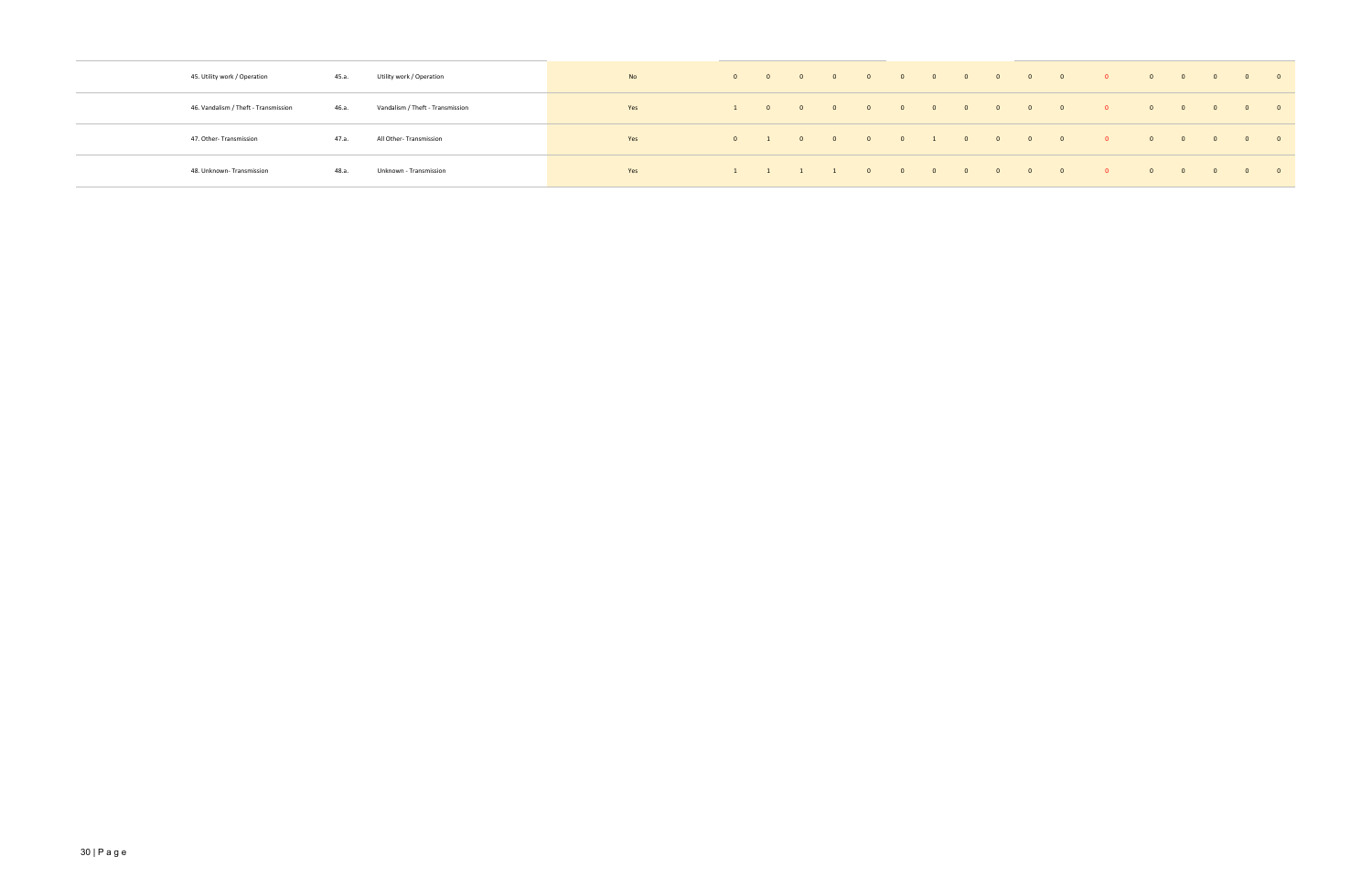|                                                     |                 | refer to all lines at or above 65kV, and distribution lines refer to all lines below 65kV<br>rom 2015 - 2019 should be actual numbers. 2020 - 2023 should be projected. In future subm |                                                                                                                                                                                                                                                                    |                |                                   |         |                |             |             |                         |               |                          |
|-----------------------------------------------------|-----------------|----------------------------------------------------------------------------------------------------------------------------------------------------------------------------------------|--------------------------------------------------------------------------------------------------------------------------------------------------------------------------------------------------------------------------------------------------------------------|----------------|-----------------------------------|---------|----------------|-------------|-------------|-------------------------|---------------|--------------------------|
| drivers of ienitions by HFTD region                 |                 |                                                                                                                                                                                        | Number of isnitions by HFTD tier<br>Non-HTD HED Zone 1 HFD Tier 2 HFD Tie 2 3nd CHUCHED Non-HTD END And HTDTier 2 HFDTier 3 Non-CHUCHED Non-HTD HFDTier 3 Non-CHUCHED Non-HTD Tier 2 Non-CHUCHED Non-HTD Non-HTD Non-HTD Non-HTD Non-HTD Non-HTD Non-HTD Non-HTD N |                |                                   |         |                | HFTD Zone 1 | HFTD Tier 2 | HFTD Tier 3             | Non-CPUC HFTD |                          |
| Metric type                                         |                 | Ignition driver                                                                                                                                                                        | Are ignitions tracked for ignition driver? (yes / no) 2015 2015 2015 2015 2015<br>2016 2016 2016 2016<br>2018 2018 2018 2018<br>2018 2019 2019 2019 2019<br>2019<br>2020 2020 2020 2020                                                                            |                |                                   |         |                |             |             |                         |               |                          |
| 1. Contact from object - Distribution               | $-1.4$ .        | Veg. contact- Distribution                                                                                                                                                             | Yes<br>7 0 1 4 0 10 0 1 5 0 10 0 4 1 0 10 0 1 1 1 1 8 0 2 1 0                                                                                                                                                                                                      | 9<br>$\bullet$ | 1                                 | $\circ$ | $\bullet$<br>9 | $\bullet$   |             | $\bullet$               |               |                          |
|                                                     | 1.b.            | Animal contact - Distribution                                                                                                                                                          | Yes<br>15 0 2 5<br>$\begin{array}{cccccccccccccc} 2 & & 0 & & 1 & & 6 \end{array}$<br>$3 \t 0 \t 1 \t 2$<br>$8$ 0 3 1<br>$\bullet$                                                                                                                                 |                |                                   |         |                |             |             |                         |               |                          |
|                                                     | 1.6             | Balloon contact- Distribution                                                                                                                                                          | Yes<br>$10$ 0 0 2<br>$\overline{z}$<br>11<br>24<br>10<br>$0 \qquad 2 \qquad 3$<br>10 0 2 5<br>$\alpha$<br>$\overline{\mathbf{3}}$<br>15<br>$\circ$                                                                                                                 |                |                                   |         |                |             |             | $\overline{\mathbf{3}}$ |               |                          |
|                                                     |                 |                                                                                                                                                                                        | $\ddot{a}$ and $\ddot{a}$                                                                                                                                                                                                                                          |                |                                   |         |                |             |             |                         |               |                          |
|                                                     | 1.d.            | Vehicle contact-Distribution                                                                                                                                                           | Yes<br>$7 \t 0 \t 0 \t 4$<br>$4$ 0 3 5<br>$\begin{array}{ccccccccccccc}\n8 & & 0 & & 2 & & 0\n\end{array}$<br>$\circ$<br>400<br>$\circ$<br>$\mathbf{A}$ and $\mathbf{A}$ and $\mathbf{A}$<br>$\sim$<br>$\bullet$                                                   |                |                                   |         |                |             |             | $\overline{\mathbf{3}}$ |               |                          |
|                                                     | 1.4.            | Other contact from object - Distribution                                                                                                                                               | Yes<br>$\begin{array}{cccccccccccccc} 2 & & 0 & & 1 & & 1 \end{array}$<br>0 0 0 0 0 4 0 0 2 0 4 0 1 0<br>$\sim$<br>$3 \t 0 \t 1 \t 2$<br>$3 \t 0 \t 0 \t 1$<br>$\overline{1}$                                                                                      |                |                                   |         |                |             |             |                         |               |                          |
| 2. Equipment / facility failure - Distribution 2.a. |                 | Capacitor bank damage or failure- Distributio                                                                                                                                          | Yes<br>$\begin{array}{ccccccccccccccccc} 0 & 0 & 0 & 0 & 0 \end{array}$<br>$\circ$ $\circ$<br>0                                                                                                                                                                    |                |                                   |         |                |             |             |                         |               |                          |
|                                                     |                 |                                                                                                                                                                                        |                                                                                                                                                                                                                                                                    |                |                                   |         |                |             |             |                         |               |                          |
|                                                     | 2.b.            | Conductor damage or failure - Distribution                                                                                                                                             | Yes<br>$1 \qquad 0 \qquad 1$<br>$6$ 0 2 3<br>0<br>11<br>14<br>1<br>$0 \qquad 1 \qquad 3$<br>$\sim$<br>$\bullet$<br>$\sim$ 2                                                                                                                                        |                |                                   |         |                |             |             |                         |               |                          |
|                                                     | 2.e.            | Fuse damage or failure - Distribution                                                                                                                                                  | Yes<br>$0 \qquad 0 \qquad 0 \qquad 1$<br>$1 \quad 0 \quad 0 \quad 0$<br>$\sim$<br>$\sim$ 0                                                                                                                                                                         |                |                                   |         |                |             |             |                         |               |                          |
|                                                     | 2.d.            | Lightning arrestor damage or failure-Distribution                                                                                                                                      | Yes<br>$2 \qquad 0 \qquad$<br>$0 \qquad 0$                                                                                                                                                                                                                         |                |                                   |         |                |             |             |                         |               |                          |
|                                                     | 2.0.            |                                                                                                                                                                                        | Yes<br>$\sim$ 0<br>$\overline{2}$<br>5 <sup>1</sup>                                                                                                                                                                                                                |                |                                   |         |                |             |             |                         |               |                          |
|                                                     |                 | Switch damage or failure-Distribution                                                                                                                                                  |                                                                                                                                                                                                                                                                    |                |                                   |         |                |             |             |                         |               |                          |
|                                                     | 2.6.            | Pole damage or failure - Distribution                                                                                                                                                  | Yes<br>$1 \qquad 0 \qquad$<br>$2 \qquad 0 \qquad 0$<br>$1 \qquad 0 \qquad 0 \qquad 0$<br>0<br>0 0 0 0 0 0 0 0 1 0 2 0 1 0                                                                                                                                          |                |                                   |         |                |             |             |                         |               |                          |
|                                                     | 2x              | Insulator and brushing damage or failure - Distribution                                                                                                                                | Yes<br>0 0 0 1 0 2 0 0 0 0 5 0 1 1<br>$\begin{array}{ccccccccccccccccc} 0 & & 0 & & 1 & & 0 \end{array}$<br>$\bullet$<br>$\begin{array}{ccccccccccccccccc} 0 & & 0 & & 2 & & 0 \end{array}$<br>$\bullet$<br>$\bullet$                                              |                |                                   |         |                |             |             |                         |               |                          |
|                                                     | 2.h             | Crossarm damage or failure - Distribution                                                                                                                                              | Yes<br>$\begin{array}{cccccccccccccc} 1 & & 0 & & 0 & & 0 \end{array}$<br>$\bullet$<br>$2 \qquad 0 \qquad 0 \qquad 0$<br>$\bullet$<br>$1 \qquad 0 \qquad 0 \qquad 0$<br>$\bullet$                                                                                  |                |                                   |         |                |             |             |                         |               |                          |
|                                                     |                 |                                                                                                                                                                                        |                                                                                                                                                                                                                                                                    |                |                                   |         |                |             |             |                         |               |                          |
|                                                     |                 | Voltage regulator / booster damage or failure - Distribution                                                                                                                           | a a a a a a a a a a a a a a a<br>Yes<br>$\begin{array}{ccccccccccccccccc} 0 & & 0 & & 0 & & 0 & & 0 \end{array}$                                                                                                                                                   |                |                                   |         |                |             |             |                         |               |                          |
|                                                     | 2.5             | Recloser damage or failure - Distribution                                                                                                                                              | Yes<br>$\begin{array}{ccccccccccccccccc} 0 & & 0 & & 0 & & 0 & & \end{array}$<br>$\sim$ 0                                                                                                                                                                          |                |                                   |         |                |             |             |                         |               |                          |
|                                                     | 2.8.            | Anchor / guy damage or failure - Distribution                                                                                                                                          | Yes<br>$0\qquad 0\qquad 0\qquad 0$                                                                                                                                                                                                                                 |                |                                   |         |                |             |             |                         |               |                          |
|                                                     |                 |                                                                                                                                                                                        |                                                                                                                                                                                                                                                                    |                |                                   |         |                |             |             |                         |               |                          |
|                                                     | 2.1             | Sectionalizer damage or failure - Distribution                                                                                                                                         | Yes<br>$\sim$ 0                                                                                                                                                                                                                                                    | $\sim$ 0       | $\sim$ 0                          |         |                |             |             |                         |               | # ignition               |
|                                                     | 2.m.            | Connection device damage or failure - Distribution                                                                                                                                     | Yes<br>1 0 1 2 0 1 0 2 1 0 2 0 0 1 0 0 0 0 1 0 4 0 0 2 1 3 0 0 0 0                                                                                                                                                                                                 | $\frac{2}{2}$  | $\sim$                            |         |                |             |             |                         |               |                          |
|                                                     | 2n              | Transformer damage or failure - Distribution                                                                                                                                           | Yes<br>$2 \qquad 0 \qquad 0 \qquad 1$<br>1 0 1 0 0 1 0 0 1 0 8 0 0 2 0 2 0 0 1 0 8 0 1 1 0<br>$\sim$ 0                                                                                                                                                             |                | $\circ$                           |         |                |             |             |                         |               |                          |
|                                                     |                 | 2 o Other Distribution                                                                                                                                                                 |                                                                                                                                                                                                                                                                    |                |                                   |         |                |             |             |                         |               |                          |
|                                                     |                 |                                                                                                                                                                                        | Yes                                                                                                                                                                                                                                                                |                | $\overline{a}$ and $\overline{a}$ |         |                |             |             |                         |               |                          |
| 3. Wire-to-wire contact - Distribution              | 3.a.            | Wire-to-wire contact / contamination- Distribution                                                                                                                                     | 0 2 0 0 1 0 1 0 2 0 0 6 0 1 1 0 4 0 0 1 0<br>Yes<br>$1 \quad 0 \quad 0 \quad 0$                                                                                                                                                                                    |                |                                   |         |                |             |             |                         |               |                          |
| 4. Contamination - Distribution                     | 4.a.            | Contamination - Distribution                                                                                                                                                           | Yes<br>$\bullet$                                                                                                                                                                                                                                                   |                |                                   |         |                |             |             |                         |               |                          |
| 5. Utility work / Operation                         | S.a.            | Utility work / Operation                                                                                                                                                               | No                                                                                                                                                                                                                                                                 |                |                                   |         |                |             |             |                         |               |                          |
|                                                     |                 |                                                                                                                                                                                        |                                                                                                                                                                                                                                                                    |                |                                   |         |                |             |             |                         |               |                          |
| 6. Vandalism / Theft - Distribution                 | 6.a.            | Vandalism / Theft - Distribution                                                                                                                                                       | 0 0 0 0 0 0 1 0 0 0 0 0 4 0 1 1 0 4 0 0 2<br>Yes                                                                                                                                                                                                                   |                |                                   |         |                |             |             |                         |               |                          |
| 7. Other- Distribution                              | 7.a.            | All Other-Distribution                                                                                                                                                                 | Yes<br>$\begin{array}{ccccccccccccccccc} 0 & & 0 & & 0 & & 0 & & 0 & & \end{array}$<br>$1 \t 0 \t 2 \t 1$<br>600<br>$\sim$ 0                                                                                                                                       |                |                                   |         |                |             |             |                         |               |                          |
| 8. Unknown-Distribution                             | 8.4.            | Unknown - Distribution                                                                                                                                                                 | Yes<br>$\bullet$<br>$0 \qquad 0$                                                                                                                                                                                                                                   |                |                                   |         |                |             |             |                         |               |                          |
|                                                     |                 |                                                                                                                                                                                        |                                                                                                                                                                                                                                                                    |                |                                   |         |                |             |             |                         |               |                          |
| 9. Contact from object - Transmission               | 9.8.            | Veg. contact-Transmissio                                                                                                                                                               | Yes<br>$\bullet$                                                                                                                                                                                                                                                   |                |                                   |         |                |             |             |                         |               |                          |
|                                                     | 9.b.            | Animal contact-Transmission                                                                                                                                                            | Yes<br>$\bullet$                                                                                                                                                                                                                                                   |                |                                   |         |                |             |             |                         |               |                          |
|                                                     | 9.6             | Balloon contact-Transmission                                                                                                                                                           | Yes                                                                                                                                                                                                                                                                |                |                                   |         |                |             |             |                         |               |                          |
|                                                     |                 |                                                                                                                                                                                        |                                                                                                                                                                                                                                                                    |                |                                   |         |                |             |             |                         |               |                          |
|                                                     | 9.d.            | Vehicle contact-Transmission                                                                                                                                                           | Yes                                                                                                                                                                                                                                                                |                |                                   |         |                |             |             |                         |               |                          |
|                                                     | 9.6.            | Other contact from object - Transmissing                                                                                                                                               | Yes                                                                                                                                                                                                                                                                |                |                                   |         |                |             |             |                         |               |                          |
| 10. Equipment / facility failure -                  | 10.a.           | Capacitor bank damage or failure-Transmissi                                                                                                                                            | Yes                                                                                                                                                                                                                                                                |                |                                   |         |                |             |             |                         |               |                          |
|                                                     | 10 <sub>b</sub> | Conductor damage or failure - Transmissio                                                                                                                                              | Yes                                                                                                                                                                                                                                                                |                |                                   |         |                |             |             |                         |               |                          |
|                                                     |                 |                                                                                                                                                                                        |                                                                                                                                                                                                                                                                    |                |                                   |         |                |             |             |                         |               |                          |
|                                                     |                 | Fuse damage or failure - Transmissio                                                                                                                                                   | Yes                                                                                                                                                                                                                                                                |                |                                   |         |                |             |             |                         |               |                          |
|                                                     |                 | 10.d. Lightning arrestor damage or failure-Transmissi                                                                                                                                  |                                                                                                                                                                                                                                                                    |                |                                   |         |                |             |             |                         |               |                          |
|                                                     |                 |                                                                                                                                                                                        |                                                                                                                                                                                                                                                                    |                |                                   |         |                |             |             |                         |               |                          |
|                                                     |                 |                                                                                                                                                                                        |                                                                                                                                                                                                                                                                    |                |                                   |         |                |             |             |                         |               |                          |
|                                                     |                 | Pole damage or failure - Transmission                                                                                                                                                  |                                                                                                                                                                                                                                                                    |                |                                   |         |                |             |             |                         |               | 0 alignitions this table |
|                                                     |                 | Insulator and brushing damage or failure - Transmission                                                                                                                                | Yes                                                                                                                                                                                                                                                                |                |                                   |         |                |             |             |                         |               | 0 #ignitions this table  |
|                                                     |                 | 10.h. Crossarm damage or failure - Transmission                                                                                                                                        | Yes                                                                                                                                                                                                                                                                |                |                                   |         |                |             |             |                         |               |                          |
|                                                     |                 |                                                                                                                                                                                        |                                                                                                                                                                                                                                                                    |                |                                   |         |                |             |             |                         |               |                          |
|                                                     |                 | 10.i. Voltage regulator / booster damage or failure - Transmission                                                                                                                     | Yes                                                                                                                                                                                                                                                                |                |                                   |         |                |             |             |                         |               |                          |
|                                                     |                 | 10.j. Recloser damage or failure - Transmission                                                                                                                                        | ra a la la la la contra la contra la contra la contra la contra la contra la la la la la la la la la la la la<br>Yes                                                                                                                                               |                |                                   |         |                |             |             |                         |               |                          |
|                                                     |                 | 10.k. Anchor / guy damage or failure - Transmission                                                                                                                                    | Yes                                                                                                                                                                                                                                                                |                |                                   |         |                |             |             |                         |               |                          |
|                                                     |                 |                                                                                                                                                                                        |                                                                                                                                                                                                                                                                    |                |                                   |         |                |             |             |                         |               |                          |
|                                                     |                 | 10.1. Sectionalizer damage or failure - Transmission                                                                                                                                   | Yes                                                                                                                                                                                                                                                                |                |                                   |         |                |             |             |                         |               |                          |
|                                                     |                 | 10.m. Connection device damage or failure - Transmission                                                                                                                               | no di constituito de constituito de constituito de constituito de constituito de constituito de constituito de<br>Yes                                                                                                                                              |                |                                   |         |                |             |             |                         |               |                          |
|                                                     |                 | 10.n. Transformer damage or failure - Transmission                                                                                                                                     | Yes                                                                                                                                                                                                                                                                |                |                                   |         |                |             |             |                         |               |                          |
|                                                     |                 | 10 o Other Transmission                                                                                                                                                                |                                                                                                                                                                                                                                                                    |                |                                   |         |                |             |             |                         |               |                          |
|                                                     |                 |                                                                                                                                                                                        | Yes                                                                                                                                                                                                                                                                |                |                                   |         |                |             |             |                         |               |                          |
|                                                     |                 | 11. Wire-to-wire contact - Transmission 11.a. Wire-to-wire contact / contamination- Transmission                                                                                       | Yes                                                                                                                                                                                                                                                                |                |                                   |         |                |             |             |                         |               |                          |
| 12. Contamination - Transmission                    |                 | 12.a. Contamination - Transmission                                                                                                                                                     | Yes                                                                                                                                                                                                                                                                |                |                                   |         |                |             |             |                         |               | Note that                |
| 13. Utility work / Operation                        |                 | 13.a. Utility work / Operation                                                                                                                                                         |                                                                                                                                                                                                                                                                    |                |                                   |         |                |             |             |                         |               | Note that                |
|                                                     |                 |                                                                                                                                                                                        | No                                                                                                                                                                                                                                                                 |                |                                   |         |                |             |             |                         |               |                          |
| 14. Vandalism / Theft - Transmissio                 |                 | 14.a. Vandalism / Theft - Transmission                                                                                                                                                 | na a constante de constante de constante de constante de constante de constante de constante de la constante d<br>Yes                                                                                                                                              |                |                                   |         |                |             |             |                         |               |                          |
| 15. Other-Transmission                              |                 | 15.a. All Other- Transmission                                                                                                                                                          | Notestate<br>Notestate in the contract of the contract of the contract of the contract of the contract of the contract of t<br>District of the contract of the contract of the contract of the contract of the contract of the cont<br>Yes                         |                |                                   |         |                |             |             |                         |               |                          |
| 16. Unknown-Transmission                            |                 | 16.a. Unknown - Transmission                                                                                                                                                           | Yes                                                                                                                                                                                                                                                                |                |                                   |         |                |             |             |                         |               |                          |
|                                                     |                 |                                                                                                                                                                                        |                                                                                                                                                                                                                                                                    |                |                                   |         |                |             |             |                         |               |                          |

Next that we then the method method method in the determines pair and including the method method in the state of the state of the state of the state of the state of the state of the state of the state of the state of the Determining Casse of Marx Mission of dosego dans to follow this may have a differentiated complete. The state of the state of the state of the state of the state of the state of the state of the state of the state of the s Noon that SCE enhanced to the number provided in SCEs Telematical completes that SCE 2 -<br>This usual compared to the number provided in SCEs Telematical Completes that SCE 2 -<br>The state compared to the number provided in SC Noon that SC enhanced its mapply of outgot in SCT. Remedial Complaines that SCT is made that the state of the state of the state of the state of the state of the state of the state of the state of the state of the state of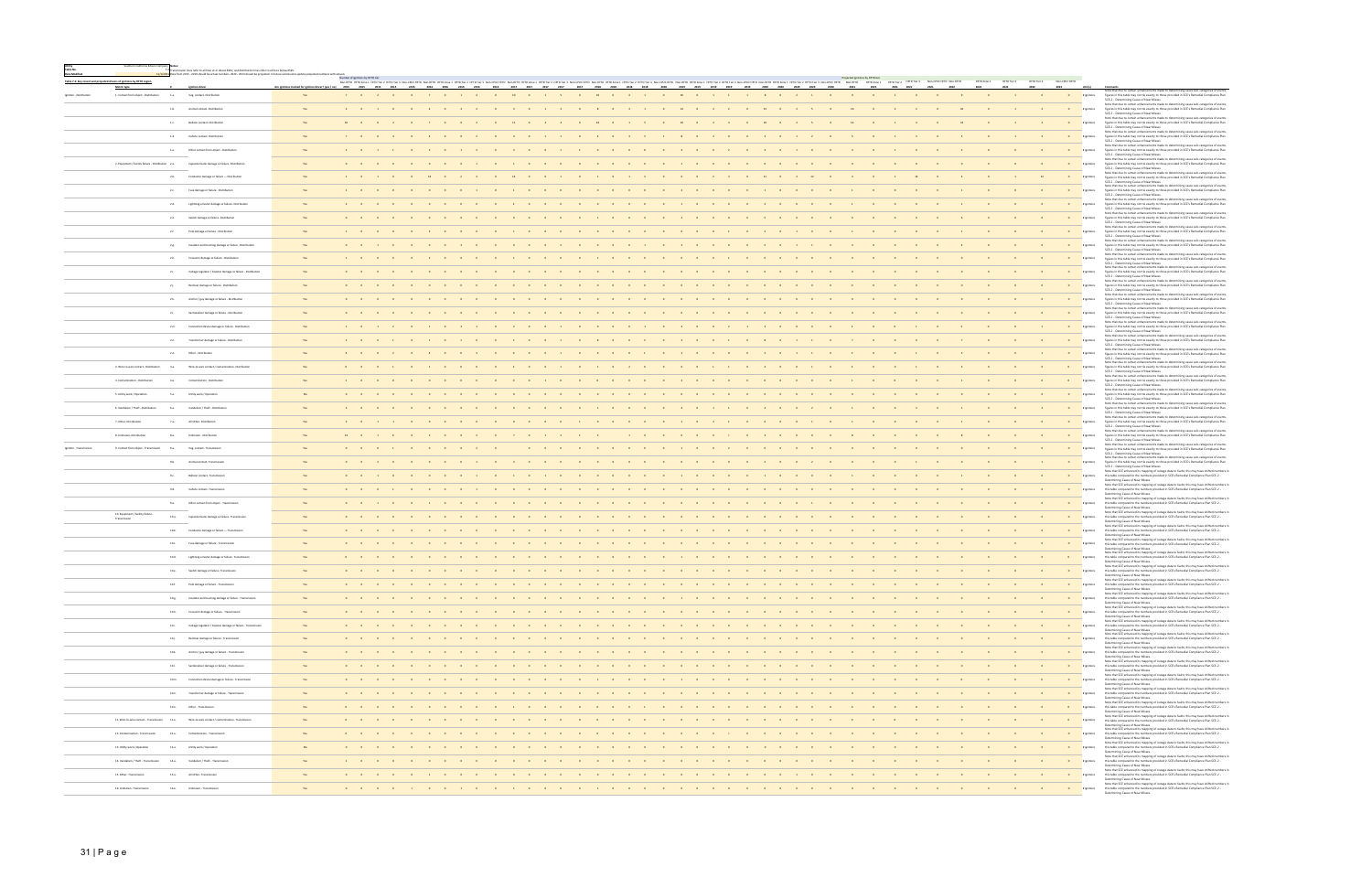time periods. SCE used 2020 recorded data adjusted for improvement expected based on SCE's planned wildfire mitigation activities to creat a baseline. To factor in weather variability, which has significant impacts on PSPS events, SCE developed a range around the baseline. The range was based on<br>an 18 year backcast analysis that analyzed how current PSPS trig details on calculating the range, please see section 8.5 SCE interprets this line item as de‐energized circuit count. Additionally, the numbers being reported may not align with the ESRB‐8 report because that report

operations data that has not been fully validated.

For Q2-Q4 2021 time periods, SCE used 2020 recorded data adjusted for improvement expected based on SCE's planned wildfire mitigation activities to create<br>a baseline. To factor in weathe varialitify, which has ignificant i

details on calculating the range, please see section 8.5<br>a baseline. To factor in weather variability, which has ignisted for improvement expected based on SCE's planed wildfire mitigation activities to create<br>a baseline.

details on calculating the range, please see section 8.5<br>SCE has not traditionally calculated reliability metrics tied to planned outages. Since 2019, SCE has been improving and refining its planned outage reliability reporting, therefore the years after 2018 reflect not only actual changes but changes due to the improved process. Further, SCE does not consider PSPS to be<br>planned outages but has included PSPS metrics in this row as requ

d on time-series forecast.

SCE has not traditionally calculated reliability metrics tied to planned outages subsects of the marry metric m<br>reporting, therefore the years after 2018 reflect not only actual changes but changes due to the improved proc

Forceast is based on time-seris forceast.<br>reporting, therefore the years after 2018 related to planned outages. Since 2019, SCE has been improving and refining its planned outage reliability<br>reporting, therefore the years

provide the data when it is available.<br>SCE has not traditionally calculated reliability metrics tied to planned outages. Since 2019, SCE has been improving and refining its planned outage reliability<br>reporting, therefore t

#### Forecast is based on time-series forecast.<br>SCE is currently unable to provide planned outage data metrics due to recent IT system implementation issues. SCE is actively investigating this issue and will<br>provide the data wh

Forecast is based on time‐series forecast.<br>The numbers being reported may not align with the ESRB‐8 report because that report uses preliminary operations data that has not been fully validated.

hat earlier PSPS events were not tracked and recorded in the same level of detail as it is now, therefore not all data is available.

For Q2-Q4 021 time periods, SCE used 2020 recorded data adjusted for improvement expected based on SCE's planned metaphora and the metaphora and the state of the state of the state of the state of the state of the state of

For Q2-Q4 2021 time periods, SCE used 2020 recorded data adjusted for improvement expected based on SCE's planned wildfire mitigation activities to create<br>a baseline. To factor in weatheliting, which has significant impact details on calculating the range, please see section 8.5 The numbers being reported may not align with the ESRB‐8 report because that report uses preliminary operations data that has not been fully validated.

hat earlier PSPS events were not tracked and recorded in the same level of detail as it is now, therefore not all data is available.

For Q2-Q4 2021 time periods, SCE used 2020 recorded data adjusted for improvement expected based on SCE's planned wildfire mitigation activities to create<br>a baseline. To factor in weathe varialitify, which has ignificant i lating the range, please see section 8.5

eing reported may not align with the ESRB‐8 report because that report uses preliminary operations data that has not been fully validated.

.<br>hat earlier PSPS events were not tracked and recorded in the same level of detail as it is now, therefore not all data is available.

ing reported may not align with the ESRB‐8 report because that report uses preliminary operations data that has not been fully validated.

hat earlier PSPS events were not tracked and recorded in the same level of detail as it is now, therefore not all data is available.

.<br>hat earlier PSPS events were not tracked and recorded in the same level of detail as it is now, therefore not all data is available.

hat earlier PSPS events were not tracked and recorded in the same level of detail as it is now, therefore not all data is available.

that earlier PSPS events were not tracked and recorded in the same level of detail as it is now, therefore not all data is available.

the number of customers on a circuit whether they were de‐energized or not

For Q2-Q4 021 ime periods, SCE used 2020 recorded data adjusted for improvement expected based on SCE's planned<br>a baseline. To factor in weather variability, which has significant impacts on PSPS events, SCE developed a ra

SCE also notes, that earlier P595 events were not tracked and recorded in the same level of detail as it is now, therefore not all data is wailable.<br>For Q2-Q4 2021 time periods, SCE used 2020 recorded data adjusted for imp

hat earlier PSPS events were not tracked and recorded in the same level of detail as it is now, therefore not all data is available.

rs were corrected as the original anlaysis methodology was found to be faulty. Additionally, Since historical numbers were adjusted, the

forecast numbers were re-forecasted.<br>For Q2-Q4 2021 time periods, SCE used 2020 recorded data adjusted for improvement expected based on SCE's planed wildfire mitigation activities to create<br>a baseline. To factor in weathe

.<br>hat earlier PSPS events were not tracked and recorded in the same level of detail as it is now, therefore not all data is available

ers were corrected as the original anlaysis methodology was found to be faulty. Additionally, Since historical numbers were adjusted, the s were re‐forecasted.

| <b>Utility</b><br>Table No.                         | Southern California Edison Company | ntes                                                                     |                |                |              |                          |                                                                                            |                          |                |                |                           |                 |                                                                                                               |                                          |                                |      |      |      |              |                                                                                                                                                                          |                                                                                            |
|-----------------------------------------------------|------------------------------------|--------------------------------------------------------------------------|----------------|----------------|--------------|--------------------------|--------------------------------------------------------------------------------------------|--------------------------|----------------|----------------|---------------------------|-----------------|---------------------------------------------------------------------------------------------------------------|------------------------------------------|--------------------------------|------|------|------|--------------|--------------------------------------------------------------------------------------------------------------------------------------------------------------------------|--------------------------------------------------------------------------------------------|
|                                                     |                                    | PSPS" = Public Safety Power Shutoff<br>future submissions update planned |                |                |              |                          |                                                                                            |                          |                |                |                           |                 |                                                                                                               |                                          |                                |      |      |      |              |                                                                                                                                                                          |                                                                                            |
| <b>Date Modified</b>                                |                                    | 11/1/2021 upgrade numbers with actuals                                   | Actual         |                |              |                          |                                                                                            |                          |                |                |                           |                 |                                                                                                               |                                          | Projected                      |      |      |      |              |                                                                                                                                                                          |                                                                                            |
| Table 11: Recent use of PSPS and other PSPS metrics |                                    |                                                                          |                |                |              |                          |                                                                                            | Q1                       | Q2             | Q3             | Q4                        | Q1              | Q2                                                                                                            | Q3                                       | Q4                             | Q1   | Q2   | Q3   | Q4           |                                                                                                                                                                          |                                                                                            |
| <b>Metric type</b>                                  |                                    | Outcome metric name                                                      | 2015           | 2016           | 2017         | 2018                     | 2019                                                                                       | 2020                     | 2020           | 2020           | 2020                      | 2021            | 2021                                                                                                          | 2021                                     | 2021                           | 2022 | 2022 | 2022 | 2022 Unit(s) |                                                                                                                                                                          | Comments<br>During 2020, SCE initiated 12 PSPS events                                      |
|                                                     |                                    |                                                                          |                |                |              |                          |                                                                                            |                          |                |                |                           |                 |                                                                                                               |                                          |                                |      |      |      |              |                                                                                                                                                                          | when de-energization was likely to occur                                                   |
| 1. Recent use of PSPS                               | 1.a                                | Frequency of PSPS events (total)                                         | $\mathbf{0}$   | $\circ$        | $\mathbf{1}$ | $\overline{\phantom{a}}$ | 7                                                                                          | $\overline{0}$           | $\bullet$      | $\overline{2}$ | 8                         | $\mathbf{1}$    | $\overline{1}$                                                                                                |                                          | Low 3 / High 11                |      |      |      |              | Number of instances where utility operating protocol requires de-energization of a<br>circuit or portion thereof to reduce ignition probability, per year. Only include  | For Q2-Q4 2021 time periods, SCE used 2                                                    |
|                                                     |                                    |                                                                          |                |                |              |                          |                                                                                            |                          |                |                |                           |                 |                                                                                                               |                                          |                                |      |      |      |              | events in which de-energization ultimately occurred                                                                                                                      | a baseline. To factor in weather variabilit                                                |
|                                                     |                                    |                                                                          |                |                |              |                          |                                                                                            |                          |                |                |                           |                 |                                                                                                               |                                          |                                |      |      |      |              |                                                                                                                                                                          | an 18 year backcast analysis that analyze                                                  |
|                                                     |                                    |                                                                          |                |                |              |                          |                                                                                            |                          |                |                |                           |                 |                                                                                                               |                                          |                                |      |      |      |              |                                                                                                                                                                          | details on calculating the range, please se<br>SCE interprets this line item as de-energi: |
|                                                     |                                    |                                                                          |                |                |              |                          |                                                                                            |                          |                |                |                           |                 |                                                                                                               |                                          |                                |      |      |      |              |                                                                                                                                                                          | uses preliminary operations data that has                                                  |
|                                                     | 1.b.                               | Scope of PSPS events (total)                                             | $\circ$        | $\overline{0}$ | 7            | 6                        | 267                                                                                        | $\overline{0}$           | $\bullet$      | 7              | 417                       | 160             | $\overline{1}$                                                                                                |                                          | Low 147 / High 473             |      |      |      |              | Circuit-events, measured in number of events multiplied by number of circuits de-                                                                                        | For Q2-Q4 2021 time periods, SCE used 2                                                    |
|                                                     |                                    |                                                                          |                |                |              |                          |                                                                                            |                          |                |                |                           |                 |                                                                                                               |                                          |                                |      |      |      |              | energized per year                                                                                                                                                       | a baseline. To factor in weather variabilit                                                |
|                                                     |                                    |                                                                          |                |                |              |                          |                                                                                            |                          |                |                |                           |                 |                                                                                                               |                                          |                                |      |      |      |              |                                                                                                                                                                          | an 18 year backcast analysis that analyze<br>details on calculating the range, please se   |
|                                                     |                                    |                                                                          |                |                |              |                          |                                                                                            |                          |                |                |                           |                 |                                                                                                               |                                          |                                |      |      |      |              |                                                                                                                                                                          | For Q2-Q4 2021 time periods, SCE used 2                                                    |
|                                                     | 1.c.                               | Duration of PSPS events (total)                                          | $\circ$        | $\overline{0}$ | 87,019       |                          | 3,570 5,275,193                                                                            | $\overline{\phantom{0}}$ | $\bullet$      |                | 3,981 4,451,955 1,953,962 |                 | 224                                                                                                           | 88                                       | Low 1,213,366 / High 3,893,102 |      |      |      |              | Customer hours per year                                                                                                                                                  | a baseline. To factor in weather variabilit<br>an 18 year backcast analysis that analyze   |
|                                                     |                                    |                                                                          |                |                |              |                          |                                                                                            |                          |                |                |                           |                 |                                                                                                               |                                          |                                |      |      |      |              |                                                                                                                                                                          | details on calculating the range, please se                                                |
|                                                     |                                    |                                                                          |                |                |              |                          |                                                                                            |                          |                |                |                           |                 |                                                                                                               |                                          |                                |      |      |      |              |                                                                                                                                                                          | SCE has not traditionally calculated reliab                                                |
|                                                     |                                    | Customer hours of planned outages                                        |                |                |              |                          |                                                                                            |                          |                |                |                           |                 | <b>Not Currently</b>                                                                                          | <b>Not Currently</b>                     |                                |      |      |      |              |                                                                                                                                                                          | reporting, therefore the years after 2018<br>planned outages but has included PSPS n       |
| 2. Customer hours of PSPS and other outages         | 2.a.                               | including PSPS (total)                                                   | $\circ$        |                |              |                          | 11,067,182 10,406,442 9,556,442 10,918,480 1,236,491 770,811 1,295,679 6,103,855 3,778,268 |                          |                |                |                           |                 | Available                                                                                                     | <b>Available</b>                         | 4,539,429                      |      |      |      |              | Total customer hours of planned outages per year                                                                                                                         | recent IT system implementation issues.                                                    |
|                                                     |                                    |                                                                          |                |                |              |                          |                                                                                            |                          |                |                |                           |                 |                                                                                                               |                                          |                                |      |      |      |              |                                                                                                                                                                          | Forecast is based on time-series forecast                                                  |
|                                                     |                                    |                                                                          |                |                |              |                          |                                                                                            |                          |                |                |                           |                 |                                                                                                               |                                          |                                |      |      |      |              |                                                                                                                                                                          |                                                                                            |
|                                                     | 2.b.                               | Customer hours of unplanned outages,<br>not including PSPS (total)       |                |                |              |                          |                                                                                            |                          |                |                |                           |                 | 8,401,612 9,276,813 7,788,697 6,088,158 7,617,913 1,480,964 1,496,752 2,350,456 2,224,812 1,615,913 1,958,196 | 3,639,476                                | 2,224,812                      |      |      |      |              | Total customer hours of unplanned outages per year                                                                                                                       | Forecast is based on time-series forecast                                                  |
|                                                     |                                    |                                                                          |                |                |              |                          |                                                                                            |                          |                |                |                           |                 |                                                                                                               |                                          |                                |      |      |      |              |                                                                                                                                                                          |                                                                                            |
|                                                     |                                    |                                                                          |                |                |              |                          |                                                                                            |                          |                |                |                           |                 |                                                                                                               |                                          |                                |      |      |      |              |                                                                                                                                                                          | SCE has not traditionally calculated reliab<br>reporting, therefore the years after 2018   |
|                                                     |                                    | System Average Interruption Duration                                     | 100.15         | 241.21         | 214.28       |                          |                                                                                            |                          |                |                | 96.41                     | 63.08           | Not Currently                                                                                                 | <b>Not Currently</b>                     | 78.29                          |      |      |      |              | SAIDI index value = sum of all interruptions in time period where each interruption                                                                                      | planned outages but has included PSPS n                                                    |
|                                                     | 2.c.                               | Index (SAIDI) (including PSPS)                                           |                |                |              |                          | 183.09 215.91                                                                              | 31.46                    | 26.25          | 42.21          |                           |                 | Available                                                                                                     | Available                                |                                |      |      |      |              | is defined as sum(duration of interruption * # of customer interruptions) / Total<br>number of customers served                                                          | recent IT system implementation issues.                                                    |
|                                                     |                                    |                                                                          |                |                |              |                          |                                                                                            |                          |                |                |                           |                 |                                                                                                               |                                          |                                |      |      |      |              |                                                                                                                                                                          | Forecast is based on time-series forecast                                                  |
|                                                     |                                    |                                                                          |                |                |              |                          |                                                                                            |                          |                |                |                           |                 |                                                                                                               |                                          |                                |      |      |      |              | SAIDI index value = sum of all interruptions in time period where each interruption                                                                                      | SCE has not traditionally calculated reliab                                                |
|                                                     | 2.d.                               | System Average Interruption Duration<br>Index (SAIDI) (excluding PSPS)   | 100.15         | 241.21         | 213.25       | 183.04                   | 154.47                                                                                     | 31.46                    | 26.25          | 42.16          | 44.88                     | 39.76           | <b>Not Currently</b><br>Available                                                                             | <b>Not Currently</b>                     | 41.68                          |      |      |      |              | is defined as sum(duration of interruption * # of customer interruptions) / Total                                                                                        | reporting, therefore the years after 2018<br>SCE is currently unable to provide planne     |
|                                                     |                                    |                                                                          |                |                |              |                          |                                                                                            |                          |                |                |                           |                 |                                                                                                               |                                          |                                |      |      |      |              | number of customers served                                                                                                                                               | provide the data when it is available.                                                     |
|                                                     |                                    |                                                                          |                |                |              |                          |                                                                                            |                          |                |                |                           |                 |                                                                                                               |                                          |                                |      |      |      |              |                                                                                                                                                                          | SCE has not traditionally calculated reliab<br>reporting, therefore the years after 2018   |
|                                                     | 2.e.                               | System Average Interruption Frequency                                    | 1.164          | 1.335          | 1.203        | 1.029                    | 1.105                                                                                      | 0.222                    | 0.216          | 0.282          | 0.321                     | 0.293           | <b>Not Currently</b><br>Available                                                                             | <b>Not Currently</b><br><b>Available</b> | 0.279                          |      |      |      |              | SAIFI index value = sum of all interruptions in time period where each interruption<br>is defined as (total # of customer interruptions) / (total # of customers served) | planned outages but has included PSPS n                                                    |
|                                                     |                                    | Index (SAIFI) (including PSPS)                                           |                |                |              |                          |                                                                                            |                          |                |                |                           |                 |                                                                                                               |                                          |                                |      |      |      |              |                                                                                                                                                                          | recent IT system implementation issues.                                                    |
|                                                     |                                    |                                                                          |                |                |              |                          |                                                                                            |                          |                |                |                           |                 |                                                                                                               |                                          |                                |      |      |      |              |                                                                                                                                                                          | Forecast is based on time-series forecast<br>SCE is currently unable to provide planne     |
|                                                     | 2.f.                               | System Average Interruption Frequency                                    | 1.164          | 1.335          | 1.203        | 1.029                    | 1.067                                                                                      | 0.222                    | 0.216          | 0.281          | 0.279                     | 0.270           | Not Currently                                                                                                 | <b>Not Currently</b>                     | 0.278                          |      |      |      |              | SAIFI index value = sum of all interruptions in time period where each interruption provide the data when it is available.                                               |                                                                                            |
|                                                     |                                    | Index (SAIFI) (excluding PSPS)                                           |                |                |              |                          |                                                                                            |                          |                |                |                           |                 | Available                                                                                                     | Available                                |                                |      |      |      |              | is defined as (total # of customer interruptions) / (total # of customers served)                                                                                        | Forecast is based on time-series forecast                                                  |
|                                                     |                                    |                                                                          |                |                |              |                          |                                                                                            |                          |                |                |                           |                 |                                                                                                               |                                          |                                |      |      |      |              |                                                                                                                                                                          | The numbers being reported may not alig                                                    |
|                                                     |                                    |                                                                          |                |                |              |                          |                                                                                            |                          |                |                |                           |                 |                                                                                                               |                                          |                                |      |      |      |              |                                                                                                                                                                          | SCE also notes, that earlier PSPS events v                                                 |
| 3. Critical infrastructure impacted by PSPS         | 3.a.                               | Critical infrastructure impacted by PSPS                                 | $\mathbf{0}$   | $\mathbf{0}$   | <b>NA</b>    | <b>NA</b>                | 5,868                                                                                      | $\overline{0}$           | $\overline{0}$ | 12             | 5,123                     | 2,066           | 78                                                                                                            |                                          | Low 1,658 / High 5,320         |      |      |      |              | Number of critical infrastructure (in accordance with D.19-05-042) locations<br>impacted per hour multiplied by hours offline per year                                   |                                                                                            |
|                                                     |                                    |                                                                          |                |                |              |                          |                                                                                            |                          |                |                |                           |                 |                                                                                                               |                                          |                                |      |      |      |              |                                                                                                                                                                          | For Q2-Q4 2021 time periods, SCE used 2<br>a baseline. To factor in weather variabilit     |
|                                                     |                                    |                                                                          |                |                |              |                          |                                                                                            |                          |                |                |                           |                 |                                                                                                               |                                          |                                |      |      |      |              |                                                                                                                                                                          | an 18 year backcast analysis that analyze                                                  |
|                                                     |                                    |                                                                          |                |                |              |                          |                                                                                            |                          |                |                |                           |                 |                                                                                                               |                                          |                                |      |      |      |              |                                                                                                                                                                          | The numbers being reported may not alig                                                    |
| 4. Community outreach of PSPS metrics               | 4.a.                               | # of customers impacted by PSPS                                          | $\circ$        | $\mathbf{0}$   | 2,861        | 112                      | 198,826                                                                                    | $\overline{0}$           | $\overline{0}$ | 270            |                           | 229,530 116,349 | 78                                                                                                            |                                          | Low 67,220 / High 215,678      |      |      |      |              | # of customers impacted by PSPS (if multiple PSPS events impact the same                                                                                                 | For Q2-Q4 2021 time periods, SCE used 2                                                    |
|                                                     |                                    |                                                                          |                |                |              |                          |                                                                                            |                          |                |                |                           |                 |                                                                                                               |                                          |                                |      |      |      |              | customer, count each event as a separate customer)                                                                                                                       | a baseline. To factor in weather variabilit<br>an 18 year backcast analysis that analyze   |
|                                                     |                                    |                                                                          |                |                |              |                          |                                                                                            |                          |                |                |                           |                 |                                                                                                               |                                          |                                |      |      |      |              |                                                                                                                                                                          | details on calculating the range, please se                                                |
|                                                     |                                    |                                                                          |                |                |              |                          |                                                                                            |                          |                |                |                           |                 |                                                                                                               |                                          |                                |      |      |      |              |                                                                                                                                                                          | The numbers being reported may not alig                                                    |
|                                                     |                                    |                                                                          |                |                |              |                          |                                                                                            |                          |                |                |                           |                 |                                                                                                               |                                          |                                |      |      |      |              |                                                                                                                                                                          | SCE also notes, that earlier PSPS events v                                                 |
|                                                     | 4.b.                               | # of medical baseline customers impacted<br>by PSPS                      | $\Omega$       |                | <b>NA</b>    | <b>NA</b>                | 4.043                                                                                      | $\overline{0}$           | $\overline{0}$ | 11             | 7,725                     | 3,415           | $\overline{2}$                                                                                                |                                          | Low 2,443 / High 7,837         |      |      |      |              | # of customers impacted by PSPS (if multiple PSPS events impact the same<br>customer, count each event as a separate customer)                                           | For Q2-Q4 2021 time periods, SCE used 2                                                    |
|                                                     |                                    |                                                                          |                |                |              |                          |                                                                                            |                          |                |                |                           |                 |                                                                                                               |                                          |                                |      |      |      |              |                                                                                                                                                                          | a baseline. To factor in weather variabilit                                                |
|                                                     |                                    |                                                                          |                |                |              |                          |                                                                                            |                          |                |                |                           |                 |                                                                                                               |                                          |                                |      |      |      |              |                                                                                                                                                                          | an 18 year backcast analysis that analyze                                                  |
|                                                     |                                    |                                                                          |                |                |              |                          |                                                                                            |                          |                |                |                           |                 |                                                                                                               |                                          |                                |      |      |      |              |                                                                                                                                                                          | details on calculating the range, please se                                                |
|                                                     |                                    | # of customers notified prior to initiation                              |                |                |              |                          |                                                                                            |                          |                |                |                           |                 |                                                                                                               |                                          |                                |      |      |      |              | # of customers notified of PSPS event prior to initiation (if multiple PSPS events                                                                                       | The numbers being reported may not alig                                                    |
|                                                     | 4.c.                               | of PSPS event                                                            | $\Omega$       | $\mathbf{0}$   | <b>NA</b>    | <b>NA</b>                | 155,824                                                                                    | $\overline{0}$           | $\overline{0}$ | 232            |                           | 143,908 110,217 | 66                                                                                                            |                                          | Low 41,960 / High 134,628      |      |      |      |              | impact the same customer, count each event in which customer was notified as a<br>separate customer)                                                                     | SCE also notes, that earlier PSPS events v                                                 |
|                                                     |                                    |                                                                          |                |                |              |                          |                                                                                            |                          |                |                |                           |                 |                                                                                                               |                                          |                                |      |      |      |              |                                                                                                                                                                          |                                                                                            |
|                                                     |                                    | # of medical baseline customers notified                                 |                |                |              |                          |                                                                                            |                          |                |                |                           |                 |                                                                                                               |                                          |                                |      |      |      |              | # of customers notified of PSPS event prior to initiation (if multiple PSPS events                                                                                       | The numbers being reported may not alig                                                    |
|                                                     | 4.d.                               | prior to initiation of PSPS event                                        | $\Omega$       | $\Omega$       | <b>NA</b>    | <b>NA</b>                | 3,044                                                                                      | $\overline{0}$           | $\overline{0}$ | 15             | 7,531                     | 3,138           | $\overline{2}$                                                                                                | $\Omega$                                 | Low , 296 / High 7, 367        |      |      |      |              | impact the same customer, count each event in which customer was notified as a<br>separate customer)                                                                     | SCE also notes, that earlier PSPS events v                                                 |
|                                                     |                                    |                                                                          |                |                |              |                          |                                                                                            |                          |                |                |                           |                 |                                                                                                               |                                          |                                |      |      |      |              |                                                                                                                                                                          |                                                                                            |
|                                                     |                                    |                                                                          |                |                |              |                          |                                                                                            |                          |                |                |                           |                 |                                                                                                               |                                          |                                |      |      |      |              |                                                                                                                                                                          |                                                                                            |
|                                                     | 4.e.                               | % of customers notified prior to a PSPS<br>event impacting them          | $\circ$        | $\overline{0}$ | <b>NA</b>    | <b>NA</b>                | 78%                                                                                        | $\Omega$                 | $\overline{0}$ | 85%            | 62%                       | 95%             | 85%                                                                                                           | 100%                                     | 62%                            |      |      |      |              | $=4.c. / 4.a.$                                                                                                                                                           | SCE also notes, that earlier PSPS events v                                                 |
|                                                     |                                    |                                                                          |                |                |              |                          |                                                                                            |                          |                |                |                           |                 |                                                                                                               |                                          |                                |      |      |      |              |                                                                                                                                                                          |                                                                                            |
|                                                     |                                    |                                                                          |                |                |              |                          |                                                                                            |                          |                |                |                           |                 |                                                                                                               |                                          |                                |      |      |      |              |                                                                                                                                                                          |                                                                                            |
|                                                     | 4.f.                               | % of medical baseline customers notified                                 |                | $\overline{0}$ | <b>NA</b>    | <b>NA</b>                | 75%                                                                                        | $\overline{0}$           | $\overline{0}$ | 100%           | 88%                       | 92%             | 100%                                                                                                          | 0%                                       | 94%                            |      |      |      |              | $=4.d. / 4.b.$                                                                                                                                                           | SCE also notes, that earlier PSPS events v                                                 |
|                                                     |                                    | prior to a PSPS event impacting them                                     |                |                |              |                          |                                                                                            |                          |                |                |                           |                 |                                                                                                               |                                          |                                |      |      |      |              |                                                                                                                                                                          |                                                                                            |
|                                                     |                                    |                                                                          |                |                |              |                          |                                                                                            |                          |                |                |                           |                 |                                                                                                               |                                          |                                |      |      |      |              |                                                                                                                                                                          |                                                                                            |
| 5. Other PSPS metrics                               | 5.a.                               | Number of PSPS events triggered where<br>no de-energization occurred     | $\Omega$       | $\Omega$       | <b>NA</b>    | <b>NA</b>                | $\overline{7}$                                                                             | $\overline{0}$           | $\overline{2}$ | $\circ$        | $\Omega$                  | $\mathbf{0}$    | $\overline{1}$                                                                                                |                                          | $\overline{0}$                 |      |      |      |              | Number of instances where utility notified the public of a potential PSPS event but<br>no de-energization followed                                                       | SCE also notes, that earlier PSPS events v                                                 |
|                                                     |                                    |                                                                          |                |                |              |                          |                                                                                            |                          |                |                |                           |                 |                                                                                                               |                                          |                                |      |      |      |              |                                                                                                                                                                          | This data includes the number of custom                                                    |
|                                                     |                                    |                                                                          |                |                |              |                          |                                                                                            |                          |                |                |                           |                 |                                                                                                               |                                          |                                |      |      |      |              |                                                                                                                                                                          |                                                                                            |
|                                                     |                                    | Number of customers located on de-                                       |                |                |              |                          |                                                                                            |                          |                |                |                           |                 |                                                                                                               |                                          |                                |      |      |      |              |                                                                                                                                                                          | For Q2-Q4 2021 time periods, SCE used 2<br>a baseline. To factor in weather variabilit     |
|                                                     | 5.b.                               | energized circuit                                                        | $\Omega$       | $\Omega$       | <b>NA</b>    | <b>NA</b>                | 237.666                                                                                    | $\sqrt{2}$               | $\Omega$       |                | 5,820 407,853 597,448     |                 | 78                                                                                                            |                                          | Low 118,918 / High 381,552     |      |      |      |              | Number of customers                                                                                                                                                      | an 18 year backcast analysis that analyze                                                  |
|                                                     |                                    |                                                                          |                |                |              |                          |                                                                                            |                          |                |                |                           |                 |                                                                                                               |                                          |                                |      |      |      |              |                                                                                                                                                                          | details on calculating the range, please se                                                |
|                                                     |                                    |                                                                          |                |                |              |                          |                                                                                            |                          |                |                |                           |                 |                                                                                                               |                                          |                                |      |      |      |              |                                                                                                                                                                          | SCE also notes, that earlier PSPS events v                                                 |
|                                                     |                                    |                                                                          |                |                |              |                          |                                                                                            |                          |                |                |                           |                 |                                                                                                               |                                          |                                |      |      |      |              |                                                                                                                                                                          | For Q2-Q4 2021 time periods, SCE used 2<br>a baseline. To factor in weather variabilit     |
|                                                     |                                    |                                                                          |                |                |              |                          |                                                                                            |                          |                |                |                           |                 |                                                                                                               |                                          |                                |      |      |      |              |                                                                                                                                                                          | an 18 year backcast analysis that analyze                                                  |
|                                                     |                                    | Customer hours of PSPS per RFW OH                                        |                |                |              |                          |                                                                                            |                          |                |                |                           |                 |                                                                                                               |                                          |                                |      |      |      |              |                                                                                                                                                                          | details on calculating the range, please se                                                |
|                                                     | 5.c.                               | circuit mile day                                                         | $\circ$        | $\overline{0}$ | <b>NA</b>    | <b>NA</b>                | <b>NA</b>                                                                                  | $\overline{0}$           | $\overline{0}$ | 17             |                           | 434 875         | 11                                                                                                            |                                          | L 158 / H 507                  |      |      |      |              | =1.c. / RFW OH circuit mile days in time period                                                                                                                          | SCE also notes, that earlier PSPS events v                                                 |
|                                                     |                                    |                                                                          |                |                |              |                          |                                                                                            |                          |                |                |                           |                 |                                                                                                               |                                          |                                |      |      |      |              |                                                                                                                                                                          |                                                                                            |
|                                                     |                                    |                                                                          |                |                |              |                          |                                                                                            |                          |                |                |                           |                 |                                                                                                               |                                          |                                |      |      |      |              |                                                                                                                                                                          | Historical numbers were corrected as the<br>forecast numbers were re-forecasted.           |
|                                                     |                                    |                                                                          |                |                |              |                          |                                                                                            |                          |                |                |                           |                 |                                                                                                               |                                          |                                |      |      |      |              |                                                                                                                                                                          | For Q2-Q4 2021 time periods, SCE used 2                                                    |
|                                                     |                                    |                                                                          |                |                |              |                          |                                                                                            |                          |                |                |                           |                 |                                                                                                               |                                          |                                |      |      |      |              |                                                                                                                                                                          | a baseline. To factor in weather variabilit<br>an 18 year backcast analysis that analyze   |
|                                                     |                                    | Frequency of PSPS events (total) - High                                  |                |                |              |                          |                                                                                            |                          |                |                |                           |                 |                                                                                                               |                                          |                                |      |      |      |              | Events over time period that overlapped with a High Wind Warning as defined by                                                                                           | details on calculating the range, please se                                                |
|                                                     | 5.d.                               | Wind Warning wind conditions                                             | $\overline{0}$ | $\overline{0}$ | <b>NA</b>    | <b>NA</b>                | <b>NA</b>                                                                                  | $\overline{\phantom{0}}$ | $\sim$ 0       | $\sim$ 1       |                           | 8 1             | $\sim$ 1                                                                                                      | $\bullet$                                | L3/H11                         |      |      |      |              | the National Weather Service                                                                                                                                             | SCE also notes, that earlier PSPS events v                                                 |
|                                                     |                                    |                                                                          |                |                |              |                          |                                                                                            |                          |                |                |                           |                 |                                                                                                               |                                          |                                |      |      |      |              |                                                                                                                                                                          |                                                                                            |
|                                                     |                                    |                                                                          |                |                |              |                          |                                                                                            |                          |                |                |                           |                 |                                                                                                               |                                          |                                |      |      |      |              |                                                                                                                                                                          | Historical numbers were corrected as the<br>forecast numbers were re-forecasted.           |
|                                                     |                                    |                                                                          |                |                |              |                          |                                                                                            |                          |                |                |                           |                 |                                                                                                               |                                          |                                |      |      |      |              |                                                                                                                                                                          |                                                                                            |

During 2020, SCE initiated 12 PSPS events (2 of which SCE did not de-energize, Table 11, Metric Type 5.a.) with 16 periods of concern, i.e., periods of time<br>when de-energization was likely to occur due to forecast weather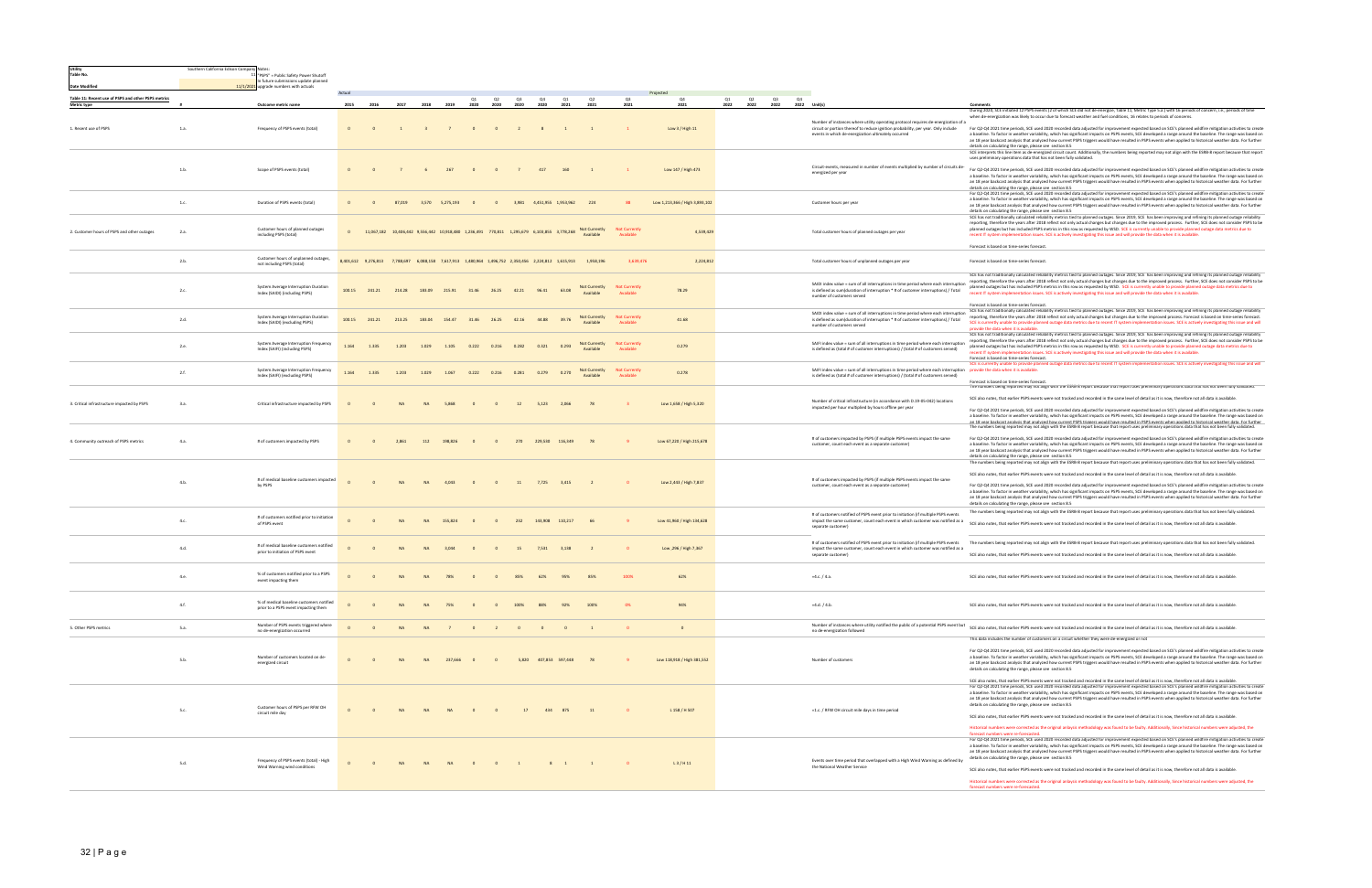|      |                                                                        |                |                          |           |           |           |                |                          |                |                             |                             |                 |                           |                                                                                                                                      | For Q2-Q4 2021 tin<br>a baseline. To facto<br>an 18 year backcas<br>details on calculati |
|------|------------------------------------------------------------------------|----------------|--------------------------|-----------|-----------|-----------|----------------|--------------------------|----------------|-----------------------------|-----------------------------|-----------------|---------------------------|--------------------------------------------------------------------------------------------------------------------------------------|------------------------------------------------------------------------------------------|
| 5.e. | Scope of PSPS events (total) - High Wind<br>Warning wind conditions    | $\overline{0}$ | $\Omega$                 | <b>NA</b> | <b>NA</b> | <b>NA</b> | $\sqrt{2}$     | $\Omega$                 | $\overline{7}$ | 392 151                     | $\sim$ $\sim$ $\sim$ $\sim$ | $\sim$ 0        | L 104 / H 335             | Estimated customers impacted over time period that overlapped with a High Wind<br>Warning as defined by the National Weather Service | SCE also notes, tha                                                                      |
|      |                                                                        |                |                          |           |           |           |                |                          |                |                             |                             |                 |                           |                                                                                                                                      | SCE interprets this                                                                      |
|      |                                                                        |                |                          |           |           |           |                |                          |                |                             |                             |                 |                           |                                                                                                                                      | <b>Historical numbers</b><br>forecast numbers v                                          |
|      |                                                                        |                |                          |           |           |           |                |                          |                |                             |                             |                 |                           |                                                                                                                                      | For Q2-Q4 2021 tin<br>a baseline. To facto                                               |
|      |                                                                        |                |                          |           |           |           |                |                          |                |                             |                             |                 |                           |                                                                                                                                      | an 18 year backcas<br>details on calculati                                               |
| 5.f. | Duration of PSPS events (total) - High<br>Wind Warning wind conditions | $\overline{0}$ | $\overline{\phantom{0}}$ | <b>NA</b> | <b>NA</b> | <b>NA</b> | $\overline{0}$ | $\overline{\phantom{0}}$ |                | 3,500 4,298,692 1,826,480 4 |                             | $\sim$ 0 $\sim$ | L 1,175,242 / H 3,770,782 | Customer hours over time period that overlapped with a High Wind Warning as<br>defined by the National Weather Service               | SCE also notes, tha                                                                      |
|      |                                                                        |                |                          |           |           |           |                |                          |                |                             |                             |                 |                           |                                                                                                                                      | <b>Historical numbers</b><br>forecast numbers v                                          |
|      |                                                                        |                |                          |           |           |           |                |                          |                |                             |                             |                 |                           |                                                                                                                                      |                                                                                          |

Historical numbers were corrected as the original anlaysis methodology was found to be faulty. Additionally, Since historical numbers were adjusted, the forecast numbers were re‐forecasted.

For Q2-Q4 0221 time periods, SCE used 2020 recorded data adjusted for improvement expected based on SCE's planed<br>a baseline. To factor in weather variability, which has significant impacts on PSPS events, SCE developed a r

at earlier PSPS events were not tracked and recorded in the same level of detail as it is now, therefore not all data is available.

his line item as de‐energized circuit counts that overlap with High Wind Warnings.

.<br>In were corrected as the original anlaysis methodology was found to be faulty. Additionally, since historical numbers were adjusted, the street in the street of the street in the street of the street in the street of the

forecast numbers were re-forecasted.<br>For Q2-Q4 2021 time periods, SCE used 2020 recorded data adjusted for improvement expected based on SCE's planed wildfire mitigation activities to create<br>a baseline. To factor in weathe

at earlier PSPS events were not tracked and recorded in the same level of detail as it is now, therefore not all data is available.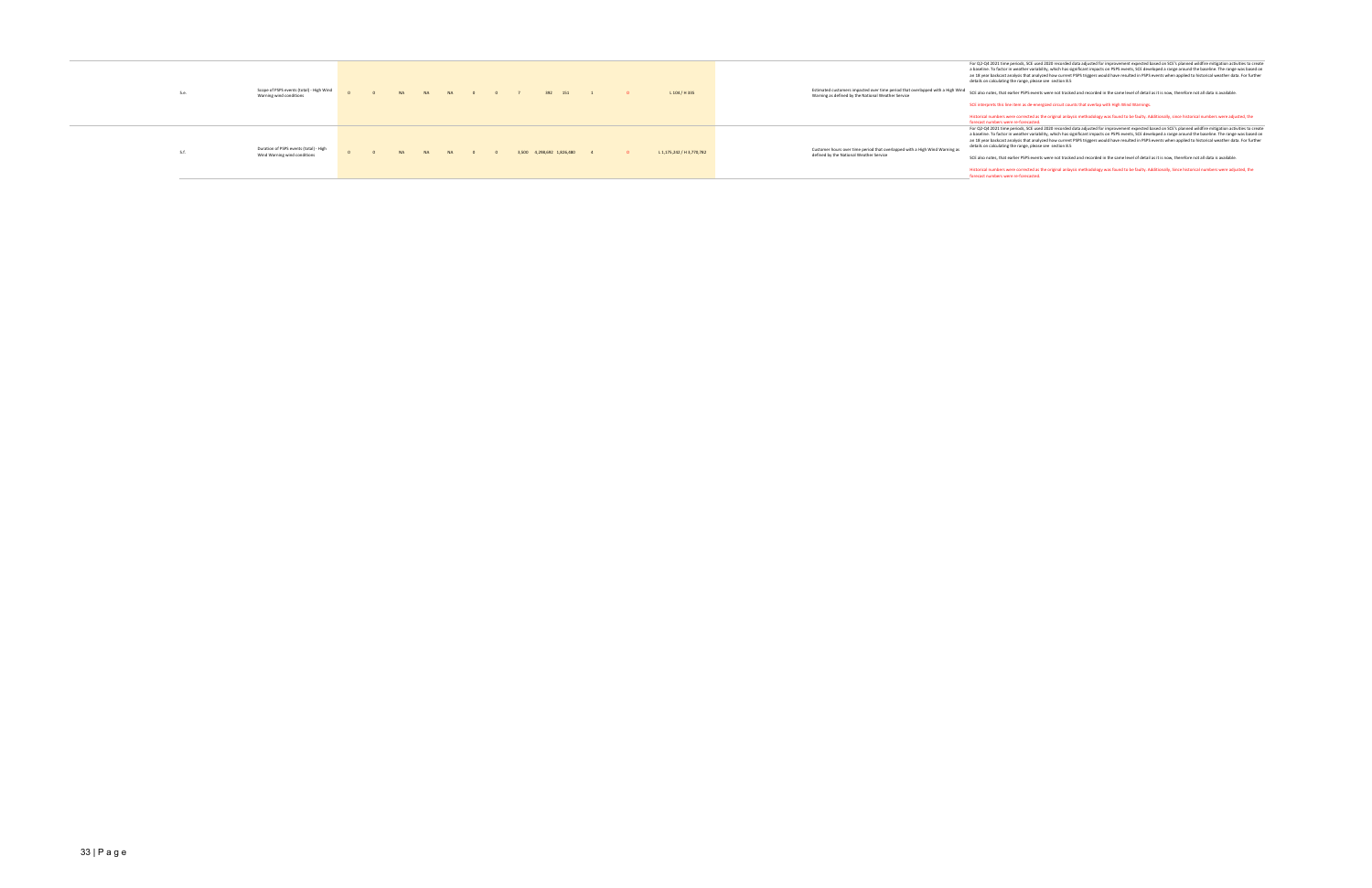| Utility<br>Table No.<br>Date Modified      |                                                                  |                        |                                                                                                                                     |                     |                                                         |                                                                                                                   |                                                                                                                     |                                                                                              |           |                                              |                                                                                                                                                                                                                                   |                                                                                              |              |       |        |                         |                |           |                                                                                                                                                                                                                                                                                                                                                       |                         |                  |                |        |                |
|--------------------------------------------|------------------------------------------------------------------|------------------------|-------------------------------------------------------------------------------------------------------------------------------------|---------------------|---------------------------------------------------------|-------------------------------------------------------------------------------------------------------------------|---------------------------------------------------------------------------------------------------------------------|----------------------------------------------------------------------------------------------|-----------|----------------------------------------------|-----------------------------------------------------------------------------------------------------------------------------------------------------------------------------------------------------------------------------------|----------------------------------------------------------------------------------------------|--------------|-------|--------|-------------------------|----------------|-----------|-------------------------------------------------------------------------------------------------------------------------------------------------------------------------------------------------------------------------------------------------------------------------------------------------------------------------------------------------------|-------------------------|------------------|----------------|--------|----------------|
|                                            |                                                                  |                        | All dollars shown are in nominal, thousands of dollars (000s).                                                                      |                     |                                                         |                                                                                                                   |                                                                                                                     |                                                                                              |           |                                              |                                                                                                                                                                                                                                   |                                                                                              |              |       |        |                         |                |           | Actual Actual Actual Actual Projected Projected Projected Projected Projected Projected Projected Projected Pro<br>CAPEX (\$ thousands) OPEX (\$ thousands) Line miles to be treated Alternative units (if used CAPEX (\$ thousands) OPEX (\$ thousands) Line miles to be treated Alternative units (if used) Line miles to be treated Alternative un |                         |                  |                |        |                |
| Table 12: Mitigation initiative financials |                                                                  |                        |                                                                                                                                     |                     | WMP Primary driver                                      | Year Estimated RSE in Estimated RSE in Estimated RSE in Estimated RSE in If existing: most recent proceeding that |                                                                                                                     |                                                                                              |           |                                              | If spend not disaggregated by this activity, note Alternative units in which initiative is reporten<br>Current complance status - In / Associated rule(s) - if multiple, activity where relevant spend is tracked in or (if not l |                                                                                              |              |       |        |                         |                |           |                                                                                                                                                                                                                                                                                                                                                       |                         |                  |                |        |                |
| Metric type                                | WMP Table # / Category<br>Risk Assessment & Mapping              | 7.3.1.1.               | WMP Initiative # Initative activity<br>A summarized risk map that shows the overal<br>ignition probability and estimated wildfire   | Identifier targeted |                                                         | Secondary driver targeted initiated non-HFTD region HFTD Zone 1 HFTD Tier 2 HFTD Tier 3 has reviewed program      | If new: memorandum accou-                                                                                           | exceeding compliance with regulations separate by semi-colon - ";" mark "general operations" |           | Costs included in SA-4                       | miles                                                                                                                                                                                                                             | 2020                                                                                         | 2020<br>2655 | 2020  | 2020   | 2021                    | 2021           | 2021      | 2021                                                                                                                                                                                                                                                                                                                                                  | 2022                    | 2022             | 2022           | 2022   |                |
|                                            |                                                                  |                        | consequence along the electric lines and<br>equipment                                                                               |                     |                                                         |                                                                                                                   |                                                                                                                     |                                                                                              |           |                                              |                                                                                                                                                                                                                                   |                                                                                              |              |       |        |                         |                |           |                                                                                                                                                                                                                                                                                                                                                       |                         |                  |                |        |                |
|                                            | Risk Assessment & Mapping<br>Risk Assessment & Mapping           | 7.3.1.2.<br>7.3.1.3.   | Climate-driven risk map and modelling based NA<br>on various relevant weather scenarios<br>Ignition probability mapping showing the |                     |                                                         |                                                                                                                   |                                                                                                                     |                                                                                              |           | General operations<br>Costs included in SA-4 |                                                                                                                                                                                                                                   |                                                                                              | 2655         | 175   |        |                         |                | $5$ $315$ |                                                                                                                                                                                                                                                                                                                                                       |                         |                  | $\sqrt{5}$ 175 |        |                |
|                                            | Risk Assessment & Mapping                                        | 7.3.1.4                | probability of ignition along the electric lines<br>and equipment                                                                   |                     |                                                         |                                                                                                                   |                                                                                                                     |                                                                                              |           | General operations                           |                                                                                                                                                                                                                                   |                                                                                              |              |       |        |                         |                |           |                                                                                                                                                                                                                                                                                                                                                       |                         |                  |                |        |                |
|                                            | Risk Assessment & Mapping                                        | 7.3.1.5                | Initiative mapping and estimation of wildfire MA<br>and PSPS risk-reduction impact<br>Match drop simulations showing the potential  |                     |                                                         |                                                                                                                   | <b>GSRPBA</b>                                                                                                       |                                                                                              |           | Costs included in SA-4                       |                                                                                                                                                                                                                                   |                                                                                              | 2655         | 175   |        |                         |                | 315       |                                                                                                                                                                                                                                                                                                                                                       |                         |                  | 175            |        |                |
|                                            | Situational Awareness & Forecasting                              | 7.3.2.1                | wildfire consequence of ignitions that occur<br>along the electric lines and equipment<br>Advanced weather monitoring and weather   | $SA-1$              | 2018                                                    |                                                                                                                   | This activity was not included in SCE's GSRPBA                                                                      | <b>Exceeding compliance with regulations</b>                                                 | NA        |                                              | # of weather station installs                                                                                                                                                                                                     |                                                                                              |              | 4,30  |        | 593\$                   | 5,2735         |           |                                                                                                                                                                                                                                                                                                                                                       | 4755                    | 5,2735           | 7,871          |        |                |
|                                            |                                                                  |                        | stations                                                                                                                            |                     |                                                         |                                                                                                                   | 2018 GRC, but is included in its pending<br>2021 GRC.                                                               |                                                                                              |           |                                              |                                                                                                                                                                                                                                   |                                                                                              |              |       |        |                         |                |           |                                                                                                                                                                                                                                                                                                                                                       |                         |                  |                |        |                |
|                                            | Situational Awareness & Forecasting                              | 7.3.2.2.               | Continuous monitoring sensors                                                                                                       |                     | SA-9 Equipment failure Other contact with object 2018   | 4.456                                                                                                             | 2.756 This activity was not included in SCE's GSRPBA: WMPM<br>2018 GRC, but is included in its pending<br>2021 GRC. | <b>Exceeding compliance with regulations</b>                                                 | NA.       |                                              | # of devices                                                                                                                                                                                                                      |                                                                                              | 2605         |       |        |                         | 9.554 S        |           |                                                                                                                                                                                                                                                                                                                                                       |                         |                  |                |        |                |
|                                            | Situational Awareness & Forecasting 7.3.2.3.                     |                        | Fault indicators for detecting faults on electric<br>lines and equipment                                                            |                     |                                                         |                                                                                                                   |                                                                                                                     |                                                                                              |           | General operations                           | # of installations (395 are in HFRA)                                                                                                                                                                                              | This activity is not<br>considered by SCE to be a<br>WMP activity and only                   |              |       |        |                         |                |           |                                                                                                                                                                                                                                                                                                                                                       |                         |                  |                |        |                |
|                                            |                                                                  |                        |                                                                                                                                     |                     |                                                         |                                                                                                                   |                                                                                                                     |                                                                                              |           |                                              |                                                                                                                                                                                                                                   | units have been provided<br>as the dollars are not<br>disaggregated in SCE's                 |              |       |        |                         |                |           |                                                                                                                                                                                                                                                                                                                                                       |                         |                  |                |        |                |
|                                            |                                                                  |                        |                                                                                                                                     |                     |                                                         |                                                                                                                   |                                                                                                                     |                                                                                              |           |                                              |                                                                                                                                                                                                                                   | accounting system at this<br>level. Year initiated noted                                     |              |       |        |                         |                |           |                                                                                                                                                                                                                                                                                                                                                       |                         |                  |                |        |                |
|                                            | Situational Awareness & Forecasting 7.3.2.4.1                    |                        | Forecast of a fire risk index, fire potential                                                                                       | $SA-2$              |                                                         |                                                                                                                   |                                                                                                                     |                                                                                              |           | Costs included with SA-3                     |                                                                                                                                                                                                                                   | as "NA" as initiative<br>started pre-GSRP/WMP.                                               |              |       |        |                         |                |           |                                                                                                                                                                                                                                                                                                                                                       |                         |                  |                |        |                |
|                                            | Situational Awareness & Forecasting                              | 7.3.2.4.2              | index, or similar<br>Forecast of a fire risk index, fire potential                                                                  | $SA-5$              | 2019                                                    |                                                                                                                   | This activity was not included in SCE's FRMMA                                                                       | Exceeding compliance with regulations                                                        | NA.       |                                              | # of square miles                                                                                                                                                                                                                 |                                                                                              | S            |       |        |                         |                |           |                                                                                                                                                                                                                                                                                                                                                       | 6.500                   |                  |                |        |                |
|                                            | Situational Awareness & Forecasting 7.3.2.4.3                    |                        | index, or similar<br>Forecast of a fire risk index, fire potential                                                                  | $SA-7$              |                                                         |                                                                                                                   | 2018 GRC, but is included in its pending<br>2021 GRC.<br>This activity was not included in SCE's WMPMA              | <b>Exceeding compliance with regulations</b>                                                 |           |                                              |                                                                                                                                                                                                                                   |                                                                                              |              |       |        |                         |                |           |                                                                                                                                                                                                                                                                                                                                                       |                         |                  |                |        |                |
|                                            | Situational Awareness & Forecasting 7.3.2.4.4                    |                        | index, or similar<br>Forecast of a fire risk index, fire potential                                                                  | $SA-8$              |                                                         |                                                                                                                   | 2018 GRC, but is included in its pending<br>2021 GRC.<br>This activity was not included in SCE's WMPMA              | Exceeding compliance with regulations                                                        |           |                                              |                                                                                                                                                                                                                                   |                                                                                              |              |       | 14,000 |                         |                |           |                                                                                                                                                                                                                                                                                                                                                       |                         |                  |                |        |                |
|                                            |                                                                  |                        | index, or similar                                                                                                                   |                     |                                                         |                                                                                                                   | 2018 GRC, but is included in its pending<br>2021 GRC.                                                               |                                                                                              |           |                                              |                                                                                                                                                                                                                                   |                                                                                              |              |       |        |                         |                |           |                                                                                                                                                                                                                                                                                                                                                       |                         |                  |                |        |                |
|                                            | Situational Awareness & Forecasting 7.3.2.5.                     |                        | Personnel monitoring areas of electric lines<br>and equipment in elevated fire risk conditions                                      |                     |                                                         |                                                                                                                   |                                                                                                                     |                                                                                              |           | General operations                           |                                                                                                                                                                                                                                   | This activity is not<br>considered by SCE to be a<br>WMP activity and                        |              | 25,21 |        |                         |                |           |                                                                                                                                                                                                                                                                                                                                                       |                         |                  |                |        |                |
|                                            |                                                                  |                        |                                                                                                                                     |                     |                                                         |                                                                                                                   |                                                                                                                     |                                                                                              |           |                                              |                                                                                                                                                                                                                                   | dollars/units represent<br>SCE's full service area, not                                      |              |       |        |                         |                |           |                                                                                                                                                                                                                                                                                                                                                       |                         |                  |                |        |                |
|                                            |                                                                  |                        |                                                                                                                                     |                     |                                                         |                                                                                                                   |                                                                                                                     |                                                                                              |           |                                              |                                                                                                                                                                                                                                   | just its HFRA.<br>Year initiated noted as<br>"NA" as initiative started                      |              |       |        |                         |                |           |                                                                                                                                                                                                                                                                                                                                                       |                         |                  |                |        |                |
| Othe                                       | Situational Awareness & Forecasting 7.3.2.6.1                    |                        | Weather forecasting and estimating impacts SA-3<br>on electric lines and equipment                                                  |                     | 2018                                                    |                                                                                                                   | This activity was not included in SCE's GSRPBA; WMPMA<br>2018 GRC, but is included in its pending                   | Exceeding compliance with regulations                                                        |           |                                              | # of HPCCs in 2021                                                                                                                                                                                                                | pre-GSRP/WMP.<br>Not intending to install S<br>new HPCCs in 2022                             | 3,310 \$     | 1,134 |        |                         | 6,5525         | 3.728     |                                                                                                                                                                                                                                                                                                                                                       |                         |                  |                |        |                |
|                                            | Situational Awareness & Forecasting                              | 7.3.2.6.2              | Weather forecasting and estimating impacts $SA-4$                                                                                   |                     | 2018                                                    |                                                                                                                   | 2021 GRC.<br>This activity was not included in SCE's FRMMA                                                          | xceeding compliance with regulations                                                         |           |                                              |                                                                                                                                                                                                                                   |                                                                                              |              | 1,029 | 14,000 |                         |                |           |                                                                                                                                                                                                                                                                                                                                                       |                         |                  |                |        |                |
| Grid hardening                             | Grid Design & System Hardening                                   | 7.3.3.1                | on electric lines and equipment<br>Capacitor maintenance and replacement                                                            |                     |                                                         |                                                                                                                   | 2018 GRC, but is included in its pending<br>2021 GRC. 2021 01:00:00<br>NA                                           | In compliance with regulations<br>GO 95; GO 165                                              |           | General operation                            |                                                                                                                                                                                                                                   | This activity is not                                                                         | 5,275        |       |        |                         |                |           |                                                                                                                                                                                                                                                                                                                                                       |                         |                  |                |        |                |
|                                            |                                                                  |                        | program                                                                                                                             |                     |                                                         |                                                                                                                   |                                                                                                                     |                                                                                              |           |                                              | 112 OH Caps; 10 PM Caps; 23 Removals                                                                                                                                                                                              | considered by SCE to be a<br>WMP activity and                                                |              |       |        |                         |                |           |                                                                                                                                                                                                                                                                                                                                                       |                         |                  |                |        |                |
|                                            |                                                                  |                        |                                                                                                                                     |                     |                                                         |                                                                                                                   |                                                                                                                     |                                                                                              |           |                                              | 41 OH Caps; 10 PM Caps; 6 Removals<br>55 OH Caps; 14 PM Caps; 8 Removals                                                                                                                                                          | dollars/units represent<br>SCE's full service area, not<br>just its HFRA. Year initiated     |              |       |        |                         |                |           |                                                                                                                                                                                                                                                                                                                                                       |                         |                  |                |        |                |
|                                            |                                                                  |                        |                                                                                                                                     |                     |                                                         |                                                                                                                   |                                                                                                                     |                                                                                              |           |                                              |                                                                                                                                                                                                                                   | noted as "NA" as initiative<br>started pre-GSRP/WMP.                                         |              |       |        |                         |                |           |                                                                                                                                                                                                                                                                                                                                                       |                         |                  |                |        |                |
| Grid hardening                             | Grid Design & System Hardening                                   | 7.3.3.2.               | Circuit breaker maintenance and installation<br>to de-energize lines upon detecting a fault                                         |                     | SH-6 Equipment failure Other contact with object 2018   | 1.958                                                                                                             | 3.308 This activity was not included in SCE's GSRPBA<br>2018 GRC, but is included in its pending                    | Exceeding compliance with regulations GO 95; GO 165                                          |           |                                              | # of relays                                                                                                                                                                                                                       |                                                                                              | 9,786 \$     |       |        | 1095                    | 12.898         |           |                                                                                                                                                                                                                                                                                                                                                       | 86 S                    | 8.583            |                |        |                |
| Grid hardening                             | Grid Design & System Hardening                                   | 7.3.3.3.1              | Covered conductor installation                                                                                                      |                     | SH-1 Other contact with Wire-to-wire contact 2018       | 3,514                                                                                                             | 2021 GRC.<br>4,192 This activity was not included in SCE's GSRPBA<br>2018 GRC, but is included in its pending       | Exceeding compliance with regulations   GO 95, Rule 31.3                                     |           |                                              | # of miles of covered conductor installs                                                                                                                                                                                          | In 2020, there were 814 \$<br>WCCP circuit miles and 151                                     | 546.15       |       |        |                         |                |           |                                                                                                                                                                                                                                                                                                                                                       | 1.400 S                 | 883.813          |                |        |                |
|                                            |                                                                  |                        |                                                                                                                                     |                     |                                                         |                                                                                                                   | 2021 GRC.                                                                                                           |                                                                                              |           |                                              |                                                                                                                                                                                                                                   | non-WCCP circuit miles<br>installed.                                                         |              |       |        |                         |                |           |                                                                                                                                                                                                                                                                                                                                                       |                         |                  |                |        |                |
| Grid hardening                             | Grid Design & System Hardening                                   |                        | 7.3.3.3.2 Covered conductor installation                                                                                            |                     | SH-10 Other contact with Wire-to-wire contact 2018      |                                                                                                                   | This activity was not included in SCE's GSRPBA<br>2018 GRC, but is included in its pending<br>2021 GRC.             | Exceeding compliance with regulations  GO 95, Rule 31.1                                      |           |                                              | # of remediati                                                                                                                                                                                                                    | 405 tree attachments were \$<br>remediated in 2020. The<br>majority, 369, of these tree      | 9.654        |       |        | 2208                    |                |           |                                                                                                                                                                                                                                                                                                                                                       |                         |                  |                |        |                |
|                                            |                                                                  |                        |                                                                                                                                     |                     |                                                         |                                                                                                                   |                                                                                                                     |                                                                                              |           |                                              |                                                                                                                                                                                                                                   | attachments were scoped<br>for future years but were                                         |              |       |        |                         |                |           |                                                                                                                                                                                                                                                                                                                                                       |                         |                  |                |        |                |
|                                            |                                                                  |                        |                                                                                                                                     |                     |                                                         |                                                                                                                   |                                                                                                                     |                                                                                              |           |                                              |                                                                                                                                                                                                                                   | removed as a result of<br>wildfires in the second half<br>of the year.                       |              |       |        |                         |                |           |                                                                                                                                                                                                                                                                                                                                                       |                         |                  |                |        |                |
| Grid hardening<br>Grid hardening           | Grid Design & System Hardening<br>Grid Design & System Hardening | 7.3.3.4.<br>7.3.3.5.   | Covered conductor maintenance<br>Crossarm maintenance, repair, and<br>eplacement                                                    |                     |                                                         |                                                                                                                   |                                                                                                                     | In compliance with regulations<br>GO 95<br>In compliance with regulations                    |           | General operations<br>General operations     |                                                                                                                                                                                                                                   |                                                                                              |              |       |        |                         |                |           |                                                                                                                                                                                                                                                                                                                                                       |                         |                  |                |        |                |
| Grid hardening                             | Grid Design & System Hardening                                   | 7.3.3.6.               | Distribution pole replacement and<br>reinforcement, including with composite poles                                                  |                     |                                                         |                                                                                                                   |                                                                                                                     | GO 95<br>In compliance with regulations                                                      |           | General operations                           | # of pole remediation                                                                                                                                                                                                             | This activity is not $S$<br>considered by SCE to be a                                        | 181,874      |       |        | 9,5115                  | 306,565        |           |                                                                                                                                                                                                                                                                                                                                                       | 15,2655                 | 219,403          |                |        |                |
|                                            |                                                                  |                        |                                                                                                                                     |                     |                                                         |                                                                                                                   |                                                                                                                     |                                                                                              |           |                                              |                                                                                                                                                                                                                                   | WMP activity and<br>dollars/units represent<br>SCE's full service area, not                  |              |       |        |                         |                |           |                                                                                                                                                                                                                                                                                                                                                       |                         |                  |                |        |                |
|                                            |                                                                  |                        |                                                                                                                                     |                     |                                                         |                                                                                                                   |                                                                                                                     |                                                                                              |           |                                              |                                                                                                                                                                                                                                   | just its HFRA. Year initiated<br>noted as "NA" as initiative                                 |              |       |        |                         |                |           |                                                                                                                                                                                                                                                                                                                                                       |                         |                  |                |        |                |
| Grid hardening                             | Grid Design & System Hardening                                   | 7.3.3.7.               | Expulsion fuse replacement                                                                                                          |                     | SH-4 Equipment failure Other contact with object 2018   | 1.363                                                                                                             | 3,304 This activity was not included in SCE's GSRPBA                                                                | Exceeding compliance with regulations GO 95                                                  |           |                                              | Location cour                                                                                                                                                                                                                     | started pre-GSRP/WMP.                                                                        | 8,955 \$     | 3,262 |        | 3.025                   |                | 1.154     |                                                                                                                                                                                                                                                                                                                                                       | 421                     |                  | 1.334          |        |                |
| Grid hardening                             |                                                                  | 7.3.3.8.1              | Grid topology improvements to mitigate or                                                                                           | $SH-7$              |                                                         |                                                                                                                   | 2018 GRC, but is included in its pending<br>2021 GRC.<br>This activity was not included in SCE's                    | Exceeding compliance with regulations GO 95                                                  |           |                                              |                                                                                                                                                                                                                                   | SCE does not plan to incu                                                                    |              |       |        |                         |                |           |                                                                                                                                                                                                                                                                                                                                                       |                         |                  |                |        |                |
|                                            | Grid Design & System Hardening                                   |                        | reduce PSPS events                                                                                                                  |                     |                                                         |                                                                                                                   | 2018 GRC, but is included in its pending<br>2021 GRC.                                                               |                                                                                              |           |                                              |                                                                                                                                                                                                                                   | incremental costs for this<br>initiative.                                                    |              |       |        |                         |                |           |                                                                                                                                                                                                                                                                                                                                                       |                         |                  |                |        |                |
| Grid hardening                             | Grid Design & System Hardening                                   | 7.3.3.8.2              | Grid topology improvements to mitigate or SH-12<br>reduce PSPS events                                                               |                     | 2020                                                    |                                                                                                                   | This activity was not included in SCE's MGOIR<br>2018 GRC, but is included in its pending<br>2021 GRC.              | Exceeding compliance with regulations GO 95                                                  |           |                                              |                                                                                                                                                                                                                                   |                                                                                              |              |       |        | $\overline{\mathsf{S}}$ | 4,000          |           | 9.715                                                                                                                                                                                                                                                                                                                                                 | S                       | 7,000            |                | 9.715  |                |
| Grid hardening<br>Grid hardening           | Grid Design & System Hardening<br>Grid Design & System Hardening | $7.3.3.9.$<br>7.3.3.10 | Installation of system automation equipment<br>Maintenance, repair, and replacement of                                              | <b>NA</b>           | 2018                                                    |                                                                                                                   | GSRPBA; FHPMA                                                                                                       | xceeding compliance with regulations   GO 95<br>In compliance with regulations<br>GO 95      |           | General operations                           | # of devices                                                                                                                                                                                                                      |                                                                                              |              |       |        |                         |                |           |                                                                                                                                                                                                                                                                                                                                                       |                         |                  |                |        |                |
| Grid hardening                             | Grid Design & System Hardening                                   | 7.3.3.11               | connectors, including hotline clamps<br>Mitigation of impact on customers and other<br>sidents affected during PSPS event           | <b>NA</b>           |                                                         |                                                                                                                   |                                                                                                                     |                                                                                              |           | General operations                           |                                                                                                                                                                                                                                   |                                                                                              |              |       |        |                         |                |           |                                                                                                                                                                                                                                                                                                                                                       |                         |                  |                |        |                |
| Grid hardening                             | Grid Design & System Hardening                                   | 7.3.3.12               | Other corrective action                                                                                                             |                     | SH-14 Wire-to-wire contact Equipment failure<br>2019    | 1,867                                                                                                             | 1,957 This activity was not included in SCE's WMPMA<br>2018 GRC, but is included in its pending                     | Exceeding compliance with regulations   GO 95                                                | NA        |                                              |                                                                                                                                                                                                                                   | Units to be determined by<br>field assessments being                                         |              | 554   | 9,715  |                         | 5,9435         | 2,221     | 9,715                                                                                                                                                                                                                                                                                                                                                 |                         | 33,590 \$        | 14,027         | 9,715  |                |
| Grid hardening                             | Grid Design & System Hardening                                   | 7.3.3.13               | Pole loading infrastructure hardening and<br>replacement program based on pole loading                                              |                     |                                                         |                                                                                                                   | 2021 GRC.                                                                                                           | In compliance with regulations GO 95                                                         |           | General operations                           | # of pole remediation                                                                                                                                                                                                             | conducted in Q1/Q2 2021.<br>This activity is not<br>considered by SCE to be a                | 97.297       |       |        | 3.805S                  | 209.87         |           |                                                                                                                                                                                                                                                                                                                                                       | 1.072 S                 |                  |                |        |                |
|                                            |                                                                  |                        | assessment program                                                                                                                  |                     |                                                         |                                                                                                                   |                                                                                                                     |                                                                                              |           |                                              |                                                                                                                                                                                                                                   | WMP activity and<br>dollars/units represent                                                  |              |       |        |                         |                |           |                                                                                                                                                                                                                                                                                                                                                       |                         |                  |                |        |                |
|                                            |                                                                  |                        |                                                                                                                                     |                     |                                                         |                                                                                                                   |                                                                                                                     |                                                                                              |           |                                              |                                                                                                                                                                                                                                   | SCE's full service area, not<br>just its HFRA. Year initiated<br>noted as "NA" as initiative |              |       |        |                         |                |           |                                                                                                                                                                                                                                                                                                                                                       |                         |                  |                |        |                |
| Grid hardening                             |                                                                  |                        | Grid Design & System Hardening 2.3.3.14. Transformers maintenance and replacement NA                                                |                     |                                                         |                                                                                                                   |                                                                                                                     | In compliance with regulations $6095$                                                        |           | General operations                           | Includes overhead, padmount and BURD                                                                                                                                                                                              | started pre-GSRP/WMP.<br>This activity is not                                                | 96,400 \$    | 3,800 |        | 31,947 \$               | 96,262 \$5,704 |           |                                                                                                                                                                                                                                                                                                                                                       | 33,408 \$               | $98,187$ \$6,045 |                |        | 32,335         |
|                                            |                                                                  |                        |                                                                                                                                     |                     |                                                         |                                                                                                                   |                                                                                                                     |                                                                                              |           |                                              | transformers, and associated inspections.                                                                                                                                                                                         | considered by SCE to be a<br>WMP activity and                                                |              |       |        |                         |                |           |                                                                                                                                                                                                                                                                                                                                                       |                         |                  |                |        |                |
|                                            |                                                                  |                        |                                                                                                                                     |                     |                                                         |                                                                                                                   |                                                                                                                     |                                                                                              |           |                                              |                                                                                                                                                                                                                                   | dollars/units represent<br>SCE's full service area, not<br>just its HFRA. Year initiated     |              |       |        |                         |                |           |                                                                                                                                                                                                                                                                                                                                                       |                         |                  |                |        |                |
|                                            |                                                                  |                        |                                                                                                                                     |                     |                                                         |                                                                                                                   |                                                                                                                     |                                                                                              |           |                                              |                                                                                                                                                                                                                                   | noted as "NA" as initiative<br>started pre-GSRP/WMP.                                         |              |       |        |                         |                |           |                                                                                                                                                                                                                                                                                                                                                       |                         |                  |                |        |                |
| Grid hardening                             | Grid Design & System Hardening                                   | 7.3.3.15.              | Transmission tower maintenance and<br>replacement                                                                                   |                     | SH-13 Contamination Equipment failure 2020              | $\bullet$<br>$\overline{0}$                                                                                       | 82<br><b>WMPMA</b>                                                                                                  | Exceeding compliance with regulations GO 95                                                  | NA        |                                              | # of structures                                                                                                                                                                                                                   |                                                                                              |              |       |        |                         | $\sim$         | 1,000     |                                                                                                                                                                                                                                                                                                                                                       |                         |                  |                |        |                |
| Grid hardening                             | Grid Design & System Hardening                                   | 7.3.3.16               | Undergrounding of electric lines and/or                                                                                             |                     | SH-2 Other contact with<br>2019<br>Wire-to-wire contact |                                                                                                                   | 347 This activity was not included in SCE's WMPMA<br>2018 GRC, but is included in its pending                       | Exceeding compliance with regulations GO 95                                                  | <b>NA</b> |                                              |                                                                                                                                                                                                                                   | In 2020, only design work \$<br>was completed.                                               | 961          |       |        |                         | 14.050         |           |                                                                                                                                                                                                                                                                                                                                                       | $\overline{\mathsf{s}}$ | 54,347           |                |        |                |
| Grid hardening                             | Grid Design & System Hardening                                   | 7.3.3.17.1             | Updates to grid topology to minimize risk of SH-15 Equipment failure<br>ignition in HFTDs                                           |                     | 2019                                                    |                                                                                                                   | 2021 GRC.<br>13 This activity was not included in SCE's WMPMA<br>2018 GRC, but is included in its pending           | Exceeding compliance with regulations GO 95                                                  | <b>NA</b> |                                              | # of replacements                                                                                                                                                                                                                 |                                                                                              |              |       |        |                         | 853            |           |                                                                                                                                                                                                                                                                                                                                                       | 30S                     | 1.751            |                |        |                |
| Grid hardening                             | Grid Design & System Hardening                                   | 7.3.3.17.2             | Updates to grid topology to minimize risk of SH-11                                                                                  |                     | 2019                                                    |                                                                                                                   | 2021 GRC.<br>This activity was not included in SCE's WMPMA                                                          | Exceeding compliance with regulations   GO 95                                                | <b>NA</b> |                                              |                                                                                                                                                                                                                                   |                                                                                              |              | 74    | 9,715  |                         | 4,450 \$       |           | 9,715                                                                                                                                                                                                                                                                                                                                                 |                         | 3,953 \$         | 225            | 9,715  |                |
| Grid hardening                             | Grid Design & System Hardening                                   | 7.3.3.17.3             | ignition in HFTDs<br>Updates to grid topology to minimize risk of SH-8                                                              |                     | 2019                                                    |                                                                                                                   | 2018 GRC, but is included in its pending<br>2021 GRC.<br>This activity was not included in SCE's WMPMA              | Exceeding compliance with regulations   GO 95                                                | <b>NA</b> |                                              | Cicuit miles within HFRA                                                                                                                                                                                                          |                                                                                              |              |       |        |                         |                |           |                                                                                                                                                                                                                                                                                                                                                       |                         |                  |                |        | 1 <sup>2</sup> |
| Asset inspection                           | Asset Management & Inspections                                   | 7.3.4.1.               | ignition in HFTDs<br>Detailed inspections of distribution electric                                                                  |                     |                                                         |                                                                                                                   | 2018 GRC, but is included in its pending<br>2021 GRC.                                                               | In compliance with regulations<br>GO 165                                                     |           | General operations                           |                                                                                                                                                                                                                                   | Year initiated noted as                                                                      |              | 8,960 |        | 262,770                 |                | 4,223     |                                                                                                                                                                                                                                                                                                                                                       | 271,000                 |                  | 4,332          |        | 271,000        |
|                                            |                                                                  |                        | lines and equipment                                                                                                                 |                     |                                                         |                                                                                                                   |                                                                                                                     |                                                                                              |           |                                              | 56.895 inspections in HFRA: 205.875 inspections "NA" as initiative started<br>in non-HFRA                                                                                                                                         | pre-GSRP/WMP.                                                                                |              |       |        |                         |                |           |                                                                                                                                                                                                                                                                                                                                                       |                         |                  |                |        |                |
|                                            |                                                                  |                        |                                                                                                                                     |                     |                                                         |                                                                                                                   |                                                                                                                     |                                                                                              |           |                                              | 2021:<br>27,000 inspections in HFRA; 244,000                                                                                                                                                                                      |                                                                                              |              |       |        |                         |                |           |                                                                                                                                                                                                                                                                                                                                                       |                         |                  |                |        |                |
|                                            |                                                                  |                        |                                                                                                                                     |                     |                                                         |                                                                                                                   |                                                                                                                     |                                                                                              |           |                                              | inspections in non-HFRA<br>2022:<br>27,000 inspections in HFRA; 244,000                                                                                                                                                           |                                                                                              |              |       |        |                         |                |           |                                                                                                                                                                                                                                                                                                                                                       |                         |                  |                |        |                |
| Asset inspection                           | Asset Management & Inspections                                   | 7.3.4.2.               | Detailed inspections of transmission electric<br>lines and equipment                                                                |                     |                                                         |                                                                                                                   |                                                                                                                     | In compliance with regulations   GO 165                                                      |           | General operations                           | inspections in non-HFRA<br># of inspections                                                                                                                                                                                       | Year initiated noted as<br>$\mbox{``NA''}$ as initiative started                             |              | 3,567 |        | 1,313                   |                | 7,604     |                                                                                                                                                                                                                                                                                                                                                       | 1,313                   |                  | 7,802          |        | 1,313          |
| Asset inspection                           | Asset Management & Inspections                                   | 7.3.4.3.               | Improvement of inspections                                                                                                          | $IN-8$              | 2021                                                    |                                                                                                                   | This activity was not included in SCE's WMPMA                                                                       | <b>Exceeding compliance with regulations</b>                                                 | NA.       |                                              |                                                                                                                                                                                                                                   | pre-GSRP/WMP.                                                                                | 28.719 S     | 2.629 | 9.715  |                         | $17,422$ \$    | 6,490     | 9,715                                                                                                                                                                                                                                                                                                                                                 |                         | 6,600 \$         | 5,241          | 9,715  |                |
| Asset inspection                           | Asset Management & Inspections                                   | 7.3.4.4.               | Infrared inspections of distribution electric                                                                                       |                     | IN-3 Equipment failure<br>2017                          |                                                                                                                   | 2018 GRC, but is included in its pending<br>2021 GRC.<br>1,879 This activity was not included in SCE's GSRPBA       | Exceeding compliance with regulations   GO 95, Rule 31.2; GO 95, Rule   NA                   |           |                                              |                                                                                                                                                                                                                                   |                                                                                              |              |       |        |                         |                |           |                                                                                                                                                                                                                                                                                                                                                       |                         |                  |                | 4,425  |                |
|                                            |                                                                  |                        | lines and equipment                                                                                                                 |                     | 2019                                                    |                                                                                                                   | 2018 GRC, but is included in its pending<br>2021 GRC.<br>174 This activity was not included in SCE's WMPMA          | 31.1                                                                                         |           |                                              |                                                                                                                                                                                                                                   |                                                                                              |              |       | 1,005  |                         |                |           | 1.000                                                                                                                                                                                                                                                                                                                                                 |                         |                  |                | 1,000  |                |
| Asset inspection                           | Asset Management & Inspections                                   | 7.3.4.5.               | Infrared inspections of transmission electric<br>lines and equipment                                                                |                     | IN-4 Equipment failure                                  |                                                                                                                   | 2018 GRC, but is included in its pending<br>2021 GRC.                                                               | Exceeding compliance with regulations   GO 95, Rule 31.2; GO 95, Rule   NA                   |           |                                              |                                                                                                                                                                                                                                   |                                                                                              |              |       |        |                         |                |           |                                                                                                                                                                                                                                                                                                                                                       |                         |                  | 216            |        |                |
| Asset inspection                           | Asset Management & Inspections                                   | 7.3.4.6.               | Intrusive pole inspection                                                                                                           |                     |                                                         |                                                                                                                   |                                                                                                                     | GO 95<br>In compliance with regulations                                                      |           | General operations                           |                                                                                                                                                                                                                                   | Year initiated noted as<br>"NA" as initiative started<br>pre-GSRP/WMP.                       |              |       |        |                         |                | 4,223     | 14.000                                                                                                                                                                                                                                                                                                                                                |                         |                  | 4,332          | 14,000 |                |
| Asset inspection                           | Asset Management & Inspections                                   | 7.3.4.7.               | LiDAR inspections of distribution electric lines NA<br>and equipment                                                                |                     |                                                         |                                                                                                                   |                                                                                                                     |                                                                                              |           | General operations                           |                                                                                                                                                                                                                                   |                                                                                              |              |       |        |                         |                |           |                                                                                                                                                                                                                                                                                                                                                       |                         |                  |                |        |                |
| Asset inspection                           | Asset Management & Inspections                                   | 7.3.4.8.               | LiDAR inspections of transmission electric lines MA                                                                                 |                     |                                                         |                                                                                                                   |                                                                                                                     |                                                                                              |           | General operations                           |                                                                                                                                                                                                                                   |                                                                                              |              |       |        |                         |                |           |                                                                                                                                                                                                                                                                                                                                                       |                         |                  |                |        |                |